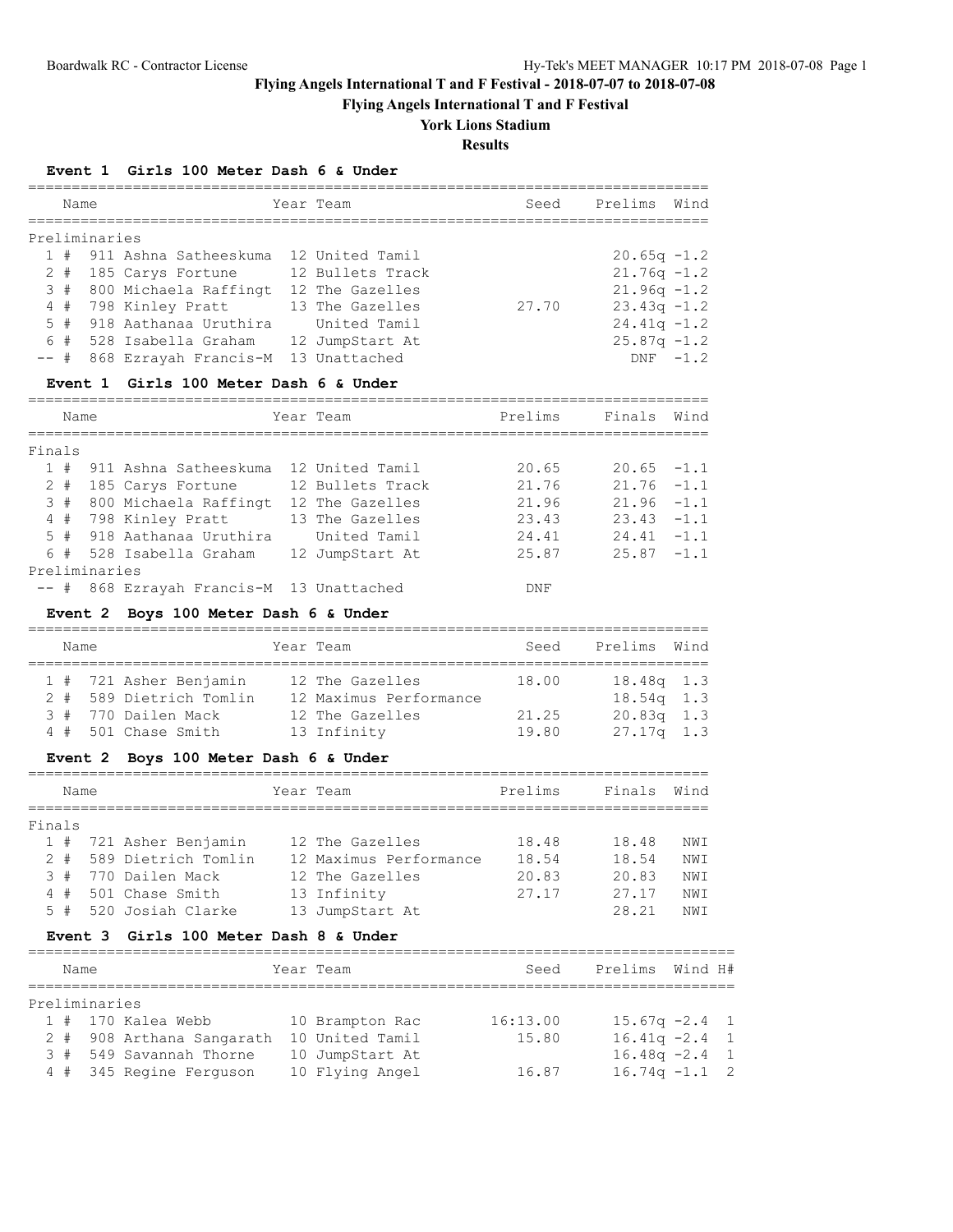**Flying Angels International T and F Festival**

## **York Lions Stadium**

**Results**

### **....Event 3 Girls 100 Meter Dash 8 & Under**

| 5#   |    | 251 Zoie Smith 10 Delaware Elite         |                 | 17.06 | $17.48q - 1.1$ 2 |  |
|------|----|------------------------------------------|-----------------|-------|------------------|--|
|      | 6# | 920 Magishaa Vishnuka                    | 10 United Tamil |       | $17.78q - 2.4$ 1 |  |
| 7#   |    | 780 Ella Marie Molina                    | 10 The Gazelles | 17.50 | $18.26q - 2.4$ 1 |  |
| 8#   |    | 399 Jada Mondesir                        | 10 Flying Angel |       | $18.39q -2.4$ 1  |  |
| 9#   |    | 192 Gabby Jones 10 Bullets Track         |                 |       | $18.66 - 1.1$ 2  |  |
| 10#  |    | 749 Shaye Hinds 11 The Gazelles          |                 | 19.00 | $18.80 -1.1$ 2   |  |
| 11#  |    | 337 Janaya Danso 10 Flying Angel         |                 |       | $19.09 -2.4$ 1   |  |
| 12#  |    | 903 Jabisha Paranitha                    | 11 United Tamil |       | $19.29 -1.1$ 2   |  |
| 13#  |    | 376 Rayna Johnson-Cha                    | 11 Flying Angel |       | $19.37 -1.1$ 2   |  |
| 14 # |    | 336 Jaliyah Danso                        | 10 Flying Angel |       | $20.06 -1.1$ 2   |  |
| 15#  |    | 799 Kyla Pratt                           | 11 The Gazelles | 20.30 | $20.09 -1.1$ 2   |  |
| 16 # |    | 502 Kendall Smith 11 Infinity            |                 | 17.90 | $20.15 -2.4$ 1   |  |
|      |    | 17 # 722 Azaria Benjamin 10 The Gazelles |                 | 20.31 | $20.20 -2.4$ 1   |  |
| 18#  |    | 562 Kaitlyn Kulker                       | 11 Kitchener Wa |       | $24.82 -1.1$ 2   |  |
|      |    |                                          |                 |       |                  |  |

### **Event 3 Girls 100 Meter Dash 8 & Under**

==============================================================================

|        | Name  |               | Year Team                                        | Prelims         | Finals Wind |               |  |
|--------|-------|---------------|--------------------------------------------------|-----------------|-------------|---------------|--|
| Finals |       |               |                                                  |                 |             |               |  |
|        | 1#    |               | 170 Kalea Webb 10 Brampton Rac                   |                 | 15.67       | $15.80 - 1.5$ |  |
|        | $2 +$ |               | 908 Arthana Sangarath 10 United Tamil            |                 | 16.41       | $16.30 - 1.5$ |  |
|        |       |               | 3 # 549 Savannah Thorne 10 JumpStart At 16.48    |                 |             | $16.51 - 1.5$ |  |
|        |       |               | 4 # 345 Regine Ferguson 10 Flying Angel 16.74    |                 |             | $17.54 -1.5$  |  |
|        |       |               | 5 # 251 Zoie Smith 10 Delaware Elite 17.48       |                 |             | $17.57 - 1.5$ |  |
|        | 6 #   |               | 780 Ella Marie Molina 10 The Gazelles 18.26      |                 |             | $17.77 - 1.5$ |  |
|        |       |               | 7 # 920 Magishaa Vishnuka 10 United Tamil 17.78  |                 |             | $17.80 - 1.5$ |  |
|        |       |               | 8 # 399 Jada Mondesir                            | 10 Flying Angel | 18.39       | $17.88 - 1.5$ |  |
|        |       | Preliminaries |                                                  |                 |             |               |  |
|        |       |               | 9 # 192 Gabby Jones 10 Bullets Track 18.66       |                 |             |               |  |
|        |       |               | 10 # 749 Shaye Hinds 11 The Gazelles             |                 | 18.80       |               |  |
|        | 11#   |               | 337 Janaya Danso 10 Flying Angel 19.09           |                 |             |               |  |
|        |       |               | 12 # 903 Jabisha Paranitha 11 United Tamil 19.29 |                 |             |               |  |
|        |       |               | 13 # 376 Rayna Johnson-Cha 11 Flying Angel 19.37 |                 |             |               |  |
|        | 14#   |               | 336 Jaliyah Danso 10 Flying Angel 20.06          |                 |             |               |  |
|        | 15#   |               | 799 Kyla Pratt 11 The Gazelles 20.09             |                 |             |               |  |
|        |       |               | 16 # 502 Kendall Smith 11 Infinity 20.15         |                 |             |               |  |
|        |       |               | 17 # 722 Azaria Benjamin 10 The Gazelles         |                 | 20.20       |               |  |
|        | 18 #  |               | 562 Kaitlyn Kulker                               | 11 Kitchener Wa | 24.82       |               |  |

## **Event 4 Boys 100 Meter Dash 8 & Under**

|       | Name |                       | Year Team            | Seed  | Prelims          | Wind H# |  |
|-------|------|-----------------------|----------------------|-------|------------------|---------|--|
| 1#    |      | 542 Justin Sandiford  | 10 JumpStart At      |       | $15.51q - 2.6$ 3 |         |  |
| $2 +$ |      | 535 Che'kobi Moore    | 10 JumpStart At      |       | $15.51q - 1.9$ 1 |         |  |
| 3#    |      | 731 Zion Chapman      | 10 The Gazelles      | 15.13 | $15.54q - 1.4$ 2 |         |  |
| 4#    |      | 516 Jordan Blackman   | 10 JumpStart At      |       | $15.66q - 1.4$ 2 |         |  |
| $5 +$ |      | 638 Jamel Rankine     | 10 New York No       | 14.60 | $15.99q - 1.9$ 1 |         |  |
| 6#    |      | 523 Franklain Durant  | 11 JumpStart At      |       | $16.03q - 1.9$ 1 |         |  |
| 7#    |      | 556 Jesaiah Williamso | 10 JumpStart At      |       | $16.06q -2.6$ 3  |         |  |
| 8#    |      | 144 Nemar Garwood     | 11 Brampton Elite TC | 15.84 | $16.81q - 2.6$ 3 |         |  |
| 9#    |      | 305 Tobi Akinduro     | 11 Flying Angel      | 16.12 | $16.98q - 2.6$ 3 |         |  |
| 10#   |      | 863 Taeden Dawkins    | Unattached           |       | $17.00 -2.6$ 3   |         |  |
|       |      |                       |                      |       |                  |         |  |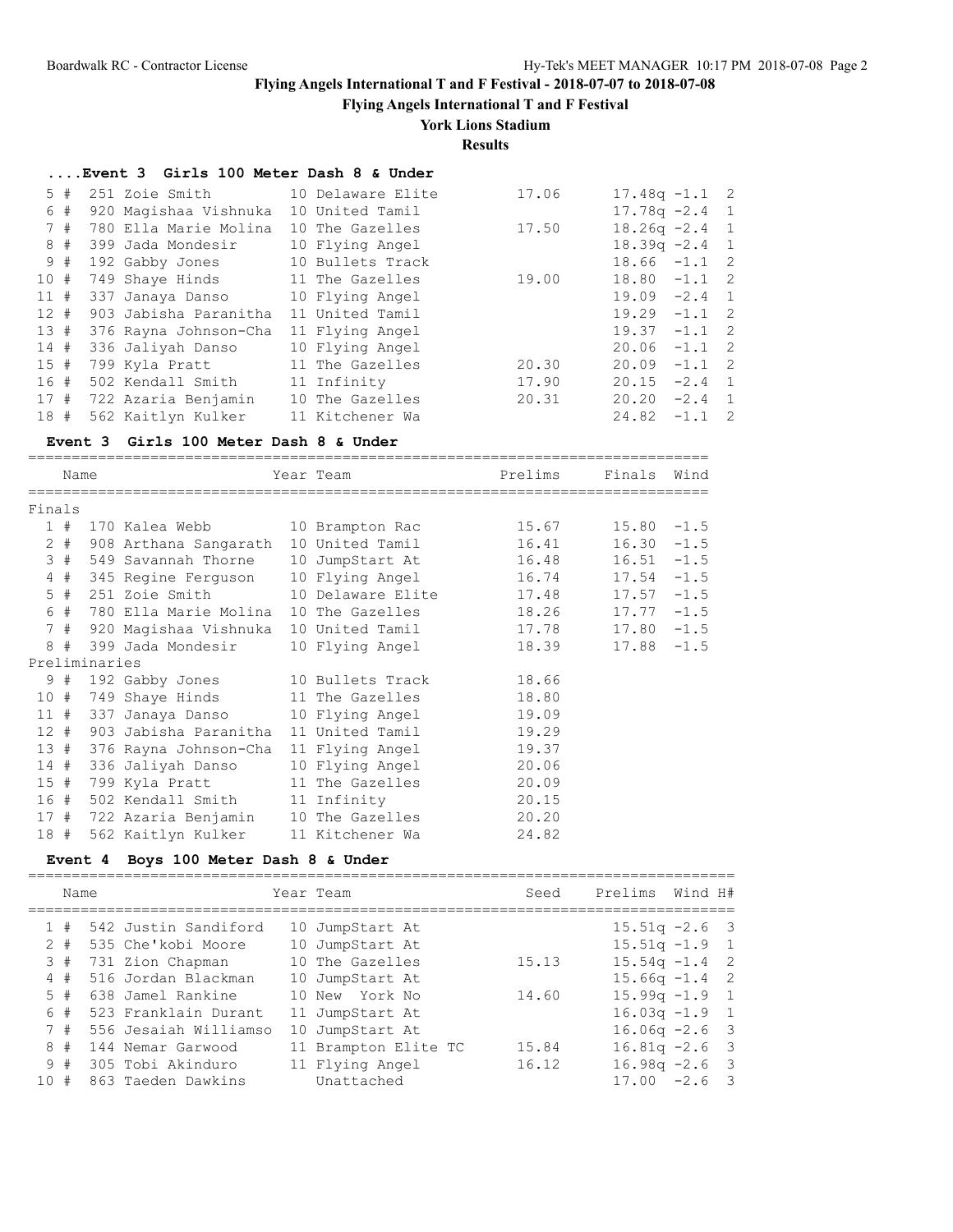**Flying Angels International T and F Festival**

# **York Lions Stadium**

**Results**

## **....Event 4 Boys 100 Meter Dash 8 & Under**

| $11$ # |        | 547 Naeem Thomas      | 10 JumpStart At  |       | 17.07 | $-1.4$ 2        |  |
|--------|--------|-----------------------|------------------|-------|-------|-----------------|--|
| 12#    |        | 369 David Isado       | 10 Flying Angel  | 16.87 |       | $17.10 - 1.9 1$ |  |
|        | 13#    | 649 Jermain Stevens,  | 11 New York Sta  | 16.30 | 17.11 | $-1.4$ 2        |  |
| 14#    |        | 659 Kabir Chehal      | Puma Sports Club |       |       | $17.48 -2.6$ 3  |  |
|        | 15#    | 150 Jahsean Ellington | 10 Brampton Rac  |       |       | $18.22 - 1.9$ 1 |  |
| 16 #   |        | 422 Joel Smith        | 11 Flying Angel  | 18.02 |       | $18.24 -2.6$ 3  |  |
|        | 17#    | 805 Sam Rosnik        | 10 The Gazelles  | 18.66 |       | $18.25 -2.6$ 3  |  |
|        | 18#    | 530 Chedair Grimes    | 11 JumpStart At  |       |       | $18.29 - 1.4$ 2 |  |
| 19#    |        | 775 Keston McLeod     | 10 The Gazelles  | 17.10 |       | $18.34 -1.9$ 1  |  |
|        | $20 +$ | 317 Prince Brock Bapt | 11 Flying Angel  |       |       | $19.36 -1.4$ 2  |  |
| 21#    |        | 727 Chase Buchanan    | 11 The Gazelles  | 19.00 |       | $19.54 -1.4$ 2  |  |
|        | $22$ # | 199 Uday Sharma       | Bullets Track    |       |       | $21.62 -2.6$ 3  |  |

## **Event 4 Boys 100 Meter Dash 8 & Under**

|        | Name   |               |                       | Year Team                                       | Prelims | Finals Wind   |  |
|--------|--------|---------------|-----------------------|-------------------------------------------------|---------|---------------|--|
| Finals |        |               |                       |                                                 |         |               |  |
|        |        |               |                       | 1 # 731 Zion Chapman 10 The Gazelles            | 15.54   | $15.30 -2.8$  |  |
|        | $2 +$  |               |                       | 542 Justin Sandiford 10 JumpStart At            | 15.51   | $15.32 -2.8$  |  |
|        | 3#     |               | 535 Che'kobi Moore    | 10 JumpStart At 15.51                           |         | $15.50 -2.8$  |  |
|        | 4#     |               | 516 Jordan Blackman   | 10 JumpStart At 15.66                           |         | $15.71 - 2.8$ |  |
|        | $5$ #  |               | 523 Franklain Durant  | 11 JumpStart At 16.03                           |         | $15.93 -2.8$  |  |
|        | 6#     |               | 556 Jesaiah Williamso | 10 JumpStart At 16.06                           |         | $16.02 -2.8$  |  |
|        |        |               | 7 # 638 Jamel Rankine | 10 New York No 15.99                            |         | $16.26 -2.8$  |  |
| 8      | #      |               | 144 Nemar Garwood     | 11 Brampton Elite TC 16.81                      |         | $16.88 - 2.8$ |  |
|        |        | Preliminaries |                       |                                                 |         |               |  |
|        | 9#     |               | 305 Tobi Akinduro     | 11 Flying Angel                                 | 16.98   |               |  |
| 10#    |        |               | 863 Taeden Dawkins    | Unattached                                      | 17.00   |               |  |
|        |        |               | 11 # 547 Naeem Thomas | 10 JumpStart At 17.07                           |         |               |  |
|        | 12#    |               | 369 David Isado       | 10 Flying Angel 17.10                           |         |               |  |
|        |        |               |                       | 13 # 649 Jermain Stevens, 11 New York Sta 17.11 |         |               |  |
|        |        |               | 14 # 659 Kabir Chehal | Puma Sports Club 17.48                          |         |               |  |
|        | 15#    |               | 150 Jahsean Ellington | 10 Brampton Rac                                 | 18.22   |               |  |
|        | 16 #   |               | 422 Joel Smith        | 11 Flying Angel                                 | 18.24   |               |  |
|        | 17#    |               | 805 Sam Rosnik        | 10 The Gazelles Theory                          | 18.25   |               |  |
| 18 #   |        |               | 530 Chedair Grimes    | 11 JumpStart At                                 | 18.29   |               |  |
|        | 19#    |               |                       | 775 Keston McLeod 10 The Gazelles               | 18.34   |               |  |
| 20#    |        |               |                       | 317 Prince Brock Bapt 11 Flying Angel           | 19.36   |               |  |
| 21#    |        |               |                       | 727 Chase Buchanan 11 The Gazelles 19.54        |         |               |  |
|        | $22 +$ |               | 199 Uday Sharma       | Bullets Track                                   | 21.62   |               |  |
| $--$ # |        |               | 520 Josiah Clarke     | 13 JumpStart At                                 |         |               |  |

### **Event 5 Girls 100 Meter Dash 9 & Under**

| Name |                          | Year Team        | Seed     | Prelims          | Wind H# |  |
|------|--------------------------|------------------|----------|------------------|---------|--|
|      | 1 # 546 Kenisha Straughn | 09 JumpStart At  |          | $15.36q -1.7$ 2  |         |  |
|      | 2 # 191 Alexia Jones     | 09 Bullets Track |          | $15.66q -2.8$ 1  |         |  |
|      | 3 # 172 Malia Williams   | 09 Brampton Rac  | 16:29.00 | $15.75q -2.9$ 3  |         |  |
|      | 4 # 536 Nyah Oughterson  | 09 JumpStart At  |          | $15.85q - 2.8$ 1 |         |  |
|      | 5 # 366 Aneta Holder     | Flying Angel     |          | $16.22q -1.7$ 2  |         |  |
|      | $6$ # $755$ Olivia John  | 09 The Gazelles  | 15.50    | $16.28q - 2.8$ 1 |         |  |
|      | 7 # 814 Summer Sookram   | 09 The Gazelles  | 16.40    | $16.30q -2.9$ 3  |         |  |
|      |                          |                  |          |                  |         |  |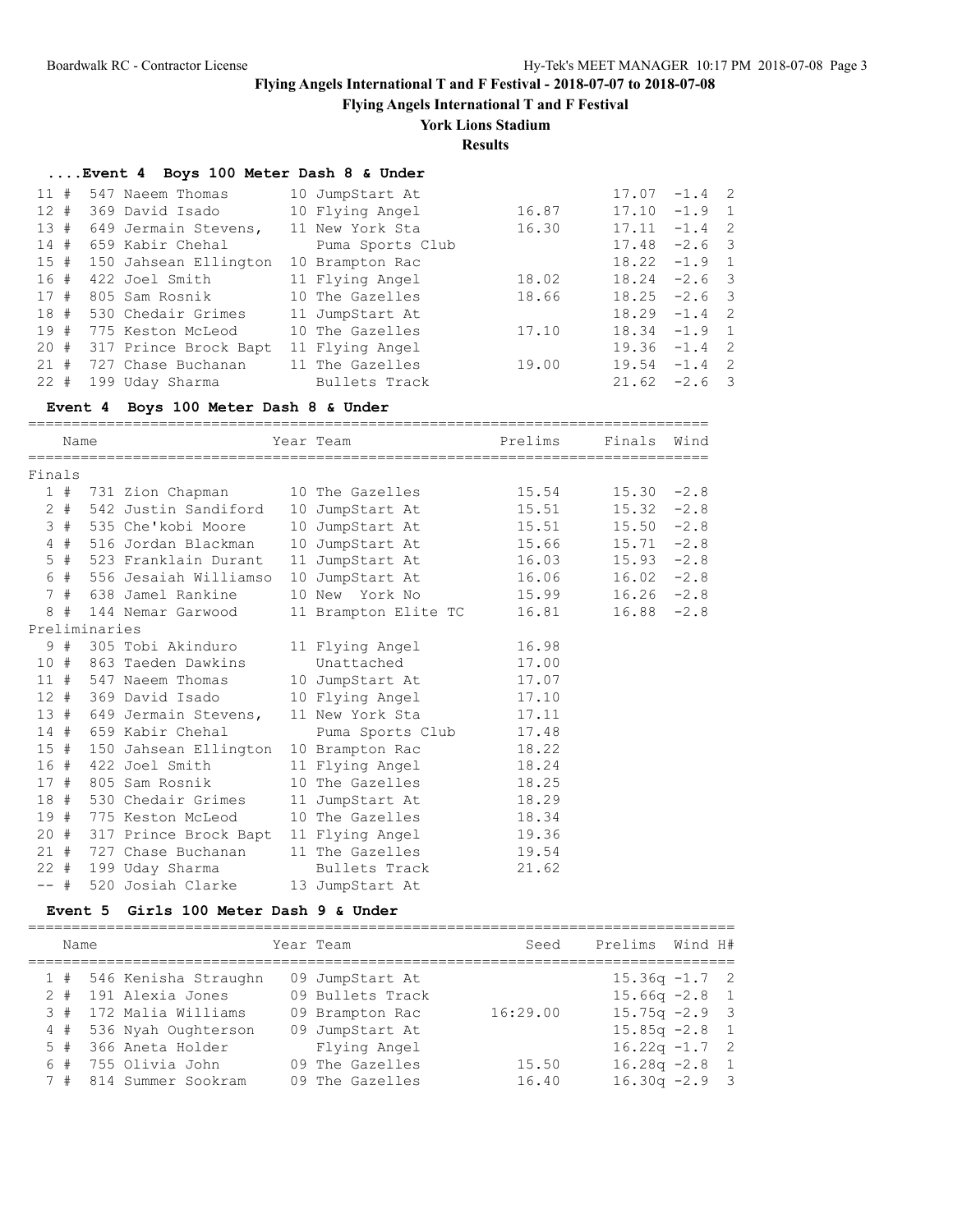**Flying Angels International T and F Festival**

## **York Lions Stadium**

**Results**

| Event 5 Girls 100 Meter Dash 9 & Under |  |  |  |
|----------------------------------------|--|--|--|
|----------------------------------------|--|--|--|

|     | 8# | 761 Madisen Kanqudie  | 09 The Gazelles | 16.69 | $16.57q - 1.7$ 2 |          |  |
|-----|----|-----------------------|-----------------|-------|------------------|----------|--|
|     | 9# | 878 Esther Morgan     | 09 Unattached   | 15.78 | 16.69            | $-1.7$ 2 |  |
| 10# |    | 403 Anecia Ollivierre | 09 Flying Angel |       | 16.92            | $-2.9$ 3 |  |
| 11# |    | 393 Chenai McGann     | 09 Flying Angel |       | 17.19            | $-2.8$ 1 |  |
| 12# |    | 387 Ayumi Leung       | 09 Flying Angel |       | $17.56 -1.7$ 2   |          |  |
| 13# |    | 322 Saige Burbick     | 09 Flying Angel | 16.41 | 17.64            | $-2.9$ 3 |  |
| 14# |    | 417 Vanessa Rose      | 09 Flying Angel |       | 17.77            | $-2.9$ 3 |  |
| 15# |    | 724 Eleni Bonos       | 09 The Gazelles | 17.58 | 18.44            | $-2.8$ 1 |  |
| 16# |    | 564 Khloe Kulker      | 09 Kitchener Wa |       | 18.60            | $-2.8$ 1 |  |
| 17# |    | 612 Ava Faria         | 09 New York No  | 19.20 | 19.00            | $-1.7$ 2 |  |
| 18# |    | 608 Abigail Brown     | 09 New York No  | 17.20 | 19.39            | $-2.8$ 1 |  |
| 19# |    | 143 Sarah Vatcher     | 09 Boost Athlet | 19.75 | 21.63            | $-2.9$ 3 |  |
|     |    |                       |                 |       |                  |          |  |

#### **Event 5 Girls 100 Meter Dash 9 & Under**

|        | Name  |               |                                                 | Year Team       | Prelims | Finals        | Wind |
|--------|-------|---------------|-------------------------------------------------|-----------------|---------|---------------|------|
|        |       |               |                                                 |                 |         |               |      |
| Finals |       |               |                                                 |                 |         |               |      |
|        |       |               | 1 # 191 Alexia Jones 09 Bullets Track           |                 | 15.66   | $15.31 - 1.9$ |      |
|        |       |               | 2 # 172 Malia Williams 09 Brampton Rac          |                 | 15.75   | $15.47 - 1.9$ |      |
|        | 3#    |               | 546 Kenisha Straughn                            | 09 JumpStart At | 15.36   | $15.49 - 1.9$ |      |
|        | $4$ # |               | 536 Nyah Oughterson                             | 09 JumpStart At | 15.85   | $15.89 - 1.9$ |      |
|        | $5$ # |               | 366 Aneta Holder                                | Flying Angel    | 16.22   | $16.18 - 1.9$ |      |
|        |       |               | 6 # 814 Summer Sookram                          | 09 The Gazelles | 16.30   | $16.23 - 1.9$ |      |
|        |       |               | 7 # 755 Olivia John             09 The Gazelles |                 | 16.28   | $16.29 - 1.9$ |      |
|        |       |               | 8 # 761 Madisen Kangudie                        | 09 The Gazelles | 16.57   | $16.74 -1.9$  |      |
|        |       | Preliminaries |                                                 |                 |         |               |      |
|        | 9#    |               | 878 Esther Morgan                               | 09 Unattached   | 16.69   |               |      |
|        | 10#   |               | 403 Anecia Ollivierre 09 Flying Angel           |                 | 16.92   |               |      |
|        |       |               | 11 # 393 Chenai McGann                          | 09 Flying Angel | 17.19   |               |      |
|        |       |               | 12 # 387 Ayumi Leung                            | 09 Flying Angel | 17.56   |               |      |
|        |       |               | 13 # 322 Saige Burbick 09 Flying Angel          |                 | 17.64   |               |      |
| 14#    |       |               | 417 Vanessa Rose                                | 09 Flying Angel | 17.77   |               |      |
|        | 15#   |               | 724 Eleni Bonos                                 | 09 The Gazelles | 18.44   |               |      |
|        |       |               | 16 # 564 Khloe Kulker 09 Kitchener Wa           |                 | 18.60   |               |      |
|        |       |               | 17 # 612 Ava Faria                              | 09 New York No  | 19.00   |               |      |
|        |       |               | 18 # 608 Abigail Brown 09 New York No           |                 | 19.39   |               |      |
| 19#    |       |               | 143 Sarah Vatcher                               | 09 Boost Athlet | 21.63   |               |      |

## **Event 6 Boys 100 Meter Dash 9 & Under**

|       | Name |                       | Year Team              | Seed     | Prelims          | Wind H#  |     |
|-------|------|-----------------------|------------------------|----------|------------------|----------|-----|
| 1#    |      | 517 Jaquon Blackman-G | 09 JumpStart At        |          | $14.15q - 2.7$ 3 |          |     |
| $2 +$ |      | 522 Nathan Cumberbatc | 09 JumpStart At        |          | $14.84q - 2.0$ 2 |          |     |
| 3#    |      | 164 Anthony Phinn     | 18 Brampton Rac        | 15:08.00 | $14.86q - 2.0$ 2 |          |     |
| 4#    |      | 742 Theodore France   | 09 The Gazelles        | 14.93    | $14.89q - 2.02$  |          |     |
| $5$ # |      | 167 Jaylen Stubbs     | 09 Brampton Rac        | 15:14.00 | $14.97q - 2.7$ 3 |          |     |
| 6#    |      | 714 Xavier Andrews    | 09 The Gazelles        | 15.50    | $15.89q -2.7$ 3  |          |     |
| 7#    |      | 216 Donald Carter     | 09 Delaware Elite      | 15.61    | $15.98q - 2.0$ 2 |          |     |
| 8#    |      | 587 David Tomlin      | 09 Maximus Performance |          | $16.10q - 2.02$  |          |     |
| 9#    |      | 419 Amari Samuel      | 09 Flying Angel        | 15.74    | 16.13            | $-2.5$ 1 |     |
| 10#   |      | 525 Micah Francois    | 09 JumpStart At        |          | 16.36            | $-2.0$   | -2  |
| 11    | #    | 813 Isaiah Sookram    | 08 The Gazelles        |          | 16.68            | $-2.7$   | - 3 |
|       |      |                       |                        |          |                  |          |     |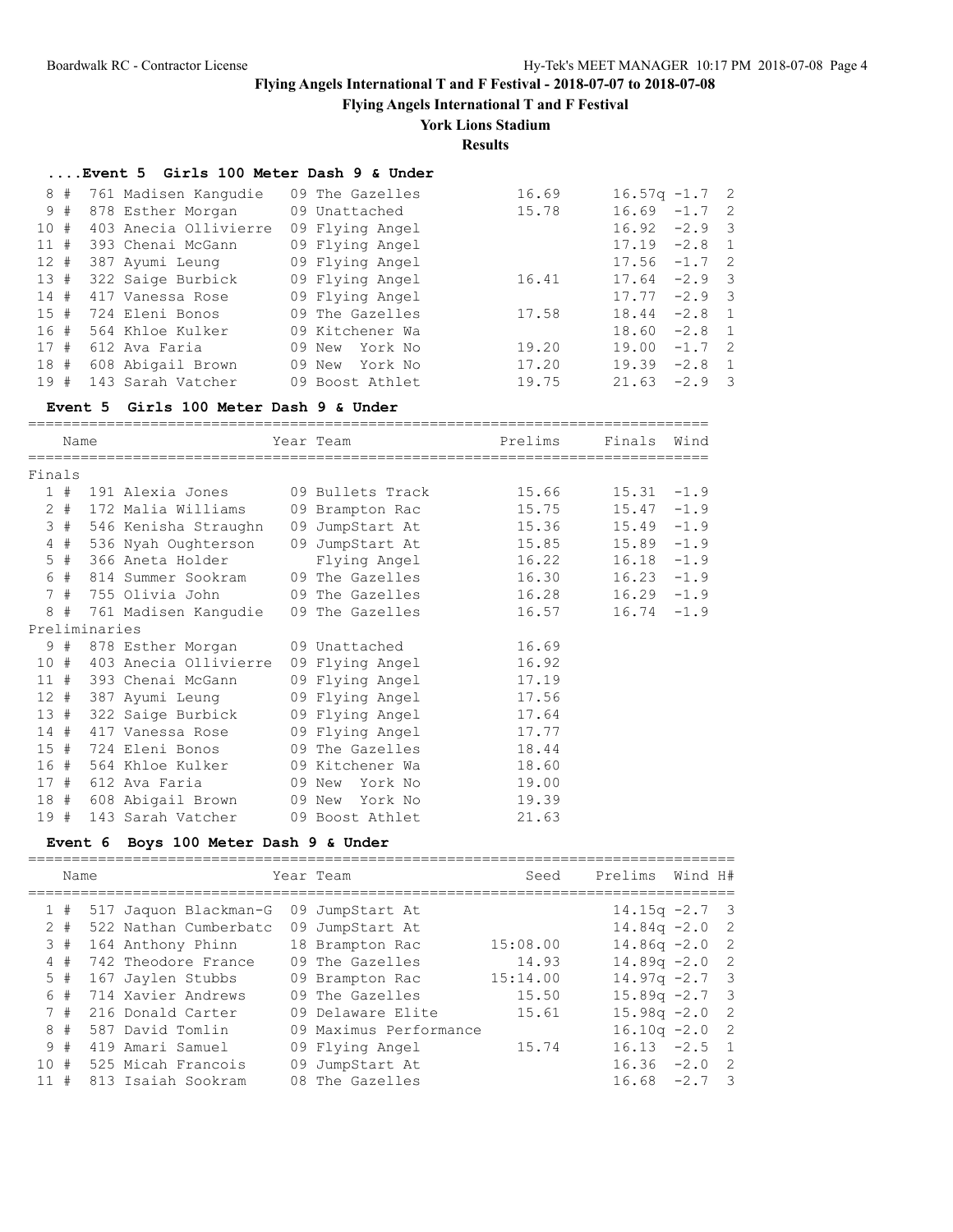**Flying Angels International T and F Festival**

# **York Lions Stadium**

**Results**

| Event 6 Boys 100 Meter Dash 9 & Under |  |  |  |  |  |  |  |  |
|---------------------------------------|--|--|--|--|--|--|--|--|
|---------------------------------------|--|--|--|--|--|--|--|--|

|                       |                                                            |                                                                                                                                                                                                                                                                                | 16.84 |                                                                                                                                                                                                                |
|-----------------------|------------------------------------------------------------|--------------------------------------------------------------------------------------------------------------------------------------------------------------------------------------------------------------------------------------------------------------------------------|-------|----------------------------------------------------------------------------------------------------------------------------------------------------------------------------------------------------------------|
|                       | 09 Boardwalk RC                                            |                                                                                                                                                                                                                                                                                | 17.02 |                                                                                                                                                                                                                |
|                       |                                                            |                                                                                                                                                                                                                                                                                | 17.10 |                                                                                                                                                                                                                |
|                       | 09 Flying Angel                                            |                                                                                                                                                                                                                                                                                |       |                                                                                                                                                                                                                |
|                       |                                                            |                                                                                                                                                                                                                                                                                | 17.29 |                                                                                                                                                                                                                |
|                       |                                                            | 15.30                                                                                                                                                                                                                                                                          |       |                                                                                                                                                                                                                |
|                       | Flying Angel                                               |                                                                                                                                                                                                                                                                                |       |                                                                                                                                                                                                                |
|                       | Bullets Track                                              |                                                                                                                                                                                                                                                                                |       |                                                                                                                                                                                                                |
|                       |                                                            |                                                                                                                                                                                                                                                                                |       |                                                                                                                                                                                                                |
| 392 Lucas Marlor      | Flying Angel                                               |                                                                                                                                                                                                                                                                                | 19.14 |                                                                                                                                                                                                                |
| 103 Daryl Oziegbe Oba | African Canadian                                           |                                                                                                                                                                                                                                                                                |       |                                                                                                                                                                                                                |
|                       |                                                            |                                                                                                                                                                                                                                                                                |       |                                                                                                                                                                                                                |
|                       |                                                            | 22.60                                                                                                                                                                                                                                                                          |       |                                                                                                                                                                                                                |
|                       | 15#<br>394 Micah McGuire-Dia<br>18 # 375 Masiah Johnson-Ch | 540 Jadon Rouse 09 JumpStart At<br>122 Carter Forrester-<br>534 Naeem Jones 09 JumpStart At<br>16 # 910 Anees Satheeskuma 09 United Tamil<br>197 Yuvraj Randhawa<br>527 Christian Graham 09 JumpStart At<br>795 Kaden Pratt 69 The Gazelles<br>793 Nigel Parks 09 The Gazelles |       | $-2.7$ 3<br>$-2.5$ 1<br>$-2.7$ 3<br>$17.15 -2.7$ 3<br>$-2.0$ 2<br>$17.77 - 2.7$ 3<br>$17.79 - 2.5$ 1<br>$17.98 -2.7$ 3<br>$18.34 -2.5$ 1<br>$-2.5$ 1<br>$21.46 -2.5$ 1<br>21.48<br>$-2.0$ 2<br>$22.59 - 2.5$ 1 |

## **Event 6 Boys 100 Meter Dash 9 & Under**

==============================================================================

|        | Name    |               |                                           | Year Team                                         | Prelims | Finals Wind   |        |
|--------|---------|---------------|-------------------------------------------|---------------------------------------------------|---------|---------------|--------|
| Finals |         |               |                                           |                                                   |         |               |        |
|        |         |               | 1 # 517 Jaquon Blackman-G 09 JumpStart At |                                                   | 14.15   | $14.22 - 1.6$ |        |
|        | $2 +$   |               | 742 Theodore France                       | 09 The Gazelles Theory                            | 14.89   | $14.63 - 1.6$ |        |
|        | 3#      |               |                                           | 522 Nathan Cumberbatc 09 JumpStart At             | 14.84   | $14.66 - 1.6$ |        |
|        | 4#      |               | 164 Anthony Phinn                         | 18 Brampton Rac                                   | 14.86   | $14.69 - 1.6$ |        |
|        | 5#      |               | 167 Jaylen Stubbs                         | 09 Brampton Rac 14.97                             |         | 15.08         | $-1.6$ |
|        | 6 #     |               | 216 Donald Carter                         | 09 Delaware Elite                                 | 15.98   | $15.81 - 1.6$ |        |
|        |         |               |                                           | 7 # 587 David Tomlin 09 Maximus Performance 16.10 |         | $15.95 - 1.6$ |        |
|        | 8#      |               | 714 Xavier Andrews                        | 09 The Gazelles                                   | 15.89   | 16.43         | $-1.6$ |
|        |         | Preliminaries |                                           |                                                   |         |               |        |
|        |         |               |                                           | 9 # 419 Amari Samuel       09 Flying Angel        | 16.13   |               |        |
|        | 10#     |               | 525 Micah Francois                        | 09 JumpStart At                                   | 16.36   |               |        |
|        |         |               | 11 # 813 Isaiah Sookram                   | 08 The Gazelles                                   | 16.68   |               |        |
|        |         |               |                                           | 12 # 540 Jadon Rouse 09 JumpStart At              | 16.84   |               |        |
|        | 13#     |               |                                           | 122 Carter Forrester- 09 Boardwalk RC             | 17.02   |               |        |
|        |         |               |                                           | 14 # 534 Naeem Jones 09 JumpStart At              | 17.10   |               |        |
|        | 15#     |               |                                           | 394 Micah McGuire-Dia 09 Flying Angel             | 17.15   |               |        |
|        | 16 #    |               | 910 Anees Satheeskuma                     | 09 United Tamil                                   | 17.29   |               |        |
|        | 17#     |               | 756 Gavin Johns                           | 09 The Gazelles Contract Control                  | 17.77   |               |        |
|        | 18 #    |               | 375 Masiah Johnson-Ch                     | Flying Angel                                      | 17.79   |               |        |
|        | 19#     |               | 197 Yuvraj Randhawa                       | Bullets Track                                     | 17.98   |               |        |
|        | 20#     |               | 527 Christian Graham                      | 09 JumpStart At                                   | 18.34   |               |        |
| 21#    |         |               | 392 Lucas Marlor                          | Flying Angel                                      | 19.14   |               |        |
|        | $22 \#$ |               | 103 Daryl Oziegbe Oba                     | African Canadian 21.46                            |         |               |        |
|        | 23#     |               | 795 Kaden Pratt                           | 09 The Gazelles                                   | 21.48   |               |        |
| $24 +$ |         |               | 793 Nigel Parks                           | 09 The Gazelles                                   | 22.59   |               |        |

#### **Event 7 Girls 100 Meter Dash 10 & Under**

| Name |                           | Year Team       | Seed  | Prelims Wind H#  |  |
|------|---------------------------|-----------------|-------|------------------|--|
|      | 1 # 889 Tianna Telemanque | 08 Unattached   | 15.90 | $14.71q - 4.2$ 2 |  |
|      | 2 # 519 Sharissa Browne   | 08 JumpStart At |       | $15.42q - 4.22$  |  |
|      | 3 # 719 Sabrina Barrett   | The Gazelles    | 16.00 | $15.44q - 4.2$ 2 |  |
|      | 4 # 437 Mariah Williams   | 08 Flying Angel |       | $15.64q -2.6$ 1  |  |
|      | 5 # 545 Jakayla Small     | 08 JumpStart At |       | $15.65q - 4.2$ 2 |  |

=================================================================================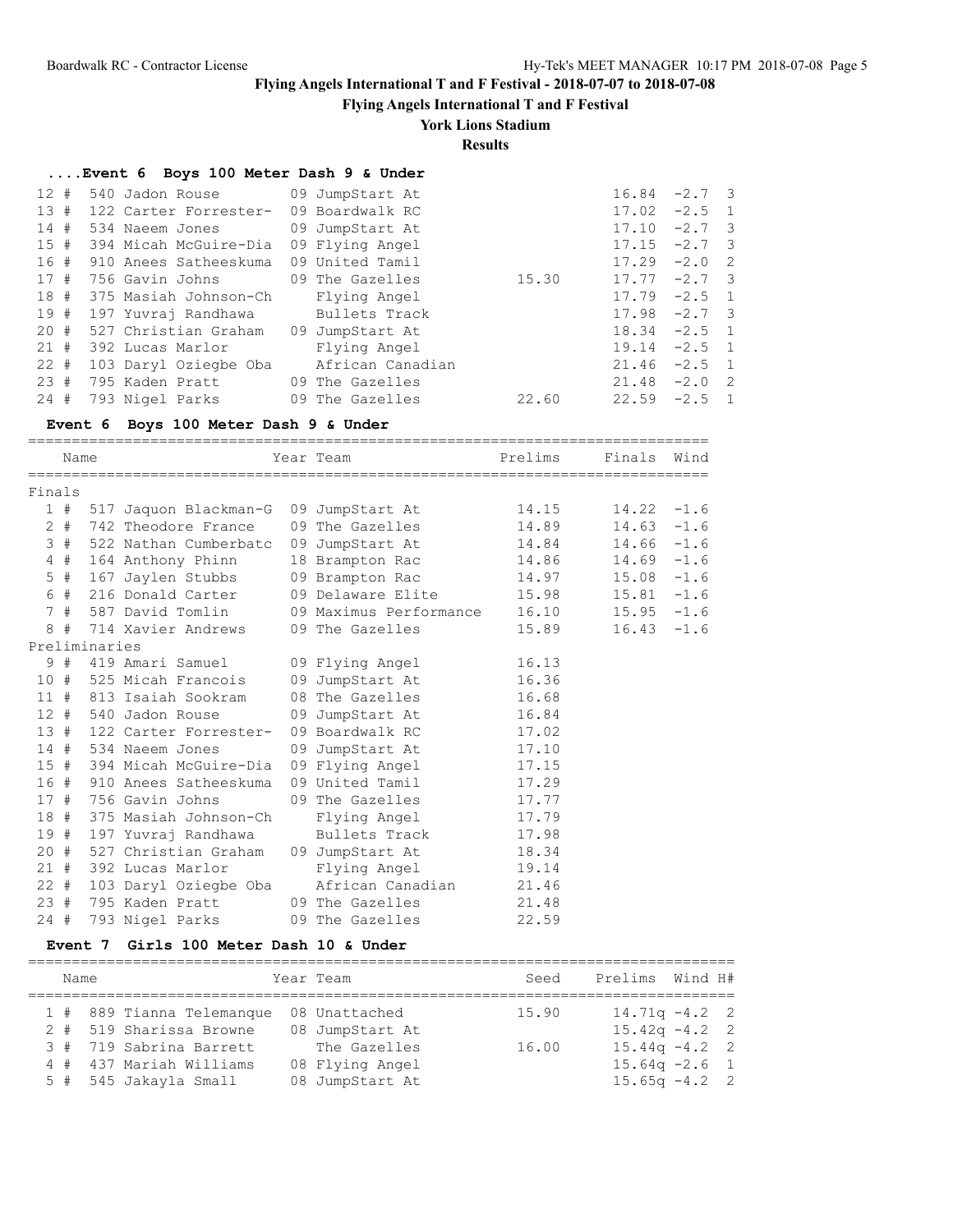**Flying Angels International T and F Festival**

## **York Lions Stadium**

**Results**

### **....Event 7 Girls 100 Meter Dash 10 & Under**

|  | 6 # 740 Myanne Fernandes                 | The Gazelles                                      | 16.40    | $15.79q - 2.6$ 1 |  |
|--|------------------------------------------|---------------------------------------------------|----------|------------------|--|
|  | 7 # 605 Madison Barnswell 08 New York No |                                                   | 15.80    | $16.42q -2.6$ 1  |  |
|  | 8 # 166 Nevaeh Singh                     | 08 Brampton Rac                                   | 16:57.00 | $16.76q -2.6$ 1  |  |
|  |                                          | 9 # 648 Kanayah Wright 08 New York No 16.10       |          | $16.77 - 2.6$ 1  |  |
|  |                                          | 10 # 583 Hanna Schmidhuber 08 Maximus Performance |          | $16.96 -2.6 1$   |  |
|  | 11 # 429 Ember Lee Stove                 | Flying Angel                                      |          | $16.98 - 4.2$ 2  |  |
|  | 12 # 533 Arielle Headley                 | 08 JumpStart At                                   |          | $17.27 - 4.2$ 2  |  |
|  | 13 # 784 Shayla Moore                    | 08 The Gazelles                                   | 19.00    | $17.91 - 4.2$ 2  |  |
|  |                                          |                                                   |          |                  |  |

#### **Event 7 Girls 100 Meter Dash 10 & Under**

==============================================================================

|        | Name  |               |                           |    | Year Team              | Prelims | Finals        | Wind   |
|--------|-------|---------------|---------------------------|----|------------------------|---------|---------------|--------|
| Finals |       |               |                           |    |                        |         |               |        |
|        | 1#    |               | 889 Tianna Telemanque     |    | 08 Unattached          | 14.71   | 14.50         | $-1.9$ |
|        | $2 +$ |               | 519 Sharissa Browne       |    | 08 JumpStart At        | 15.42   | 15.18         | $-1.9$ |
|        | 3#    |               | 719 Sabrina Barrett       |    | The Gazelles           | 15.44   | 15.30         | $-1.9$ |
|        | 4#    |               | 437 Mariah Williams       |    | 08 Flying Angel        | 15.64   | 15.49         | $-1.9$ |
|        | $5$ # |               | 545 Jakayla Small         |    | 08 JumpStart At        | 15.65   | 15.50         | $-1.9$ |
|        | 6#    |               | 740 Myanne Fernandes      |    | The Gazelles           | 15.79   | 15.85         | $-1.9$ |
|        |       |               | 7 # 605 Madison Barnswell |    | 08 New York No         | 16.42   | 16.25         | $-1.9$ |
|        | 8#    |               | 166 Nevaeh Singh          |    | 08 Brampton Rac        | 16.76   | $16.65 - 1.9$ |        |
|        |       | Preliminaries |                           |    |                        |         |               |        |
|        | 9#    |               | 648 Kanayah Wright        |    | 08 New<br>York No      | 16.77   |               |        |
| 10#    |       |               | 583 Hanna Schmidhuber     |    | 08 Maximus Performance | 16.96   |               |        |
| 11#    |       |               | 429 Ember Lee Stove       |    | Flying Angel           | 16.98   |               |        |
| 12#    |       |               | 533 Arielle Headley       | 08 | JumpStart At           | 17.27   |               |        |
| 13#    |       |               | 784 Shayla Moore          |    | 08 The Gazelles        | 17.91   |               |        |

#### **Event 8 Boys 100 Meter Dash 10 & Under**

=================================================================================

|              | Name  |                       | Year Team         | Seed     | Prelims          | Wind H# |                            |
|--------------|-------|-----------------------|-------------------|----------|------------------|---------|----------------------------|
| $\mathbf{1}$ | #     | 739 Demilade Falobi   | 08 The Gazelles   | 13.95    | $13.95q -1.8$    |         | $\overline{1}$             |
| 2            | #     | 152 Darnell Green     | 08 Brampton Rac   | 15:28.00 | $14.23q -1.8$    |         | $\mathbf{1}$               |
| 3            | #     | 162 Kj Nembhard       | 08 Brampton Rac   | 14:34.00 | $14.29q -1.8$    |         | $\mathbf{1}$               |
|              | $4$ # | 118 Johan-Romaldo Smy | 08 Atlethico Un   |          | $14.37q - 0.7$   |         | - 4                        |
| 5            | #     | 213 Elijah Burke      | 08 Delaware Elite | 13.97    | $14.45q - 3.4$   |         | 2                          |
| 6            | #     | 363 Jahleel Hayley    | Flying Angel      |          | $14.64q -0.7$    |         | $\overline{4}$             |
| $7^{\circ}$  | #     | 263 Braeden Hou       | 08 Durham Dragons | 15.29    | $14.89q - 1.9$ 3 |         |                            |
| 8            | #     | 645 Kobe Swift        | 08 New York No    | 14.10    | $14.91q - 1.9$   |         | $\overline{\mathbf{3}}$    |
| 9            | #     | 554 Raphael Williams  | 08 JumpStart At   |          | 15.07            | $-3.4$  | 2                          |
| 10#          |       | 116 Kebar Cunningtham | 08 Atlethico Un   |          | 15.11            | $-0.7$  | $\overline{4}$             |
| 11#          |       | 789 Dylan Oliveira    | 08 The Gazelles   | 15.55    | $15.30 -1.8$     |         | $\mathbf{1}$               |
| 12#          |       | 314 Demario Bent      | 08 Flying Angel   |          | 15.54            | $-3.4$  | 2                          |
| 13           | #     | 244 Jordan Pierce     | 08 Delaware Elite | 15.21    | 15.68            | $-0.7$  | $\overline{4}$             |
| 14#          |       | 816 Kenny Sylvan      | 08 The Gazelles   | 15.78    | 15.71            | $-1.9$  | $\overline{\phantom{a}}$   |
| 15#          |       | 779 Cruz Molina       | 08 The Gazelles   | 15.35    | 15.84            | $-3.4$  | $\overline{\phantom{0}}^2$ |
| 16           | #     | 746 Dominic Harrison  | 08 The Gazelles   | 15.70    | 15.86            | $-3.4$  | 2                          |
| 17           | #     | 160 Justin Knight     | 08 Brampton Rac   |          | 15.96            | $-1.8$  | $\mathbf{1}$               |
| 18 #         |       | 790 Jaiden Ormsby     | 08 The Gazelles   |          | 15.96            | $-1.8$  | 1                          |
| 19           | #     | 276 Jovi Ciarlariello | 08 Durham Legio   | 15.50    | 16.08            | $-1.8$  | $\mathbf{1}$               |
| 20#          |       | 106 Sean Okorhi       | African Canadian  |          | 16.57            | $-3.4$  | 2                          |
| 21#          |       | 632 Alijah Lindsay    | 08 New York No    | 15.20    | 16.78            | $-0.7$  | $\overline{4}$             |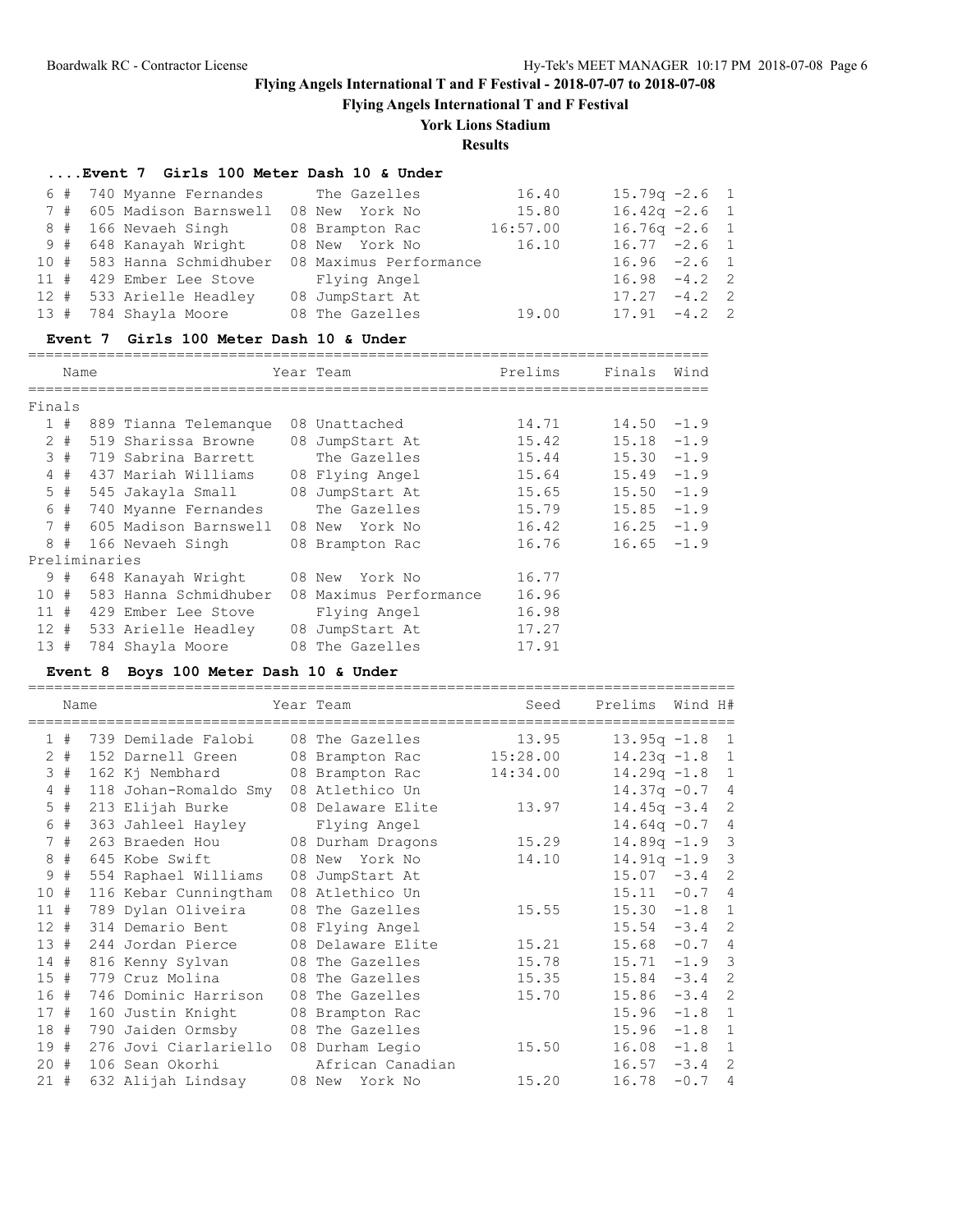**Flying Angels International T and F Festival**

# **York Lions Stadium**

# **Results**

|        |       | <b>Event 8</b> | Boys 100 Meter Dash 10 & Under         |                   |         |               |          |                |
|--------|-------|----------------|----------------------------------------|-------------------|---------|---------------|----------|----------------|
| $22 +$ |       |                | 646 Zion Taveras                       | 08 New York No    | 15.80   | 17.22         | $-0.7$ 4 |                |
|        |       |                | 23 # 929 Tyler Regalado                | 08 West Chester   |         | 18.85         | $-0.7$   | $\overline{4}$ |
|        |       |                | 24 # 551 Amarii Wickham                | 10 JumpStart At   |         | $19.24 - 1.9$ |          | 3              |
| 25#    |       |                | 752 Kaleel James                       | 08 The Gazelles   | 21.99   | 20.24         | $-3.4$   | $\overline{c}$ |
|        |       |                | Event 8 Boys 100 Meter Dash 10 & Under |                   |         |               |          |                |
|        | Name  |                |                                        | Year Team         | Prelims | Finals        | Wind     |                |
| Finals |       |                |                                        |                   |         |               |          |                |
|        | 1#    |                | 739 Demilade Falobi                    | 08 The Gazelles   | 13.95   | 13.94         | $-0.7$   |                |
|        | $2$ # |                | 152 Darnell Green                      | 08 Brampton Rac   | 14.23   | 14.38         | $-0.7$   |                |
|        | 3#    |                | 213 Elijah Burke                       | 08 Delaware Elite | 14.45   | 14.39         | $-0.7$   |                |
|        | $4$ # |                | 162 Kj Nembhard                        | 08 Brampton Rac   | 14.29   | 14.59         | $-0.7$   |                |
|        | $5$ # |                | 363 Jahleel Hayley                     | Flying Angel      | 14.64   | 14.80         | $-0.7$   |                |
|        | 6 #   |                | 118 Johan-Romaldo Smy                  | 08 Atlethico Un   | 14.37   | 14.84         | $-0.7$   |                |
|        | 7#    |                | 263 Braeden Hou                        | 08 Durham Dragons | 14.89   | 15.10         | $-0.7$   |                |
|        | 8#    |                | 645 Kobe Swift                         | 08 New York No    | 14.91   | 15.34         | $-0.7$   |                |
|        |       | Preliminaries  |                                        |                   |         |               |          |                |
|        | 9#    |                | 554 Raphael Williams                   | 08 JumpStart At   | 15.07   |               |          |                |
| 10#    |       |                | 116 Kebar Cunningtham                  | 08 Atlethico Un   | 15.11   |               |          |                |
| 11#    |       |                | 789 Dylan Oliveira                     | 08 The Gazelles   | 15.30   |               |          |                |
| 12#    |       |                | 314 Demario Bent                       | 08 Flying Angel   | 15.54   |               |          |                |
| 13#    |       |                | 244 Jordan Pierce                      | 08 Delaware Elite | 15.68   |               |          |                |
| 14#    |       |                | 816 Kenny Sylvan                       | 08 The Gazelles   | 15.71   |               |          |                |
| 15#    |       |                | 779 Cruz Molina                        | 08 The Gazelles   | 15.84   |               |          |                |
| 16#    |       |                | 746 Dominic Harrison                   | 08 The Gazelles   | 15.86   |               |          |                |
| 17#    |       |                | 160 Justin Knight                      | 08 Brampton Rac   | 15.96   |               |          |                |
| 18#    |       |                | 790 Jaiden Ormsby                      | 08 The Gazelles   | 15.96   |               |          |                |
| 19#    |       |                | 276 Joyi Ciarlariello                  | 08 Durham Legio   | 16.08   |               |          |                |
| 20#    |       |                | 106 Sean Okorhi                        | African Canadian  | 16.57   |               |          |                |
| 21#    |       |                | 632 Alijah Lindsay                     | 08 New York No    | 16.78   |               |          |                |
| $22 +$ |       |                | 646 Zion Taveras                       | 08 New York No    | 17.22   |               |          |                |
| 23#    |       |                | 929 Tyler Regalado                     | 08 West Chester   | 18.85   |               |          |                |
| $24 +$ |       |                | 551 Amarii Wickham                     | 10 JumpStart At   | 19.24   |               |          |                |
| 25#    |       |                | 752 Kaleel James                       | 08 The Gazelles   | 20.24   |               |          |                |

# **Event 9 Girls 100 Meter Dash 11 & Under**

|        | Name  |                       | Year Team         | Seed  | Prelims          | Wind H#  |                            |
|--------|-------|-----------------------|-------------------|-------|------------------|----------|----------------------------|
|        | 1#    | 416 Kayla Roberts     | 07 Flying Angel   |       | $13.23q - 1.8$ 3 |          |                            |
|        | $2 +$ | 782 Tyashia Monah     | 07 The Gazelles   | 13.39 | $13.87q - 4.3$ 1 |          |                            |
|        | 3#    | 531 Alika Harewood    | 07 JumpStart At   |       | $13.89q - 0.8$ 2 |          |                            |
|        | 4#    | 270 Shadae Thompson   | 04 Durham Dragons | 14.12 | $14.10q - 4.3$ 1 |          |                            |
|        | 5#    | 580 Trinity Harrison  | 07 Mark Trail F   | 13.90 | $14.15q - 2.04$  |          |                            |
|        | 6 #   | 643 Kaela Swift       | 07 New York No    | 13.55 | $14.18q - 0.8$ 2 |          |                            |
|        | 7#    | 497 Tirzah Simmons    | 07 Infinity       | 14.50 | $14.29q - 0.8$ 2 |          |                            |
|        | 8#    | 603 Kamilah Alabi     | 07 New York No    | 13.95 | $14.58q - 1.8$ 3 |          |                            |
|        | 9#    | 618 Tyreesa Garnes    | 07 New York No    | 13.70 | $14.67 - 2.0 4$  |          |                            |
| 10#    |       | 774 Stella McConnell  | 07 The Gazelles   | 14.00 | 14.67            | $-0.8$   | $\overline{\phantom{0}}^2$ |
| 11#    |       | 427 Andrea Stoisor    | 07 Flying Angel   | 13.65 | 14.93            | $-1.8$   | $\overline{\phantom{a}}$ 3 |
| $12 +$ |       | 611 Saphire Davis     | 07 New York No    | 14.30 | 15.16            | $-4.3$ 1 |                            |
| 13#    |       | 105 Christine Obodoec | African Canadian  |       | 15.21            | $-1.8$   | - 3                        |
|        |       |                       |                   |       |                  |          |                            |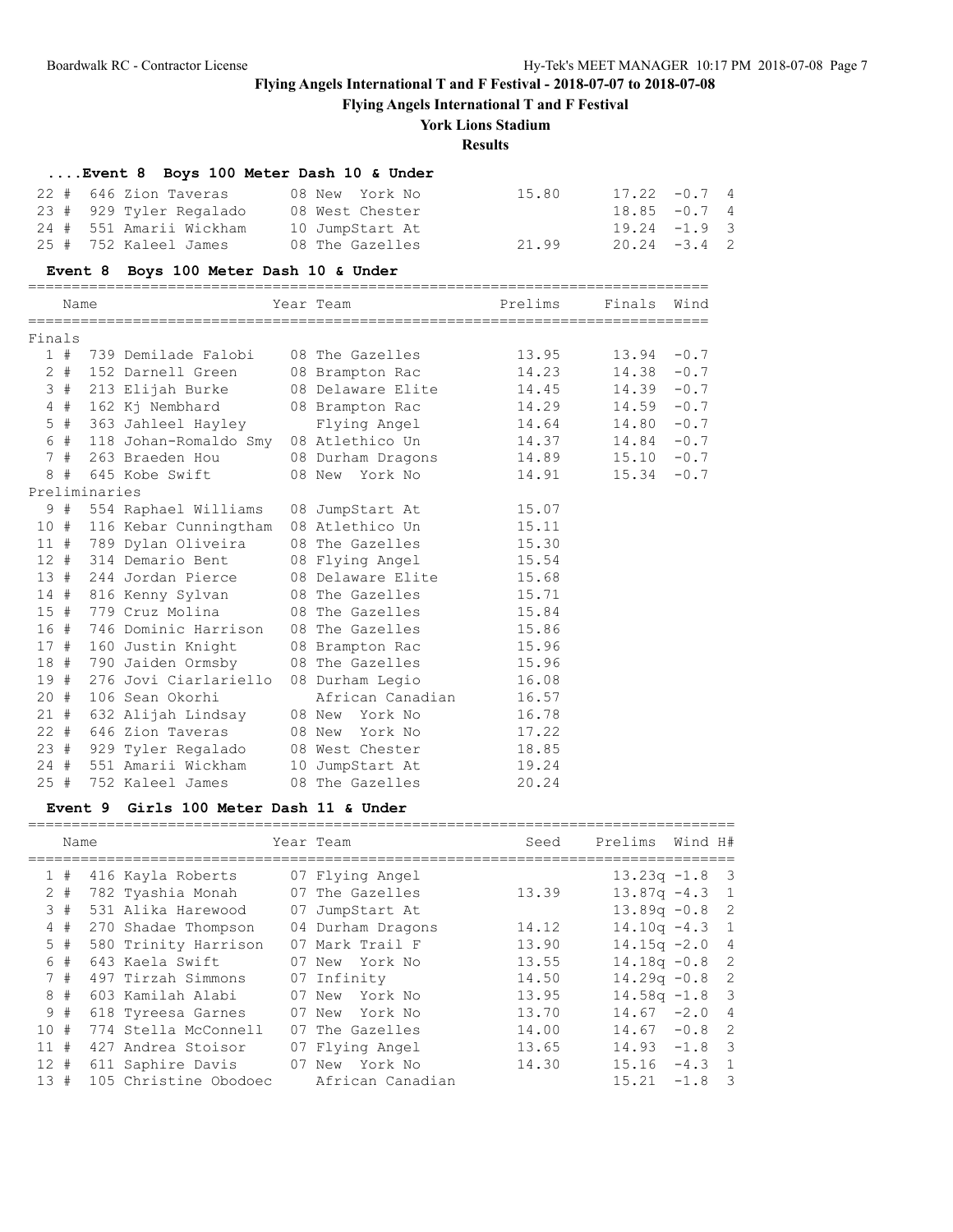**Flying Angels International T and F Festival**

## **York Lions Stadium**

**Results**

| Event 9 Girls 100 Meter Dash 11 & Under |
|-----------------------------------------|
|-----------------------------------------|

| 14# |          | 327 Ariel Cephas                           | 07 Flying Angel  |       | 15.31           | $-2.0$ 4        |  |
|-----|----------|--------------------------------------------|------------------|-------|-----------------|-----------------|--|
| 15# |          | 537 Ashlee Phillips                        | 07 JumpStart At  |       | 15.43           | $-4.3$ 1        |  |
| 16# |          | 745 Alysia Hamilton                        | 07 The Gazelles  | 15.30 | $15.84 -1.8$ 3  |                 |  |
|     | 17#      | 193 Ariel McGeachie                        | 07 Bullets Track |       | 15.92           | $-0.8$ 2        |  |
|     |          | 18 # 340 Shioh Ebon                        | 07 Flying Angel  |       | $16.33 -2.0 4$  |                 |  |
|     | 19#      | 623 Briyana Hart                           | 07 New York No   | 15.40 | $16.51 -2.0 4$  |                 |  |
|     |          | 20 # 524 Faith Forde                       | 07 JumpStart At  |       | $16.68 - 1.8$ 3 |                 |  |
|     | 21#      | 486 Sani Hamlin                            | 07 Infinity      | 16.50 | $16.69 - 2.0 4$ |                 |  |
|     | $22 \pm$ | 383 Tala Kitmitto                          | 07 Flying Angel  |       | $16.75 - 4.3$ 1 |                 |  |
|     | 23#      | 186 Kahail Fortune 07 Bullets Track        |                  |       | 17.50           | $-0.8$ 2        |  |
|     | $24$ #   | 500 Brooke Lynn Smith                      | 07 Infinity      | 16.90 | $17.69 - 1.8$ 3 |                 |  |
| 25# |          | 198 Ishvani Sharma                         | Bullets Track    |       |                 | $18.67 - 1.8$ 3 |  |
|     |          | 26 # 718 Kavenaya Arulanan 07 The Gazelles |                  | 19.00 | 18.85           | $-4.3$ 1        |  |

#### **Event 9 Girls 100 Meter Dash 11 & Under**

==============================================================================

|        | Name   |               |                                      | Year Team                           | Prelims | Finals        | Wind   |
|--------|--------|---------------|--------------------------------------|-------------------------------------|---------|---------------|--------|
| Finals |        |               |                                      |                                     |         |               |        |
|        | 1#     |               | 416 Kayla Roberts 07 Flying Angel    |                                     | 13.23   | $13.29 - 1.2$ |        |
|        | $2 +$  |               | 782 Tyashia Monah                    | 07 The Gazelles                     | 13.87   | $13.53 - 1.2$ |        |
|        | 3#     |               |                                      | 531 Alika Harewood 07 JumpStart At  | 13.89   | $13.93 - 1.2$ |        |
|        | 4#     |               | 580 Trinity Harrison                 | 07 Mark Trail F                     | 14.15   | $13.97 - 1.2$ |        |
|        | $5$ #  |               | 270 Shadae Thompson                  | 04 Durham Dragons                   | 14.10   | $14.03 - 1.2$ |        |
|        | 6 #    |               | 643 Kaela Swift                      | 07 New York No                      | 14.18   | $14.21 - 1.2$ |        |
|        |        |               | 7 # 603 Kamilah Alabi                | 07 New York No                      | 14.58   | $14.51 - 1.2$ |        |
|        | 8#     |               | 497 Tirzah Simmons                   | 07 Infinity                         | 14.29   | 14.52         | $-1.2$ |
|        |        | Preliminaries |                                      |                                     |         |               |        |
|        | 9#     |               |                                      | 618 Tyreesa Garnes 07 New York No   | 14.67   |               |        |
|        | 10#    |               | 774 Stella McConnell 07 The Gazelles |                                     | 14.67   |               |        |
|        |        |               | 11 # 427 Andrea Stoisor              | 07 Flying Angel                     | 14.93   |               |        |
|        | 12#    |               | 611 Saphire Davis                    | 07 New York No                      | 15.16   |               |        |
|        | 13#    |               | 105 Christine Obodoec                | African Canadian                    | 15.21   |               |        |
|        |        |               | 14 # 327 Ariel Cephas                | 07 Flying Angel                     | 15.31   |               |        |
|        |        |               | 15 # 537 Ashlee Phillips             | 07 JumpStart At                     | 15.43   |               |        |
|        | 16#    |               | 745 Alysia Hamilton                  | 07 The Gazelles                     | 15.84   |               |        |
|        | 17#    |               | 193 Ariel McGeachie                  | 07 Bullets Track                    | 15.92   |               |        |
|        | 18 #   |               | 340 Shioh Ebon                       | 07 Flying Angel                     | 16.33   |               |        |
|        |        |               | 19 # 623 Briyana Hart                | 07 New York No                      | 16.51   |               |        |
| 20#    |        |               | 524 Faith Forde                      | 07 JumpStart At                     | 16.68   |               |        |
|        | 21#    |               | 486 Sani Hamlin 07 Infinity          |                                     | 16.69   |               |        |
|        | $22 +$ |               |                                      | 383 Tala Kitmitto 07 Flying Angel   | 16.75   |               |        |
|        | 23#    |               |                                      | 186 Kahail Fortune 07 Bullets Track | 17.50   |               |        |
|        | 24#    |               | 500 Brooke Lynn Smith 07 Infinity    |                                     | 17.69   |               |        |
|        | 25#    |               | 198 Ishvani Sharma                   | Bullets Track                       | 18.67   |               |        |
| 26#    |        |               | 718 Kavenaya Arulanan                | 07 The Gazelles                     | 18.85   |               |        |

### **Event 10 Boys 100 Meter Dash 11 & Under**

| Name |                                           | Year Team        | Seed  | Prelims Wind H#  |  |
|------|-------------------------------------------|------------------|-------|------------------|--|
|      |                                           |                  |       |                  |  |
|      | 1 # 183 Jelani Ellison                    | 07 Bullets Track | 12.99 | $13.39q - 2.0$ 1 |  |
|      | 2 # 358 Naphtali Gyan                     | Flying Angel     |       | $13.45q - 2.0$ 1 |  |
|      | 3 # 424 Nathaniel Somervi 07 Flying Angel |                  | 13.19 | $13.80q -2.5$ 2  |  |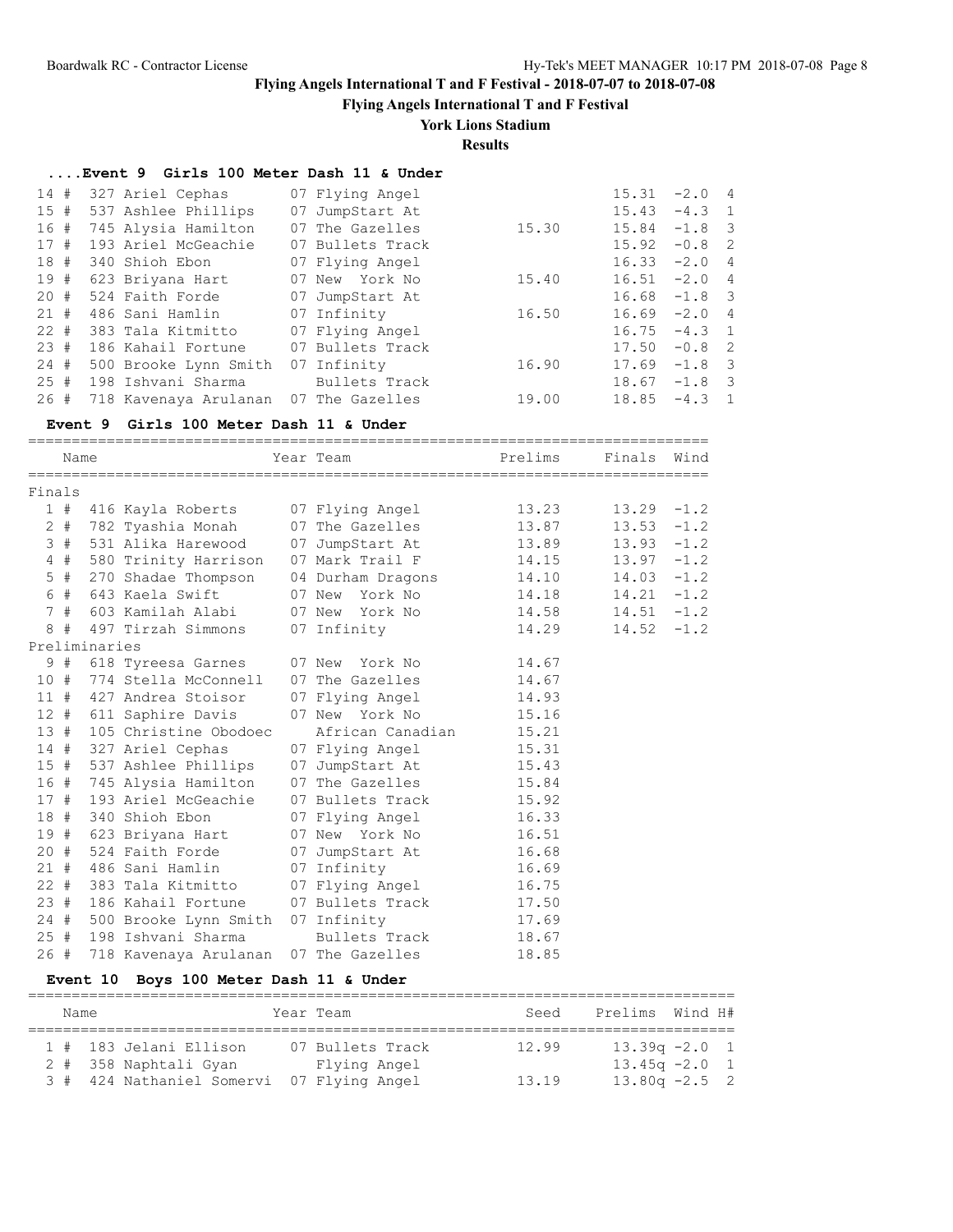**Flying Angels International T and F Festival**

# **York Lions Stadium**

# **Results**

### **....Event 10 Boys 100 Meter Dash 11 & Under**

|     | 4#    | 361 Nahshon Hall          |    | 07 Flying Angel        |          | $14.08q - 2.5$ 2 |          |  |
|-----|-------|---------------------------|----|------------------------|----------|------------------|----------|--|
|     | $5$ # | 669 Ephraim Gill          |    | 07 Rising Stars        |          | $14.13q -2.0$ 1  |          |  |
|     | 6#    | 588 Deinma Tomlin         |    | 07 Maximus Performance |          | $14.16q - 2.0$ 1 |          |  |
|     | 7#    | 532 Kieron Haynes         |    | 07 JumpStart At        |          | $14.22q -2.5$ 2  |          |  |
|     | 8#    | 138 Matthew Francis       |    | 07 Boost Athlet        |          | $14.53q -2.7$ 3  |          |  |
|     | 9#    | 173 Malik Williams        |    | 07 Brampton Rac        | 14:27.00 | $14.80 -2.0 1$   |          |  |
| 10# |       | 880 Joshua Morgan         |    | 07 Unattached          | 14.88    | $15.12 -2.7$ 3   |          |  |
| 11# |       | 826 Reid Wonnacott        |    | 07 The Gazelles        | 15.60    | $15.75 -2.5$ 2   |          |  |
| 12# |       | 377 Elijah Jones          |    | 07 Flying Angel        |          | $15.91 -2.7$ 3   |          |  |
| 13# |       | 553 Josiah Williams       |    | 07 JumpStart At        |          | 16.16            | $-2.7$ 3 |  |
| 14# |       | 526 Keandre Gibson        |    | 07 JumpStart At        |          | 16.20            | $-2.5$ 2 |  |
| 15# |       | 521 Jakierri Coppin-B     | 07 | JumpStart At           |          | $16.23 -2.7$ 3   |          |  |
|     |       | 16 # 518 Tre'shad Blenman |    | 07 JumpStart At        |          | 16.45            | $-2.7$ 3 |  |
| 17# |       | 540 Jadon Rouse           |    | 09 JumpStart At        |          | 17.07            | $-2.5$ 2 |  |

### **Event 10 Boys 100 Meter Dash 11 & Under**

==============================================================================

|        | Name  |               |                                          |    | Year Team                                      | Prelims | Finals        | Wind |
|--------|-------|---------------|------------------------------------------|----|------------------------------------------------|---------|---------------|------|
| Finals |       |               |                                          |    |                                                |         |               |      |
|        | 1#    |               | 183 Jelani Ellison      07 Bullets Track |    |                                                | 13.39   | $13.49 - 3.0$ |      |
|        | $2 +$ |               | 358 Naphtali Gyan                        |    | Flying Angel                                   | 13.45   | $13.62 - 3.0$ |      |
|        | 3#    |               | 424 Nathaniel Somervi                    |    | 07 Flying Angel                                | 13.80   | $13.81 - 3.0$ |      |
|        | 4#    |               | 532 Kieron Haynes                        |    | 07 JumpStart At                                | 14.22   | $14.35 - 3.0$ |      |
|        |       |               |                                          |    | 5 # 669 Ephraim Gill 07 Rising Stars 14.13     |         | $14.38 - 3.0$ |      |
|        | 6#    |               | 361 Nahshon Hall 07 Flying Angel         |    |                                                | 14.08   | $14.38 - 3.0$ |      |
|        | 7#    |               |                                          |    | 588 Deinma Tomlin       07 Maximus Performance | 14.16   | $14.43 - 3.0$ |      |
|        | 8#    |               | 138 Matthew Francis 07 Boost Athlet      |    |                                                | 14.53   | $14.54 - 3.0$ |      |
|        |       | Preliminaries |                                          |    |                                                |         |               |      |
|        |       |               | 9 # 173 Malik Williams                   |    | 07 Brampton Rac                                | 14.80   |               |      |
|        |       |               | 10 # 880 Joshua Morgan                   |    | 07 Unattached                                  | 15.12   |               |      |
|        |       |               | 11 # 826 Reid Wonnacott                  |    | 07 The Gazelles                                | 15.75   |               |      |
|        | 12#   |               | 377 Elijah Jones                         |    | 07 Flying Angel                                | 15.91   |               |      |
| 13#    |       |               | 553 Josiah Williams                      |    | 07 JumpStart At                                | 16.16   |               |      |
|        | 14#   |               | 526 Keandre Gibson                       | 07 | JumpStart At                                   | 16.20   |               |      |
|        | 15#   |               | 521 Jakierri Coppin-B                    | 07 | JumpStart At                                   | 16.23   |               |      |
|        |       |               | 16 # 518 Tre'shad Blenman                |    | 07 JumpStart At                                | 16.45   |               |      |
| 17#    |       |               | 540 Jadon Rouse                          |    | 09 JumpStart At                                | 17.07   |               |      |

#### **Event 11 Girls 100 Meter Dash 12 & Under**

|     | Name  |                    | Year Team         | Seed     | Prelims          | Wind H# |                          |
|-----|-------|--------------------|-------------------|----------|------------------|---------|--------------------------|
|     | 1#    | 278 Janae Dawes    | 06 Durham Legio   | 13.10    | $13.19q - 1.4$ 1 |         |                          |
|     | $2 +$ | 379 Raeanne Jones  | 06 Flying Angel   | 13.39    | $13.55q -2.9$ 3  |         |                          |
|     | 3#    | 396 Karmen McLeish | Flying Angel      |          | $13.69q - 1.4$ 1 |         |                          |
| 4#  |       | 171 Kiara Webb     | 06 Brampton Rac   | 13:08.00 | $13.72q -2.9$ 3  |         |                          |
| 5#  |       | 252 Alexis Tarlue  | 06 Delaware Elite | 13.80    | $13.83q -1.4$ 1  |         |                          |
|     | 6 #   | 622 Amela Gullap   | 06 New York No    | 13.40    | $13.84q - 2.9$ 3 |         |                          |
|     | 7#    | 637 Sierra Passee  | New York No       | 13.42    | $13.91q - 2.02$  |         |                          |
|     | $8 +$ | 410 Asia Phillips  | 06 Flying Angel   |          | $14.04q - 2.9$ 3 |         |                          |
|     | 9#    | 613 Ella Faria     | 06 New York No    | 13.20    | $14.30 -2.0$ 2   |         |                          |
| 10# |       | 165 Nira Roberts   | 06 Brampton Rac   | 14:36.00 | 14.51            | $-2.9$  | $\overline{\phantom{a}}$ |
| 11# |       | 161 Aaliyah McLean | 06 Brampton Rac   | 15:38.00 | 14.65            | $-2.0$  | - 2                      |
|     |       |                    |                   |          |                  |         |                          |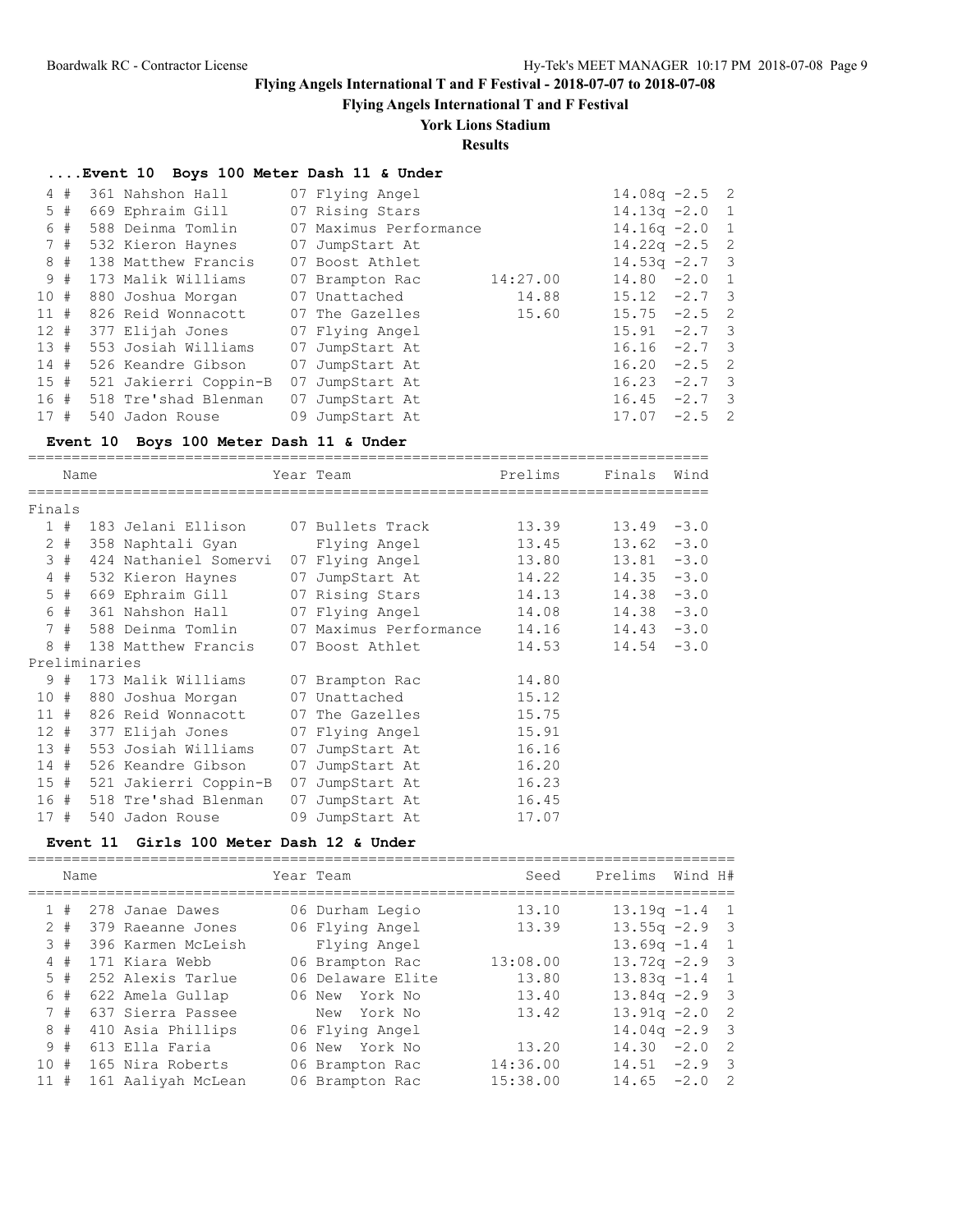**Flying Angels International T and F Festival**

# **York Lions Stadium**

**Results**

## **....Event 11 Girls 100 Meter Dash 12 & Under**

| 12 # 395 Sara McKee 66 Flying Angel    |                        |       | $14.68 - 1.4 1$ |  |
|----------------------------------------|------------------------|-------|-----------------|--|
| 13 #  628 Salyna Jackson               | 06 New York No 13.80   |       | $14.71 - 1.4 1$ |  |
| 14 # 586 Trinity Shadd-Cer             | 06 Maximus Performance |       | $14.72 -2.9$ 3  |  |
| 15 # 196 Guneet Randhawa               | Bullets Track          |       | $14.85 - 2.0$ 2 |  |
| 16 # 633 Amirah Lindsay 06 New York No |                        | 14.30 | $15.35 -2.0$ 2  |  |
| 17 # 407 Naishla Padmore               | 06 Flying Angel        | 16.02 | $15.59 -1.4$ 1  |  |
| 18 # 610 Trovel Dailey                 | 07 New York No         | 14.80 | $15.71 -2.9$ 3  |  |
| 19 # 776 Savannah McLeod               | 06 The Gazelles        | 17.15 | $16.50 -2.0$ 2  |  |
| 20 # 563 Kaylee Kulker                 | 06 Kitchener Wa        | 16.47 | $16.95 -1.4$ 1  |  |

#### **Event 11 Girls 100 Meter Dash 12 & Under**

==============================================================================

|        | Name |               |                       | Year Team                                                         | Prelims | Finals        | Wind   |
|--------|------|---------------|-----------------------|-------------------------------------------------------------------|---------|---------------|--------|
| Finals |      |               |                       |                                                                   |         |               |        |
|        |      |               |                       | 1 # 278 Janae Dawes 06 Durham Legio 13.19                         |         | $13.23 -2.1$  |        |
|        |      |               |                       | 2 # 379 Raeanne Jones 06 Flying Angel 13.55                       |         | 13.38         | $-2.1$ |
|        | 3#   |               |                       | 171 Kiara Webb 06 Brampton Rac 13.72                              |         | $13.59 - 2.1$ |        |
|        |      |               |                       | 4 # 622 Amela Gullap      06 New York No         13.84            |         | $13.73 - 2.1$ |        |
|        | 5#   |               | 396 Karmen McLeish    | Flying Angel 13.69                                                |         | $13.78 - 2.1$ |        |
|        |      |               |                       | 6 # 252 Alexis Tarlue       06 Delaware Elite           13.83     |         | $13.79 - 2.1$ |        |
|        |      |               | 7 # 637 Sierra Passee | New York No 13.91                                                 |         | $13.99 - 2.1$ |        |
|        |      |               |                       | 8 # 410 Asia Phillips 06 Flying Angel                             | 14.04   | 14.29         | $-2.1$ |
|        |      | Preliminaries |                       |                                                                   |         |               |        |
|        |      |               |                       | 9 # 613 Ella Faria             06 New York No               14.30 |         |               |        |
|        |      |               |                       | 10 # 165 Nira Roberts 06 Brampton Rac 14.51                       |         |               |        |
|        |      |               |                       | 11 # 161 Aaliyah McLean 06 Brampton Rac 14.65                     |         |               |        |
|        | 12#  |               |                       | 395 Sara McKee 66 Flying Angel 14.68                              |         |               |        |
|        |      |               |                       |                                                                   | 14.71   |               |        |
|        | 14#  |               |                       | 586 Trinity Shadd-Cer 06 Maximus Performance                      | 14.72   |               |        |
|        | 15#  |               |                       |                                                                   | 14.85   |               |        |
|        |      |               |                       | 16 # 633 Amirah Lindsay 06 New York No 15.35                      |         |               |        |
|        | 17#  |               |                       | 407 Naishla Padmore 06 Flying Angel 15.59                         |         |               |        |
|        | 18 # |               |                       | 610 Troyel Dailey 07 New York No 15.71                            |         |               |        |
|        | 19#  |               |                       | 776 Savannah McLeod    06 The Gazelles                            | 16.50   |               |        |
| 20#    |      |               | 563 Kaylee Kulker     | 06 Kitchener Wa                                                   | 16.95   |               |        |

### **Event 12 Boys 100 Meter Dash 12 & Under**

|        | Name  |                     | Year Team            | Seed     | Prelims          | Wind H#  |                |
|--------|-------|---------------------|----------------------|----------|------------------|----------|----------------|
|        | 1#    | 590 Chairo Ogbebor  | 06 Milton Leap Squad | 12.49    | $13.11q - 0.9$ 1 |          |                |
|        | $2 +$ | 169 Judah Walker    | 06 Brampton Rac      | 13:19.00 | $13.52q - 1.7$ 2 |          |                |
|        | 3#    | 606 Walter Barrows  | 06 New York No       | 12.80    | $13.60q - 1.72$  |          |                |
| 4#     |       | 851 Tyrese Gibson   | 06 Thorold Elit      | 13.44    | $13.77q - 1.7$ 2 |          |                |
|        | $5$ # | 236 Messa'i Maynor  | 06 Delaware Elite    | 13.59    | $14.11q - 0.9$ 1 |          |                |
|        | 6 #   | 943 Ola Kuku        | African Canadian     |          | $14.27q - 1.7$ 2 |          |                |
|        | 7#    | 729 Trey Caracciolo | 06 The Gazelles      | 13.63    | $14.40q - 0.9$ 1 |          |                |
|        | 8#    | 783 Owen Moore      | 06 The Gazelles      | 13.99    | $14.45q - 1.7$ 2 |          |                |
|        | 9#    | 269 Joshua Streeter | 06 Durham Dragons    | 14.80    | $14.46 - 0.9$ 1  |          |                |
| 10#    |       | 641 Tariq Shallow   | 06 New York No       | 14.40    | 14.70            | $-1.7$   | $\overline{2}$ |
| 11     | #     | 440 Jordan Wolfe    | Flying Angel         |          | 16.65            | $-1.7$   | $\overline{2}$ |
| $12 +$ |       | 928 Tavian Regalado | 08 West Chester      |          | 17.34            | $-0.9$ 1 |                |
| -- #   |       | 867 Carlos Francis  | 06 Unattached        | 14.76    | DO               | $-0.9$   | $\overline{1}$ |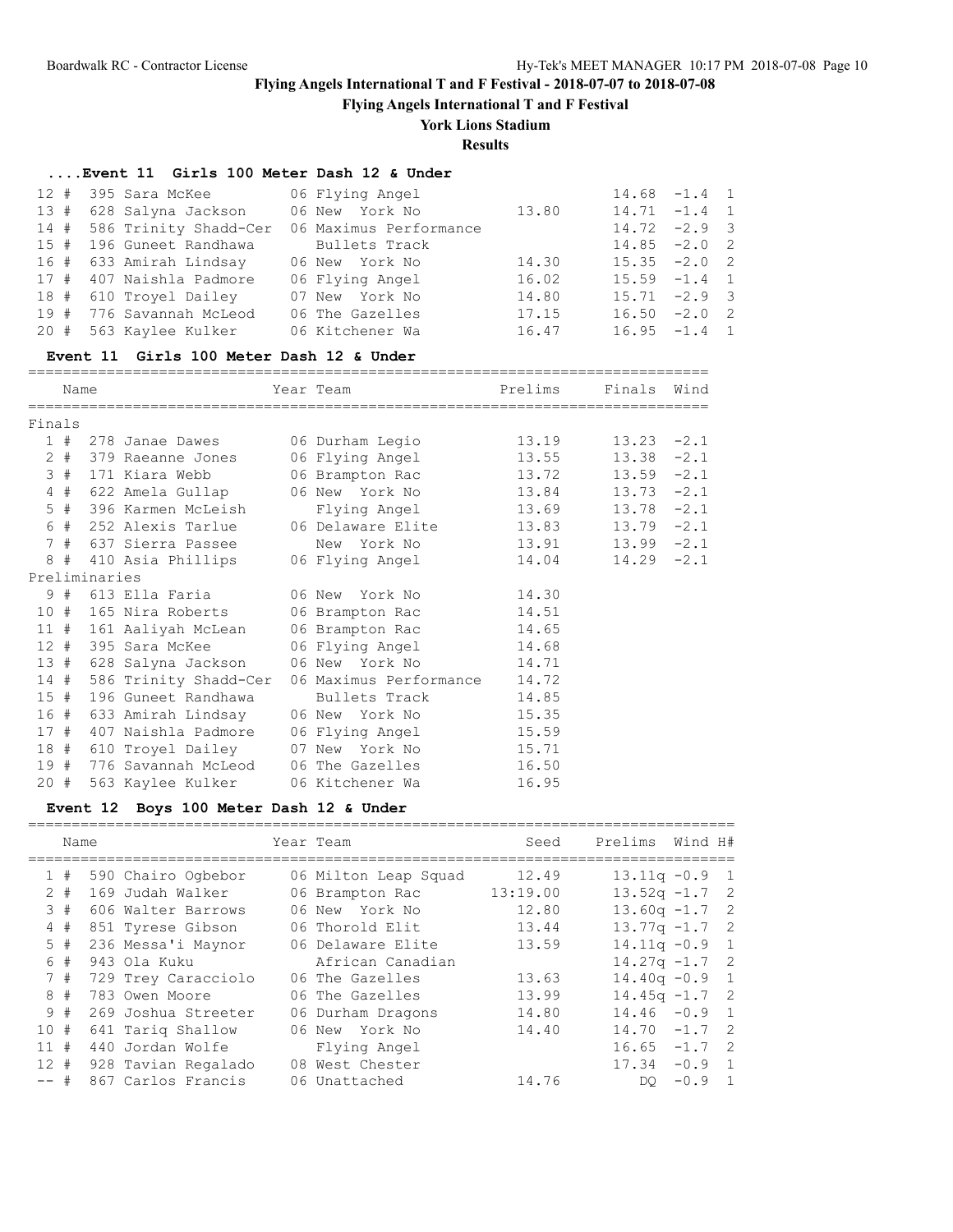**Flying Angels International T and F Festival**

# **York Lions Stadium**

### **Results**

## **Event 12 Boys 100 Meter Dash 12 & Under**

|          | Name  |               |                     |    | Year Team            | Prelims | Finals | Wind   |
|----------|-------|---------------|---------------------|----|----------------------|---------|--------|--------|
| Finals   |       |               |                     |    |                      |         |        |        |
|          |       |               |                     |    |                      |         |        |        |
|          | 1#    |               | 590 Chairo Ogbebor  |    | 06 Milton Leap Squad | 13.11   | 13.01  | $-0.5$ |
|          | $2 +$ |               | 169 Judah Walker    |    | 06 Brampton Rac      | 13.52   | 13.66  | $-0.5$ |
|          | 3#    |               | 606 Walter Barrows  |    | 06 New York No       | 13.60   | 13.75  | $-0.5$ |
|          | 4#    |               | 236 Messa'i Maynor  |    | 06 Delaware Elite    | 14.11   | 14.06  | $-0.5$ |
|          | $5$ # |               | 851 Tyrese Gibson   |    | 06 Thorold Elit      | 13.77   | 14.08  | $-0.5$ |
|          | 6#    |               | 729 Trey Caracciolo |    | 06 The Gazelles      | 14.40   | 14.42  | $-0.5$ |
|          | 7#    |               | 783 Owen Moore      |    | 06 The Gazelles      | 14.45   | 14.77  | $-0.5$ |
|          |       | Preliminaries |                     |    |                      |         |        |        |
|          |       |               | 6 # 943 Ola Kuku    |    | African Canadian     | 14.27   |        |        |
|          | 9#    |               | 269 Joshua Streeter |    | 06 Durham Dragons    | 14.46   |        |        |
| 10 #     |       |               | 641 Tariq Shallow   |    | 06 New York No       | 14.70   |        |        |
| $11 \pm$ |       |               | 440 Jordan Wolfe    |    | Flying Angel         | 16.65   |        |        |
| 12#      |       |               | 928 Tavian Regalado | 08 | West Chester         | 17.34   |        |        |
| $--$ #   |       |               | 867 Carlos Francis  |    | 06 Unattached        | DQ.     |        |        |

#### **Event 13 Girls 100 Meter Dash 13 & Under**

|        | Name  |                       | Year Team         | Seed     | Prelims         | Wind H#  |                            |
|--------|-------|-----------------------|-------------------|----------|-----------------|----------|----------------------------|
|        | 1#    | 368 Lola Irelewuyi    | 05 Flying Angel   |          | $13.23q -2.7$   |          | $\overline{\mathbf{3}}$    |
|        | $2 +$ | 725 Selah Brookes     | 05 The Gazelles   | 12.50    | $13.27q -2.3$   |          | $\overline{1}$             |
|        | 3#    | 414 Imani Reid        | Flying Angel      |          | $13.34q -2.3$ 1 |          |                            |
| 4      | #     | 187 Charlize Fraser   | 05 Bullets Track  |          | $13.46q -2.3$ 2 |          |                            |
| 5      | #     | 402 Emmanuela Odukoya | 05 Flying Angel   | 13.16    | $13.63q -2.7$ 3 |          |                            |
| 6      | #     | 604 Kendall Archer    | 05 New York No    | 13.00    | $13.77q -2.7$ 3 |          |                            |
|        | 7#    | 267 Jodie Rose        | 05 Durham Dragons |          | $13.88q -2.3$   |          | $\overline{2}$             |
| 8      | #     | 259 Stephanie Dundas  | 05 Durham Dragons | 13.67    | $14.04q -2.3$   |          | <sup>1</sup>               |
| 9      | #     | 441 Aliciyah Wolseley | 05 Flying Angel   | 13.24    | $14.19 -2.3$ 2  |          |                            |
| 10     | #     | 927 Giovanna Jennings | 05 West Chester   | 13.85    | $14.24 -2.3$ 1  |          |                            |
| 11#    |       | 342 Ehinomen Eghobor  | 05 Flying Angel   |          | 14.29           | $-2.3$ 1 |                            |
| 12#    |       | 348 Serena Francis    | 05 Flying Angel   | 14.44    | 14.38           | $-2.3$   | $\overline{1}$             |
| 13#    |       | 769 Ciara London      | 05 The Gazelles   | 15.00    | 14.41           | $-2.7$   | $\overline{\mathbf{3}}$    |
| 14#    |       | 711 Chantel Vrolyk    | 05 Sundown Athl   | 14.07    | 14.43           | $-2.7$ 3 |                            |
| 15#    |       | 308 Kayesha Alleyne-A | 05 Flying Angel   | 13.96    | 14.59           | $-2.3$   | $\overline{\phantom{0}}^2$ |
| 16#    |       | 430 Naomi Tabannah-He | Flying Angel      |          | 14.74           | $-2.3$   | $\mathbf{1}$               |
| 17#    |       | 529 Jael Griffith     | 05 JumpStart At   |          | 14.91           | $-2.3$ 2 |                            |
| 18#    |       | 700 Alexis Bernier    | 05 Sundown Athl   | 14.50    | 15.25           | $-2.3$ 1 |                            |
| 19#    |       | 158 Shyann Johnson    | 05 Brampton Rac   | 15:11.00 | 15.34           | $-2.7$ 3 |                            |
| $20 +$ |       | 691 Zoe Visser Stumbo | 05 Stoney Creek   | 14.78    | 15.71           | $-2.3$   | -2                         |

### **Event 13 Girls 100 Meter Dash 13 & Under**

|        | Name  |  |                        |  | Year Team        | Prelims | Finals        | Wind |  |  |  |
|--------|-------|--|------------------------|--|------------------|---------|---------------|------|--|--|--|
|        |       |  |                        |  |                  |         |               |      |  |  |  |
| Finals |       |  |                        |  |                  |         |               |      |  |  |  |
|        | 1#    |  | 725 Selah Brookes      |  | 05 The Gazelles  | 13.27   | $12.97 - 1.7$ |      |  |  |  |
|        | $2 +$ |  | 414 Imani Reid         |  | Flying Angel     | 13.34   | $13.11 - 1.7$ |      |  |  |  |
|        | 3#    |  | 187 Charlize Fraser    |  | 05 Bullets Track | 13.46   | $13.14 - 1.7$ |      |  |  |  |
|        |       |  | 4 # 368 Lola Irelewuyi |  | 05 Flying Angel  | 13.23   | $13.38 - 1.7$ |      |  |  |  |
|        | 5#    |  | 402 Emmanuela Odukoya  |  | 05 Flying Angel  | 13.63   | $13.62 -1.7$  |      |  |  |  |
|        | 6#    |  | 604 Kendall Archer     |  | 05 New York No   | 13.77   | $13.68 - 1.7$ |      |  |  |  |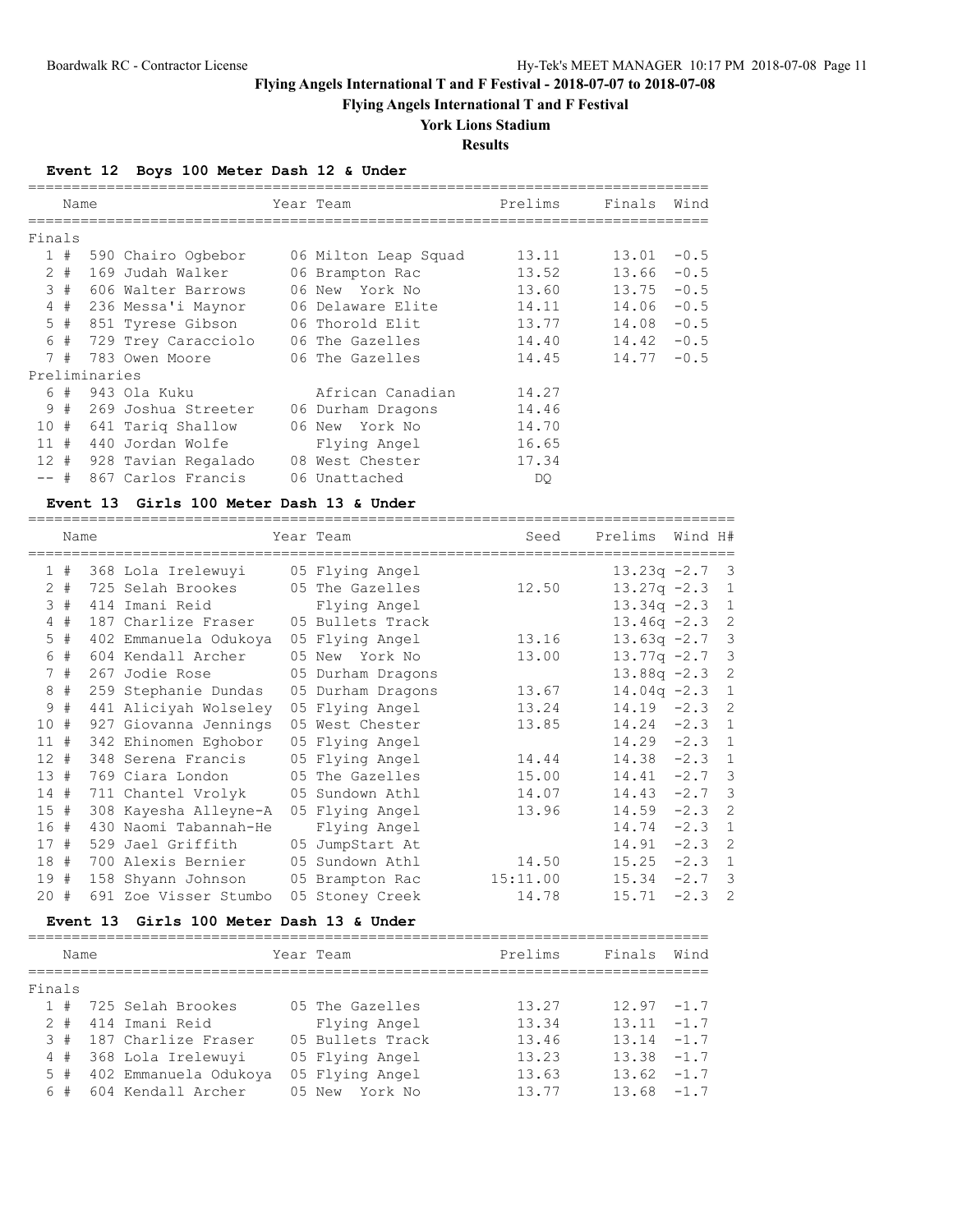**Flying Angels International T and F Festival**

### **York Lions Stadium**

**Results**

### **....Event 13 Girls 100 Meter Dash 13 & Under**

|        | 7# |               | 267 Jodie Rose                              | 05 Durham Dragons | 13.88 | 13.73         | $-1.7$ |
|--------|----|---------------|---------------------------------------------|-------------------|-------|---------------|--------|
|        |    |               | 8 # 259 Stephanie Dundas                    | 05 Durham Dragons | 14.04 | $13.80 - 1.7$ |        |
|        |    | Preliminaries |                                             |                   |       |               |        |
|        | 9# |               | 441 Aliciyah Wolseley                       | 05 Flying Angel   | 14.19 |               |        |
|        |    |               | 10 # 927 Giovanna Jennings 05 West Chester  |                   | 14.24 |               |        |
|        |    |               | 11 # 342 Ehinomen Eghobor                   | 05 Flying Angel   | 14.29 |               |        |
|        |    |               | 12 # 348 Serena Francis 05 Flying Angel     |                   | 14.38 |               |        |
|        |    |               | 13 # 769 Ciara London       05 The Gazelles |                   | 14.41 |               |        |
|        |    |               | 14 # 711 Chantel Vrolyk 05 Sundown Athl     |                   | 14.43 |               |        |
| 15#    |    |               | 308 Kayesha Alleyne-A 05 Flying Angel       |                   | 14.59 |               |        |
| 16 #   |    |               | 430 Naomi Tabannah-He                       | Flying Angel      | 14.74 |               |        |
| 17#    |    |               | 529 Jael Griffith                           | 05 JumpStart At   | 14.91 |               |        |
|        |    |               | 18 # 700 Alexis Bernier 05 Sundown Athl     |                   | 15.25 |               |        |
|        |    |               | 19 # 158 Shyann Johnson 05 Brampton Rac     |                   | 15.34 |               |        |
| $20 +$ |    |               | 691 Zoe Visser Stumbo                       | 05 Stoney Creek   | 15.71 |               |        |

#### **Event 14 Boys 100 Meter Dash 13 & Under**

=================================================================================

|     | Name  |                       | Year Team         | Seed  | Prelims          | Wind H#  |                |
|-----|-------|-----------------------|-------------------|-------|------------------|----------|----------------|
|     | 1#    | 194 Harley Medeiros   | 04 Bullets Track  |       | $12.45q - 0.4$ 2 |          |                |
|     | $2 +$ | 212 Amari Burke       | 05 Delaware Elite | 12.46 | $12.61q - 2.1$ 1 |          |                |
|     | 3#    | 809 Keon Smith        | 05 The Gazelles   | 13.15 | $12.99q -2.1$ 1  |          |                |
|     | 4#    | 936 Gabe Oldenhof     | 05 York Region    | 13.10 | $13.09q - 0.4$ 2 |          |                |
|     | 5#    | 240 Kwame Miller      | 05 Delaware Elite | 13.14 | $13.22q - 0.4$ 2 |          |                |
|     | 6 #   | 350 Stephen Galloway  | 05 Flying Angel   | 13.31 | $13.47q -2.1$ 1  |          |                |
|     | 7#    | 385 Jyan Laville-Hill | 05 Flying Angel   |       | $13.50q -2.1$ 1  |          |                |
|     | 8#    | 148 Lamoy Christie -  | 05 Brampton Rac   |       | $13.61q - 2.1$ 1 |          |                |
|     | 9#    | 243 Bostwick Patten   | 05 Delaware Elite | 13.70 | 13.72            | $-0.4$ 2 |                |
| 10# |       | 182 Reshawn Brown     | 05 Bullets Track  |       | 13.93            | $-0.4$ 2 |                |
| 11# |       | 552 Caleb Williams    | 05 JumpStart At   |       | 14.86            | $-0.4$   | $\overline{2}$ |

## **Event 14 Boys 100 Meter Dash 13 & Under**

|        | Name  |               |                       |  | Year Team         | Prelims | Finals        | Wind   |  |  |  |
|--------|-------|---------------|-----------------------|--|-------------------|---------|---------------|--------|--|--|--|
|        |       |               |                       |  |                   |         |               |        |  |  |  |
| Finals |       |               |                       |  |                   |         |               |        |  |  |  |
|        | 1#    |               | 212 Amari Burke       |  | 05 Delaware Elite | 12.61   | 12.57         | $-2.0$ |  |  |  |
|        | $2 +$ |               | 194 Harley Medeiros   |  | 04 Bullets Track  | 12.45   | 12.58         | $-2.0$ |  |  |  |
|        | 3#    |               | 809 Keon Smith        |  | 05 The Gazelles   | 12.99   | $13.08 - 2.0$ |        |  |  |  |
|        | 4#    |               | 936 Gabe Oldenhof     |  | 05 York Region    | 13.09   | 13.44         | $-2.0$ |  |  |  |
|        | 5#    |               | 385 Jyan Laville-Hill |  | 05 Flying Angel   | 13.50   | 13.55         | $-2.0$ |  |  |  |
|        | 6 #   |               | 148 Lamoy Christie -  |  | 05 Brampton Rac   | 13.61   | 13.65         | $-2.0$ |  |  |  |
|        | 7#    |               | 240 Kwame Miller      |  | 05 Delaware Elite | 13.22   | 13.65         | $-2.0$ |  |  |  |
|        | 8#    |               | 350 Stephen Galloway  |  | 05 Flying Angel   | 13.47   | $13.68 - 2.0$ |        |  |  |  |
|        |       | Preliminaries |                       |  |                   |         |               |        |  |  |  |
|        | 9#    |               | 243 Bostwick Patten   |  | 05 Delaware Elite | 13.72   |               |        |  |  |  |
| 10#    |       |               | 182 Reshawn Brown     |  | 05 Bullets Track  | 13.93   |               |        |  |  |  |
| 11#    |       |               | 552 Caleb Williams    |  | 05 JumpStart At   | 14.86   |               |        |  |  |  |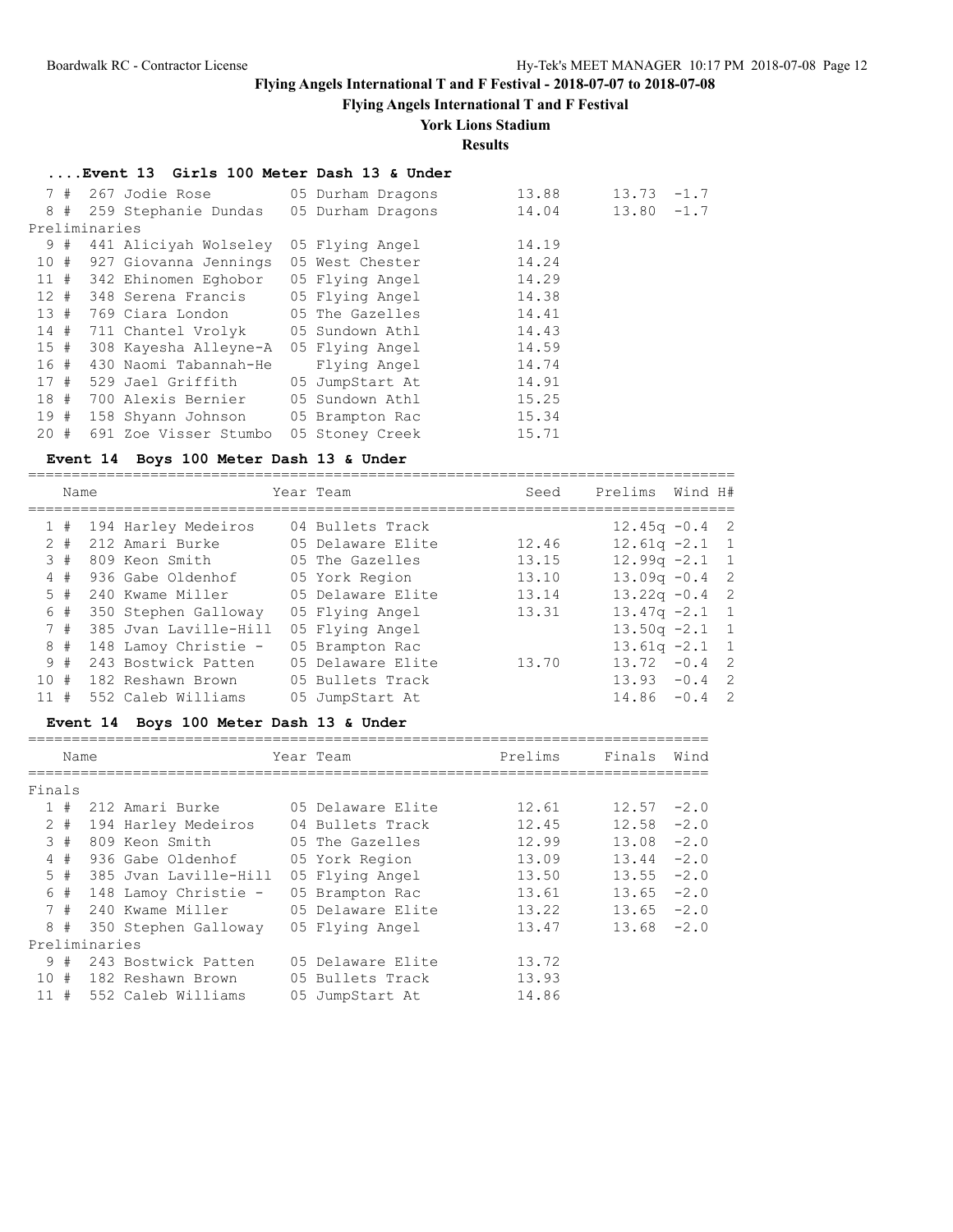**Flying Angels International T and F Festival**

**York Lions Stadium**

**Results**

### **Event 15 Girls 100 Meter Dash 14 & Under**

|                 | Name  | :=========    |                                 | Year Team            | Seed    | Prelims        | Wind H# |                |
|-----------------|-------|---------------|---------------------------------|----------------------|---------|----------------|---------|----------------|
|                 | 1#    |               | 332 Gabrielle Cole              | 04 Flying Angel      | 12.12   | $12.87q - 2.5$ |         | $\mathbf{1}$   |
|                 | $2 +$ |               | 347 Mckayla Francis             | 04 Flying Angel      | 12.50   | $13.00q -3.7$  |         | 2              |
|                 | 3#    |               | 391 Sahana Lugirthana           | 04 Flying Angel      | 12.78   | $13.11q -2.2$  |         | 3              |
|                 | 4#    |               | 404 Peace Omonzane              | 04 Flying Angel      |         | $13.19q - 2.5$ |         | $\mathbf{1}$   |
|                 | $5$ # |               | 111 Jada Johnson                | Athletiques          |         | $13.57q -3.7$  |         | $\overline{c}$ |
|                 | 6 #   |               | 324 Jada Campbell               | 04 Flying Angel      | 12.89   | $13.61q -3.7$  |         | 2              |
|                 | 7#    |               | 274 Jade Celestine              | 04 Durham Legio      | 13.50   | $13.65q -2.2$  |         | 3              |
| 8               | #     |               | 357 Crystal Guy                 | 04 Flying Angel      |         | $13.76q -3.7$  |         | $\overline{c}$ |
| 9               | #     |               | 425 Jade-0?shea Spenc           | 04 Flying Angel      | 13.97   | 13.77          | $-2.2$  | 3              |
| 10#             |       |               | 934 Olivia Karlo                | 04 York Region       | 13.41   | 13.83          | $-3.7$  | $\overline{c}$ |
| 11#             |       |               | 699 Jaimie Badley               | 04 Sundown Athl      | 13.51   | 13.87          | $-2.2$  | 3              |
| 12#             |       |               | 201 Shana Van Elderen           | <b>Bullets Track</b> |         | 13.96          | $-2.2$  | 3              |
| 13#             |       |               | 354 Trishanna Glen              | 04 Flying Angel      | 13.24   | 14.02          | $-2.5$  | 1              |
| 14#             |       |               | 617 Antoinette Gallow           | 04 New York No       | 13.90   | 14.04          | $-2.2$  | 3              |
| $15$ #          |       |               | 318 Ellyssa Brown               | 04 Flying Angel      | 13.30   | 14.06          | $-2.5$  | $\mathbf{1}$   |
| 16#             |       |               | 624 Taylor Haskins              | 04 New York No       | 13.60   | 14.06          | $-3.7$  | $\overline{2}$ |
| 17#             |       |               | 570 Imani Vangaalen             | 04 Kitchener Wa      | 13.66   | 14.25          | $-2.5$  | $\mathbf{1}$   |
| 18 #            |       |               | 707 Maya Robinson               | 04 Sundown Athl      | 13.77   | 14.44          | $-3.7$  | $\overline{2}$ |
| 19 #            |       |               | 708 Nicole Simmons              | 04 Sundown Athl      | 14.20   | 14.59          | $-2.5$  | $\mathbf{1}$   |
| 20#             |       |               | 738 Calyse Fairclough           | 04 The Gazelles      | 14.00   | 14.81          | $-3.7$  | $\overline{c}$ |
| 21#             |       |               | 626 Kamilah Hermitt             | 04 New York No       | 13.70   | 14.85          | $-2.5$  | $\mathbf{1}$   |
| $22 +$          |       |               | 104 Chesca Obodoechin           | African Canadian     |         | 14.89          | $-2.2$  | 3              |
| 23#             |       |               | 287 Deniel Wilmot               | 04 Durham Legio      | 15.50   | 14.97          | $-3.7$  | $\overline{2}$ |
| 24#             |       |               | 801 Venesha Raffingto           | 04 The Gazelles      | 15.66   | 16.05          | $-2.2$  | 3              |
|                 |       | Event 15      | Girls 100 Meter Dash 14 & Under |                      |         |                |         |                |
|                 | Name  |               |                                 | Year Team            | Prelims | Finals         | Wind    |                |
| Finals          |       |               |                                 |                      |         |                |         |                |
|                 | 1#    |               | 332 Gabrielle Cole              | 04 Flying Angel      | 12.87   | 12.63          | $+0.0$  |                |
|                 | $2 +$ |               | 347 Mckayla Francis             | 04 Flying Angel      | 13.00   | 12.87          | $+0.0$  |                |
|                 | 3#    |               | 391 Sahana Lugirthana           | 04 Flying Angel      | 13.11   | 12.96          | $+0.0$  |                |
|                 | 4#    |               | 404 Peace Omonzane              | 04 Flying Angel      | 13.19   | 13.27          | $+0.0$  |                |
|                 | $5$ # |               | 111 Jada Johnson                | Athletiques          | 13.57   | 13.34          | $+0.0$  |                |
|                 | 6 #   |               | 324 Jada Campbell               | 04 Flying Angel      | 13.61   | 13.48          | $+0.0$  |                |
|                 | 7#    |               | 274 Jade Celestine              | 04 Durham Legio      | 13.65   | 13.60          | $+0.0$  |                |
| 8               | #     |               | 357 Crystal Guy                 | 04 Flying Angel      | 13.76   | 13.61          | $+0.0$  |                |
|                 |       | Preliminaries |                                 |                      |         |                |         |                |
| 9               | #     |               | 425 Jade-O?shea Spenc           | 04 Flying Angel      | 13.77   |                |         |                |
| 10 <sup>°</sup> | #     |               | 934 Olivia Karlo                | 04 York Region       | 13.83   |                |         |                |

 11 # 699 Jaimie Badley 04 Sundown Athl 13.87 12 # 201 Shana Van Elderen Bullets Track 13.96

14 # 617 Antoinette Gallow 04 New York No 14.04<br>15 # 318 Ellyssa Brown 04 Flying Angel 14.06<br>16 # 624 Taylor Haskins 04 New York No 14.06 15 # 318 Ellyssa Brown 04 Flying Angel 14.06 16 # 624 Taylor Haskins 04 New York No 14.06 17 # 570 Imani Vangaalen 04 Kitchener Wa 14.25 18 # 707 Maya Robinson 04 Sundown Athl 14.44 19 # 708 Nicole Simmons 04 Sundown Athl 14.59 20 # 738 Calyse Fairclough 04 The Gazelles 14.81 21 # 626 Kamilah Hermitt 04 New York No 14.85

13 # 354 Trishanna Glen 04 Flying Angel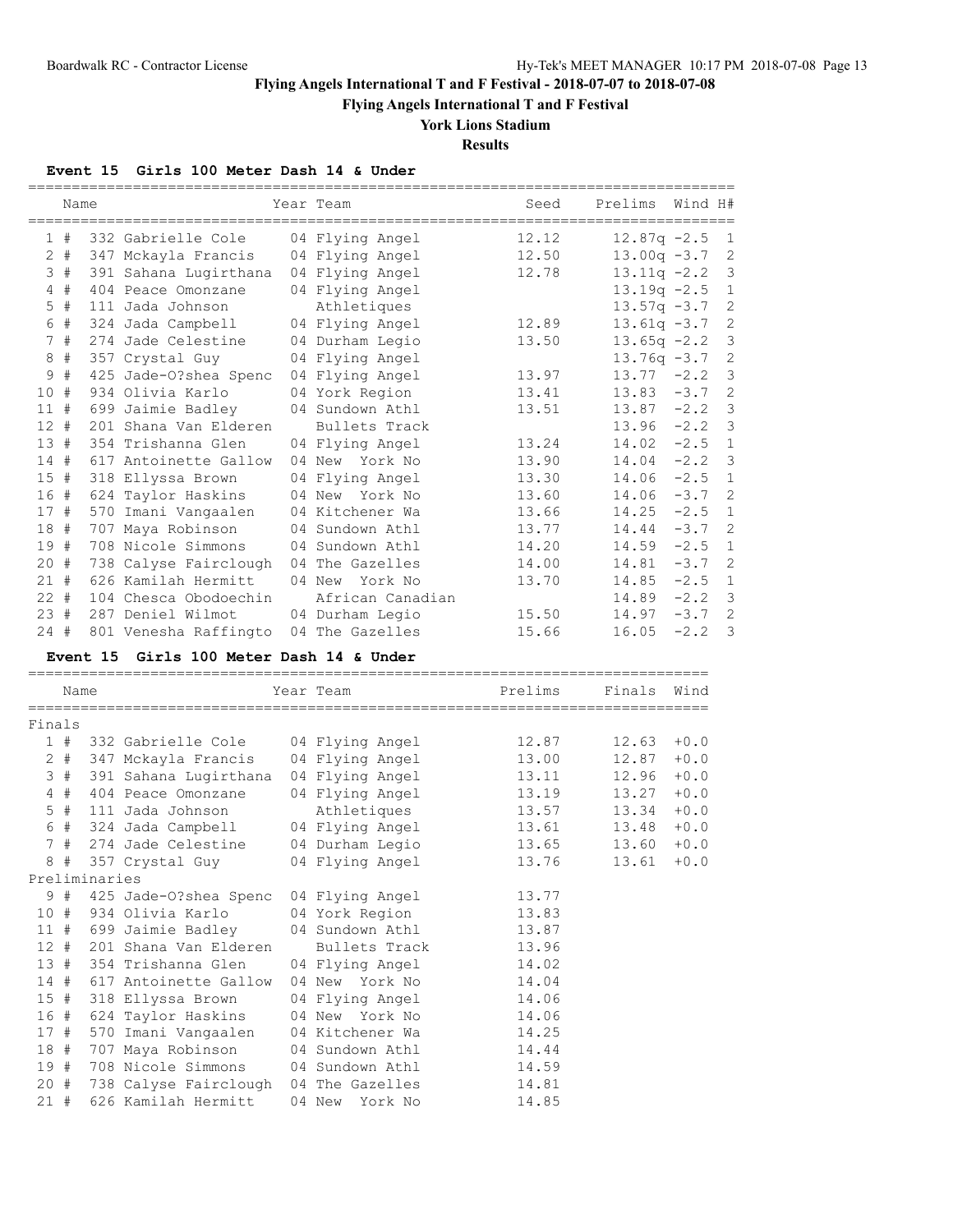**Flying Angels International T and F Festival**

# **York Lions Stadium**

**Results**

### **....Event 15 Girls 100 Meter Dash 14 & Under**

|  | 22 # 104 Chesca Obodoechin                 | African Canadian | 14.89 |
|--|--------------------------------------------|------------------|-------|
|  | 23 # 287 Deniel Wilmot                     | 04 Durham Legio  | 14.97 |
|  | 24 # 801 Venesha Raffingto 04 The Gazelles |                  | 16.05 |

# **Event 16 Boys 100 Meter Dash 14 & Under**

=================================================================================

|        | Name  |                       | Year Team         | Seed     | Prelims        | Wind H#  |                |
|--------|-------|-----------------------|-------------------|----------|----------------|----------|----------------|
|        | 1#    | 325 Jahki Campbell    | 04 Flying Angel   | 11.39    | $11.83q -0.5$  |          | $\overline{1}$ |
|        | $2 +$ | 157 Aiden Johnson     | 04 Brampton Rac   | 12:07.00 | $12.00q -0.5$  |          | $\mathbf{1}$   |
|        | 3#    | 828 Mark Baxter       | 04 The Speed AC   | 12.31    | $12.06q -2.0$  |          | 3              |
|        | 4#    | 673 Jadon Pearce      | 04 Rising Stars   |          | $12.09q -2.7$  |          | $\overline{c}$ |
|        | $5$ # | 614 Mathew Faria      | 04 New York No    | 12.20    | $12.13q -0.5$  |          | $\mathbf{1}$   |
|        | 6#    | 215 Demitri Carter    | 04 Delaware Elite | 11.94    | $12.17q - 2.0$ |          | $\overline{3}$ |
|        | 7#    | 271 Graham Valiquette | 04 Durham Dragons | 11.94    | $12.18q - 2.0$ |          | 3              |
|        | 7#    | 239 Daymien Mickle    | 04 Delaware Elite | 12.13    | $12.18q - 2.7$ |          | $\overline{c}$ |
|        | 9#    | 233 Jayvion Landry    | 04 Delaware Elite | 11.80    | 12.25          | $-2.7$   | $\overline{c}$ |
| 10#    |       | 666 Brandon Downes    | 04 Rising Stars   |          | 12.26          | $-2.0$   | $\mathbf{3}$   |
| 11#    |       | 188 Desmond Fraser    | 04 Bullets Track  |          | 12.30          | $-2.7$   | $\overline{2}$ |
| $12 +$ |       | 316 Zane Boucher      | 04 Flying Angel   |          | 12.34          | $-0.5$ 1 |                |
| 13#    |       | 866 Christopher Emby  | 04 Unattached     | 12.30    | 12.44          | $-2.0$   | $\overline{3}$ |
| 14#    |       | 750 Kidane Hyman      | 04 The Gazelles   | 12.20    | 12.51          | $-2.7$   | $\overline{c}$ |
| 15#    |       | 238 Jacob McNatt-Dodd | 04 Delaware Elite | 12.15    | 12.64          | $-0.5$   | $\mathbf{1}$   |
| 16#    |       | 768 Shakur Lindsay    | 04 The Gazelles   | 12.75    | 12.88          | $-0.5$   | $\mathbf{1}$   |
| 17#    |       | 555 Rashad Williams   | 04 JumpStart At   |          | 12.90          | $-0.5$   | $\mathbf{1}$   |
| 18#    |       | 156 Cameron John - Du | 04 Brampton Rac   | 13:28.00 | 13.00          | $-2.7$   | $\overline{c}$ |
| 19 #   |       | 767 Shakem Lindsay    | 04 The Gazelles   | 12.75    | 13.08          | $-0.5$   | $\mathbf{1}$   |
| 20 #   |       | 815 Jackson Stevens   | 04 The Gazelles   | 13.63    | 13.20          | $-2.7$   | $\overline{c}$ |
| 21#    |       | 829 Elijah Gardner    | 04 The Speed AC   | 13.20    | 13.22          | $-2.0$   | $\overline{3}$ |
| $22 +$ |       | 804 Alex Rosnik       | 04 The Gazelles   | 13.30    | 13.40          | $-2.0$   | $\mathcal{S}$  |
| 23#    |       | 627 Jordan Jackson    | 04 New<br>York No | 12.60    | 13.51          | $-2.7$   | $\overline{c}$ |
| $24 +$ |       | 277 Aiden Coderington | 04 Durham Legio   | 13.10    | 13.73          | $-2.7$   | $\overline{c}$ |
| 25#    |       | 482 Saadig Erving     | 04 Infinity       | 13.90    | 14.08          | $-0.5$   | $\mathbf{1}$   |

## **Event 16 Boys 100 Meter Dash 14 & Under**

|                | Name |               |                                    | Year Team         | Prelims | Finals | Wind   |
|----------------|------|---------------|------------------------------------|-------------------|---------|--------|--------|
| Finals         |      |               |                                    |                   |         |        |        |
|                | 1#   |               | 325 Jahki Campbell 04 Flying Angel |                   | 11.83   | 11.88  | $-1.2$ |
| 2              | #    |               | 673 Jadon Pearce                   | 04 Rising Stars   | 12.09   | 11.95  | $-1.2$ |
|                | 3#   |               | 157 Aiden Johnson                  | 04 Brampton Rac   | 12.00   | 12.00  | $-1.2$ |
| $\overline{4}$ | #    |               | 239 Daymien Mickle                 | 04 Delaware Elite | 12.18   | 12.15  | $-1.2$ |
|                | 5#   |               | 828 Mark Baxter                    | 04 The Speed AC   | 12.06   | 12.18  | $-1.2$ |
| 6              | #    |               | 215 Demitri Carter                 | 04 Delaware Elite | 12.17   | 12.26  | $-1.2$ |
|                | 7#   |               | 271 Graham Valiquette              | 04 Durham Dragons | 12.18   | 12.27  | $-1.2$ |
| 8              | #    |               | 614 Mathew Faria                   | 04 New<br>York No | 12.13   | 12.34  | $-1.2$ |
|                |      | Preliminaries |                                    |                   |         |        |        |
|                | 9#   |               | 233 Jayvion Landry                 | 04 Delaware Elite | 12.25   |        |        |
| 10             | #    |               | 666 Brandon Downes                 | 04 Rising Stars   | 12.26   |        |        |
| 11#            |      |               | 188 Desmond Fraser                 | 04 Bullets Track  | 12.30   |        |        |
| 12#            |      |               | 316 Zane Boucher                   | 04 Flying Angel   | 12.34   |        |        |
| 13#            |      |               | 866 Christopher Emby               | 04 Unattached     | 12.44   |        |        |
| 14#            |      |               | 750 Kidane Hyman                   | 04 The Gazelles   | 12.51   |        |        |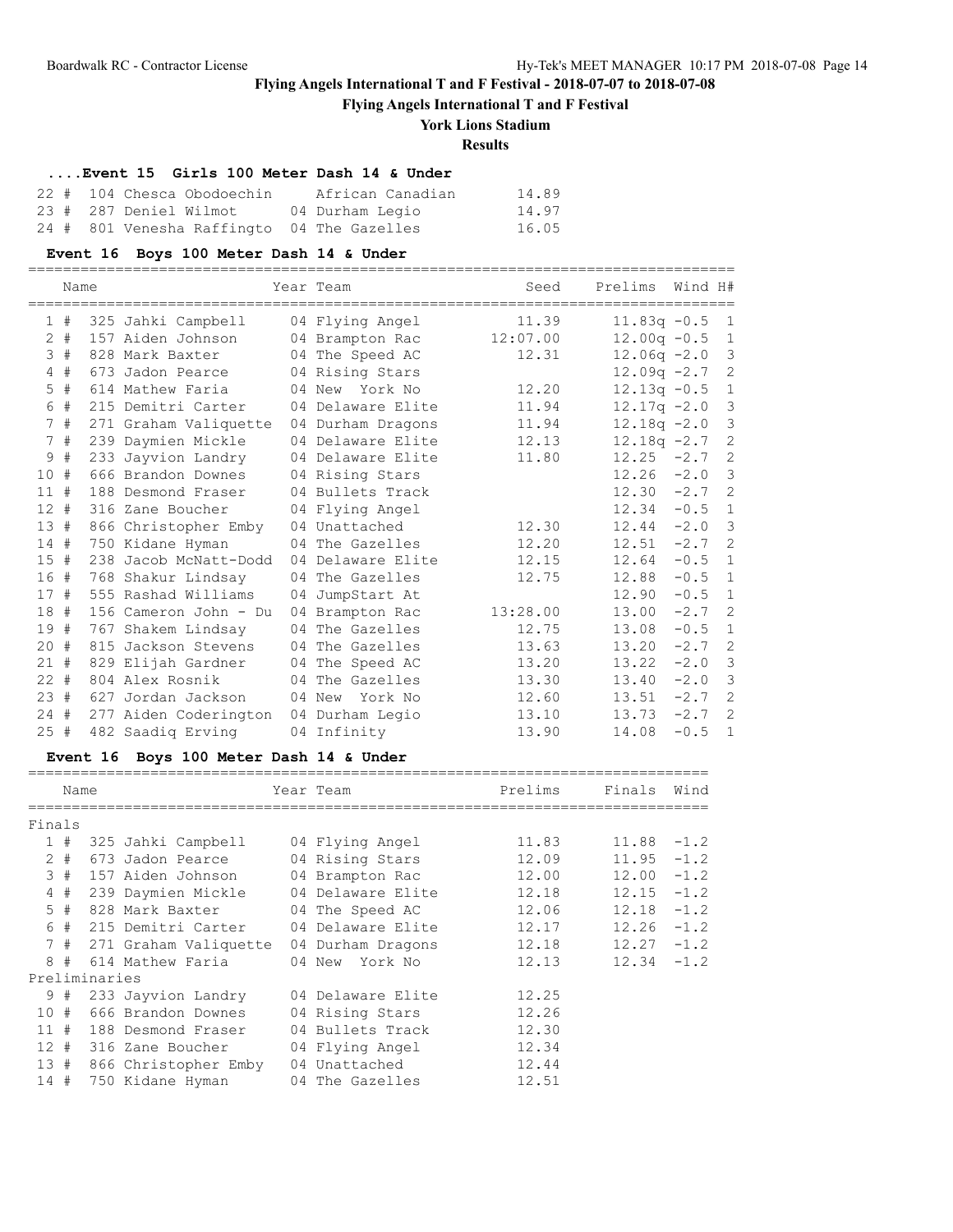===================================

# **Flying Angels International T and F Festival - 2018-07-07 to 2018-07-08**

**Flying Angels International T and F Festival**

## **York Lions Stadium**

**Results**

## **....Event 16 Boys 100 Meter Dash 14 & Under**

| 15#      | 238 Jacob McNatt-Dodd | 04 Delaware Elite | 12.64 |
|----------|-----------------------|-------------------|-------|
| 16#      | 768 Shakur Lindsay    | 04 The Gazelles   | 12.88 |
| 17#      | 555 Rashad Williams   | 04 JumpStart At   | 12.90 |
| 18#      | 156 Cameron John - Du | 04 Brampton Rac   | 13.00 |
| 19#      | 767 Shakem Lindsay    | 04 The Gazelles   | 13.08 |
| $20 +$   | 815 Jackson Stevens   | 04 The Gazelles   | 13.20 |
| 21#      | 829 Elijah Gardner    | 04 The Speed AC   | 13.22 |
| $22 \pm$ | 804 Alex Rosnik       | 04 The Gazelles   | 13.40 |
| $23 \pm$ | 627 Jordan Jackson    | 04 New York No    | 13.51 |
| 24#      | 277 Aiden Coderington | 04 Durham Legio   | 13.73 |
| 25#      | 482 Saadig Erving     | 04 Infinity       | 14.08 |

### **Event 17 Girls 100 Meter Dash 15 & Under**

|                | Name  |                       | Year Team              | Seed     | Prelims        | Wind H# |                |
|----------------|-------|-----------------------|------------------------|----------|----------------|---------|----------------|
| $\mathbf{1}$   | #     | 175 Jillian Catton    | 03 Brampton Tra        | 12.24    | $12.66q -2.5$  |         | -2             |
| $\overline{2}$ | #     | 948 Kataya Clarke     | Flying Angel           |          | $12.75q + 0.0$ |         | 3              |
|                | 3#    | 763 Jasmine Kidd      | 03 The Gazelles        | 12.60    | $12.95q +0.0$  |         | 3              |
|                | 4#    | 504 Bailie Stovall    | 03 Infinity            | 12.60    | $12.98q +0.0$  |         | 3              |
|                | $5$ # | 323 Ariana Cabezas    | 03 Flying Angel        | 12.20    | $13.08q - 4.6$ |         | 1              |
|                | 6 #   | 285 Madison St. Louis | 03 Durham Legio        | 12.90    | $13.21q -4.6$  |         | $\mathbf{1}$   |
| $7^{\circ}$    | #     | 472 Zuri Abdus-Salaam | 03 Infinity            | 12.90    | $13.31q -2.5$  |         | $\overline{c}$ |
| 8              | #     | 495 Alexis Sapnas     | 03 Infinity            | 13.20    | $13.34q +0.0$  |         | $\mathbf{3}$   |
| 9              | #     | 256 Samantha Bartlett | 03 Durham Dragons      | 12.77    | $13.36 - 4.6$  |         | 1              |
| 10#            |       | 349 Zayna Fray-Samuel | 03 Flying Angel        |          | $13.39 -2.5$   |         | $\overline{c}$ |
| 11#            |       | 280 Shayann Henry     | 03 Durham Legio        | 13.20    | 13.51          | $+0.0$  | 3              |
| $12 +$         |       | 442 Destinee Wray     | 03 Flying Angel        |          | 13.58          | $-4.6$  | $\mathbf{1}$   |
| 13#            |       | 211 Kayla Bess        | 03 Delaware Elite      | 13.38    | 13.84          | $-4.6$  | $\mathbf{1}$   |
| 13#            |       | 253 Denise Turpin     | 03 Delaware Elite      |          | 13.84          | $-2.5$  | $\overline{c}$ |
| 15#            |       | 241 Tatiana Miller    | 03 Delaware Elite      | 13.52    | 14.06          | $-2.5$  | $\overline{c}$ |
| 16 #           |       | 743 Raine Garrell     | 03 The Gazelles        | 13.76    | 14.22          | $+0.0$  | $\mathcal{E}$  |
| 17#            |       | 214 Ayanna Campbell   | 03 Delaware Elite      | 14.00    | 14.28          | $-2.5$  | $\overline{c}$ |
| 18#            |       | 788 Priscilla Nyarkoh | 03 The Gazelles        | 13.90    | 14.33          | $-4.6$  | 1              |
| 19 #           |       | 140 Katie Johnson     | 03 Boost Athlet        | 13.85    | 14.34          | $-4.6$  | $\mathbf{1}$   |
| 20#            |       | 571 Alexis Williams   | 03 Kitchener Wa        | 13.79    | 14.36          | $-2.5$  | $\overline{c}$ |
| 21#            |       | 631 Deana Lindo       | 03 New<br>York No      | 13.50    | 14.55          | $-4.6$  | 1              |
| $22 +$         |       | 584 Chloe Schmiduber  | 03 Maximus Performance |          | 14.59          | $-4.6$  | 1              |
| 23#            |       | 151 Emma Farell       | 03 Brampton Rac        | 15:03.00 | 14.71          | $+0.0$  | 3              |

### **Event 17 Girls 100 Meter Dash 15 & Under**

|        | Name  |               |                           | Year Team       | Prelims | Finals        | Wind   |
|--------|-------|---------------|---------------------------|-----------------|---------|---------------|--------|
| Finals |       |               |                           |                 |         |               |        |
|        | 1#    |               | 175 Jillian Catton        | 03 Brampton Tra | 12.66   | $12.49 - 1.6$ |        |
|        | $2 +$ |               | 323 Ariana Cabezas        | 03 Flying Angel | 13.08   | $12.74 - 1.6$ |        |
|        | 3#    |               | 763 Jasmine Kidd          | 03 The Gazelles | 12.95   | 12.90         | $-1.6$ |
|        | 4#    |               | 285 Madison St. Louis     | 03 Durham Legio | 13.21   | $12.98 - 1.6$ |        |
|        | 5#    |               | 948 Kataya Clarke         | Flying Angel    | 12.75   | $13.02 - 1.6$ |        |
|        | 6#    |               | 504 Bailie Stovall        | 03 Infinity     | 12.98   | 13.05         | $-1.6$ |
|        |       |               | 7 # 472 Zuri Abdus-Salaam | 03 Infinity     | 13.31   | 13.27         | $-1.6$ |
| 8      | #     |               | 495 Alexis Sapnas         | 03 Infinity     | 13.34   | $13.45 - 1.6$ |        |
|        |       | Preliminaries |                           |                 |         |               |        |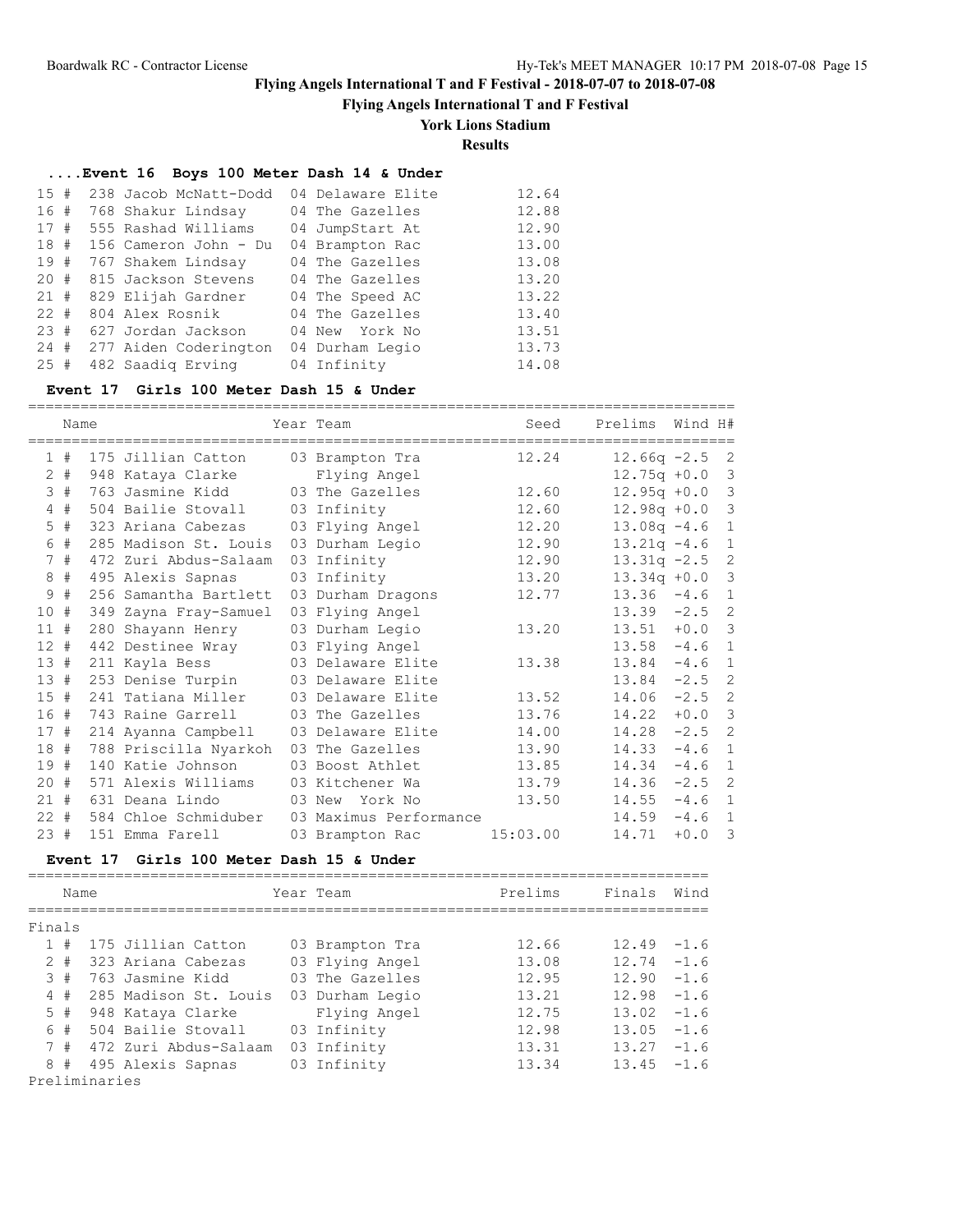**Flying Angels International T and F Festival**

# **York Lions Stadium**

**Results**

### **....Event 17 Girls 100 Meter Dash 15 & Under**

| 9      | # | 256 Samantha Bartlett | 03 Durham Dragons      | 13.36 |
|--------|---|-----------------------|------------------------|-------|
| 10#    |   | 349 Zayna Fray-Samuel | 03 Flying Angel        | 13.39 |
| 11     | # | 280 Shayann Henry     | 03 Durham Legio        | 13.51 |
| 12     | # | 442 Destinee Wray     | 03 Flying Angel        | 13.58 |
| 13#    |   | 211 Kayla Bess        | 03 Delaware Elite      | 13.84 |
| 13#    |   | 253 Denise Turpin     | 03 Delaware Elite      | 13.84 |
| 15#    |   | 241 Tatiana Miller    | 03 Delaware Elite      | 14.06 |
| 16#    |   | 743 Raine Garrell     | 03 The Gazelles        | 14.22 |
| 17#    |   | 214 Ayanna Campbell   | 03 Delaware Elite      | 14.28 |
| 18#    |   | 788 Priscilla Nyarkoh | 03 The Gazelles        | 14.33 |
| 19     | # | 140 Katie Johnson     | 03 Boost Athlet        | 14.34 |
| 20     | # | 571 Alexis Williams   | 03 Kitchener Wa        | 14.36 |
| 21     | # | 631 Deana Lindo       | 03 New<br>York No      | 14.55 |
| $22 +$ |   | 584 Chloe Schmiduber  | 03 Maximus Performance | 14.59 |
| 23     | # | 151 Emma Farell       | 03 Brampton Rac        | 14.71 |

#### **Event 18 Boys 100 Meter Dash 15 & Under**

=================================================================================

|        | Name  |                       | Year Team            | Seed     | Prelims          | Wind H# |                         |
|--------|-------|-----------------------|----------------------|----------|------------------|---------|-------------------------|
|        | 1#    | 759 Benjamin Jonah    | 03 The Gazelles      | 11.30    | $11.72q -1.1$    |         | $\overline{1}$          |
|        | $2$ # | 400 Melique Moseley   | 03 Flying Angel      |          | 11.77q 0.8 3     |         |                         |
|        | 3#    | 830 Isaiah Gardner    | 03 The Speed AC      | 11.78    | 11.78q  0.8  3   |         |                         |
|        | $4$ # | 469 Domenic Barresi   | 03 Hamilton Oly      |          | $11.82q - 1.1$ 1 |         |                         |
|        | $5$ # | 249 Clarence Smith    | 03 Delaware Elite    | 11.64    | 11.92q 0.8 3     |         |                         |
|        | 6 #   | 594 Justin Joseph     | 03 Mississauga       | 12:15.00 | 12.13q  0.8  3   |         |                         |
|        | 7#    | 433 Nickolas Trieu    | 03 Flying Angel      |          | $12.25q -2.0$    |         | 2                       |
|        | 8#    | 331 Tyler Chung       | 03 Flying Angel      | 12.82    | $12.35q$ $0.8$   |         | $\mathcal{E}$           |
|        | 9#    | 279 Jaheim Ferquson   | 03 Durham Legio      | 11.90    | $12.35 -1.1$ 1   |         |                         |
| 10#    |       | 339 Tau Dehaney       | 03 Flying Angel      |          | 12.41            | $0.8$ 3 |                         |
| 11#    |       | 837 Paolo Salerno     | 03 The Speed AC      | 11.99    | $12.54$ 0.8      |         | $\overline{\mathbf{3}}$ |
| $12 +$ |       | 843 Noah Carl         | 03 Thorold Elit      | 12.50    | $12.55 - 2.0$    |         | 2                       |
| 13#    |       | 559 Damien Jevremovic | 03 Kitchener Wa      | 12.59    | 12.66            | $-1.1$  | $\overline{1}$          |
| 14#    |       | 860 Denis Tzvetkov    | 03 Thorold Elit      | 12.50    | 12.78            | $-1.1$  | 1                       |
| 15#    |       | 696 Peter Obeng       | 03 Strive Athle      | 11.99    | 12.88            | $0.8-3$ |                         |
| 16#    |       | 487 Gregory Hayes     | 03 Infinity          | 12.60    | 12.91            | $-2.0$  | 2                       |
| 17#    |       | 565 Jonathan McGrath  | 03 Kitchener Wa      |          | 12.93            | $-2.0$  | 2                       |
| 18#    |       | 692 Quadri Aytah      | 03 Strive Athle      | 11.39    | 12.96            | $-2.0$  | 2                       |
| 19#    |       | 688 Tyrike Francis    | 02 St Mary'College   |          | 13.00            | $-2.0$  | 2                       |
| 20#    |       | 697 Sunny Ojelabi     | 03 Strive Athle      | 11.90    | 13.02            | $-1.1$  | $\overline{1}$          |
| $21 +$ |       | 698 Christian Ranger  | 03 Strive Athle      | 11.80    | 13.12            | $-2.0$  | 2                       |
| $22 +$ |       | 208 Karl Mondonedo    | 03 Centro Scuola Tfc | 11.92    | 13.17            | $-2.0$  | 2                       |
| 23#    |       | 101 Emmanuel Lawal    | African Canadian     |          | 13.27            | $-1.1$  | $\overline{1}$          |
| 24#    |       | 944 Ife Kuku          | African Canadian     |          | 14.56            | $-1.1$  | $\overline{1}$          |

## **Event 18 Boys 100 Meter Dash 15 & Under**

|        | Name |  |                         | Year Team |                 | Prelims | Finals Wind   |  |  |  |  |  |  |
|--------|------|--|-------------------------|-----------|-----------------|---------|---------------|--|--|--|--|--|--|
|        |      |  |                         |           |                 |         |               |  |  |  |  |  |  |
| Finals |      |  |                         |           |                 |         |               |  |  |  |  |  |  |
|        |      |  | 1 # 759 Benjamin Jonah  |           | 03 The Gazelles | 11.72   | $11.54 - 0.2$ |  |  |  |  |  |  |
|        |      |  | 2 # 469 Domenic Barresi |           | 03 Hamilton Oly | 11.82   | $11.65 - 0.2$ |  |  |  |  |  |  |
|        |      |  | 3 # 400 Melique Moseley |           | 03 Flying Angel | 11.77   | $11.68 - 0.2$ |  |  |  |  |  |  |
|        |      |  | 4 # 830 Isaiah Gardner  |           | 03 The Speed AC | 11.78   | $11.74 - 0.2$ |  |  |  |  |  |  |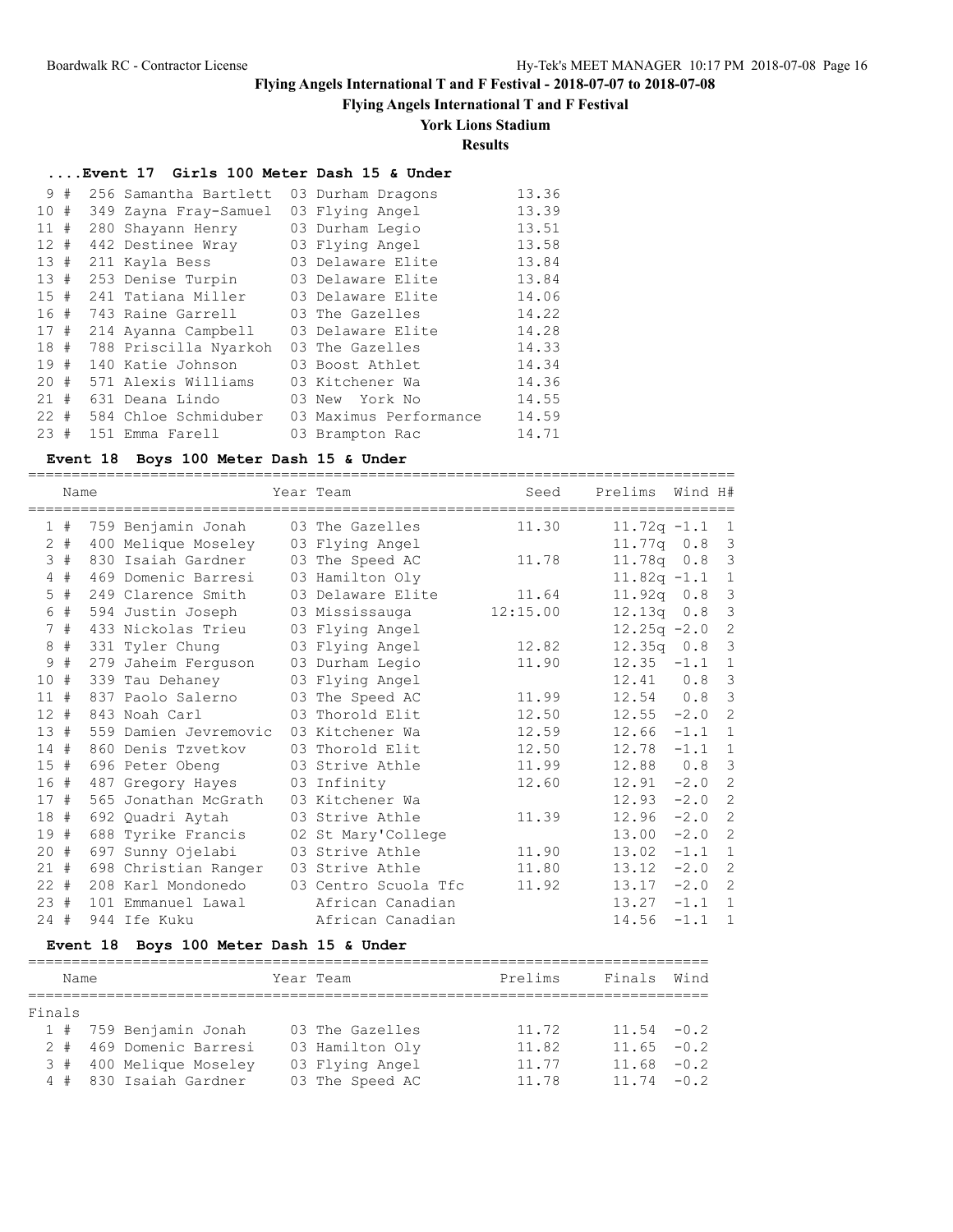**Flying Angels International T and F Festival**

### **York Lions Stadium**

### **Results**

|      |               | Event 18 Boys 100 Meter Dash 15 & Under |                                                                            |       |               |  |
|------|---------------|-----------------------------------------|----------------------------------------------------------------------------|-------|---------------|--|
|      |               |                                         | 5 # 249 Clarence Smith 03 Delaware Elite                                   | 11.92 | $11.95 - 0.2$ |  |
|      |               |                                         |                                                                            |       | $12.05 - 0.2$ |  |
|      |               |                                         |                                                                            |       | $12.09 - 0.2$ |  |
|      |               |                                         | 8 # 331 Tyler Chung              03 Flying Angel                     12.35 |       | $12.30 - 0.2$ |  |
|      | Preliminaries |                                         |                                                                            |       |               |  |
|      |               |                                         | 9 # 279 Jaheim Ferguson 03 Durham Legio 12.35                              |       |               |  |
|      |               |                                         | 10 # 339 Tau Dehaney 03 Flying Angel 12.41                                 |       |               |  |
|      |               |                                         | 11 # 837 Paolo Salerno 03 The Speed AC                                     | 12.54 |               |  |
|      |               |                                         | 12 # 843 Noah Carl 03 Thorold Elit 12.55                                   |       |               |  |
|      |               |                                         | 13 # 559 Damien Jevremovic 03 Kitchener Wa $12.66$                         |       |               |  |
|      |               |                                         | 14 # 860 Denis Tzvetkov 03 Thorold Elit                                    | 12.78 |               |  |
|      |               |                                         | 15 # 696 Peter Obeng 03 Strive Athle 12.88                                 |       |               |  |
|      |               |                                         | 16 # 487 Gregory Hayes 03 Infinity 12.91                                   |       |               |  |
|      |               |                                         | 17 # 565 Jonathan McGrath 03 Kitchener Wa 12.93                            |       |               |  |
|      |               |                                         | 18 # 692 Quadri Aytah 03 Strive Athle 12.96                                |       |               |  |
|      |               |                                         | 19 # 688 Tyrike Francis 02 St Mary'College 13.00                           |       |               |  |
|      |               |                                         | 20 # 697 Sunny Ojelabi 03 Strive Athle 13.02                               |       |               |  |
|      |               |                                         | 21 # 698 Christian Ranger 03 Strive Athle 13.12                            |       |               |  |
|      |               |                                         | 22 # 208 Karl Mondonedo 03 Centro Scuola Tfc 13.17                         |       |               |  |
|      |               |                                         | 23 # 101 Emmanuel Lawal Marican Canadian 13.27                             |       |               |  |
| 24 # |               | 944 Ife Kuku                            | African Canadian                                                           | 14.56 |               |  |

#### **Event 19 Girls 100 Meter Dash 17 & Under**

================================================================================= Name Year Team Seed Prelims Wind H# ================================================================================= 1 # 672 Shemia Odaine 01 Rising Stars 12.16q -1.6 1 2 # 449 Jazmine Oliver 01 Game Speed I 12.61 12.98q -3.6 2 3 # 771 Kyra Maloney 02 The Gazelles 12.55 13.03q -1.6 1 4 # 232 Shaneese Lamons 01 Delaware Elite 12.73 13.11q -0.8 3 5 # 312 Ivana Atem 02 Flying Angel 12.80 13.12q -3.9 4 6 # 833 Aliyah Logan 02 The Speed AC 12.85 13.31q -3.6 2 7 # 720 Bianca Belfon 01 The Gazelles 13.00 13.35q -1.6 1 8 # 710 Breann Vrolyk 01 Sundown Athl 13.07 13.39q -3.6 2 9 # 218 Zowie Dahn 01 Delaware Elite 13.12 13.39 -3.9 4 10 # 621 Tiffany Graves 02 New York No 13.20 13.46 -0.8 3 11 # 647 Joanne Woolward 02 New York No 12.85 13.47 -0.8 3 12 # 304 Busola Akinduro 02 Flying Angel 13.49 -0.8 3 13 # 273 Keena Browne 01 Durham Legio 13.47 13.59 -1.6 1 14 # 635 Tyler Mustafa 02 New York No 13.35 13.65 -3.6 2 15 # 634 Deana Lynch 02 New York No 13.05 13.66 -1.6 1 16 # 438 Tihana Williams 01 Flying Angel 13.10 13.68 -3.9 4 17 # 836 Sahana Nandakumar The Speed AC 13.10 13.70 -0.8 3 18 # 362 Mya Hastings 01 Flying Angel 13.75 -3.6 2 19 # 674 Acacia Small 02 Rising Stars 13.75 -1.6 1 20 # 444 Agathe Yabit-Tita 02 Flying Angel 13.87 -3.9 4 21 # 607 Alicia Bowens New York No 14.60 13.90 -3.9 4 22 # 409 Aleeta Phillip 01 Flying Angel 13.94 -0.8 3 23 # 620 Stephanie Graves 02 New York No 13.50 13.97 -1.6 1 24 # 582 Isabelle Lyn 01 Maximus Performance 14.01 -3.6 2 25 # 794 Princess Parris 01 The Gazelles 13.55 14.12 -0.8 3 26 # 639 Taleyiah Robinson 02 New York No 13.60 14.62 -3.9 4 27 # 685 Jodian Daley 02 St Mary'College 16.26 -3.9 4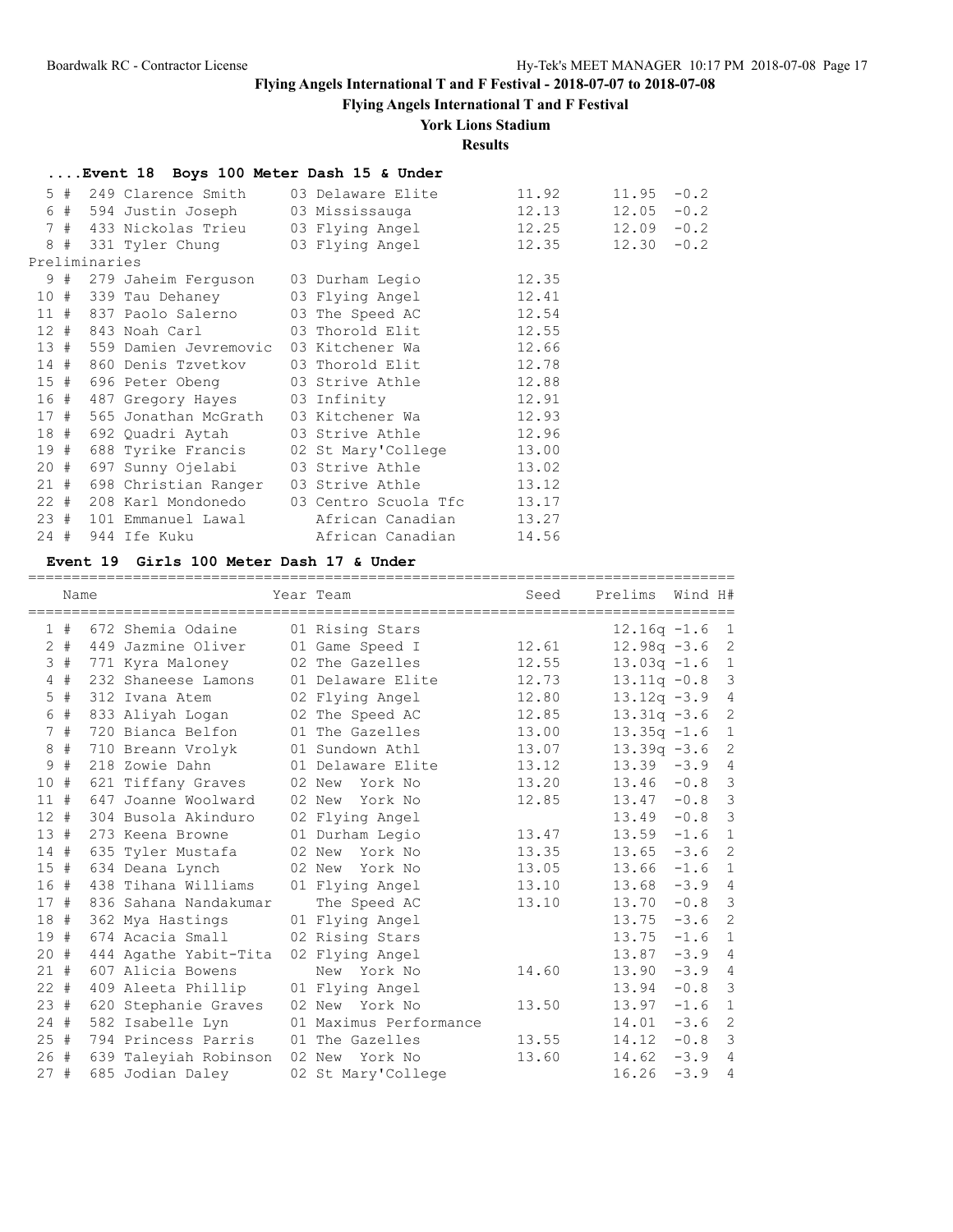**Flying Angels International T and F Festival**

# **York Lions Stadium**

**Results**

### **Event 19 Girls 100 Meter Dash 17 & Under**

|        | Name   |               |                                        | Year Team <b>Prelims</b>                   |       | Finals Wind   |        |
|--------|--------|---------------|----------------------------------------|--------------------------------------------|-------|---------------|--------|
| Finals |        |               |                                        |                                            |       |               |        |
|        |        |               | 1 # 672 Shemia Odaine 01 Rising Stars  |                                            | 12.16 | 12.14         | $-3.0$ |
|        |        |               |                                        | 2 # 449 Jazmine Oliver 01 Game Speed I     | 12.98 | 12.90         | $-3.0$ |
|        | 3#     |               | 312 Ivana Atem                         | 02 Flying Angel                            | 13.12 | $12.95 - 3.0$ |        |
|        | 4#     |               |                                        | 771 Kyra Maloney 02 The Gazelles 13.03     |       | $13.16 - 3.0$ |        |
|        | $5$ #  |               |                                        | 833 Aliyah Logan 02 The Speed AC 13.31     |       | $13.26 - 3.0$ |        |
|        | 6 #    |               | 720 Bianca Belfon                      | 01 The Gazelles                            | 13.35 | $13.48 - 3.0$ |        |
|        | 7#     |               |                                        |                                            |       | $13.55 - 3.0$ |        |
| $--$ # |        |               |                                        | 232 Shaneese Lamons 01 Delaware Elite      | 13.11 | DNF           | $-3.0$ |
|        |        | Preliminaries |                                        |                                            |       |               |        |
|        | 9#     |               |                                        | 218 Zowie Dahn           01 Delaware Elite | 13.39 |               |        |
|        |        |               | 10 # 621 Tiffany Graves 02 New York No |                                            | 13.46 |               |        |
|        | 11#    |               | 647 Joanne Woolward                    | 02 New York No                             | 13.47 |               |        |
|        | 12#    |               | 304 Busola Akinduro                    | 02 Flying Angel                            | 13.49 |               |        |
|        | 13#    |               | 273 Keena Browne                       | 01 Durham Legio                            | 13.59 |               |        |
|        |        |               |                                        | 14 # 635 Tyler Mustafa     02 New York No  | 13.65 |               |        |
|        | 15#    |               | 634 Deana Lynch                        | 02 New York No                             | 13.66 |               |        |
|        | 16#    |               | 438 Tihana Williams                    | 01 Flying Angel                            | 13.68 |               |        |
|        | 17#    |               | 836 Sahana Nandakumar                  | The Speed AC the Speed AC                  | 13.70 |               |        |
| 18#    |        |               | 362 Mya Hastings                       | 01 Flying Angel                            | 13.75 |               |        |
|        | 19 #   |               | 674 Acacia Small                       | 02 Rising Stars                            | 13.75 |               |        |
| 20#    |        |               |                                        | 444 Agathe Yabit-Tita 02 Flying Angel      | 13.87 |               |        |
| 21#    |        |               | 607 Alicia Bowens                      | New York No                                | 13.90 |               |        |
|        | $22 +$ |               |                                        | 409 Aleeta Phillip 01 Flying Angel         | 13.94 |               |        |
| 23#    |        |               |                                        | 620 Stephanie Graves 02 New York No        | 13.97 |               |        |
| 24#    |        |               |                                        | 582 Isabelle Lyn 01 Maximus Performance    | 14.01 |               |        |
|        | 25#    |               |                                        | 794 Princess Parris 01 The Gazelles        | 14.12 |               |        |
|        | 26#    |               |                                        | 639 Taleyiah Robinson  02 New  York No     | 14.62 |               |        |
| 27#    |        |               | 685 Jodian Daley                       | 02 St Mary'College                         | 16.26 |               |        |

# **Event 20 Boys 100 Meter Dash 17 & Under**

|     | Name  |                                   | Year Team         | Seed  | Prelims          | Wind H# |  |
|-----|-------|-----------------------------------|-------------------|-------|------------------|---------|--|
|     | 1#    | 434 Oluchi Uqoh                   | 02 Flying Angel   |       | $11.29q - 1.5$ 4 |         |  |
|     | $2 +$ | 884 Isaiah Palmer                 | 01 Unattached     | 11.00 | $11.31q - 0.2$ 1 |         |  |
|     | 3#    | 290 Shemar Meay 01 Etobicoke TR   |                   | 11.19 | $11.43q - 1.5$ 4 |         |  |
|     | 4#    | 292 Javon Sheriff 01 Etobicoke TR |                   | 11.17 | $11.48q - 1.1$ 3 |         |  |
|     | $5$ # | 706 Callum Robinson               | 01 Sundown Athl   | 11.23 | $11.52q - 1.5$ 4 |         |  |
|     | 6#    | 439 Jermaine Wilson               | 01 Flying Angel   | 11.35 | $11.69q - 1.1$ 3 |         |  |
|     | 7#    | 853 Jason Mannella                | 01 Thorold Elit   | 11.77 | $11.74q - 0.2$ 1 |         |  |
|     | 8#    | 242 Raymond Nyameke               | 02 Delaware Elite | 11.64 | $11.76q - 1.1$ 3 |         |  |
|     | 9#    | 715 Abe Armstrong                 | 01 The Gazelles   | 11.70 | $11.77q - 1.4$ 2 |         |  |
|     | 9#    | 838 Josh Trought                  | 01 The Speed AC   | 11.15 | $11.77q - 1.4$ 2 |         |  |
|     | 9#    | 411 Xavier Phillips               | 02 Flying Angel   |       | $11.77q - 1.4$ 2 |         |  |
|     | 9#    | 481 Justin Collins                | 01 Infinity       | 11.90 | $11.77q - 1.4$ 2 |         |  |
|     | 9#    | 250 Devin Smith                   | 02 Delaware Elite | 11.37 | $11.77q - 1.4$ 2 |         |  |
| 9   | #     | 875 Julian McGregor               | 01 Unattached     | 11.50 | $11.77q - 1.4$ 2 |         |  |
| 15# |       | 291 Joshua Owusu                  | 01 Etobicoke TR   | 11.45 | $11.79q - 0.2$ 1 |         |  |
| 16  | #     | 222 Mikhi Doss-Staten             | 01 Delaware Elite | 11.85 | $11.85q - 0.2$ 1 |         |  |
| 17# |       | 367 Liam Holloway                 | 02 Flying Angel   |       | $11.89 - 1.1$ 3  |         |  |
| 18# |       | 432 Kevin Tabatabaei              | 01 Flying Angel   |       | $11.95 - 0.2 1$  |         |  |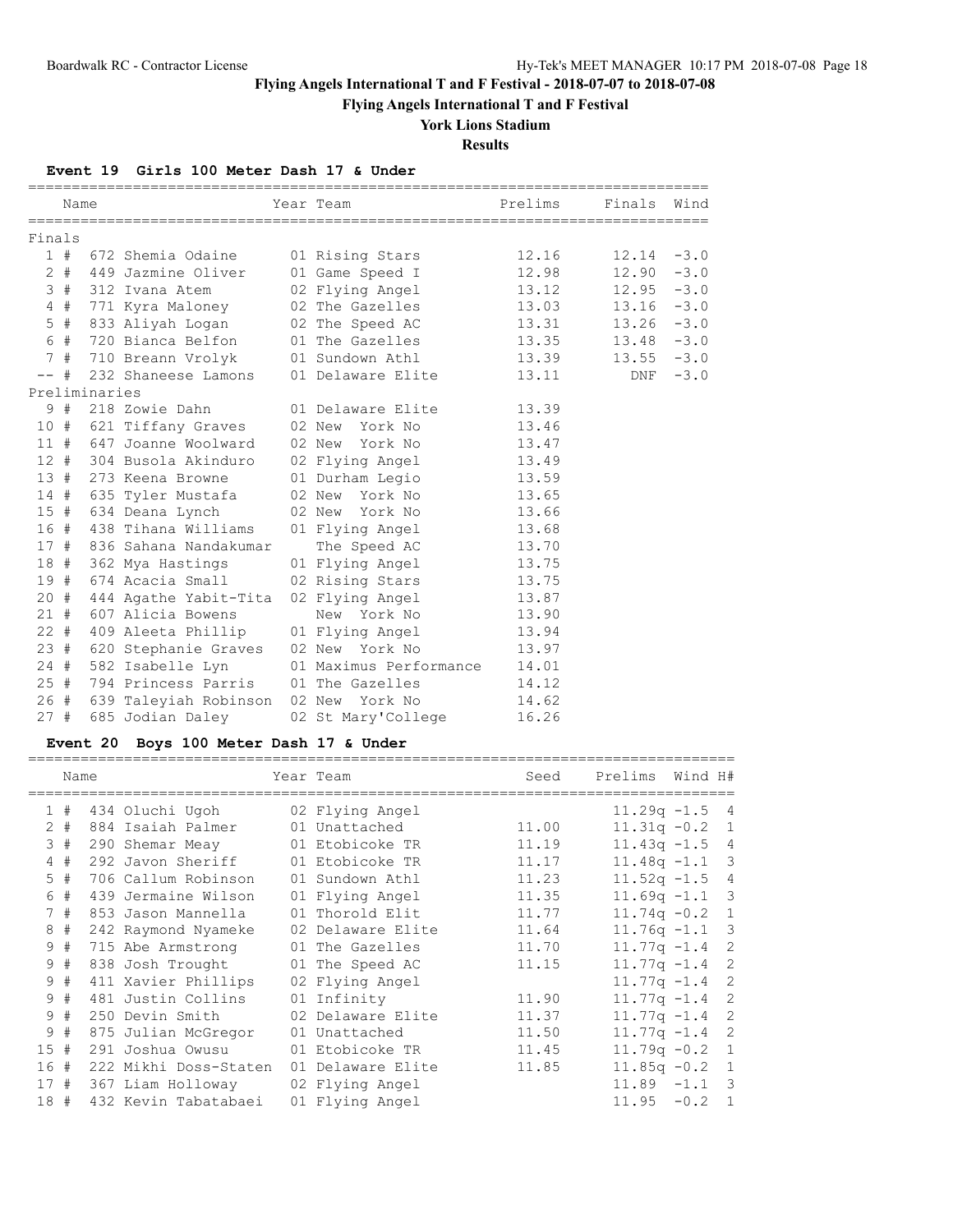**Flying Angels International T and F Festival**

## **York Lions Stadium**

**Results**

|        |       |               | Event 20 Boys 100 Meter Dash 17 & Under |                    |         |                |          |                |
|--------|-------|---------------|-----------------------------------------|--------------------|---------|----------------|----------|----------------|
| 19#    |       |               | 289 Erik Johnson                        | 01 Etobicoke TR    | 11.45   | 12.04          | $-0.2$   | $\overline{1}$ |
| $20 +$ |       |               | 374 Akanni Job                          | 02 Flying Angel    |         | 12.19          | $-1.1$ 3 |                |
| 21#    |       |               | 834 David McPhaden                      | 02 The Speed AC    | 11.65   | 12.32          | $-1.5$ 4 |                |
| $22 +$ |       |               | 687 Kyle Duncan                         | 02 St Mary'College |         | 12.42          | $-0.2$ 1 |                |
| 23 #   |       |               | 848 Noah Dommasch                       | 02 Thorold Elit    | 11.70   | 12.58          | $-1.1$ 3 |                |
| 24#    |       |               | 849 Dean Donato                         | 01 Thorold Elit    |         | 12.59          | $-1.1$ 3 |                |
| $--$ # |       |               | 330 Adrian Chung                        | 02 Flying Angel    |         | NΤ             | $-1.4$ 2 |                |
|        |       |               | Event 20 Boys 100 Meter Dash 17 & Under |                    |         |                |          |                |
|        | Name  |               |                                         | Year Team          | Prelims | Finals Wind H# |          |                |
| Finals |       |               |                                         |                    |         |                |          |                |
|        | 1#    |               | 434 Oluchi Ugoh                         | 02 Flying Angel    | 11.29   | 11.15          | $-1.5$   | $\overline{1}$ |
|        | $2 +$ |               | 292 Javon Sheriff                       | 01 Etobicoke TR    | 11.48   | 11.29          | $-1.5$ 1 |                |
|        | 3#    |               | 290 Shemar Meay                         | 01 Etobicoke TR    | 11.43   | 11.44          | $-1.5$   | $\mathbf{1}$   |
|        | 4#    |               | 838 Josh Trought                        | 01 The Speed AC    | 11.77   | $11.46 -2.7$ 2 |          |                |
|        | $5$ # |               | 439 Jermaine Wilson                     | 01 Flying Angel    | 11.69   | $11.56 - 1.5$  |          | $\overline{1}$ |
|        | 6 #   |               | 884 Isaiah Palmer                       | 01 Unattached      | 11.31   | 11.58          | $-1.5$   | $\overline{1}$ |
|        | 7#    |               | 706 Callum Robinson                     | 01 Sundown Athl    | 11.52   | 11.60          | $-1.5$   | $\overline{1}$ |
|        | 8#    |               | 242 Raymond Nyameke                     | 02 Delaware Elite  | 11.76   | 11.65          | $-1.5$   | $\overline{1}$ |
|        | 9#    |               | 853 Jason Mannella                      | 01 Thorold Elit    | 11.74   | 11.65          | $-1.5$ 1 |                |
| 10 #   |       |               | 250 Devin Smith                         | 02 Delaware Elite  | 11.77   | 11.67          | $-2.7$ 2 |                |
| 11#    |       |               | 481 Justin Collins                      | 01 Infinity        | 11.77   | 12.58          | $-2.7$ 2 |                |
|        |       | Preliminaries |                                         |                    |         |                |          |                |
|        | 9#    |               | 715 Abe Armstrong                       | 01 The Gazelles    | 11.77   |                |          |                |
|        | 9#    |               | 411 Xavier Phillips                     | 02 Flying Angel    | 11.77   |                |          |                |
|        | 9#    |               | 875 Julian McGregor                     | 01 Unattached      | 11.77   |                |          |                |
| 15#    |       |               | 291 Joshua Owusu                        | 01 Etobicoke TR    | 11.79   |                |          |                |
| 16#    |       |               | 222 Mikhi Doss-Staten                   | 01 Delaware Elite  | 11.85   |                |          |                |
| 17#    |       |               | 367 Liam Holloway                       | 02 Flying Angel    | 11.89   |                |          |                |
| 18 #   |       |               | 432 Kevin Tabatabaei                    | 01 Flying Angel    | 11.95   |                |          |                |
| 19#    |       |               | 289 Erik Johnson                        | 01 Etobicoke TR    | 12.04   |                |          |                |
| 20#    |       |               | 374 Akanni Job                          | 02 Flying Angel    | 12.19   |                |          |                |
| 21#    |       |               | 834 David McPhaden                      | 02 The Speed AC    | 12.32   |                |          |                |
| $22 +$ |       |               | 687 Kyle Duncan                         | 02 St Mary'College | 12.42   |                |          |                |
| 23#    |       |               | 848 Noah Dommasch                       | 02 Thorold Elit    | 12.58   |                |          |                |
| $24$ # |       |               | 849 Dean Donato                         | 01 Thorold Elit    | 12.59   |                |          |                |
| $--$ # |       |               | 330 Adrian Chung                        | 02 Flying Angel    | NΤ      |                |          |                |

## **Event 21 Women 100 Meter Dash Open**

| Name |  |                           | Year Team            | Seed  | Prelims Wind   |  |
|------|--|---------------------------|----------------------|-------|----------------|--|
|      |  | 1 # 301 Mariam Ajiroba    | 97 Flying Angel      | 11.85 | $12.61q - 1.3$ |  |
|      |  | 2 # 892 Jordanne Williams | 90 Unattached        | 12.30 | $12.65q - 1.3$ |  |
|      |  | 3 # 887 Shennae Steele    | 89 Unattached        | 11.80 | $12.67q - 1.3$ |  |
|      |  | 4 # 351 Cassandra Garcia  | 00 Flying Angel      | 12.01 | $12.71q - 1.3$ |  |
|      |  | 5 # 861 Olivia Henry      | 99 Toronto Tornadoes |       | $13.61q - 1.3$ |  |
|      |  |                           |                      |       |                |  |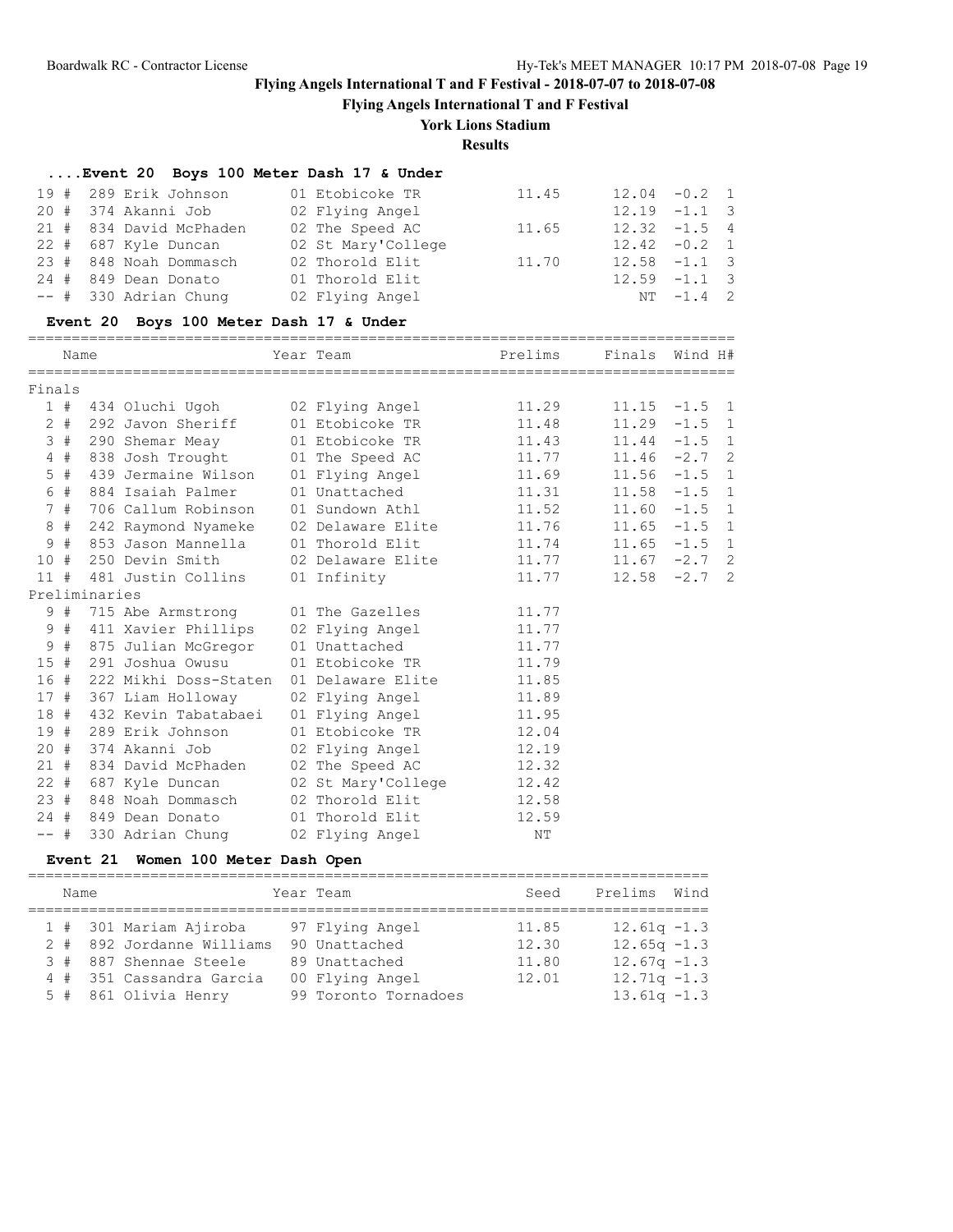**Flying Angels International T and F Festival**

# **York Lions Stadium**

**Results**

## **Event 21 Women 100 Meter Dash Open**

|        |       |               |                                  |                      |          | =============  |         |                |
|--------|-------|---------------|----------------------------------|----------------------|----------|----------------|---------|----------------|
|        | Name  |               |                                  | Year Team            | Prelims  | Finals         | Wind    |                |
|        |       |               |                                  |                      |          |                |         |                |
| Finals |       |               |                                  |                      |          |                |         |                |
|        |       |               | 1 # 301 Mariam Ajiroba           | 97 Flying Angel      | 12.61    | $12.61 - 1.2$  |         |                |
|        |       |               | 2 # 892 Jordanne Williams        | 90 Unattached        | 12.65    | $12.65 - 1.2$  |         |                |
|        |       |               | 3 # 887 Shennae Steele           | 89 Unattached        | 12.67    | $12.67 - 1.2$  |         |                |
|        | 4#    |               | 351 Cassandra Garcia             | 00 Flying Angel      | 12.71    | $12.71 - 1.2$  |         |                |
|        | $5$ # |               | 861 Olivia Henry                 | 99 Toronto Tornadoes | 13.61    | 13.61          | $-1.2$  |                |
|        |       |               | Event 22 Men 100 Meter Dash Open |                      |          |                |         |                |
|        | Name  |               |                                  | Year Team            | Seed     | Prelims        | Wind H# |                |
|        |       | Preliminaries |                                  |                      |          |                |         |                |
|        |       |               | 1 # 300 Emmanuel Ajiroba         | 00 Flying Angel      | 10.83    | $11.12q -2.8$  |         | $\overline{c}$ |
|        |       |               | 2 # 675 Antonio Weekes           | 97 Rising Stars      |          | $11.19q -2.3$  |         | 3              |
|        |       |               | 3 # 231 Lewis Kungu              | 00 Delaware Elite    | 10.93    | $11.27q -2.8$  |         | $\overline{c}$ |
|        | 4#    |               | 653 Michael James                | 80 Ontario           | 10.99    | $11.28q - 3.1$ |         | 1              |
|        | $5$ # |               | 436 Garth Williams               | 99 Flying Angel      |          | $11.36q -2.3$  |         | 3              |
|        | 6 #   |               | 234 Jakari Long                  | 00 Delaware Elite    | 10.84    | $11.42q -2.3$  |         | 3              |
|        | 7#    |               | 693 Kejean Jackson               | 97 Strive Athle      | 10.91    | $11.45q -2.3$  |         | 3              |
|        | $8 +$ |               | 862 Steven Ajayi                 | 94 Unattached        | 10.72    | $11.47q -3.1$  |         | $\mathbf{1}$   |
| 9      | #     |               | 664 Kentoine Browne              | 98 Rising Stars      |          | $11.55 - 3.1$  |         | 1              |
| 10#    |       |               | 678 Calum Westbrook              | 95 Runners Edge      | 11.31    | $11.59 -2.8$   |         | $\overline{c}$ |
| 11#    |       |               | 876 Jordan Miller                | 99 Unattached        | 10.99    | $11.60 -3.1$   |         | 1              |
| $12 +$ |       |               | 512 Malcolm King                 | 96 Jamcan Inter      | 11:30.00 | $11.64 -2.8$   |         | $\overline{c}$ |
| 13#    |       |               | 925 Myles Cooper                 | 98 West Chester      | 12.00    | $11.80 -2.3$   |         | 3              |
| $14$ # |       |               | 311 Matt Antoine                 | 00 Flying Angel      |          | $11.81 - 3.1$  |         | $\mathbf{1}$   |
| 15#    |       |               | 932 Daniel Demelo-Kna            | 00 Woodstock LE      | 11.39    | $11.90 -2.3$   |         | 3              |
| 16 #   |       |               | 949 Tikal Charles-Tay            | 00 Centro Scuola Tfc | 11.87    | 11.95          | $-3.1$  | 1              |
| 17#    |       |               | 748 Alvin Henry                  | 00 The Gazelles      | 11.82    | 11.96          | $-2.8$  | $\overline{c}$ |
| 18#    |       |               | 223 Samuel Dowling               | 00 Delaware Elite    | 11.63    | 11.99          | $-2.3$  | 3              |
| 19#    |       |               | 671 Dario King                   | 00 Rising Stars      |          | 12.09          | $-2.8$  | $\overline{c}$ |
| 20#    |       |               | 950 Shamar Barnett               | Flying Angel         |          | 12.20          | $-3.1$  | $\mathbf{1}$   |
| $21 +$ |       |               | 219 Alexander Davis              | 00 Delaware Elite    | 11.85    | 12.74          | $-3.1$  | 1              |
| $22 +$ |       |               | 569 Alexander Vangaal            | 66 Kitchener Wa      | 13.88    | 14.13          | $-2.8$  | $\overline{c}$ |
| 23#    |       |               | 886 Blair Roblin                 | 58 Unattached        | 14.00    | 15.12          | $-3.1$  | 1              |
| 24#    |       |               | 787 Kebba Njai                   | 97 The Gazelles      |          | 21.47          | $-2.8$  | $\overline{c}$ |
| $--$ # |       |               | 881 Albert Opoku                 | 94 Unattached        | 11.90    | FS             | $-2.8$  | $\overline{c}$ |
|        |       |               | Event 22 Men 100 Meter Dash Open |                      |          |                |         |                |
|        | Name  |               |                                  | Year Team            | Prelims  | Finals         | Wind    |                |
|        |       |               |                                  |                      |          |                |         |                |
| Finals |       |               |                                  |                      |          |                |         |                |
|        |       |               | 1 # 300 Emmanuel Ajiroba         | 00 Flying Angel      | 11.12    | 10.96          | $-0.5$  |                |
|        |       |               | 2 # 675 Antonio Weekes           | 97 Rising Stars      | 11.19    | 10.97          | $-0.5$  |                |
|        | 3#    |               | 653 Michael James                | 80 Ontario           | 11.28    | 11.21          | $-0.5$  |                |
|        |       |               | 4 # 436 Garth Williams           | 99 Flying Angel      | 11.36    | 11.21          | $-0.5$  |                |
|        |       |               | 5 # 231 Lewis Kungu              | 00 Delaware Elite    | 11.27    | 11.24          | $-0.5$  |                |
|        |       |               | 6 # 693 Kejean Jackson           | 97 Strive Athle      | 11.45    | 11.33          | $-0.5$  |                |
|        | 7#    |               | 234 Jakari Long                  | 00 Delaware Elite    | 11.42    | 11.36          | $-0.5$  |                |
|        |       | Preliminaries |                                  |                      |          |                |         |                |
|        | 8#    |               | 862 Steven Ajayi                 | 94 Unattached        | 11.47    |                |         |                |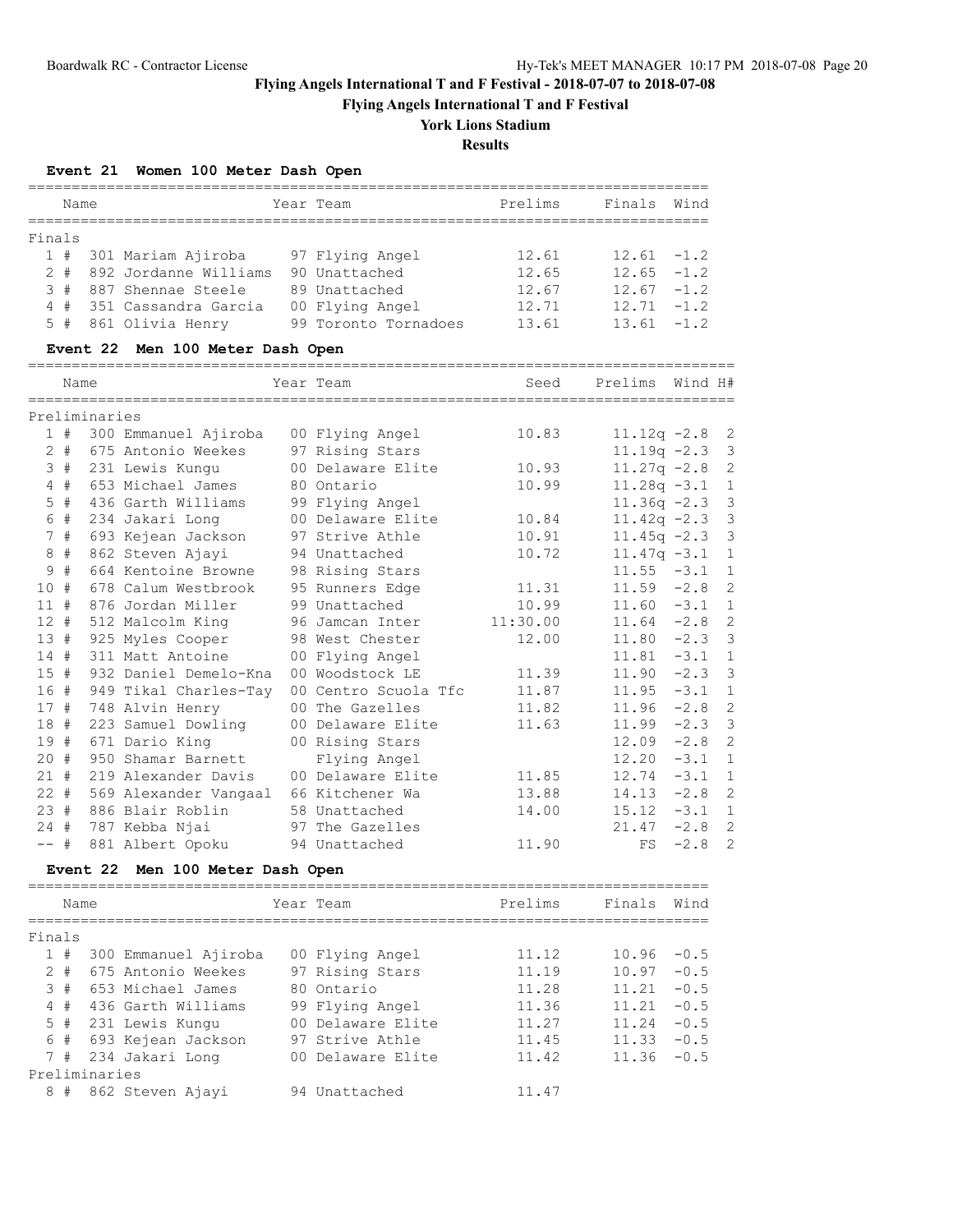## **Flying Angels International T and F Festival**

## **York Lions Stadium**

# **Results**

## **....Event 22 Men 100 Meter Dash Open**

| 9               | # | 664 Kentoine Browne     | 98 Rising Stars      | 11.55 |
|-----------------|---|-------------------------|----------------------|-------|
| 10 <sup>°</sup> | # | 678 Calum Westbrook     | 95 Runners Edge      | 11.59 |
| 11              | # | 876 Jordan Miller       | 99 Unattached        | 11.60 |
| 12#             |   | 512 Malcolm King        | 96 Jamcan Inter      | 11.64 |
| 13#             |   | 925 Myles Cooper        | 98 West Chester      | 11.80 |
| 14#             |   | 311 Matt Antoine        | 00 Flying Angel      | 11.81 |
| 15#             |   | 932 Daniel Demelo-Kna   | 00 Woodstock LE      | 11.90 |
| 16#             |   | 949 Tikal Charles-Tay   | 00 Centro Scuola Tfc | 11.95 |
| 17#             |   | 748 Alvin Henry         | 00 The Gazelles      | 11.96 |
|                 |   | 18 # 223 Samuel Dowling | 00 Delaware Elite    | 11.99 |
| 19#             |   | 671 Dario King          | 00 Rising Stars      | 12.09 |
| $20 +$          |   | 950 Shamar Barnett      | Flying Angel         | 12.20 |
| 21#             |   | 219 Alexander Davis     | 00 Delaware Elite    | 12.74 |
| $22 +$          |   | 569 Alexander Vangaal   | 66 Kitchener Wa      | 14.13 |
| 23#             |   | 886 Blair Roblin        | 58 Unattached        | 15.12 |
| 24#             |   | 787 Kebba Njai          | 97 The Gazelles      | 21.47 |
| $--$ #          |   | 881 Albert Opoku        | 94 Unattached        | FS    |

#### **Event 23 Women 100 Meter Dash Invitational**

|        | Name |                         | Year Team  | Seed | Finals Wind   |
|--------|------|-------------------------|------------|------|---------------|
|        |      |                         |            |      |               |
| Finals |      |                         |            |      |               |
|        |      | 1 # 954 Debbie King     | Unattached |      | $14.41 - 1.5$ |
|        |      | 2 # 952 Marsha Thompson | Unattached |      | $14.80 - 1.5$ |
|        |      | 3 # 953 Cindy Dorsett   | Unattached |      | $15.69 - 1.5$ |

#### **Event 24 Men 100 Meter Dash Invitational**

|       | Name |                           | Year Team          | Seed | Finals        | Wind   |
|-------|------|---------------------------|--------------------|------|---------------|--------|
|       | 1#   | 947 Millard Brown         | Flying Angel       |      | $11.43 - 0.5$ |        |
| $2 +$ |      | 955 Mike Leefoon          | Unattached         |      | $13.15 - 0.5$ |        |
|       | 3#   | 510 Milton Ashmeade       | 85 Jamcan Inter    |      | $13.15 - 0.5$ |        |
|       | 4#   | 956 Matt Beechey          | Unattached         |      | $13.21 - 0.5$ |        |
|       |      | 5 # 569 Alexander Vangaal | 66 Kitchener Wa    |      | $14.49 - 0.5$ |        |
|       |      | -- # 509 Kevin Bowen      | 71 jamaica masters |      | <b>DNF</b>    | $-0.5$ |

### **Event 25 Girls 200 Meter Dash 6 & Under**

|  | Name |  |                           |  | Year Team        | Seed    | Finals         | Wind |
|--|------|--|---------------------------|--|------------------|---------|----------------|------|
|  |      |  | 1 # 185 Carys Fortune     |  | 12 Bullets Track |         | $1:01.00 -1.1$ |      |
|  |      |  | 2 # 131 Evelyn Thomson    |  | 13 Boardwalk RC  |         | $1:02.00 -1.1$ |      |
|  |      |  | 3 # 800 Michaela Raffingt |  | 12 The Gazelles  |         | $1:03.00 -1.1$ |      |
|  |      |  | 4 # 798 Kinley Pratt      |  | 13 The Gazelles  | 1:00.00 | $1:04.00 -1.1$ |      |
|  |      |  | 5 # 528 Isabella Graham   |  | 12 JumpStart At  |         | $1:05.00 -1.1$ |      |
|  |      |  | 6 # 918 Aathanaa Uruthira |  | United Tamil     |         | $1:06.00 -1.1$ |      |

### **Event 26 Boys 200 Meter Dash 6 & Under**

| Name |                       | Year Team |                 | Seed | Finals Wind   |  |
|------|-----------------------|-----------|-----------------|------|---------------|--|
|      | 1 # 520 Josiah Clarke |           | 13 JumpStart At |      | $49.69 - 1.0$ |  |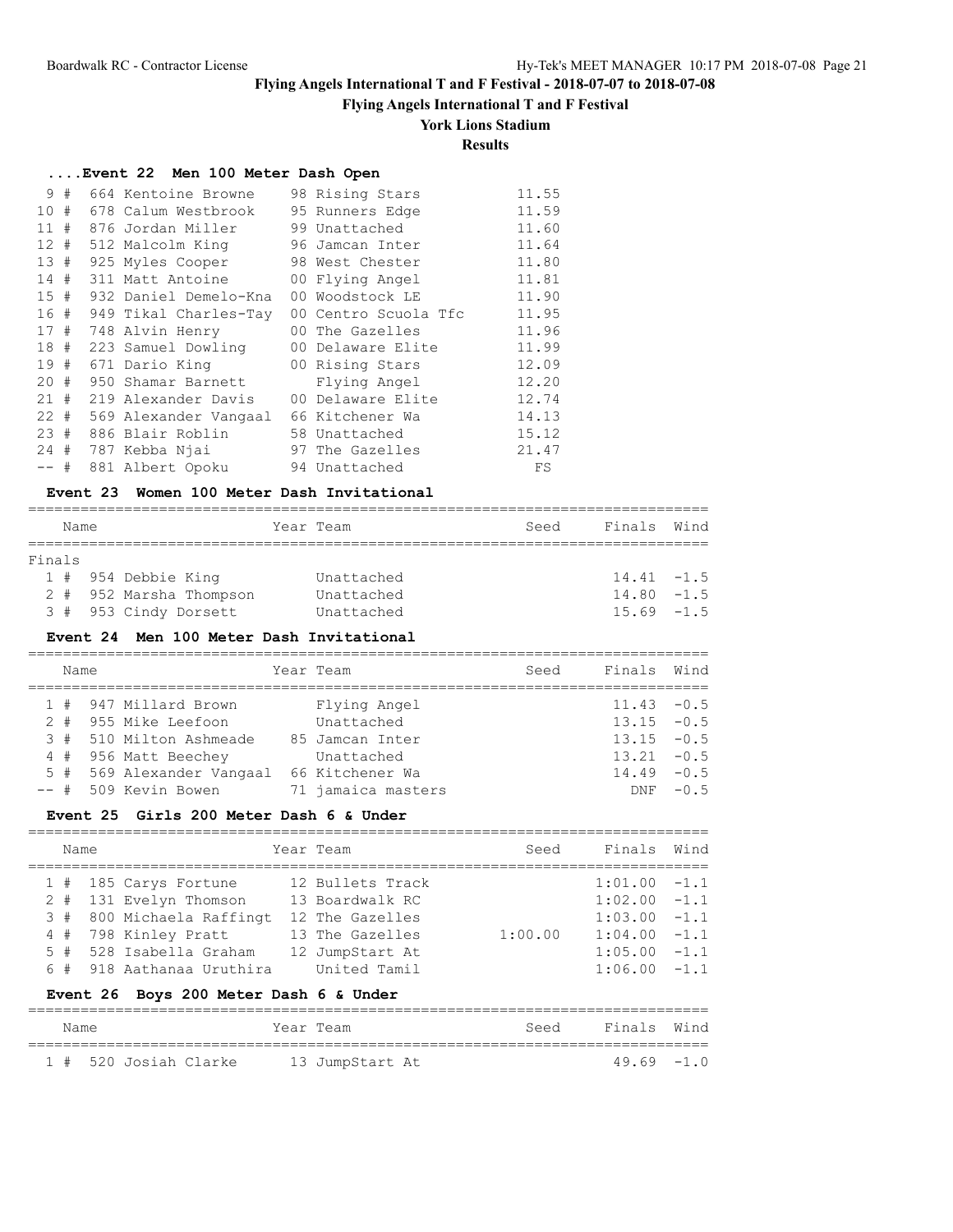**Flying Angels International T and F Festival**

# **York Lions Stadium**

**Results**

**....Event 26 Boys 200 Meter Dash 6 & Under**

2 # 501 Chase Smith 13 Infinity 40.00 54.93 -1.0

### **Event 27 Girls 200 Meter Dash 8 & Under**

|     | Name  |               |                       | Year Team         | Seed     | Prelims          | Wind H# |                |
|-----|-------|---------------|-----------------------|-------------------|----------|------------------|---------|----------------|
|     |       | Preliminaries |                       |                   |          |                  |         |                |
|     | 1#    |               | 170 Kalea Webb        | 10 Brampton Rac   | 32:23.00 | $32.83q -2.9$ 3  |         |                |
|     | $2 +$ |               | 549 Savannah Thorne   | 10 JumpStart At   |          | $33.17q$ 0.9 1   |         |                |
|     | 3#    |               | 908 Arthana Sangarath | 10 United Tamil   | 34.57    | $34.24q$ 0.9     |         | $\overline{1}$ |
|     | 4#    |               | 251 Zoie Smith        | 10 Delaware Elite | 34.97    | $35.38q -0.1$    |         | -2             |
|     | $5$ # |               | 345 Regine Ferguson   | 10 Flying Angel   | 37.61    | $35.83q -2.9$ 3  |         |                |
|     | 6#    |               | 904 Lebisa Paranithar | 10 United Tamil   |          | 36.86q 0.9 1     |         |                |
|     | 7#    |               | 337 Janaya Danso      | 10 Flying Angel   |          | $38.20q - 0.1$ 2 |         |                |
|     | 8#    |               | 780 Ella Marie Molina | 10 The Gazelles   | 38.00    | $38.20q -2.9$ 3  |         |                |
|     | 9#    |               | 399 Jada Mondesir     | 10 Flying Angel   |          | $39.26 -2.9$ 3   |         |                |
| 10# |       |               | 336 Jaliyah Danso     | 10 Flying Angel   |          | $39.41 -2.9$ 3   |         |                |
| 11# |       |               | 939 Aubrey Seits      | 11 York Region    | 40.00    | $40.66$ 0.9      |         | $\overline{1}$ |
| 12# |       |               | 903 Jabisha Paranitha | 11 United Tamil   |          | 40.78            | $-0.1$  | -2             |
| 13# |       |               | 799 Kyla Pratt        | 11 The Gazelles   | 45.00    | 41.01            | $-0.1$  | $\overline{2}$ |
| 14# |       |               | 749 Shaye Hinds       | 11 The Gazelles   | 42.00    | 41.04            | 0.9     | $\overline{1}$ |
| 15# |       |               | 502 Kendall Smith     | 11 Infinity       | 38.90    | 42.63            | $-0.1$  | $\overline{2}$ |
| 16# |       |               | 376 Rayna Johnson-Cha | 11 Flying Angel   |          | 43.27            | 0.9     | $\overline{1}$ |

### **Event 27 Girls 200 Meter Dash 8 & Under**

|        | Name  |               |                                           |  | Year Team         | Prelims | Finals        | Wind |
|--------|-------|---------------|-------------------------------------------|--|-------------------|---------|---------------|------|
|        |       |               |                                           |  |                   |         |               |      |
| Finals |       |               |                                           |  |                   |         |               |      |
|        | 1#    |               | 170 Kalea Webb 10 Brampton Rac            |  |                   | 32.83   | $32.68 - 2.7$ |      |
|        | $2 +$ |               | 549 Savannah Thorne 10 JumpStart At       |  |                   | 33.17   | $32.93 -2.7$  |      |
|        |       |               | 3 # 908 Arthana Sangarath 10 United Tamil |  |                   | 34.24   | $34.85 - 2.7$ |      |
|        | 4#    |               | 345 Regine Ferguson 10 Flying Angel 35.83 |  |                   |         | $35.10 -2.7$  |      |
|        | $5$ # |               | 251 Zoie Smith                            |  | 10 Delaware Elite | 35.38   | $35.94 -2.7$  |      |
|        | 6#    |               | 780 Ella Marie Molina 10 The Gazelles     |  |                   | 38.20   | $37.63 -2.7$  |      |
|        | 7#    |               | 904 Lebisa Paranithar 10 United Tamil     |  |                   | 36.86   | $37.65 -2.7$  |      |
| 8      | #     |               | 337 Janaya Danso       10 Flying Angel    |  |                   | 38.20   | $38.86 - 2.7$ |      |
|        |       | Preliminaries |                                           |  |                   |         |               |      |
|        | 9#    |               | 399 Jada Mondesir 10 Flying Angel         |  |                   | 39.26   |               |      |
|        | 10#   |               | 336 Jaliyah Danso                         |  | 10 Flying Angel   | 39.41   |               |      |
| 11#    |       |               | 939 Aubrey Seits 11 York Region           |  |                   | 40.66   |               |      |
| 12#    |       |               | 903 Jabisha Paranitha  11 United Tamil    |  |                   | 40.78   |               |      |
| 13#    |       |               | 799 Kyla Pratt                            |  | 11 The Gazelles   | 41.01   |               |      |
| 14#    |       |               | 749 Shaye Hinds 11 The Gazelles           |  |                   | 41.04   |               |      |
| 15#    |       |               | 502 Kendall Smith 11 Infinity             |  |                   | 42.63   |               |      |
| 16#    |       |               | 376 Rayna Johnson-Cha 11 Flying Angel     |  |                   | 43.27   |               |      |

## **Event 28 Boys 200 Meter Dash 8 & Under**

|  | Name |                         | Year Team       | Seed  | Prelims Wind H#  |  |
|--|------|-------------------------|-----------------|-------|------------------|--|
|  |      | 1 # 731 Zion Chapman    | 10 The Gazelles | 32.00 | $31.58q - 2.0$ 1 |  |
|  |      | 2 # 516 Jordan Blackman | 10 JumpStart At |       | $31.74q - 2.0$ 1 |  |
|  |      | 3 # 535 Che'kobi Moore  | 10 JumpStart At |       | $32.25q -0.7$ 2  |  |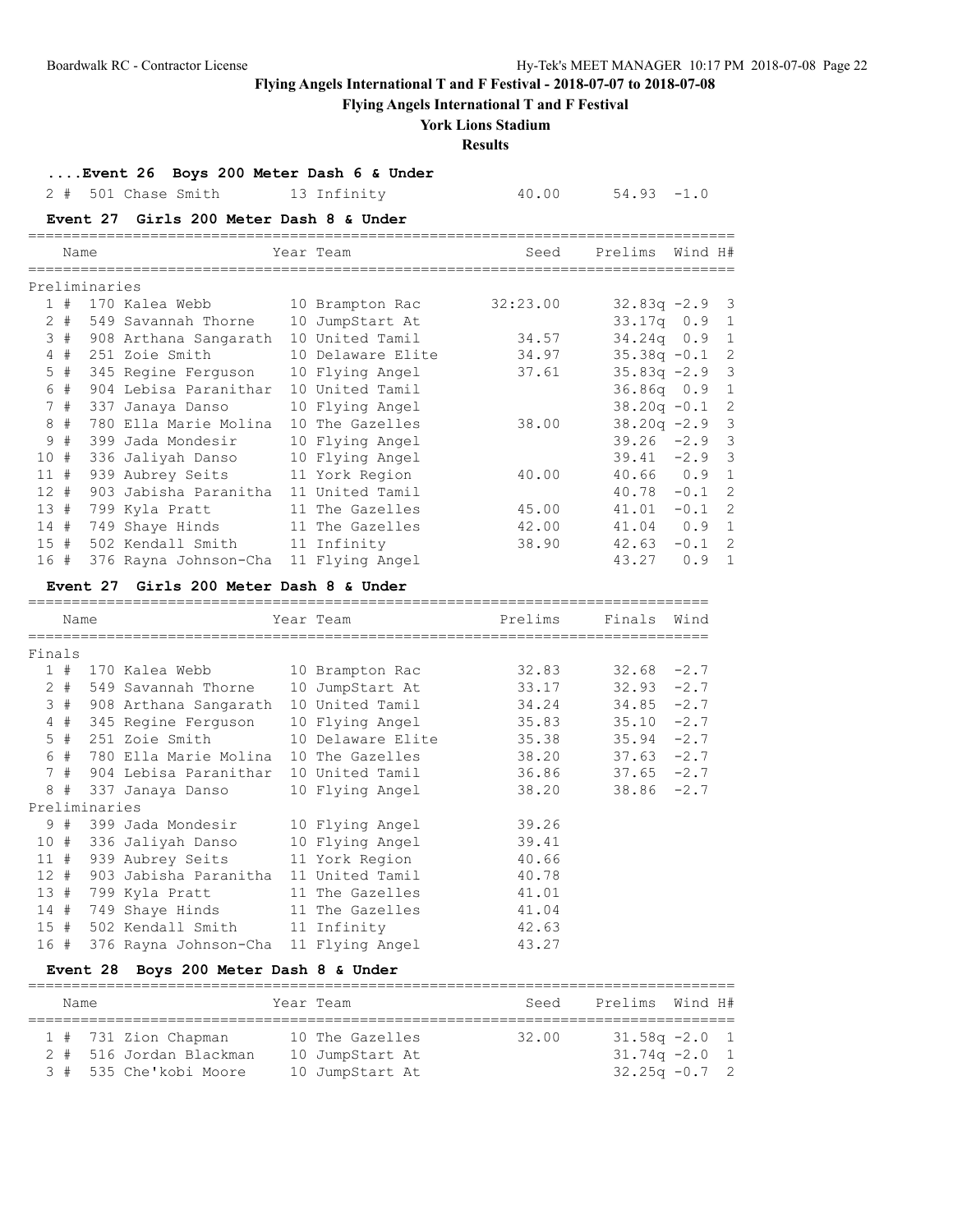**Flying Angels International T and F Festival**

### **York Lions Stadium**

**Results**

|        |       | Event 28 Boys 200 Meter Dash 8 & Under |                      |       |                  |          |                |
|--------|-------|----------------------------------------|----------------------|-------|------------------|----------|----------------|
| 4      | #     | 542 Justin Sandiford                   | 10 JumpStart At      |       | $32.47q - 1.2$ 3 |          |                |
|        | $5$ # | 543 Alec Simmons                       | 10 JumpStart At      |       | $32.73q - 0.7$ 2 |          |                |
| 6      | #     | 523 Franklain Durant                   | 11 JumpStart At      |       | $33.16q - 1.2$ 3 |          |                |
|        | 7#    | 638 Jamel Rankine                      | 10 New York No       | 32.20 | $33.20q -0.7$ 2  |          |                |
| 8      | #     | 556 Jesaiah Williamso                  | 10 JumpStart At      |       | $34.02q - 1.2$ 3 |          |                |
| 9      | #     | 144 Nemar Garwood                      | 11 Brampton Elite TC | 33.33 | $34.59 - 1.2$ 3  |          |                |
| 10#    |       | 649 Jermain Stevens,                   | 11 New York Sta      | 34.34 | $34.67 - 1.2$ 3  |          |                |
| 11#    |       | 369 David Isado                        | 10 Flying Angel      | 37.03 | $35.36 - 0.7$ 2  |          |                |
| 12#    |       | 547 Naeem Thomas                       | 10 JumpStart At      |       | 35.58            | $-0.7$ 2 |                |
| 13#    |       | 305 Tobi Akinduro                      | 11 Flying Angel      | 37.90 | $36.13 -2.0$     |          | 1              |
| 14#    |       | 760 Jonah Kanqudie                     | 11 The Gazelles      | 38.77 | 36.36            | $-0.7$ 2 |                |
| 15#    |       | 863 Taeden Dawkins                     | Unattached           |       | 36.71            | $-2.0$ 1 |                |
| 16#    |       | 561 Josiah Johnson                     | 11 Kitchener Wa      |       | 37.29            | $-2.0$   | -1             |
| 17#    |       | 422 Joel Smith                         | 11 Flying Angel      |       | 38.15            | $-0.7$ 2 |                |
| 18#    |       | 150 Jahsean Ellington                  | 10 Brampton Rac      |       | 38.60            | $-1.2$ 3 |                |
| 19#    |       | 551 Amarii Wickham                     | 10 JumpStart At      |       | 38.93            | $-2.0$   | $\overline{1}$ |
| 20#    |       | 805 Sam Rosnik                         | 10 The Gazelles      | 40.65 | 39.45            | $-1.2$ 3 |                |
| 21#    |       | 727 Chase Buchanan                     | 11 The Gazelles      | 42.00 | 43.27            | $-1.2$ 3 |                |
| $22 +$ |       | 317 Prince Brock Bapt                  | 11 Flying Angel      |       | 43.29            | $-2.0$ 1 |                |
| 23#    |       | 530 Chedair Grimes                     | 11 JumpStart At      |       | 43.53            | $-2.0$ 1 |                |
| $24 +$ |       | 811 Caleb Sookram                      | 11 The Gazelles      | 44.30 | 45.90            | $-0.7$   | 2              |

#### **Event 28 Boys 200 Meter Dash 8 & Under**

============================================================================== Name Year Team Prelims Finals Wind ============================================================================== Finals 1 # 542 Justin Sandiford 10 JumpStart At 32.47 31.84 -2.0 2 # 731 Zion Chapman 10 The Gazelles 31.58 31.86 -2.0 3 # 516 Jordan Blackman 10 JumpStart At 31.74 31.87 -2.0 4 # 535 Che'kobi Moore 10 JumpStart At 32.25 32.64 -2.0 5 # 556 Jesaiah Williamso 10 JumpStart At 34.02 33.79 -2.0 6 # 523 Franklain Durant 11 JumpStart At 33.16 33.90 -2.0 7 # 543 Alec Simmons 10 JumpStart At 32.73 33.96 -2.0 8 # 638 Jamel Rankine 10 New York No 33.20 35.67 -2.0 Preliminaries 9 # 144 Nemar Garwood 11 Brampton Elite TC 34.59 10 # 649 Jermain Stevens, 11 New York Sta 34.67 11 # 369 David Isado 10 Flying Angel 35.36 12 # 547 Naeem Thomas 10 JumpStart At 35.58 13 # 305 Tobi Akinduro 11 Flying Angel 36.13 10 # 649 Jermain Stevens, 11 New York Sta<br>
11 # 369 David Isado 10 Flying Angel 35.36<br>
12 # 547 Naeem Thomas 10 JumpStart At 35.58<br>
13 # 305 Tobi Akinduro 11 Flying Angel 36.13<br>
14 # 760 Jonah Kangudie 11 The Gazelles 36.3 15 # 863 Taeden Dawkins Unattached 36.71 16 # 561 Josiah Johnson 11 Kitchener Wa 37.29 17 # 422 Joel Smith 11 Flying Angel 38.15 18 # 150 Jahsean Ellington 10 Brampton Rac 38.60 19 # 551 Amarii Wickham 10 JumpStart At 38.93 20 # 805 Sam Rosnik 10 The Gazelles 39.45 21 # 727 Chase Buchanan 11 The Gazelles 43.27 22 # 317 Prince Brock Bapt 11 Flying Angel 43.29 23 # 530 Chedair Grimes 11 JumpStart At 43.53 24 # 811 Caleb Sookram 11 The Gazelles 45.90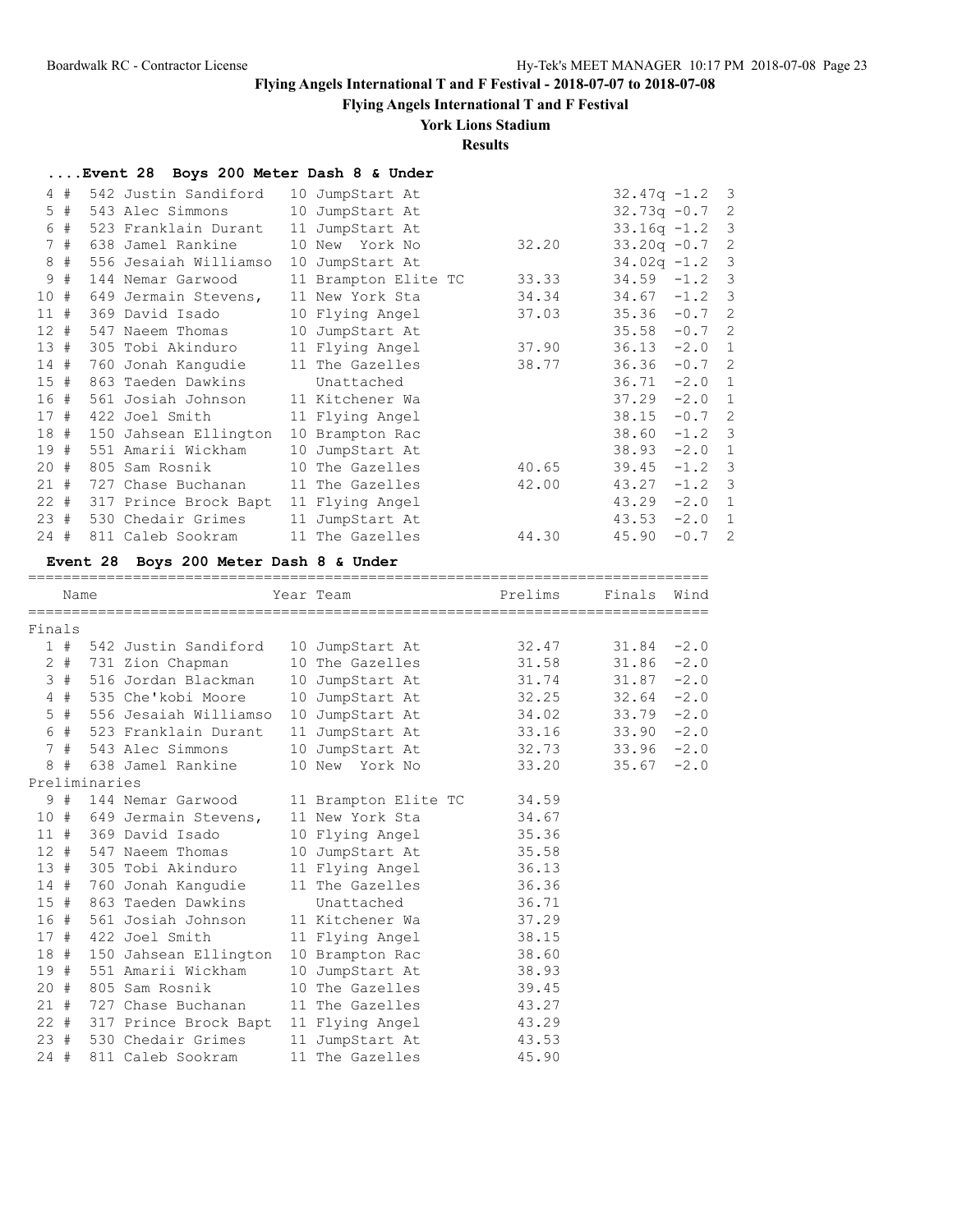**Flying Angels International T and F Festival**

## **York Lions Stadium**

**Results**

### **Event 29 Girls 200 Meter Dash 9 & Under**

|        | Name |                      | Year Team         | Seed     | Prelims          | Wind H# |                |
|--------|------|----------------------|-------------------|----------|------------------|---------|----------------|
| 1#     |      | 546 Kenisha Straughn | 09 JumpStart At   |          | $31.98q -2.6$ 1  |         |                |
| $2 +$  |      | 172 Malia Williams   | 09 Brampton Rac   | 33:55.00 | $32.18q - 1.4$ 2 |         |                |
| 3#     |      | 755 Olivia John      | 09 The Gazelles   | 31.70    | $32.44q - 2.6$ 1 |         |                |
| 4#     |      | 536 Nyah Oughterson  | 09 JumpStart At   |          | $33.36q -2.6$ 1  |         |                |
| 5#     |      | 366 Aneta Holder     | Flying Angel      |          | $33.87q - 2.6$   |         | $\overline{1}$ |
| 6 #    |      | 814 Summer Sookram   | 09 The Gazelles   | 34.09    | $34.57q - 1.4$ 2 |         |                |
| 7#     |      | 761 Madisen Kangudie | 09 The Gazelles   | 34.55    | $34.96q - 1.4$ 2 |         |                |
| 8#     |      | 393 Chenai McGann    | 09 Flying Angel   |          | $35.44q -1.4$    |         | $\overline{2}$ |
| 9#     |      | 608 Abigail Brown    | 09 New York No    | 38.80    | 39.38            | $-2.6$  | $\overline{1}$ |
| 10#    |      | 724 Eleni Bonos      | 09 The Gazelles   | 39.73    | 40.07            | $-2.6$  | $\overline{1}$ |
| 11#    |      | 343 Kelis Elcock     | 09 Flying Angel   |          | 40.89            | $-1.4$  | $\overline{2}$ |
| $12 +$ |      | 612 Ava Faria        | York No<br>09 New | 40.20    | 41.11            | $-1$ 4  | - 2            |
|        |      |                      |                   |          |                  |         |                |

## **Event 29 Girls 200 Meter Dash 9 & Under**

|        | Name   |               |                          |    | Year Team         | Prelims | Finals | Wind |  |  |  |
|--------|--------|---------------|--------------------------|----|-------------------|---------|--------|------|--|--|--|
|        | Finals |               |                          |    |                   |         |        |      |  |  |  |
|        |        |               |                          |    |                   |         |        |      |  |  |  |
|        | 1#     |               | 546 Kenisha Straughn     |    | 09 JumpStart At   | 31.98   | 31.73  | NWI  |  |  |  |
|        | $2 +$  |               | 172 Malia Williams       |    | 09 Brampton Rac   | 32.18   | 31.98  | NWI  |  |  |  |
|        | 3#     |               | 755 Olivia John          |    | 09 The Gazelles   | 32.44   | 32.01  | NWI  |  |  |  |
|        | 4#     |               | 366 Aneta Holder         |    | Flying Angel      | 33.87   | 32.50  | NWI  |  |  |  |
|        | 5#     |               | 536 Nyah Oughterson      | 09 | JumpStart At      | 33.36   | 32.98  | NWI  |  |  |  |
|        | 6#     |               | 814 Summer Sookram       |    | 09 The Gazelles   | 34.57   | 33.54  | NWI  |  |  |  |
|        |        |               | 7 # 761 Madisen Kangudie |    | 09 The Gazelles   | 34.96   | 34.10  | NWI  |  |  |  |
|        | 8#     |               | 393 Chenai McGann        |    | 09 Flying Angel   | 35.44   | 34.98  | NWI  |  |  |  |
|        |        | Preliminaries |                          |    |                   |         |        |      |  |  |  |
|        | 9#     |               | 608 Abigail Brown        |    | York No<br>09 New | 39.38   |        |      |  |  |  |
| 10#    |        |               | 724 Eleni Bonos          |    | 09 The Gazelles   | 40.07   |        |      |  |  |  |
| 11#    |        |               | 343 Kelis Elcock         |    | 09 Flying Angel   | 40.89   |        |      |  |  |  |
| $12 +$ |        |               | 612 Ava Faria            | 09 | York No<br>New    | 41.11   |        |      |  |  |  |

### **Event 30 Boys 200 Meter Dash 9 & Under**

|                 | Name  |                       |    | Year Team         | Seed     | Prelims        | Wind H# |                            |
|-----------------|-------|-----------------------|----|-------------------|----------|----------------|---------|----------------------------|
|                 | 1#    | 517 Jaquon Blackman-G |    | 09 JumpStart At   |          | $29.61q - 2.6$ |         | - 3                        |
|                 | $2 +$ | 742 Theodore France   |    | 09 The Gazelles   | 31.00    | $30.14q - 3.8$ |         | 1                          |
| 3               | #     | 522 Nathan Cumberbatc | 09 | JumpStart At      |          | $30.67q -2.7$  |         | $\overline{\phantom{0}}^2$ |
|                 | 4#    | 164 Anthony Phinn     |    | 18 Brampton Rac   | 31:12.00 | $30.87q -2.6$  |         | $\overline{\mathbf{3}}$    |
| 5.              | #     | 216 Donald Carter     |    | 09 Delaware Elite | 32.73    | $32.88q - 2.6$ |         | 3                          |
| 6               | #     | 821 Brand Wolford     |    | 09 The Gazelles   | 34.00    | $32.97q -3.8$  |         | $\mathbf{1}$               |
| 7               | #     | 220 Chase Davis       |    | 09 Delaware Elite | 31.22    | $33.27q -2.7$  |         | $\overline{2}$             |
| 8               | #     | 525 Micah Francois    |    | 09 JumpStart At   |          | $34.14q - 3.8$ |         | 1                          |
| 9               | #     | 717 Arisuthan Arulana | 09 | The Gazelles      | 32.50    | 34.47          | $-2.6$  | $\overline{\mathbf{3}}$    |
| 10              | #     | 540 Jadon Rouse       |    | 09 JumpStart At   |          | $34.77 - 3.8$  |         | 1                          |
| 11              | #     | 419 Amari Samuel      |    | 09 Flying Angel   | 32.88    | 34.91          | $-2.7$  | $\overline{\phantom{0}}^2$ |
| 12 <sup>°</sup> | #     | 375 Masiah Johnson-Ch |    | Flying Angel      |          | 35.09          | $-2.6$  | $\overline{\mathbf{3}}$    |
| 13 <sup>°</sup> | #     | 714 Xavier Andrews    |    | 09 The Gazelles   | 34.00    | 35.29          | $-3.8$  | $\mathbf{1}$               |
| 14              | #     | 792 Jalen Birch       |    | 05 The Gazelles   |          | 35.67          | $-3.8$  | $\overline{1}$             |
| 15              | #     | 527 Christian Graham  | 09 | JumpStart At      |          | 37.44          | $-2.6$  | $\overline{\mathbf{3}}$    |
| 16              | #     | 756 Gavin Johns       |    | 09 The Gazelles   | 34.00    | 37.51          | $-2.7$  | 2                          |
|                 |       |                       |    |                   |          |                |         |                            |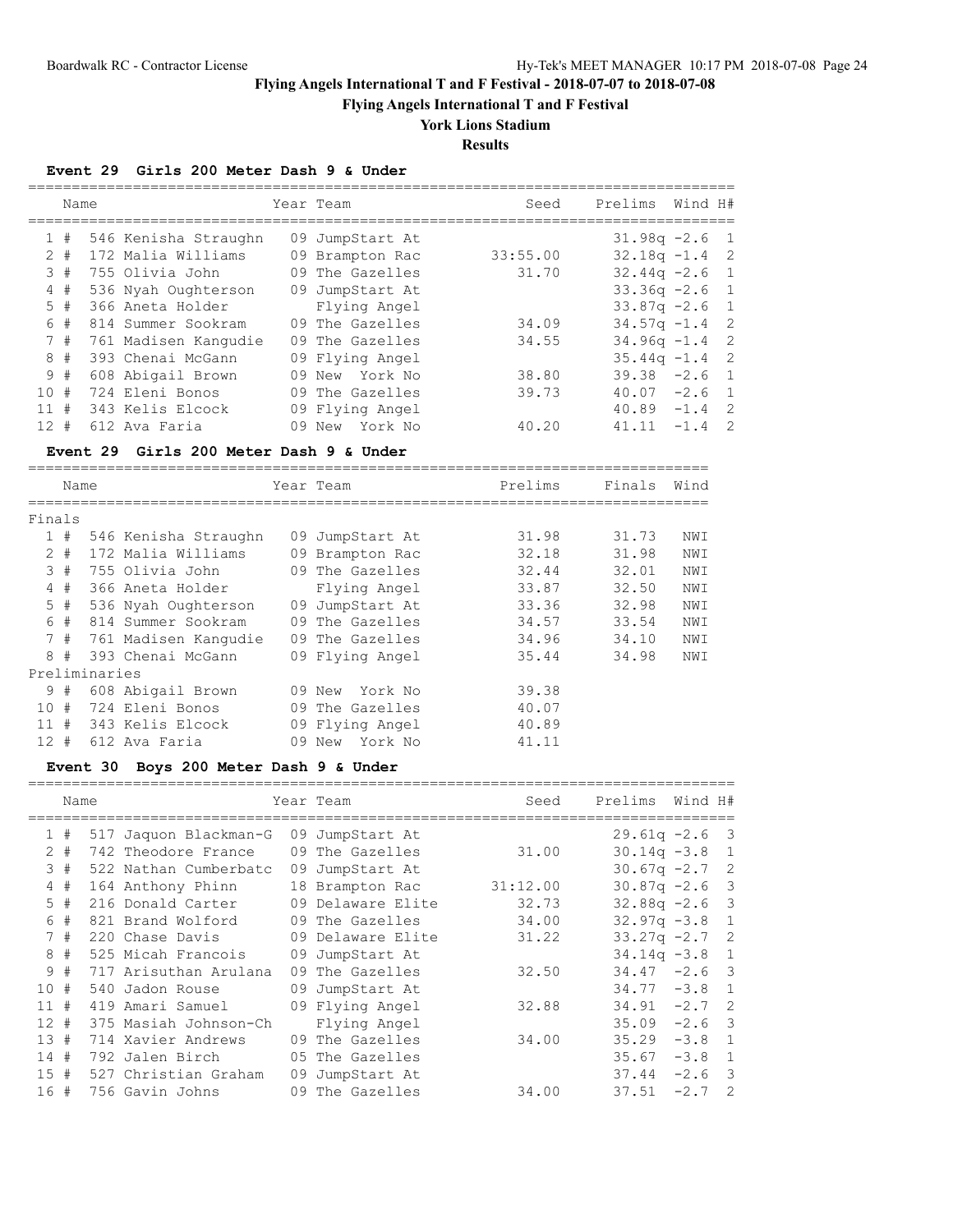**Flying Angels International T and F Festival**

### **York Lions Stadium**

### **Results**

# **....Event 30 Boys 200 Meter Dash 9 & Under**

| 17 # 394 Micah McGuire-Dia 09 Flying Angel |                 |       | $38.20 -2.7$ 2 |  |
|--------------------------------------------|-----------------|-------|----------------|--|
| 18 # 122 Carter Forrester- 09 Boardwalk RC |                 |       | $40.97 -3.8$ 1 |  |
| 19 #  793 Nigel Parks                      | 09 The Gazelles | 49.68 | 47.76 -2.6 3   |  |

### **Event 30 Boys 200 Meter Dash 9 & Under**

|        | Name |               |                                                                         | Year Team               | Prelims | Finals        | Wind   |
|--------|------|---------------|-------------------------------------------------------------------------|-------------------------|---------|---------------|--------|
|        |      |               |                                                                         |                         |         |               |        |
| Finals |      |               |                                                                         |                         |         |               |        |
|        | 1#   |               | 742 Theodore France 09 The Gazelles                                     |                         | 30.14   | 29.88         | $-2.2$ |
|        |      |               | 2 # 517 Jaquon Blackman-G 09 JumpStart At                               |                         | 29.61   | 29.89         | $-2.2$ |
|        | 3#   |               | 164 Anthony Phinn                                                       | 18 Brampton Rac         | 30.87   | $30.27 -2.2$  |        |
|        | 4#   |               | 522 Nathan Cumberbatc 09 JumpStart At 30.67                             |                         |         | 30.51         | $-2.2$ |
|        | 5#   |               | 220 Chase Davis                                                         | 09 Delaware Elite 33.27 |         | 32.15         | $-2.2$ |
|        |      |               |                                                                         |                         |         | 32.21         | $-2.2$ |
|        | 7#   |               | 821 Brand Wolford        09 The Gazelles                          32.97 |                         |         | $33.16 - 2.2$ |        |
| 8      | #    |               | 525 Micah Francois                                                      | 09 JumpStart At         | 34.14   | $35.35 -2.2$  |        |
|        |      | Preliminaries |                                                                         |                         |         |               |        |
|        | 9#   |               | 717 Arisuthan Arulana 09 The Gazelles                                   |                         | 34.47   |               |        |
| 10#    |      |               | 540 Jadon Rouse 69 JumpStart At 34.77                                   |                         |         |               |        |
| 11#    |      |               | 419 Amari Samuel (1988) 89 Flying Angel (1984.91                        |                         |         |               |        |
|        |      |               | 12 # 375 Masiah Johnson-Ch                                              | Flying Angel            | 35.09   |               |        |
| 13#    |      |               | 714 Xavier Andrews                                                      | 09 The Gazelles         | 35.29   |               |        |
|        |      |               | 14 # 792 Jalen Birch                                                    | 05 The Gazelles 35.67   |         |               |        |
| 15#    |      |               | 527 Christian Graham                                                    | 09 JumpStart At         | 37.44   |               |        |
|        | 16#  |               | 756 Gavin Johns 09 The Gazelles                                         |                         | 37.51   |               |        |
|        |      |               | 17 # 394 Micah McGuire-Dia 09 Flying Angel 38.20                        |                         |         |               |        |
| 18#    |      |               | 122 Carter Forrester-                                                   | 09 Boardwalk RC         | 40.97   |               |        |
| 19#    |      |               | 793 Nigel Parks                                                         | 09 The Gazelles         | 47.76   |               |        |
|        |      |               |                                                                         |                         |         |               |        |

# **Event 31 Girls 200 Meter Dash 10 & Under**

|          | Name  |                                          | Year Team       | Seed     | Prelims          | Wind H# |  |
|----------|-------|------------------------------------------|-----------------|----------|------------------|---------|--|
|          | 1#    | 889 Tianna Telemanque                    | 08 Unattached   | 30.90    | $29.51q$ 0.2 2   |         |  |
|          | $2 +$ | 473 Kalin Alli                           | 08 Infinity     | 28.80    | $29.57q - 0.8$ 1 |         |  |
|          | 3#    | 719 Sabrina Barrett                      | The Gazelles    | 31.00    | $31.39q$ 0.2 2   |         |  |
|          | 4#    | 740 Myanne Fernandes                     | The Gazelles    | 32.00    | $31.40q -0.8$ 1  |         |  |
|          | 5#    | 519 Sharissa Browne                      | 08 JumpStart At |          | $31.45q$ 0.2 2   |         |  |
|          | 6#    | 545 Jakayla Small                        | 08 JumpStart At |          | $31.53q -0.8$ 1  |         |  |
|          | 7#    | 437 Mariah Williams                      | 08 Flying Angel |          | $31.61q$ 0.2 2   |         |  |
|          | 8#    | 166 Nevaeh Singh                         | 08 Brampton Rac | 34:32.00 | $33.15q -0.8$ 1  |         |  |
|          | 9#    | 648 Kanayah Wright                       | 08 New York No  | 33.10    | $33.36 -0.8$ 1   |         |  |
| 10#      |       | 429 Ember Lee Stove                      | Flying Angel    |          | $33.49 - 0.8$ 1  |         |  |
| 11#      |       | 802 Savanah Reid                         | 08 The Gazelles |          | $34.30 -0.8$ 1   |         |  |
| $12 \pm$ |       | 605 Madison Barnswell                    | 08 New York No  | 35.60    | $34.36$ 0.2 2    |         |  |
|          | 13#   | 533 Arielle Headley                      | 08 JumpStart At |          | $36.15$ 0.2 2    |         |  |
|          |       | Event 31 Girls 200 Meter Dash 10 & Under |                 |          |                  |         |  |

### ============================================================================== Name **The Year Team** Prelims Finals Wind ============================================================================== Finals 1 # 889 Tianna Telemanque 08 Unattached 29.51 30.36 -2.2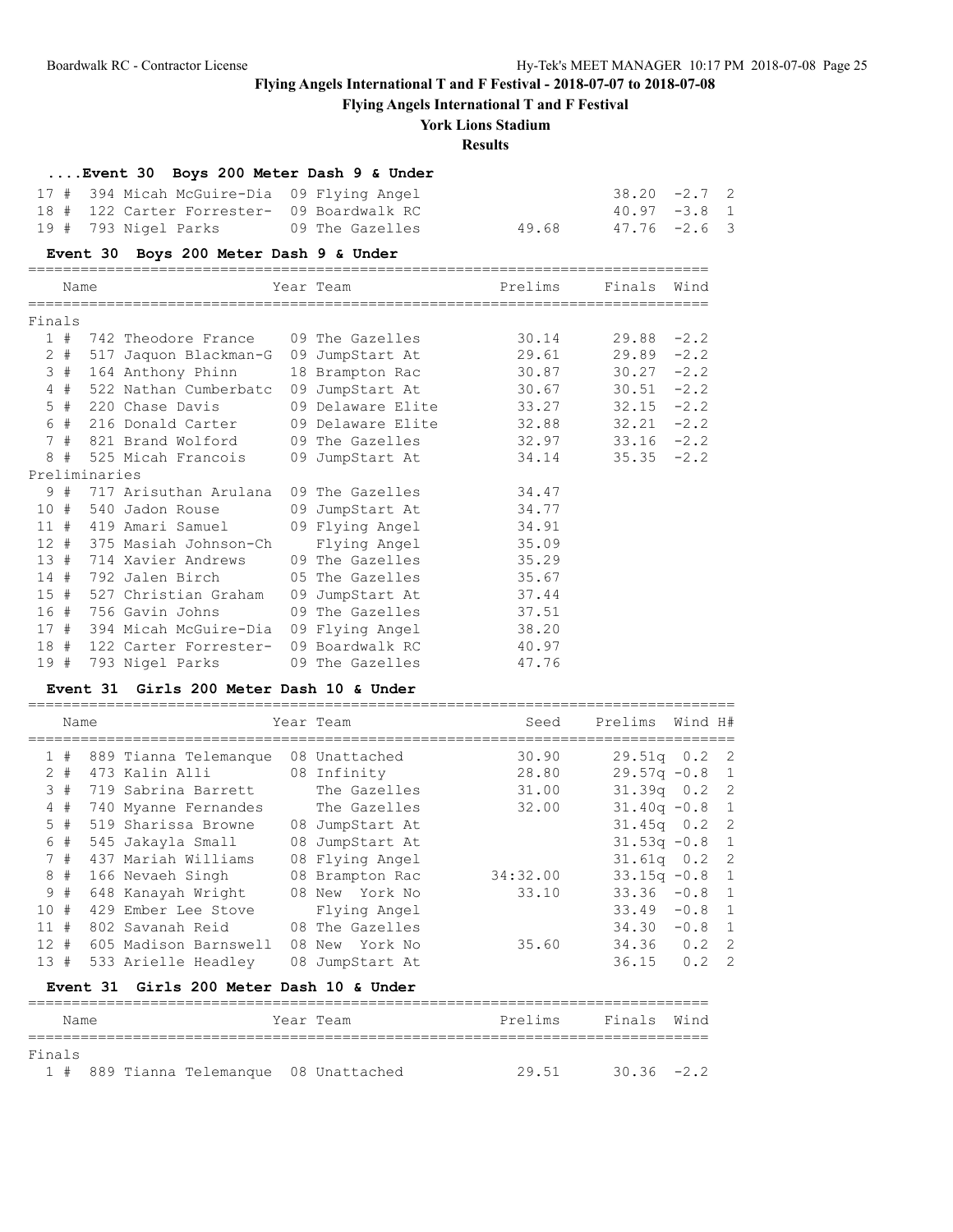**Flying Angels International T and F Festival**

# **York Lions Stadium**

**Results**

|       |    | Event 31 Girls 200 Meter Dash 10 & Under |                 |       |               |  |
|-------|----|------------------------------------------|-----------------|-------|---------------|--|
| $2 +$ |    | 473 Kalin Alli                           | 08 Infinity     | 29.57 | $31.14 -2.2$  |  |
|       | 3# | 519 Sharissa Browne                      | 08 JumpStart At | 31.45 | $32.03 - 2.2$ |  |
|       | 4# | 740 Myanne Fernandes                     | The Gazelles    | 31.40 | $32.33 -2.2$  |  |
|       | 5# | 437 Mariah Williams                      | 08 Flying Angel | 31.61 | $32.45 -2.2$  |  |
|       | 6# | 719 Sabrina Barrett                      | The Gazelles    | 31.39 | $33.04 -2.2$  |  |
|       |    | 7 # 545 Jakayla Small 08 JumpStart At    |                 | 31.53 | $33.76 - 2.2$ |  |
|       | 8# | 166 Nevaeh Singh                         | 08 Brampton Rac | 33.15 | $34.83 - 2.2$ |  |
|       |    | Preliminaries                            |                 |       |               |  |
|       | 9# | 648 Kanayah Wright                       | 08 New York No  | 33.36 |               |  |
| 10 #  |    | 429 Ember Lee Stove                      | Flying Angel    | 33.49 |               |  |
| 11#   |    | 802 Savanah Reid        08 The Gazelles  |                 | 34.30 |               |  |
| 12#   |    | 605 Madison Barnswell 08 New York No     |                 | 34.36 |               |  |
| 13#   |    | 533 Arielle Headley                      | 08 JumpStart At | 36.15 |               |  |

## **Event 32 Boys 200 Meter Dash 10 & Under**

|             | Name  |          |                                | Year Team         | Seed     | Prelims        | Wind H# |                |
|-------------|-------|----------|--------------------------------|-------------------|----------|----------------|---------|----------------|
|             | 1#    |          | 739 Demilade Falobi            | 08 The Gazelles   | 28.90    | $28.23q -1.0$  |         | $\mathbf{1}$   |
|             | $2 +$ |          | 152 Darnell Green              | 08 Brampton Rac   | 29:44.00 | $29.13q -1.3$  |         | $\overline{c}$ |
| 3           | #     |          | 213 Elijah Burke               | 08 Delaware Elite | 29.00    | $29.18q - 1.3$ |         | $\overline{c}$ |
| 4           | #     |          | 118 Johan-Romaldo Smy          | 08 Atlethico Un   |          | $29.83q -1.2$  |         | 4              |
| $\mathsf S$ | #     |          | 162 Kj Nembhard                | 08 Brampton Rac   | 30:29.00 | $30.09q -1.0$  |         | $\mathbf{1}$   |
| 6           | #     |          | 263 Braeden Hou                | 08 Durham Dragons | 30.50    | $30.26q -1.2$  |         | 4              |
|             | 7#    |          | 363 Jahleel Hayley             | Flying Angel      |          | $30.40q -1.3$  |         | $\overline{c}$ |
| 8           | #     |          | 116 Kebar Cunningtham          | 08 Atlethico Un   |          | $30.70q -1.0$  |         | $\mathbf{1}$   |
| 9           | #     |          | 314 Demario Bent               | 08 Flying Angel   |          | 30.86          | $-2.2$  | $\overline{3}$ |
| 10          | #     |          | 789 Dylan Oliveira             | 08 The Gazelles   | 32.00    | 31.15          | $-1.0$  | $\mathbf{1}$   |
| $11$ #      |       |          | 244 Jordan Pierce              | 08 Delaware Elite | 31.17    | 31.43          | $-2.2$  | 3              |
| 12          | #     |          | 484 Terrence Furtick           | 08 Infinity       |          | 31.97          | $-1.2$  | $\overline{4}$ |
| 13#         |       |          | 554 Raphael Williams           | 08 JumpStart At   |          | 32.12          | $-1.3$  | $\overline{c}$ |
| 14#         |       |          | 645 Kobe Swift                 | 08 New York No    | 29.20    | 32.14          | $-2.2$  | 3              |
| 15#         |       |          | 160 Justin Knight              | 08 Brampton Rac   | 32:34.00 | 32.48          | $-1.0$  | $\mathbf{1}$   |
| 16#         |       |          | 779 Cruz Molina                | 08 The Gazelles   | 33.96    | 32.62          | $-1.3$  | $\overline{c}$ |
| 17#         |       |          | 276 Jovi Ciarlariello          | 08 Durham Legio   | 30.50    | 32.89          | $-1.2$  | $\overline{4}$ |
| 18 #        |       |          | 790 Jaiden Ormsby              | 08 The Gazelles   | 32.00    | 33.10          | $-1.0$  | $\mathbf{1}$   |
| 19#         |       |          | 632 Alijah Lindsay             | 08 New York No    | 31.90    | 34.63          | $-1.3$  | $\overline{c}$ |
| 20#         |       |          | 388 Joshua Lopez               | Flying Angel      |          | 35.25          | $-1.0$  | $\mathbf{1}$   |
| 21#         |       |          | 813 Isaiah Sookram             | 08 The Gazelles   | 34.40    | 35.29          | $-1.2$  | $\overline{4}$ |
| $22 +$      |       |          | 378 Imarjae Jones              | 08 Flying Angel   | 34.28    | 35.88          | $-2.2$  | 3              |
| 23#         |       |          | 646 Zion Taveras               | 08 New York No    | 34.90    | 37.64          | $-1.2$  | 4              |
|             |       | Event 32 | Boys 200 Meter Dash 10 & Under |                   |          |                |         |                |
|             | Name  |          | ==========================     | Year Team         | Prelims  | Finals         | Wind    |                |
| Finals      |       |          |                                |                   |          |                |         |                |
|             | 1#    |          | 739 Demilade Falobi            | 08 The Gazelles   | 28.23    | 28.16          | $-3.6$  |                |
|             | $2$ # |          | 363 Jahleel Hayley             | Flying Angel      | 30.40    | 29.33          | $-3.6$  |                |
|             | 3#    |          | 213 Elijah Burke               | 08 Delaware Elite | 29.18    | 29.44          | $-3.6$  |                |
|             | 4#    |          | 162 Kj Nembhard                | 08 Brampton Rac   | 30.09    | 30.38          | $-3.6$  |                |
|             | $5$ # |          | 263 Braeden Hou                | 08 Durham Dragons | 30.26    | 31.05          | $-3.6$  |                |
| 6           | #     |          | 118 Johan-Romaldo Smy          | 08 Atlethico Un   | 29.83    | 31.09          | $-3.6$  |                |
|             | 7#    |          | 116 Kebar Cunningtham          | 08 Atlethico Un   | 30.70    | 31.73          | $-3.6$  |                |
|             |       |          |                                |                   |          |                |         |                |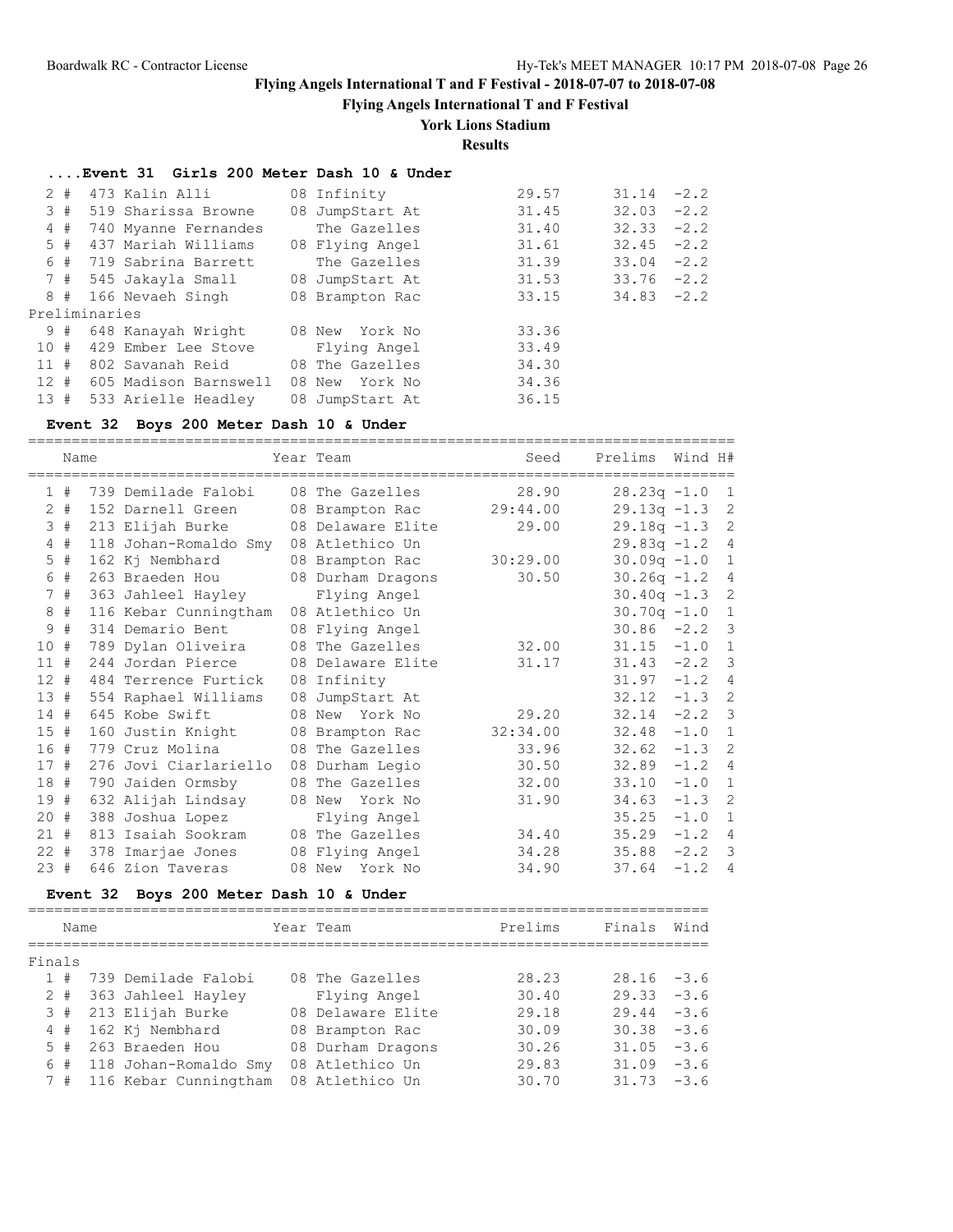=================================================================================

# **Flying Angels International T and F Festival - 2018-07-07 to 2018-07-08**

# **Flying Angels International T and F Festival**

# **York Lions Stadium**

### **Results**

| Event 32 Boys 200 Meter Dash 10 & Under |  |  |  |  |  |  |  |  |
|-----------------------------------------|--|--|--|--|--|--|--|--|
|-----------------------------------------|--|--|--|--|--|--|--|--|

|  | 8 # 152 Darnell Green 08 Brampton Rac          |                 | 29.13 | $33.12 - 3.6$ |
|--|------------------------------------------------|-----------------|-------|---------------|
|  | Preliminaries                                  |                 |       |               |
|  | 9 # 314 Demario Bent 08 Flying Angel           |                 | 30.86 |               |
|  | 10 # 789 Dylan Oliveira 08 The Gazelles 31.15  |                 |       |               |
|  | 11 # 244 Jordan Pierce 08 Delaware Elite 31.43 |                 |       |               |
|  | 12 # 484 Terrence Furtick                      | 08 Infinity     | 31.97 |               |
|  | 13 # 554 Raphael Williams                      | 08 JumpStart At | 32.12 |               |
|  | 14 # 645 Kobe Swift                            | 08 New York No  | 32.14 |               |
|  | 15 # 160 Justin Knight 08 Brampton Rac         |                 | 32.48 |               |
|  | 16 # 779 Cruz Molina                           | 08 The Gazelles | 32.62 |               |
|  | 17 # 276 Jovi Ciarlariello                     | 08 Durham Legio | 32.89 |               |
|  | 18 # 790 Jaiden Ormsby                         | 08 The Gazelles | 33.10 |               |
|  | 19 # 632 Alijah Lindsay     08 New  York No    |                 | 34.63 |               |
|  | 20 # 388 Joshua Lopez                          | Flying Angel    | 35.25 |               |
|  | 21 # 813 Isaiah Sookram     08 The Gazelles    |                 | 35.29 |               |
|  | 22 # 378 Imarjae Jones 08 Flying Angel         |                 | 35.88 |               |
|  | 23 # 646 Zion Taveras                          | 08 New York No  | 37.64 |               |

#### **Event 33 Girls 200 Meter Dash 11 & Under**

|                 | Name  |                       |    | Year Team         | Seed  | Prelims         | Wind H#  |                          |
|-----------------|-------|-----------------------|----|-------------------|-------|-----------------|----------|--------------------------|
|                 | 1#    | 416 Kayla Roberts     |    | 07 Flying Angel   |       | $27.64q - 0.9$  |          | $\overline{1}$           |
|                 | $2 +$ | 782 Tyashia Monah     |    | 07 The Gazelles   | 28.36 | $28.20q - 0.1$  |          | 4                        |
|                 | 3#    | 643 Kaela Swift       |    | 07 New<br>York No | 27.45 | $28.46q -1.1$ 3 |          |                          |
|                 | 4#    | 309 Jennielle Alleyne |    | 07 Flying Angel   | 16.12 | $28.49q -2.3$   |          | $\overline{c}$           |
|                 | $5$ # | 539 Kadia Rock        |    | 07 JumpStart At   |       | $28.50q -1.1$   |          | $\overline{3}$           |
| 6               | #     | 580 Trinity Harrison  |    | 07 Mark Trail F   | 29.00 | $28.64q -1.1$   |          | 3                        |
|                 | 7#    | 531 Alika Harewood    |    | 07 JumpStart At   |       | $29.21q - 0.9$  |          | $\mathbf{1}$             |
| 8               | #     | 497 Tirzah Simmons    |    | 07 Infinity       | 28.50 | $29.51q - 0.1$  |          | 4                        |
| 9               | #     | 558 Suriyah Young     | 07 | JumpStart At      |       | 30.08           | $-0.1$   | $\overline{4}$           |
| 10 <sub>o</sub> | #     | 618 Tyreesa Garnes    |    | 07 New York No    | 29.10 | 30.11           | $-2.3$   | 2                        |
| $11$ #          |       | 537 Ashlee Phillips   |    | 07 JumpStart At   |       | 31.09           | $-1.1$   | -3                       |
| 12#             |       | 327 Ariel Cephas      |    | 07 Flying Angel   | 31.15 | 31.16           | $-2.3$   | 2                        |
| 13#             |       | 611 Saphire Davis     |    | 07 New York No    | 30.80 | 31.38           | $-0.9$   | $\overline{1}$           |
| 14#             |       | 745 Alysia Hamilton   | 07 | The Gazelles      | 33.20 | 32.42           | $-1.1$   | $\overline{\phantom{a}}$ |
| 15#             |       | 623 Briyana Hart      |    | 07 New<br>York No | 32.70 | 33.35           | $-0.1$   | $\overline{4}$           |
| 16 #            |       | 383 Tala Kitmitto     |    | 07 Flying Angel   |       | 33.75           | $-0.1$   | $\overline{4}$           |
| 17#             |       | 340 Shioh Ebon        |    | 07 Flying Angel   |       | 34.27           | $-2.3$ 2 |                          |
| 18#             |       | 353 Allyanna Glen     |    | 07 Flying Angel   | 34.64 | 34.60           | $-2.3$ 2 |                          |
| 19#             |       | 524 Faith Forde       |    | 07 JumpStart At   |       | 35.83           | $-0.1$   | $\overline{4}$           |
| $20 +$          |       | 431 Reelaiah Tabannah |    | Flying Angel      |       | 37.31           | $-1.1$   | $\overline{\phantom{a}}$ |
| 21#             |       | 718 Kavenaya Arulanan | 07 | The Gazelles      | 39.40 | 39.24           | $-0.9$   | $\mathbf{1}$             |

#### **Event 33 Girls 200 Meter Dash 11 & Under**

| Name   |  |  |                                                                                                  | Prelims                   | Finals                                                                                                  | Wind          |  |  |  |  |
|--------|--|--|--------------------------------------------------------------------------------------------------|---------------------------|---------------------------------------------------------------------------------------------------------|---------------|--|--|--|--|
|        |  |  |                                                                                                  |                           |                                                                                                         |               |  |  |  |  |
| Finals |  |  |                                                                                                  |                           |                                                                                                         |               |  |  |  |  |
|        |  |  |                                                                                                  |                           | 27.64                                                                                                   | $27.83 - 1.4$ |  |  |  |  |
|        |  |  |                                                                                                  |                           | 28.49                                                                                                   | $27.91 - 1.4$ |  |  |  |  |
|        |  |  |                                                                                                  |                           | 28.20                                                                                                   | $28.07 - 1.4$ |  |  |  |  |
|        |  |  |                                                                                                  |                           | 28.50                                                                                                   | $28.86 - 1.4$ |  |  |  |  |
|        |  |  |                                                                                                  |                           | 28.46                                                                                                   | $28.96 - 1.4$ |  |  |  |  |
|        |  |  | 1 # 416 Kayla Roberts<br>3 # 782 Tyashia Monah<br>4 # 539 Kadia Rock<br>$5$ # $643$ Kaela Swift. | 2 # 309 Jennielle Alleyne | Year Team<br>07 Flying Angel<br>07 Flying Angel<br>07 The Gazelles<br>07 JumpStart At<br>07 New York No |               |  |  |  |  |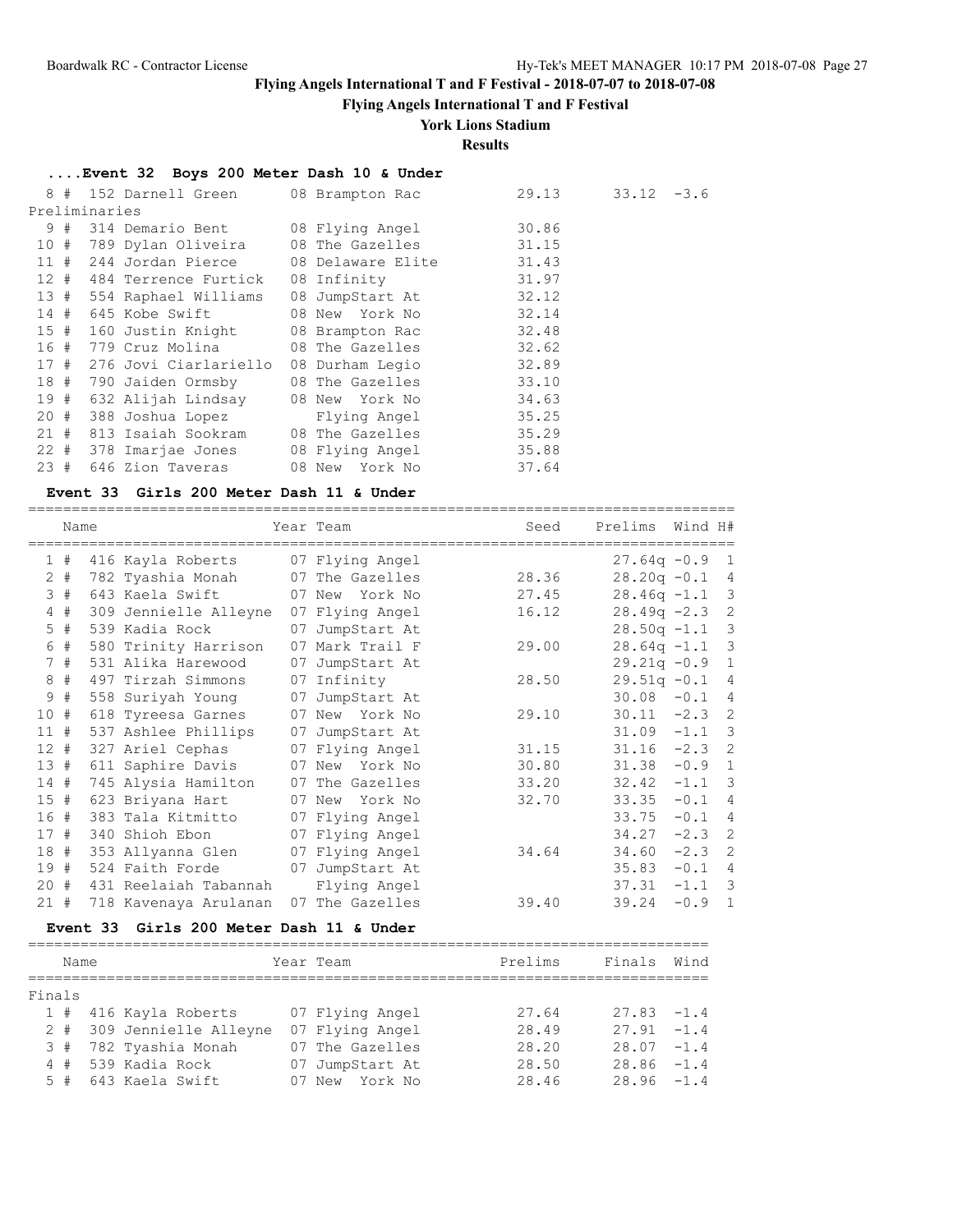**Flying Angels International T and F Festival**

# **York Lions Stadium**

**Results**

# **....Event 33 Girls 200 Meter Dash 11 & Under**

|  | 6 # 580 Trinity Harrison                     |  | 07 Mark Trail F |  | 28.64 | $29.17 - 1.4$ |  |
|--|----------------------------------------------|--|-----------------|--|-------|---------------|--|
|  | 7 # 531 Alika Harewood 07 JumpStart At       |  |                 |  | 29.21 | $29.52 -1.4$  |  |
|  | 8 # 497 Tirzah Simmons 07 Infinity           |  |                 |  | 29.51 | $30.33 -1.4$  |  |
|  | Preliminaries                                |  |                 |  |       |               |  |
|  | 9 # 558 Suriyah Young 07 JumpStart At        |  |                 |  | 30.08 |               |  |
|  | 10 # 618 Tyreesa Garnes 07 New York No       |  |                 |  | 30.11 |               |  |
|  | 11 # 537 Ashlee Phillips 07 JumpStart At     |  |                 |  | 31.09 |               |  |
|  | 12 # 327 Ariel Cephas 07 Flying Angel 31.16  |  |                 |  |       |               |  |
|  | 13 # 611 Saphire Davis 07 New York No        |  |                 |  | 31.38 |               |  |
|  | 14 # 745 Alysia Hamilton 07 The Gazelles     |  |                 |  | 32.42 |               |  |
|  | 15 # 623 Briyana Hart 07 New York No         |  |                 |  | 33.35 |               |  |
|  | 16 # 383 Tala Kitmitto 07 Flying Angel       |  |                 |  | 33.75 |               |  |
|  | 17 # 340 Shioh Ebon 07 Flying Angel          |  |                 |  | 34.27 |               |  |
|  | 18 # 353 Allyanna Glen       07 Flying Angel |  |                 |  | 34.60 |               |  |
|  | 19 # 524 Faith Forde 07 JumpStart At         |  |                 |  | 35.83 |               |  |
|  | 20 # 431 Reelaiah Tabannah Blying Angel      |  |                 |  | 37.31 |               |  |
|  | 21 # 718 Kavenaya Arulanan 07 The Gazelles   |  |                 |  | 39.24 |               |  |

## **Event 34 Boys 200 Meter Dash 11 & Under**

|              | Name  |                       |    | Year Team         | Seed  | Prelims          | Wind H# |                            |
|--------------|-------|-----------------------|----|-------------------|-------|------------------|---------|----------------------------|
| $\mathbf{1}$ | #     | 424 Nathaniel Somervi |    | 07 Flying Angel   | 29.58 | $27.91q -1.7$ 3  |         |                            |
|              | $2 +$ | 358 Naphtali Gyan     |    | Flying Angel      |       | $28.19q - 2.8$ 1 |         |                            |
|              | 3#    | 341 Malachi Edwards   |    | 07 Flying Angel   | 28.04 | $28.69q -1.7$ 3  |         |                            |
|              | 4#    | 183 Jelani Ellison    |    | 07 Bullets Track  | 27.23 | $28.84q - 3.5$ 2 |         |                            |
|              | $5$ # | 532 Kieron Haynes     |    | 07 JumpStart At   |       | $29.15q - 1.7$ 3 |         |                            |
|              | 6#    | 138 Matthew Francis   |    | 07 Boost Athlet   |       | $29.82q -1.7$ 3  |         |                            |
|              | 7#    | 560 Jonathan Johnson  |    | 07 Kitchener Wa   |       | $30.53q -1.7$ 3  |         |                            |
|              | 8#    | 361 Nahshon Hall      |    | 07 Flying Angel   | 30.58 | $30.65q -2.8$    |         | $\overline{1}$             |
|              | 9#    | 228 Conner Jackson    |    | 07 Delaware Elite | 26.65 | $31.43 -2.8$ 1   |         |                            |
| 10#          |       | 826 Reid Wonnacott    |    | 07 The Gazelles   | 31.75 | $32.68 - 2.8$    |         | $\overline{1}$             |
| 11#          |       | 538 Kaden Rock        | 07 | JumpStart At      |       | $33.86 - 3.5$    |         | $\overline{\phantom{0}}^2$ |
| $12 +$       |       | 553 Josiah Williams   | 07 | JumpStart At      |       | 34.06            | $-3.5$  | $\overline{\phantom{0}}^2$ |
| 13#          |       | 521 Jakierri Coppin-B | 07 | JumpStart At      |       | 34.92            | $-2.8$  | $\overline{1}$             |
| 14#          |       | 518 Tre'shad Blenman  | 07 | JumpStart At      |       | 35.46            | $-3.5$  | $\overline{2}$             |
| 15#          |       | 897 Sakeeran Ganesham |    | 07 United Tamil   |       | 38.30            | $-1.7$  | - 3                        |

## **Event 34 Boys 200 Meter Dash 11 & Under**

|        | Name      |               |                                        |    | Year Team                         | Prelims        | Finals        | Wind   |
|--------|-----------|---------------|----------------------------------------|----|-----------------------------------|----------------|---------------|--------|
|        |           |               |                                        |    |                                   |                |               |        |
| Finals |           |               |                                        |    |                                   |                |               |        |
|        | 1#        |               | 358 Naphtali Gyan                      |    | Flying Angel                      | 28.19          | $26.85 -2.1$  |        |
|        | $2 +$     |               | 183 Jelani Ellison                     |    | 07 Bullets Track                  | 28.84          | 27.53         | $-2.1$ |
|        | 3#        |               | 424 Nathaniel Somervi                  |    | 07 Flying Angel                   | 27.91          | $28.08 - 2.1$ |        |
|        | 4#        |               | 341 Malachi Edwards                    |    | 07 Flying Angel                   | 28.69          | 28.78         | $-2.1$ |
|        | 5#        |               | 138 Matthew Francis                    |    | 07 Boost Athlet                   | 29.82          | 28.98         | $-2.1$ |
|        | 6#        |               | 532 Kieron Haynes                      | 07 | JumpStart At                      | 29.15          | 29.48         | $-2.1$ |
|        | 7#        |               | 560 Jonathan Johnson                   |    | 07 Kitchener Wa                   | 30.53          | $30.49 -2.1$  |        |
|        |           | Preliminaries |                                        |    |                                   |                |               |        |
| 8      | $+$<br>9# |               | 361 Nahshon Hall<br>228 Conner Jackson | 07 | 07 Flying Angel<br>Delaware Elite | 30.65<br>31.43 |               |        |
| 10#    |           |               | 826 Reid Wonnacott                     | 07 | The Gazelles                      | 32.68          |               |        |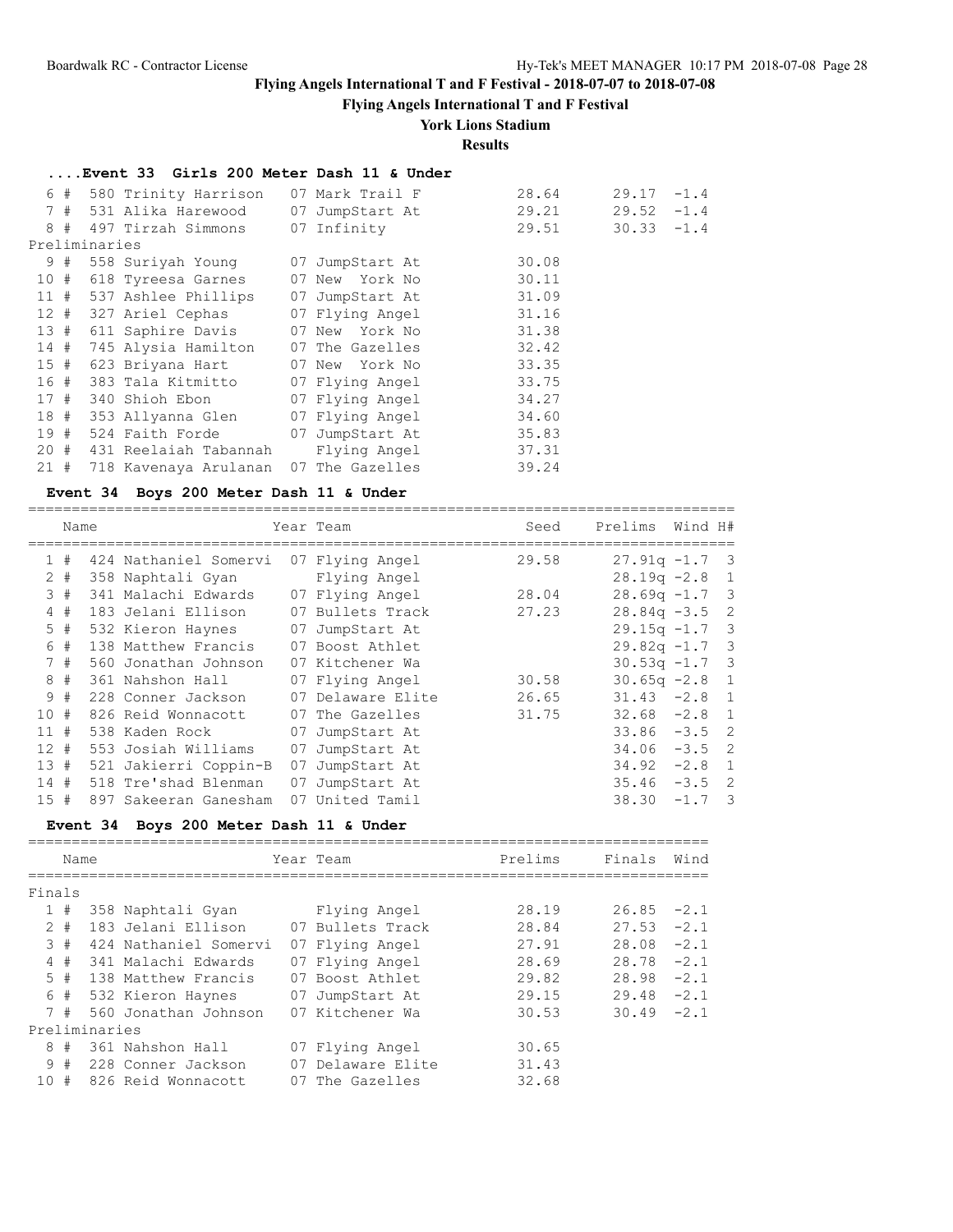**Flying Angels International T and F Festival**

# **York Lions Stadium**

**Results**

=================================================================================

### **....Event 34 Boys 200 Meter Dash 11 & Under**

| 11 # 538 Kaden Rock                        | 07 JumpStart At | 33.86 |
|--------------------------------------------|-----------------|-------|
| 12 # 553 Josiah Williams 07 JumpStart At   |                 | 34.06 |
| 13 # 521 Jakierri Coppin-B 07 JumpStart At |                 | 34.92 |
| 14 # 518 Tre'shad Blenman 07 JumpStart At  |                 | 35.46 |
| 15 # 897 Sakeeran Ganesham 07 United Tamil |                 | 38.30 |

#### **Event 35 Girls 200 Meter Dash 12 & Under**

|                      | Name |                       | Year Team         | Seed     | Prelims        | Wind H# |                            |
|----------------------|------|-----------------------|-------------------|----------|----------------|---------|----------------------------|
| $\mathbf{1}$         | #    | 278 Janae Dawes       | 06 Durham Legio   | 26.57    | $26.55q - 0.8$ |         | $\overline{1}$             |
| $\mathbf{2}^{\circ}$ | #    | 379 Raeanne Jones     | 06 Flying Angel   | 26.73    | $27.08q -1.3$  |         | -2                         |
|                      | 3#   | 171 Kiara Webb        | 06 Brampton Rac   | 27:16.00 | $27.70q - 2.0$ |         | 3                          |
|                      | 4#   | 637 Sierra Passee     | New York No       | 27.88    | $28.06q -1.3$  |         | 2                          |
|                      | 5#   | 751 Ella Inglis       | 06 The Gazelles   | 29.00    | $28.14q - 1.3$ |         | -2                         |
|                      | 6#   | 753 Kaliyah James     | 06 The Gazelles   | 29.00    | $28.63q - 2.0$ |         | $\overline{\mathbf{3}}$    |
|                      | 7#   | 613 Ella Faria        | 06 New York No    | 28.40    | $28.72q - 0.8$ |         | $\mathbf{1}$               |
| 8                    | #    | 252 Alexis Tarlue     | 06 Delaware Elite | 27.80    | $28.76q -2.0$  |         | 3                          |
| 9                    | #    | 622 Amela Gullap      | 06 New York No    | 27.80    | $28.82 - 2.0$  |         | $\overline{\phantom{a}}$   |
| 10#                  |      | 628 Salyna Jackson    | 06 New York No    | 28.90    | 29.49          | $-0.8$  | $\mathbf{1}$               |
| 11#                  |      | 146 Nya Blades        | 06 Brampton Rac   | 29:56.00 | 29.68          | $-1.3$  | $\overline{\phantom{0}}^2$ |
| $12 +$               |      | 174 Samantha Williams | 06 Brampton Rac   | 30:18.00 | 30.15          | $-0.8$  | 1                          |
| 13#                  |      | 161 Aaliyah McLean    | 06 Brampton Rac   | 31:04.00 | 30.24          | $-0.8$  | $\mathbf{1}$               |
| 14#                  |      | 633 Amirah Lindsay    | 06 New York No    | 29.80    | 30.71          | $-2.0$  | 3                          |
| 15#                  |      | 121 Natalie Burrows   | 06 Boardwalk RC   | 30.30    | 30.73          | $-1.3$  | $\overline{\phantom{0}}^2$ |
| 16#                  |      | 407 Naishla Padmore   | 06 Flying Angel   | 32.41    | 31.28          | $-0.8$  | $\mathbf{1}$               |
| 17#                  |      | 610 Troyel Dailey     | 07 New York No    | 32.80    | 32.38          | $-2.0$  | 3                          |

### **Event 35 Girls 200 Meter Dash 12 & Under**

|        | Name      |               |                                           | Year Team                               | Prelims | Finals Wind |     |
|--------|-----------|---------------|-------------------------------------------|-----------------------------------------|---------|-------------|-----|
|        |           |               |                                           |                                         |         |             |     |
| Finals |           |               |                                           |                                         |         |             |     |
|        | 1#        |               | 278 Janae Dawes 06 Durham Legio           |                                         | 26.55   | 26.25       | NWI |
|        | $2 \pm 1$ |               | 379 Raeanne Jones 06 Flying Angel         |                                         | 27.08   | 26.55       | NWI |
|        | 3#        |               | 171 Kiara Webb                            | 06 Brampton Rac                         | 27.70   | 26.99       | NWI |
|        | 4#        |               | 753 Kaliyah James                         | 06 The Gazelles                         | 28.63   | 27.04       | NWI |
|        | 5#        |               | 613 Ella Faria                            | 06 New<br>York No                       | 28.72   | 27.45       | NWI |
|        | 6 #       |               | 751 Ella Inglis                           | 06 The Gazelles                         | 28.14   | 27.98       | NWI |
|        | 7#        |               | 637 Sierra Passee                         | York No<br>New                          | 28.06   | 28.01       | NWI |
|        |           |               |                                           | 8 # 252 Alexis Tarlue 06 Delaware Elite | 28.76   | 28.44       | NWI |
|        |           | Preliminaries |                                           |                                         |         |             |     |
|        |           |               | 9 # 622 Amela Gullap       06 New York No |                                         | 28.82   |             |     |
|        |           |               | 10 # 628 Salyna Jackson                   | 06 New York No                          | 29.49   |             |     |
|        | 11#       |               |                                           | 146 Nya Blades 66 Brampton Rac          | 29.68   |             |     |
|        | 12#       |               | 174 Samantha Williams                     | 06 Brampton Rac                         | 30.15   |             |     |
| 13#    |           |               | 161 Aaliyah McLean                        | 06 Brampton Rac                         | 30.24   |             |     |
| 14#    |           |               |                                           | 633 Amirah Lindsay     06 New  York No  | 30.71   |             |     |
| 15#    |           |               | 121 Natalie Burrows 06 Boardwalk RC       |                                         | 30.73   |             |     |
|        |           |               | 16 # 407 Naishla Padmore 06 Flying Angel  |                                         | 31.28   |             |     |
| 17#    |           |               | 610 Troyel Dailey                         | 07 New York No                          | 32.38   |             |     |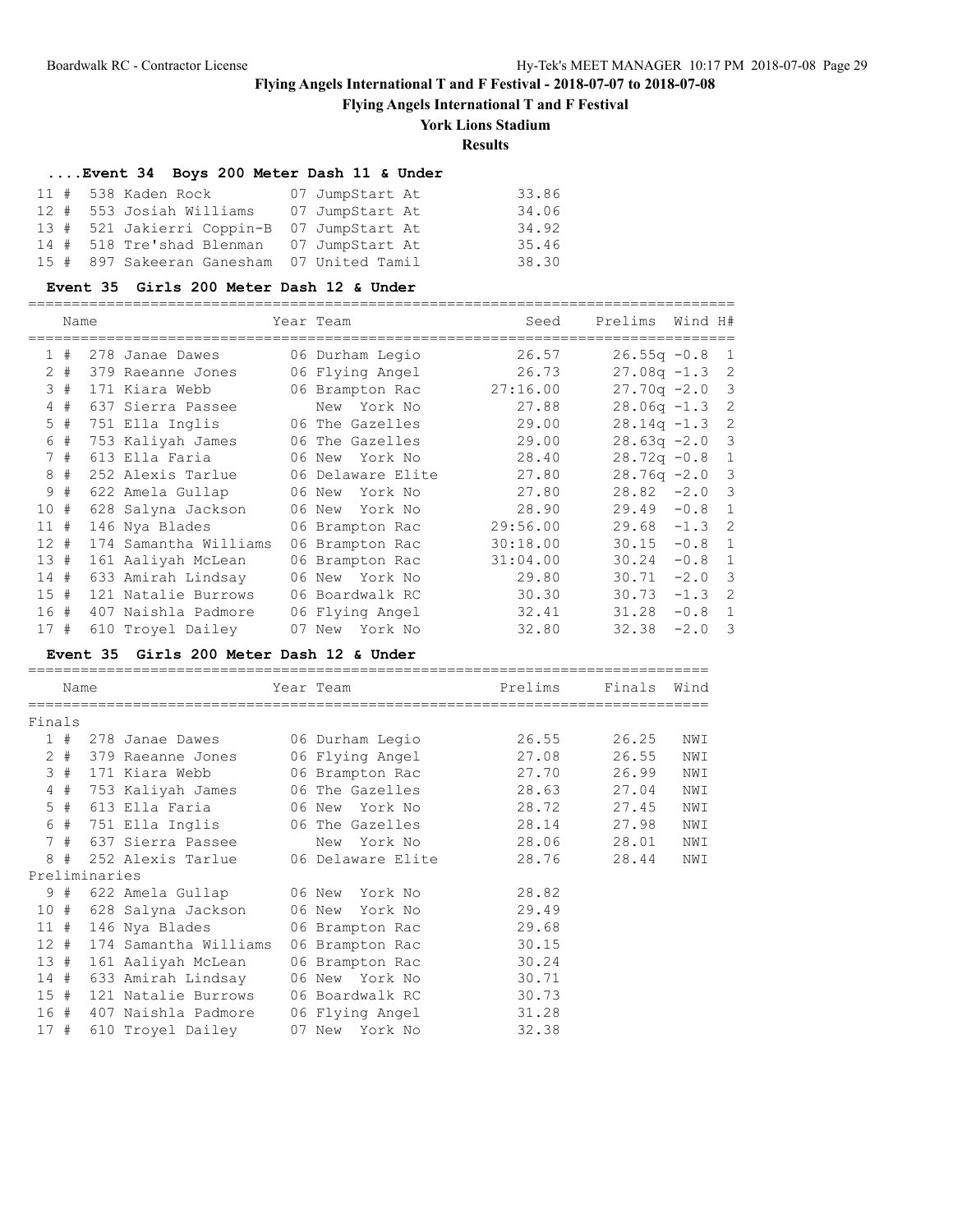**Flying Angels International T and F Festival**

# **York Lions Stadium**

**Results**

## **Event 36 Boys 200 Meter Dash 12 & Under**

|    | Name  |                       | Year Team         | Seed     | Prelims          | Wind H#  |                |
|----|-------|-----------------------|-------------------|----------|------------------|----------|----------------|
|    | #     | 169 Judah Walker      | 06 Brampton Rac   | 27:06.00 | $27.37q - 3.4$ 1 |          |                |
|    | $2 +$ | 236 Messa'i Maynor    | 06 Delaware Elite | 27.10    | $28.02q - 2.2$ 2 |          |                |
|    | 3#    | 851 Tyrese Gibson     | 06 Thorold Elit   | 28.05    | $28.70q - 2.5$ 3 |          |                |
|    | 4#    | 636 Jasir Muwwakkil   | 06 New York No    | 29.40    | $29.26q - 3.4$ 1 |          |                |
|    | $5$ # | 729 Trey Caracciolo   | 06 The Gazelles   | 29.00    | $29.28q - 2.2$ 2 |          |                |
|    | 6 #   | 221 Seth Davis        | 06 Delaware Elite | 29.65    | $29.86q -2.2$ 2  |          |                |
|    | 7#    | 606 Walter Barrows    | 06 New York No    | 27.80    | $30.62q -2.5$ 3  |          |                |
|    | 8#    | 867 Carlos Francis    | 06 Unattached     | 29.90    | $30.74q - 2.5$ 3 |          |                |
|    | 9#    | 298 Anan Adam         | 06 Flying Angel   |          | 32.13            | $-2.5$ 3 |                |
| 10 | #     | 822 Carl Wolford      | 06 The Gazelles   | 32.50    | 32.83            | $-3.4$   | $\overline{1}$ |
| 11 | #     | 917 Neelan Thayaoaran | United Tamil      |          | 32.84            | $-2.2$   | $\overline{2}$ |
|    |       |                       |                   |          |                  |          |                |

## **Event 36 Boys 200 Meter Dash 12 & Under**

==============================================================================

|        | Name  |               | Year Team             | Prelims           | Finals | Wind  |        |
|--------|-------|---------------|-----------------------|-------------------|--------|-------|--------|
| Finals |       |               |                       |                   |        |       |        |
|        | #     |               | 169 Judah Walker      | 06 Brampton Rac   | 27.37  | 26.92 | $-2.6$ |
|        | $2 +$ |               | 236 Messa'i Maynor    | 06 Delaware Elite | 28.02  | 27.75 | $-2.6$ |
|        | 3#    |               | 851 Tyrese Gibson     | 06 Thorold Elit   | 28.70  | 28.70 | $-2.6$ |
|        | 4#    |               | 636 Jasir Muwwakkil   | 06 New York No    | 29.26  | 29.02 | $-2.6$ |
| 5      | #     |               | 729 Trey Caracciolo   | 06 The Gazelles   | 29.28  | 29.33 | $-2.6$ |
|        | 6#    |               | 221 Seth Davis        | 06 Delaware Elite | 29.86  | 30.19 | $-2.6$ |
|        | 7#    |               | 867 Carlos Francis    | 06 Unattached     | 30.74  | 30.47 | $-2.6$ |
| 8      | #     |               | 606 Walter Barrows    | 06 New York No    | 30.62  | 30.49 | $-2.6$ |
|        |       | Preliminaries |                       |                   |        |       |        |
| 9      | #     |               | 298 Anan Adam         | 06 Flying Angel   | 32.13  |       |        |
| 10     | #     |               | 822 Carl Wolford      | 06 The Gazelles   | 32.83  |       |        |
| 11#    |       |               | 917 Neelan Thayaoaran | United Tamil      | 32.84  |       |        |

#### **Event 37 Girls 200 Meter Dash 13 & Under**

=================================================================================

|              | Name |                       | Year Team         | Seed     | Prelims          | Wind H#       |                            |
|--------------|------|-----------------------|-------------------|----------|------------------|---------------|----------------------------|
| $\mathbf{1}$ | #    | 415 Sidieka Reid      | 05 Flying Angel   | 27.04    | $26.80q$ 0.4     |               | $\overline{\phantom{a}}$   |
| 2            | #    | 725 Selah Brookes     | 05 The Gazelles   | 25.80    | $26.95q -2.0$ 1  |               |                            |
| 3            | #    | 414 Imani Reid        | Flying Angel      |          | $26.98q - 2.64$  |               |                            |
|              | 4#   | 402 Emmanuela Odukoya | 05 Flying Angel   | 27.16    | $27.21q -2.6$    |               | $\overline{4}$             |
|              | 5#   | 187 Charlize Fraser   | 05 Bullets Track  |          | $27.67q -2.6$    |               | $\overline{4}$             |
|              | 6#   | 604 Kendall Archer    | 05 New York No    | 26.80    | $27.68q - 2.1$ 2 |               |                            |
| $7^{\circ}$  | #    | 259 Stephanie Dundas  | 05 Durham Dragons | 27.79    | $27.76q -2.6$    |               | $\overline{4}$             |
|              | 8#   | 315 Alba Bonilla      | 05 Flying Angel   | 27.93    | 28.16q 0.4 3     |               |                            |
|              | 9#   | 320 Mya Buchanan      | 05 Flying Angel   |          | 28.55            | $-2.1$ 2      |                            |
| 10#          |      | 441 Aliciyah Wolseley | 05 Flying Angel   | 28.20    | 28.58            | $-2.0$ 1      |                            |
| 11#          |      | 548 Shania Thomas     | 05 JumpStart At   |          | 28.98            | $-2.0$        | $\overline{1}$             |
| $12 +$       |      | 927 Giovanna Jennings | 05 West Chester   |          | 29.16            | $-2.6$        | $\overline{4}$             |
| 13#          |      | 308 Kayesha Alleyne-A | 05 Flying Angel   | 29.43    | 29.26            | $0.4 \quad 3$ |                            |
| 14#          |      | 670 Naja Gulstone     | 05 Rising Stars   |          | 29.31            | $-2.1$        | -2                         |
| 15#          |      | 765 Anastasia Laidlaw | 05 The Gazelles   | 29.00    | 29.37            | $-2.1$        | - 2                        |
| 16 #         |      | 168 Jenai Trenfield   | 05 Brampton Rac   | 32:34.00 | 29.54            | 0.4           | $\overline{\mathbf{3}}$    |
| 17#          |      | 348 Serena Francis    | 05 Flying Angel   | 30.28    | 30.42            | $-2.1$        | $\overline{\phantom{0}}^2$ |
| 18#          |      | 430 Naomi Tabannah-He | Flying Angel      |          | 30.66            | $-2.6$        | $\overline{4}$             |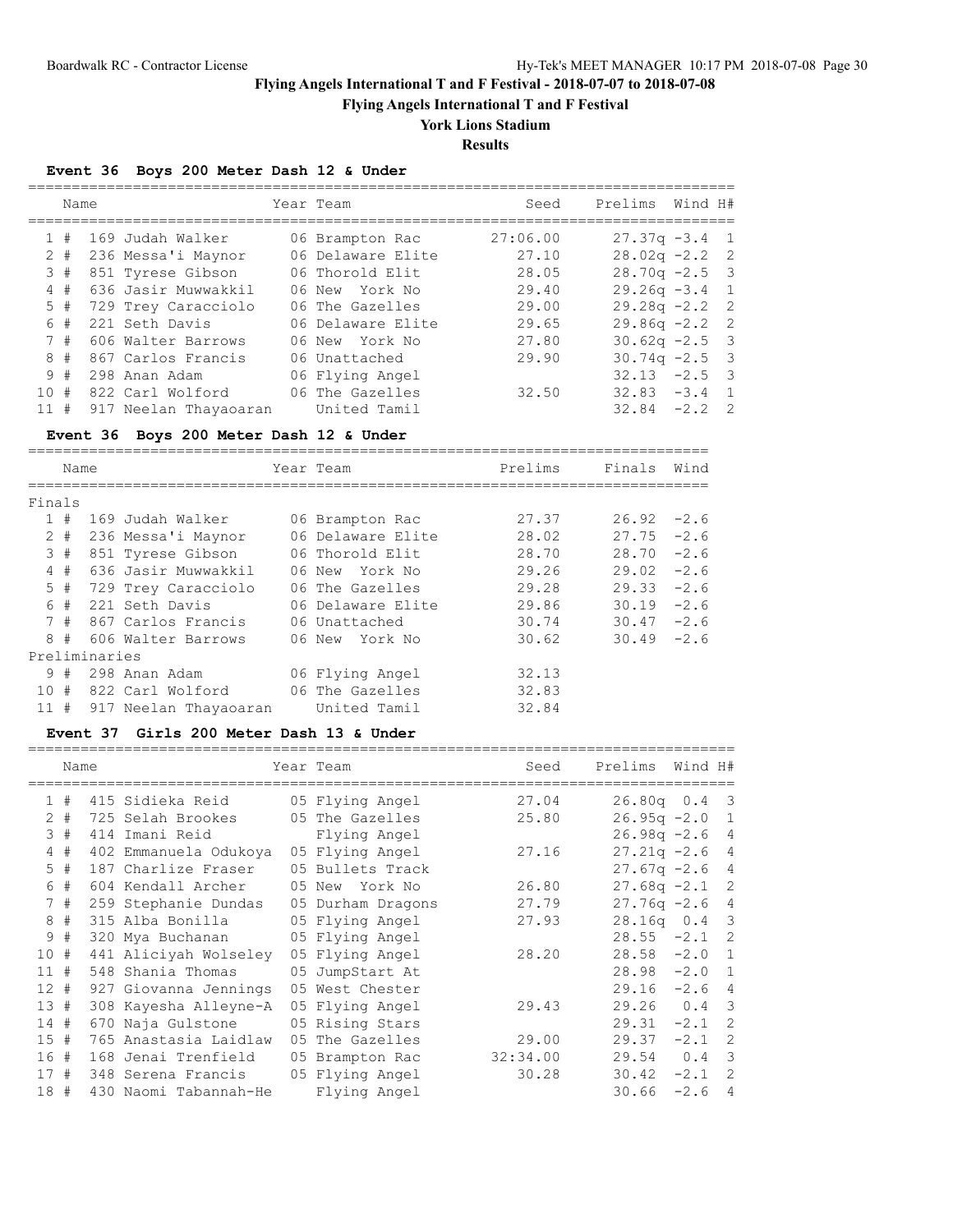**Flying Angels International T and F Festival**

# **York Lions Stadium**

### **Results**

==============================================================================

### **....Event 37 Girls 200 Meter Dash 13 & Under**

| 19 # 342 Ehinomen Eghobor 05 Flying Angel  |                 |       | $31.11 -2.0 1$ |  |
|--------------------------------------------|-----------------|-------|----------------|--|
| 20 # 690 Eva Amorim                        | 05 Stoney Creek | 30.00 | $31.25$ 0.4 3  |  |
| 21 # 700 Alexis Bernier                    | 05 Sundown Athl | 29.80 | $31.96 -2.6 4$ |  |
| 22 # 691 Zoe Visser Stumbo 05 Stoney Creek |                 | 33.21 | $32.11 -2.0 1$ |  |
| 23 # 616 Skye Flores 05 New York No        |                 | 32.80 | $33.43 -2.0$ 1 |  |

#### **Event 37 Girls 200 Meter Dash 13 & Under**

|        | Name   |               |                                                                    | Year Team and the control of the control of the control of the control of the control of the control of the co | Prelims | Finals Wind |     |
|--------|--------|---------------|--------------------------------------------------------------------|----------------------------------------------------------------------------------------------------------------|---------|-------------|-----|
| Finals |        |               |                                                                    |                                                                                                                |         |             |     |
|        |        |               | 1 # 725 Selah Brookes 05 The Gazelles                              |                                                                                                                | 26.95   | 26.01       | NWI |
|        |        |               | 2 # 187 Charlize Fraser 05 Bullets Track                           |                                                                                                                | 27.67   | 26.45       | NWI |
|        |        |               | 3 # 414 Imani Reid                                                 | Flying Angel 26.98                                                                                             |         | 26.54       | NWI |
|        |        |               |                                                                    |                                                                                                                |         | 26.56       | NWI |
|        |        |               |                                                                    |                                                                                                                |         | 27.00       | NWI |
|        | 6 #    |               | 604 Kendall Archer                                                 | 05 New York No 27.68                                                                                           |         | 27.12       | NWI |
|        |        |               |                                                                    |                                                                                                                |         | 27.55       | NWI |
|        |        |               | 8 # 315 Alba Bonilla (05 Flying Angel                              |                                                                                                                | 28.16   | 27.89       | NWI |
|        |        | Preliminaries |                                                                    |                                                                                                                |         |             |     |
|        |        |               | 9 # 320 Mya Buchanan         05 Flying Angel                 28.55 |                                                                                                                |         |             |     |
|        |        |               | 10 # 441 Aliciyah Wolseley 05 Flying Angel                         |                                                                                                                | 28.58   |             |     |
|        |        |               | 11 # 548 Shania Thomas 05 JumpStart At 28.98                       |                                                                                                                |         |             |     |
|        |        |               | 12 # 927 Giovanna Jennings 05 West Chester                         |                                                                                                                | 29.16   |             |     |
|        | 13#    |               | 308 Kayesha Alleyne-A 05 Flying Angel 29.26                        |                                                                                                                |         |             |     |
|        |        |               | 14 # 670 Naja Gulstone 05 Rising Stars 29.31                       |                                                                                                                |         |             |     |
|        |        |               | 15 # 765 Anastasia Laidlaw 05 The Gazelles 29.37                   |                                                                                                                |         |             |     |
|        | 16#    |               | 168 Jenai Trenfield                                                | 05 Brampton Rac 29.54                                                                                          |         |             |     |
|        | 17#    |               | 348 Serena Francis 05 Flying Angel 30.42                           |                                                                                                                |         |             |     |
|        |        |               | 18 # 430 Naomi Tabannah-He                                         | Flying Angel 30.66                                                                                             |         |             |     |
|        | 19#    |               | 342 Ehinomen Eghobor 05 Flying Angel                               |                                                                                                                | 31.11   |             |     |
|        |        |               | 20 # 690 Eva Amorim 05 Stoney Creek 31.25                          |                                                                                                                |         |             |     |
|        |        |               | 21 # 700 Alexis Bernier 05 Sundown Athl 31.96                      |                                                                                                                |         |             |     |
|        | $22 +$ |               | 691 Zoe Visser Stumbo 05 Stoney Creek                              |                                                                                                                | 32.11   |             |     |
| 23#    |        |               | 616 Skye Flores                                                    | 05 New York No                                                                                                 | 33.43   |             |     |

## **Event 38 Boys 200 Meter Dash 13 & Under**

|     | Name  |                       | Year Team         | Seed     | Prelims          | Wind H#  |                         |
|-----|-------|-----------------------|-------------------|----------|------------------|----------|-------------------------|
|     | 1#    | 194 Harley Medeiros   | 04 Bullets Track  |          | $24.92q - 0.3$ 2 |          |                         |
|     | $2 +$ | 212 Amari Burke       | 05 Delaware Elite | 25.04    | $25.91q - 2.9$ 1 |          |                         |
|     | 3#    | 825 Hayden Wonnacott  | 05 The Gazelles   | 26.25    | $26.36q - 0.3$ 2 |          |                         |
|     | 4#    | 240 Kwame Miller      | 05 Delaware Elite | 26.49    | $27.17q - 1.4$ 3 |          |                         |
|     | 5#    | 809 Keon Smith        | 05 The Gazelles   | 26.86    | $27.20q -1.4$ 3  |          |                         |
|     | 6 #   | 307 Ashton Allen      | 05 Flying Angel   |          | $27.25q - 2.9$ 1 |          |                         |
|     | 7#    | 148 Lamoy Christie -  | 05 Brampton Rac   | 28:29.00 | $27.32q -2.9$ 1  |          |                         |
|     | 8#    | 385 Jvan Laville-Hill | 05 Flying Angel   |          | $27.46q - 1.4$ 3 |          |                         |
|     | 9#    | 350 Stephen Galloway  | 05 Flying Angel   |          | $27.62 -1.4$ 3   |          |                         |
| 10# |       | 255 Kenton Woolbright | 05 Delaware Elite | 27.36    | 27.99            | $-2.9$ 1 |                         |
| 11# |       | 243 Bostwick Patten   | 05 Delaware Elite | 27.75    | 28.27            | $-1.4$   | $\overline{\mathbf{3}}$ |
| 12# |       | 321 Sean Bucknor John | 05 Flying Angel   | 27.70    | 28.35            | $-1.4$ 3 |                         |
| 13# |       | 384 Moses Larmond     | 05 Flying Angel   | 28.24    | 28.48            | $-0.3$   | $\overline{2}$          |
| 14# |       | 470 Orion Wilsom      | 05 I Be Fast TC   | 27.12    | 28.98            | $-2.9$   | $\overline{1}$          |
|     |       |                       |                   |          |                  |          |                         |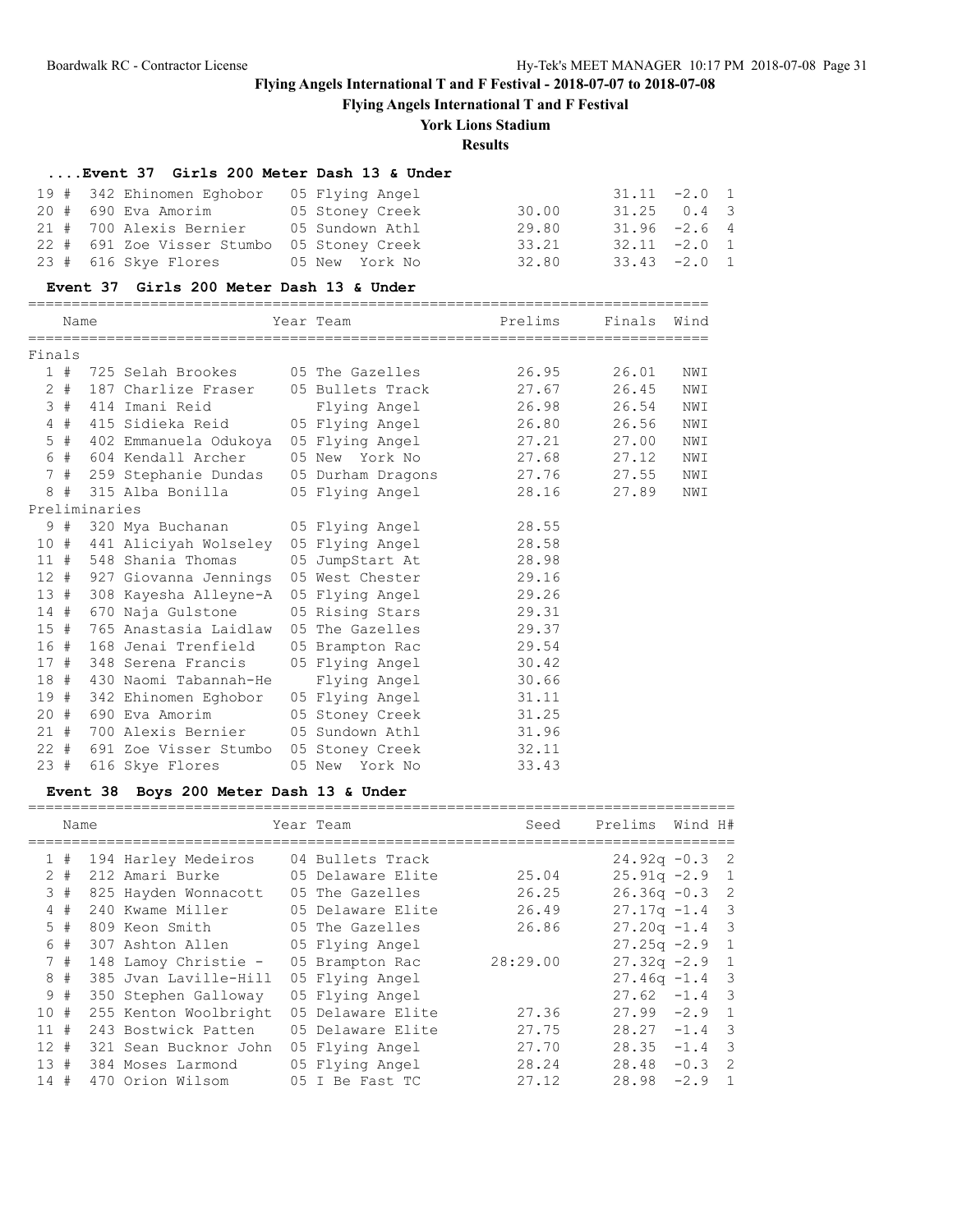=================================================================================

# **Flying Angels International T and F Festival - 2018-07-07 to 2018-07-08**

**Flying Angels International T and F Festival**

### **York Lions Stadium**

### **Results**

### **....Event 38 Boys 200 Meter Dash 13 & Under**

| 15 # 326 Maleek Campbell | 05 Flying Angel | 29.18 | 29.19 -2.9 1    |  |
|--------------------------|-----------------|-------|-----------------|--|
| 16 # 552 Caleb Williams  | 05 JumpStart At |       | $30.43 - 0.3$ 2 |  |

## **Event 38 Boys 200 Meter Dash 13 & Under**

|        | Name    |               |                                                                     | Year Team       | Prelims | Finals        | Wind   |
|--------|---------|---------------|---------------------------------------------------------------------|-----------------|---------|---------------|--------|
| Finals |         |               |                                                                     |                 |         |               |        |
|        | 1#      |               | 194 Harley Medeiros 04 Bullets Track                                |                 | 24.92   | $24.70 -2.0$  |        |
|        | $2 +$   |               | 825 Hayden Wonnacott 05 The Gazelles                                |                 | 26.36   | $25.60 - 2.0$ |        |
|        | $2 \pm$ |               | 212 Amari Burke              05 Delaware Elite                25.91 |                 |         | $25.60 - 2.0$ |        |
|        |         |               | 4 # 307 Ashton Allen 05 Flying Angel                                |                 | 27.25   | $26.80 - 2.0$ |        |
|        |         |               | 4 # 240 Kwame Miller 65 Delaware Elite                              |                 | 27.17   | 26.80         | $-2.0$ |
|        | 6 #     |               | 809 Keon Smith                             05 The Gazelles          |                 | 27.20   | 27.00         | $-2.0$ |
|        |         |               | 7 # 148 Lamoy Christie - 05 Brampton Rac 27.32                      |                 |         | $27.20 -2.0$  |        |
| 8      | #       |               | 385 Jvan Laville-Hill 05 Flying Angel                               |                 | 27.46   | $27.30 -2.0$  |        |
|        |         | Preliminaries |                                                                     |                 |         |               |        |
|        | 9#      |               | 350 Stephen Galloway 05 Flying Angel                                |                 | 27.62   |               |        |
|        |         |               | 10 # 255 Kenton Woolbright 05 Delaware Elite                        |                 | 27.99   |               |        |
|        |         |               | 11 # 243 Bostwick Patten 05 Delaware Elite                          |                 | 28.27   |               |        |
|        |         |               | 12 # 321 Sean Bucknor John 05 Flying Angel                          |                 | 28.35   |               |        |
| 13#    |         |               | 384 Moses Larmond                                                   | 05 Flying Angel | 28.48   |               |        |
|        |         |               | 14 # 470 Orion Wilsom 05 I Be Fast TC                               |                 | 28.98   |               |        |
|        |         |               | 15 # 326 Maleek Campbell 05 Flying Angel                            |                 | 29.19   |               |        |
|        |         |               | 16 # 552 Caleb Williams 05 JumpStart At                             |                 | 30.43   |               |        |
|        |         |               |                                                                     |                 |         |               |        |

#### **Event 39 Girls 200 Meter Dash 14 & Under**

|                 | Name |                       | Year Team            | Seed  | Prelims        | Wind H# |                         |
|-----------------|------|-----------------------|----------------------|-------|----------------|---------|-------------------------|
|                 | 1#   | 490 Avery Lewis       | 05 Infinity          | 24.70 | $25.19q - 3.1$ |         | -1                      |
| $\overline{2}$  | #    | 332 Gabrielle Cole    | 04 Flying Angel      | 25.77 | $25.65q -1.9$  |         | 2                       |
| 3               | #    | 347 Mckayla Francis   | 04 Flying Angel      | 26.00 | $26.11q - 0.6$ |         | 4                       |
| $\overline{4}$  | #    | 474 Kanai Bey-English | 06 Infinity          | 26.10 | $26.51q - 0.6$ |         | $\overline{4}$          |
| 5               | #    | 391 Sahana Lugirthana | 04 Flying Angel      | 26.86 | $26.64q -1.9$  |         | 2                       |
|                 | 6#   | 284 Reyne Rodriques   | 04 Durham Legio      | 25.90 | $27.19q - 0.3$ |         | 3                       |
|                 | 7#   | 404 Peace Omonzane    | 04 Flying Angel      |       | $27.26q - 0.6$ |         | 4                       |
| 8               | #    | 306 Tolu Akinduro     | 04 Flying Angel      | 27.74 | $27.28q - 0.6$ |         | $\overline{4}$          |
| 9               | #    | 602 Hailey Reid       | 04 Monte Cristo      | 26.43 | 27.37          | $-0.3$  | $\overline{\mathbf{3}}$ |
| 10 <sub>o</sub> | #    | 274 Jade Celestine    | 04 Durham Legio      | 26.90 | 27.57          | $-3.1$  | $\mathbf{1}$            |
| 11#             |      | 357 Crystal Guy       | 04 Flying Angel      |       | 27.70          | $-3.1$  | 1                       |
| $12 +$          |      | 324 Jada Campbell     | 04 Flying Angel      | 27.69 | 28.25          | $-0.3$  | $\overline{\mathbf{3}}$ |
| 13#             |      | 354 Trishanna Glen    | 04 Flying Angel      | 28.28 | 28.34          | $-3.1$  | $\overline{1}$          |
| 14#             |      | 206 Precious Drub     | 04 Centro Scuola Tfc | 28.93 | 28.50          | $-0.6$  | $\overline{4}$          |
| 15#             |      | 318 Ellyssa Brown     | 04 Flying Angel      | 27.90 | 28.70          | $-0.3$  | $\overline{\mathbf{3}}$ |
| 16 #            |      | 786 Shanya Murape     | 04 The Gazelles      | 27.79 | 28.81          | $-0.6$  | $\overline{4}$          |
| 17#             |      | 934 Olivia Karlo      | 04 York Region       | 27.68 | 28.84          | $-1.9$  | 2                       |
| 18 #            |      | 738 Calyse Fairclough | 04 The Gazelles      | 29.17 | 29.70          | $-0.6$  | $\overline{4}$          |
| 19#             |      | 264 Kiara Mapp        | 04 Durham Dragons    | 30.40 | 29.87          | $-0.3$  | $\overline{\mathbf{3}}$ |
| 20#             |      | 344 Keyanna Elcock    | 04 Flying Angel      |       | 30.84          | $-3.1$  | $\mathbf{1}$            |
| 21#             |      | 801 Venesha Raffingto | 04 The Gazelles      | 33.22 | 34.13          | $-1.9$  | 2                       |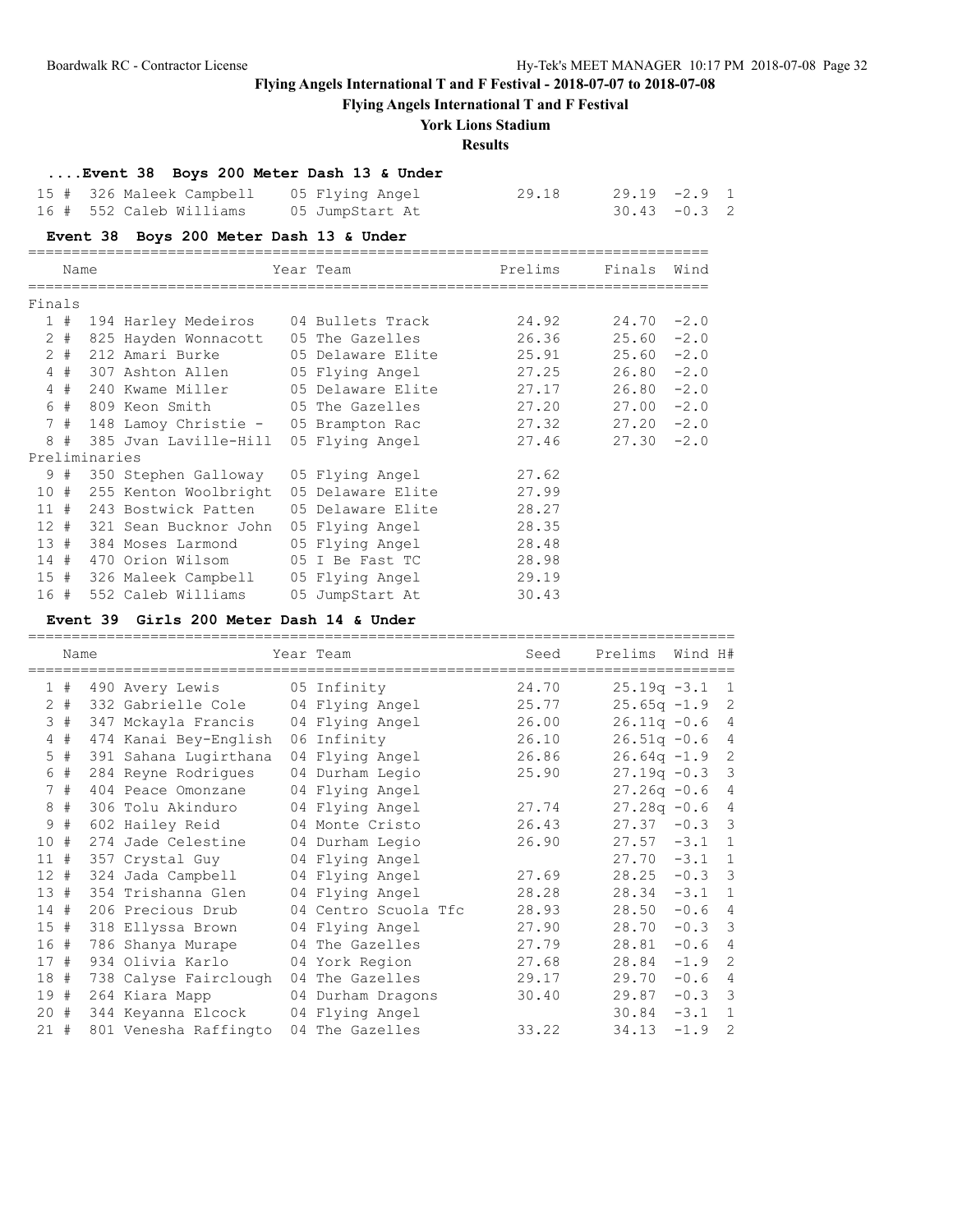**Flying Angels International T and F Festival**

## **York Lions Stadium**

**Results**

#### **Event 39 Girls 200 Meter Dash 14 & Under**

|        | Name  |               |                                 | Year Team                                                   | Prelims | Finals Wind<br>==================== |     |
|--------|-------|---------------|---------------------------------|-------------------------------------------------------------|---------|-------------------------------------|-----|
| Finals |       |               |                                 |                                                             |         |                                     |     |
|        |       |               | 1 # 490 Avery Lewis 05 Infinity |                                                             | 25.19   | 24.99                               | NWI |
|        | $2 +$ |               |                                 | 332 Gabrielle Cole 04 Flying Angel 25.65                    |         | 25.81                               | NWI |
|        | 3#    |               |                                 | 347 Mckayla Francis 04 Flying Angel 26.11                   |         | 26.24                               | NWI |
|        | $4$ # |               |                                 | 474 Kanai Bey-English 06 Infinity 26.51                     |         | 26.46                               | NWI |
|        | $5$ # |               |                                 | 391 Sahana Lugirthana 04 Flying Angel 26.64                 |         | 26.54                               | NWI |
|        |       |               |                                 | 6 # 284 Reyne Rodrigues 04 Durham Legio 27.19               |         | 27.17                               | NWI |
|        | 7#    |               |                                 |                                                             |         | 27.22                               | NWI |
| 8      | #     |               |                                 | 404 Peace Omonzane 04 Flying Angel 27.26                    |         | 28.09                               | NWI |
|        |       | Preliminaries |                                 |                                                             |         |                                     |     |
|        | 9#    |               |                                 | 602 Hailey Reid 602 Hailey Reid 602 Hailey Reid             |         |                                     |     |
|        | 10#   |               |                                 | 274 Jade Celestine 04 Durham Legio 27.57                    |         |                                     |     |
|        |       |               |                                 | 11 # 357 Crystal Guy 04 Flying Angel 27.70                  |         |                                     |     |
|        |       |               |                                 | 12 # 324 Jada Campbell 04 Flying Angel 28.25                |         |                                     |     |
|        | 13#   |               |                                 | 354 Trishanna Glen 04 Flying Angel 28.34                    |         |                                     |     |
|        |       |               |                                 | 14 # 206 Precious Drub 04 Centro Scuola Tfc 28.50           |         |                                     |     |
|        | 15#   |               |                                 | 318 Ellyssa Brown 04 Flying Angel 28.70                     |         |                                     |     |
| 16#    |       |               |                                 | 786 Shanya Murape 04 The Gazelles 28.81                     |         |                                     |     |
| 17#    |       |               |                                 | 934 Olivia Karlo         04 York Region               28.84 |         |                                     |     |
| 18 #   |       |               |                                 | 738 Calyse Fairclough 04 The Gazelles 29.70                 |         |                                     |     |
|        | 19#   |               |                                 | 264 Kiara Mapp 64 Durham Dragons 29.87                      |         |                                     |     |
|        | 20#   |               |                                 | 344 Keyanna Elcock 04 Flying Angel 30.84                    |         |                                     |     |
|        |       |               |                                 | 21 # 801 Venesha Raffingto 04 The Gazelles                  | 34.13   |                                     |     |

#### **Event 40 Boys 200 Meter Dash 14 & Under**

================================================================================= Name Year Team Seed Prelims Wind H# ================================================================================= 1 # 325 Jahki Campbell 04 Flying Angel 23.73 23.70q -0.9 1 2 # 157 Aiden Johnson 04 Brampton Rac 24:21.00 23.97q -3.3 3 3 # 239 Daymien Mickle 04 Delaware Elite 24.29 24.37q -3.3 3 4 # 828 Mark Baxter 04 The Speed AC 25.64 24.40q -3.3 3 5 # 750 Kidane Hyman 04 The Gazelles 24.60 24.43q -0.5 4 6 # 188 Desmond Fraser 04 Bullets Track 24.60q -0.9 1 7 # 233 Jayvion Landry 04 Delaware Elite 24.54 24.65q -0.5 4 8 # 316 Zane Boucher 04 Flying Angel 25.77 24.69q -0.5 4 9 # 271 Graham Valiquette 04 Durham Dragons 24.92 24.80 -0.9 1 10 # 215 Demitri Carter 04 Delaware Elite 24.02 24.81 -1.5 2 11 # 791 Colin Parks 04 The Gazelles 24.97 24.86 -0.9 1 12 # 614 Mathew Faria 04 New York No 24.80 24.89 -3.3 3 13 # 666 Brandon Downes 04 Rising Stars 24.94 -0.5 4 14 # 866 Christopher Emby 04 Unattached 25.05 25.28 -1.5 2 15 # 238 Jacob McNatt-Dodd 04 Delaware Elite 24.87 25.31 -1.5 2 16 # 156 Cameron John - Du 04 Brampton Rac 27:01.00 25.95 -0.5 4 17 # 815 Jackson Stevens 04 The Gazelles 27.09 27.02 -1.5 2 18 # 804 Alex Rosnik 04 The Gazelles 26.90 27.08 -3.3 3 19 # 277 Aiden Coderington 04 Durham Legio 27.90 27.36 -0.9 1 20 # 555 Rashad Williams 04 JumpStart At 27.75 -1.5 2 21 # 482 Saadiq Erving 04 Infinity 29.10 28.39 -1.5 2 22 # 673 Jadon Pearce 04 Rising Stars 28.93 -1.5 2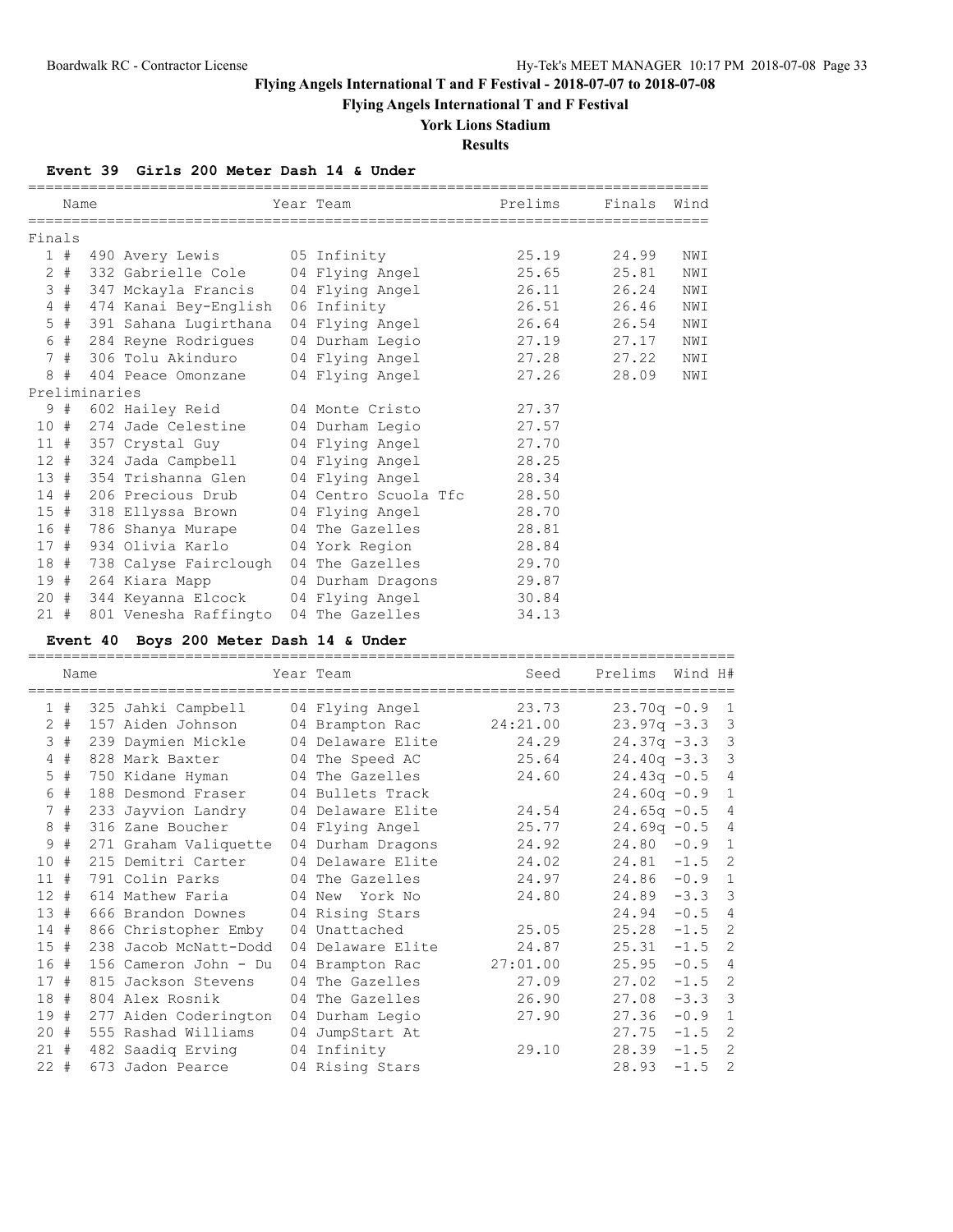**Flying Angels International T and F Festival**

# **York Lions Stadium**

**Results**

## **Event 40 Boys 200 Meter Dash 14 & Under**

|        | Name       |               |                                                                            | Year Team       | Prelims | Finals Wind   |  |
|--------|------------|---------------|----------------------------------------------------------------------------|-----------------|---------|---------------|--|
|        |            |               |                                                                            |                 |         |               |  |
| Finals |            |               |                                                                            |                 |         |               |  |
|        |            |               | 1 # 325 Jahki Campbell 04 Flying Angel 23.70                               |                 |         | $23.82 -2.7$  |  |
|        |            |               | 2 # 157 Aiden Johnson 04 Brampton Rac 23.97                                |                 |         | $24.01 -2.7$  |  |
|        |            |               | 3 # 828 Mark Baxter 04 The Speed AC 24.40                                  |                 |         | $24.64 - 2.7$ |  |
|        | $4$ #      |               | 188 Desmond Fraser 04 Bullets Track 24.60                                  |                 |         | $24.70 -2.7$  |  |
|        |            |               | 5 # 750 Kidane Hyman           04 The Gazelles                       24.43 |                 |         | $24.94 - 2.7$ |  |
|        |            |               |                                                                            |                 |         | $24.98 - 2.7$ |  |
|        |            |               | 7 # 233 Jayvion Landry 04 Delaware Elite 24.65                             |                 |         | $25.19 - 2.7$ |  |
|        | 8#         |               | 316 Zane Boucher 04 Flying Angel                                           |                 | 24.69   | $25.45 -2.7$  |  |
|        |            | Preliminaries |                                                                            |                 |         |               |  |
|        |            |               | 9 # 271 Graham Valiquette 04 Durham Dragons 24.80                          |                 |         |               |  |
|        |            |               | 10 # 215 Demitri Carter 04 Delaware Elite 24.81                            |                 |         |               |  |
|        |            |               | 11 # 791 Colin Parks 04 The Gazelles 24.86                                 |                 |         |               |  |
|        |            |               | 12 # 614 Mathew Faria 64 New York No 24.89                                 |                 |         |               |  |
|        |            |               | 13 # 666 Brandon Downes 04 Rising Stars 24.94                              |                 |         |               |  |
|        |            |               | 14 # 866 Christopher Emby 04 Unattached 25.28                              |                 |         |               |  |
|        | 15#        |               | 238 Jacob McNatt-Dodd 04 Delaware Elite 25.31                              |                 |         |               |  |
|        |            |               | 16 # 156 Cameron John - Du 04 Brampton Rac 25.95                           |                 |         |               |  |
|        |            |               | 17 # 815 Jackson Stevens                                                   | 04 The Gazelles | 27.02   |               |  |
|        |            |               | 18 # 804 Alex Rosnik 04 The Gazelles 27.08                                 |                 |         |               |  |
|        |            |               | 19 # 277 Aiden Coderington 04 Durham Legio 27.36                           |                 |         |               |  |
|        |            |               | 20 # 555 Rashad Williams 04 JumpStart At 27.75                             |                 |         |               |  |
|        |            |               | 21 # 482 Saadiq Erving 04 Infinity                                         |                 | 28.39   |               |  |
|        | $22 \pm 7$ |               | 673 Jadon Pearce 04 Rising Stars                                           |                 | 28.93   |               |  |

### **Event 41 Girls 200 Meter Dash 15 & Under**

|        | Name  |                       | Year Team         | Seed     | Prelims        | Wind H# |                |
|--------|-------|-----------------------|-------------------|----------|----------------|---------|----------------|
|        | 1#    | 175 Jillian Catton    | 03 Brampton Tra   | 24.29    | $25.55q -1.9$  |         | -1             |
|        | $2$ # | 778 Trinity Miller    | 03 The Gazelles   | 24.85    | $25.68q -2.8$  |         | 3              |
|        | 3#    | 763 Jasmine Kidd      | 03 The Gazelles   | 25.91    | $26.24q -2.3$  |         | $\overline{4}$ |
| 4      | #     | 737 Andriana Erotocri | The Gazelles      | 25.90    | $26.49q - 0.5$ |         | 5              |
|        | $5$ # | 504 Bailie Stovall    | 03 Infinity       | 26.00    | $26.52q -2.8$  |         | 3              |
|        | 6 #   | 285 Madison St. Louis | 03 Durham Legio   | 26.20    | $26.57q -1.9$  |         | $\mathbf{1}$   |
|        | 7#    | 110 Jenna James       | 03 Athletiques    | 26.23    | $26.57q -1.2$  |         | 2              |
| 8      | #     | 211 Kayla Bess        | 03 Delaware Elite | 27.07    | $26.78q - 0.5$ |         | 5              |
| 9      | #     | 323 Ariana Cabezas    | 03 Flying Angel   | 25.43    | $26.79 - 2.3$  |         | $\overline{4}$ |
| 10#    |       | 141 Kaycee Martin     | 03 Boost Athlet   | 25.90    | $26.82 - 0.5$  |         | 5              |
| 11#    |       | 591 Franchery Carrion | 03 Mississauga    | 27.95    | $26.95 -1.9$   |         | $\mathbf{1}$   |
| $12 +$ |       | 472 Zuri Abdus-Salaam | 03 Infinity       | 26.11    | 27.04          | $-1.2$  | -2             |
| 13#    |       | 948 Kataya Clarke     | Flying Angel      |          | 27.44          | $-2.8$  | 3              |
| 14#    |       | 163 Alysha Peddie     | 03 Brampton Rac   | 27:36.00 | 27.47          | $-0.5$  | 5              |
| 15#    |       | 712 Hannah Adderley J | 03 The Gazelles   | 26.67    | 27.71          | $-2.8$  | 3              |
| 16#    |       | 595 Kyra Luke         | 03 Mississauga    | 28.50    | 27.74          | $-0.5$  | 5              |
| 17#    |       | 386 Arianna Lee       | 04 Flying Angel   |          | 27.78          | $-1.9$  | $\mathbf{1}$   |
| 18     | #     | 423 Khalis Somerville | 03 Flying Angel   |          | 28.01          | $-1.2$  | 2              |
| 19#    |       | 136 Shai Cuffy        | 03 Boost Athlet   | 28.35    | 28.17          | $-2.3$  | $\overline{4}$ |
| 20#    |       | 743 Raine Garrell     | 03 The Gazelles   | 28.50    | 28.37          | $-0.5$  | -5             |
| 21#    |       | 253 Denise Turpin     | 03 Delaware Elite | 28.21    | 28.40          | $-2.8$  | 3              |
| $22 +$ |       | 788 Priscilla Nyarkoh | 03 The Gazelles   | 28.90    | 28.82          | $-1.9$  | $\mathbf{1}$   |
| 23#    |       | 241 Tatiana Miller    | 03 Delaware Elite | 28.75    | 28.91          | $-1.2$  | 2              |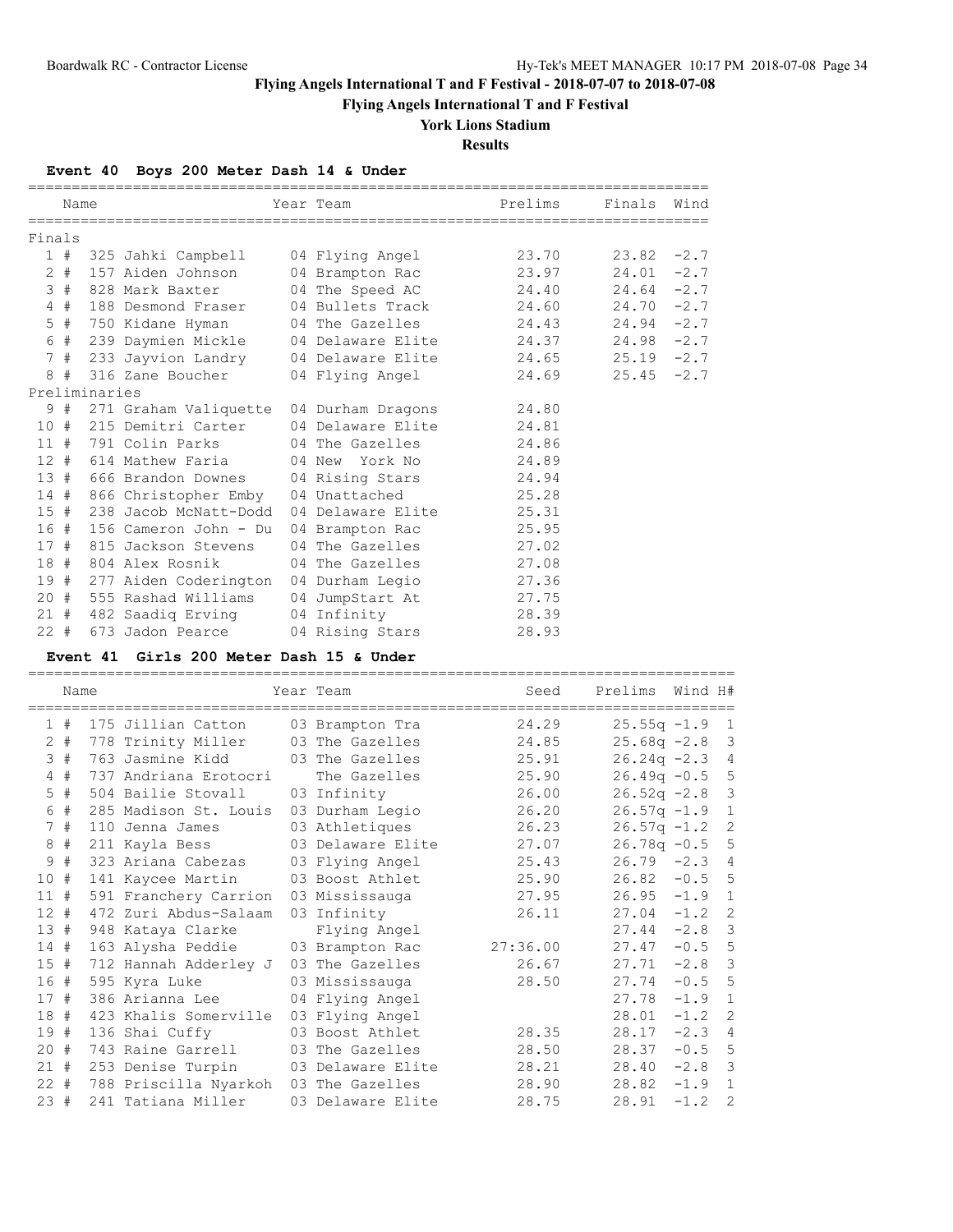**Flying Angels International T and F Festival**

# **York Lions Stadium**

### **Results**

# **....Event 41 Girls 200 Meter Dash 15 & Under** 24 # 140 Katie Johnson 03 Boost Athlet 28.87 28.96 -1.9 1 25 # 237 Judy McLaughlin 03 Delaware Elite 28.56 29.00 -2.3 4 26 # 214 Ayanna Campbell 03 Delaware Elite 29.80 30.05 -2.8 3 27 # 571 Alexis Williams 03 Kitchener Wa 28.93 30.54 -1.2 2

#### **Event 41 Girls 200 Meter Dash 15 & Under**

|        | Name |               |                                        | Year Team <b>Bream</b> Prelims                   |       | Finals        | Wind   |
|--------|------|---------------|----------------------------------------|--------------------------------------------------|-------|---------------|--------|
| Finals |      |               |                                        |                                                  |       |               |        |
|        |      |               |                                        | 1 # 175 Jillian Catton 03 Brampton Tra           | 25.55 | 25.47         | $-3.4$ |
|        |      |               | 2 # 778 Trinity Miller 03 The Gazelles |                                                  | 25.68 | 25.58         | $-3.4$ |
|        |      |               | 3 # 763 Jasmine Kidd                   | 03 The Gazelles 26.24                            |       | 26.28         | $-3.4$ |
|        |      |               | 4 # 504 Bailie Stovall 03 Infinity     |                                                  | 26.52 | $26.63 - 3.4$ |        |
|        |      |               |                                        | 5 # 285 Madison St. Louis 03 Durham Legio 26.57  |       | $26.75 - 3.4$ |        |
|        |      |               | 6 # 737 Andriana Erotocri              | The Gazelles 26.49 27.04 -3.4                    |       |               |        |
|        | 7#   |               | 211 Kayla Bess                         | 03 Delaware Elite                                | 26.78 | $27.38 - 3.4$ |        |
|        |      | Preliminaries |                                        |                                                  |       |               |        |
|        |      |               |                                        | 7 # 110 Jenna James 63 Athletiques 26.57         |       |               |        |
|        |      |               |                                        | 9 # 323 Ariana Cabezas 03 Flying Angel 26.79     |       |               |        |
|        |      |               |                                        | 10 # 141 Kaycee Martin 03 Boost Athlet 26.82     |       |               |        |
|        |      |               |                                        | 11 # 591 Franchery Carrion 03 Mississauga 26.95  |       |               |        |
|        |      |               | 12 # 472 Zuri Abdus-Salaam 03 Infinity |                                                  | 27.04 |               |        |
|        |      |               | 13 # 948 Kataya Clarke                 | Flying Angel 27.44                               |       |               |        |
|        |      |               |                                        | 14 # 163 Alysha Peddie 03 Brampton Rac 27.47     |       |               |        |
|        |      |               |                                        | 15 # 712 Hannah Adderley J 03 The Gazelles 27.71 |       |               |        |
|        |      |               | 16 # 595 Kyra Luke                     | 03 Mississauga 27.74                             |       |               |        |
|        |      |               | 17 # 386 Arianna Lee                   | 04 Flying Angel                                  | 27.78 |               |        |
|        |      |               |                                        | 18 # 423 Khalis Somerville 03 Flying Angel       | 28.01 |               |        |
|        |      |               |                                        | 19 # 136 Shai Cuffy 03 Boost Athlet              | 28.17 |               |        |
|        |      |               |                                        | 20 # 743 Raine Garrell 03 The Gazelles 28.37     |       |               |        |
|        |      |               |                                        | 21 # 253 Denise Turpin 03 Delaware Elite 28.40   |       |               |        |
|        |      |               |                                        | 22 # 788 Priscilla Nyarkoh 03 The Gazelles       | 28.82 |               |        |
|        | 23#  |               |                                        | 241 Tatiana Miller (03 Delaware Elite            | 28.91 |               |        |
|        |      |               | 24 # 140 Katie Johnson                 | 03 Boost Athlet 28.96                            |       |               |        |
|        |      |               |                                        | 25 # 237 Judy McLaughlin 03 Delaware Elite 29.00 |       |               |        |
|        |      |               |                                        | 26 # 214 Ayanna Campbell 03 Delaware Elite 30.05 |       |               |        |
| 27#    |      |               | 571 Alexis Williams                    | 03 Kitchener Wa                                  | 30.54 |               |        |

#### **Event 42 Boys 200 Meter Dash 15 & Under**

|       | Name |                       | Year Team         | Seed  | Prelims          | Wind H#  |     |
|-------|------|-----------------------|-------------------|-------|------------------|----------|-----|
|       | #    | 598 Jadon Rose        | 03 Mississauga    | 22.20 | $22.69q -1.9$ 1  |          |     |
| $2 +$ |      | 599 Jalon Rose        | 03 Mississauga    | 22.32 | $23.23q -1.4$ 2  |          |     |
|       | 3#   | 597 Diarra James Powe | 03 Mississauga    | 23.56 | $23.25q -1.4$ 2  |          |     |
|       | 4#   | 593 David Hurst Jr    | 03 Mississauga    | 22.38 | $23.31q -1.7$ 3  |          |     |
| 5#    |      | 759 Benjamin Jonah    | 03 The Gazelles   | 23.18 | $23.76q - 0.3$ 4 |          |     |
| 6#    |      | 421 Almond Small      | 03 Flying Angel   | 26.83 | $23.92q - 1.4$ 2 |          |     |
| 7#    |      | 117 Brandon Reeves    | 03 Atlethico Un   |       | $23.93q -1.4$ 2  |          |     |
| 8#    |      | 249 Clarence Smith    | 03 Delaware Elite | 23.54 | $24.06q - 1.7$ 3 |          |     |
|       | 9#   | 279 Jaheim Ferguson   | 03 Durham Legio   | 24.20 | 24.33            | $-1.9$ 1 |     |
| 10    | #    | 331 Tyler Chung       | 03 Flying Angel   | 25.88 | 24.37            | $-1.4$   | - 2 |
| 11    | #    | 433 Nickolas Trieu    | 03 Flying Angel   |       | 24.61            | $-1.9$   |     |
|       |      |                       |                   |       |                  |          |     |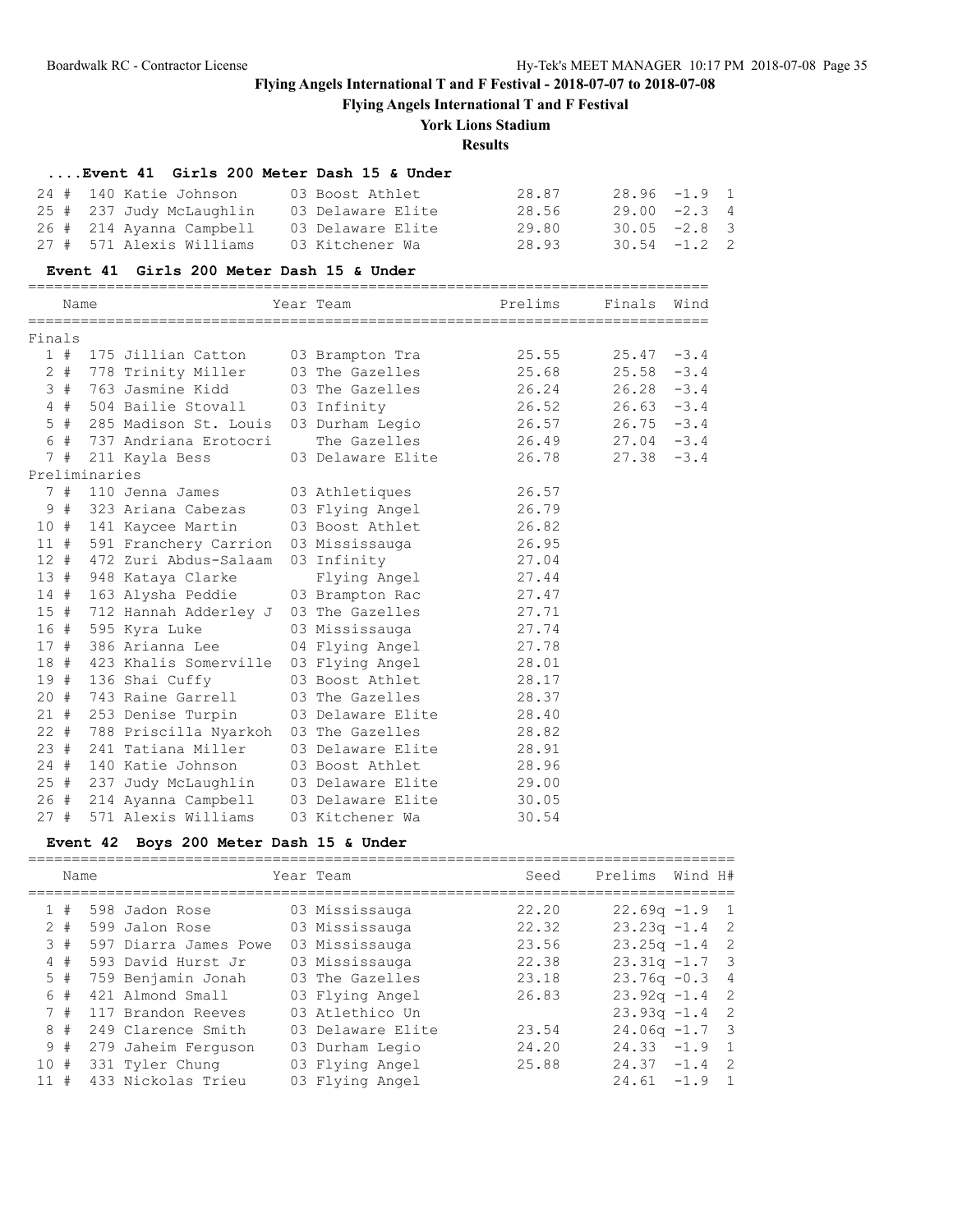**Flying Angels International T and F Festival**

### **York Lions Stadium**

**Results**

### **....Event 42 Boys 200 Meter Dash 15 & Under**

| 12 # 400 Melique Moseley   | 03 Flying Angel      |       | $25.02 -1.7$ 3  |          |  |
|----------------------------|----------------------|-------|-----------------|----------|--|
| 13 # 339 Tau Dehaney       | 03 Flying Angel      |       | $25.11 -1.4$ 2  |          |  |
| 14 # 926 Joseph Hennessy   | 03 West Chester      | 24.79 | $25.22 -1.7$ 3  |          |  |
| 15 # 837 Paolo Salerno     | 03 The Speed AC      | 24.96 | $25.25 - 0.3$ 4 |          |  |
| 16 # 281 Malik Hope        | 03 Durham Legio      | 24.10 | $25.28 -1.9$ 1  |          |  |
| 17 # 559 Damien Jevremovic | 03 Kitchener Wa      | 24.68 | $25.35 -1.4$ 2  |          |  |
| 18 # 487 Gregory Hayes     | 03 Infinity          | 26.30 | $26.12 -1.9$ 1  |          |  |
| 19 # 688 Tyrike Francis    | 02 St Mary'College   |       | $26.71 - 0.3$ 4 |          |  |
| 20 # 208 Karl Mondonedo    | 03 Centro Scuola Tfc | 26.92 | $27.22 -1.7$ 3  |          |  |
| 21 # 203 Alessio Adragna   | 03 Centro Scuola Tfc | 29.95 | 30.47           | $-0.3$ 4 |  |

#### **Event 42 Boys 200 Meter Dash 15 & Under**

============================================================================== Name Team Year Team Prelims Finals Wind

| Finals |       |               |                         |                                                                           |       |               |        |
|--------|-------|---------------|-------------------------|---------------------------------------------------------------------------|-------|---------------|--------|
|        | 1#    |               |                         |                                                                           |       | $23.12 -1.6$  |        |
|        | $2 +$ |               |                         | 593 David Hurst Jr     03 Mississauga               23.31                 |       | $23.18 - 1.6$ |        |
|        | 3#    |               |                         | 599 Jalon Rose               03 Mississauga                         23.23 |       | 23.40         | $-1.6$ |
|        | 4#    |               |                         | 597 Diarra James Powe 03 Mississauga 623.25                               |       | $23.47 -1.6$  |        |
|        | $5$ # |               | 759 Benjamin Jonah      | 03 The Gazelles 23.76                                                     |       | $23.71 - 1.6$ |        |
|        | 6 #   |               | 249 Clarence Smith      | 03 Delaware Elite 24.06                                                   |       | $23.99 - 1.6$ |        |
|        |       |               | 7 # 117 Brandon Reeves  |                                                                           |       |               |        |
|        |       |               | 8 # 421 Almond Small    | 03 Flying Angel 23.92                                                     |       | $24.38 - 1.6$ |        |
|        |       | Preliminaries |                         |                                                                           |       |               |        |
|        |       |               |                         | 9 # 279 Jaheim Ferguson 03 Durham Legio 24.33                             |       |               |        |
|        |       |               |                         | 10 # 331 Tyler Chung 03 Flying Angel 24.37                                |       |               |        |
|        |       |               |                         | 11 # 433 Nickolas Trieu 03 Flying Angel 24.61                             |       |               |        |
|        |       |               |                         | 12 # 400 Melique Moseley 03 Flying Angel 25.02                            |       |               |        |
|        |       |               |                         | 13 # 339 Tau Dehaney 03 Flying Angel 25.11                                |       |               |        |
|        |       |               |                         | 14 # 926 Joseph Hennessy 03 West Chester                                  | 25.22 |               |        |
|        |       |               |                         | 15 # 837 Paolo Salerno 03 The Speed AC 25.25                              |       |               |        |
|        |       |               |                         | 16 # 281 Malik Hope 03 Durham Legio 25.28                                 |       |               |        |
|        | 17#   |               |                         | 559 Damien Jevremovic 03 Kitchener Wa 25.35                               |       |               |        |
|        | 18#   |               |                         | 487 Gregory Hayes 03 Infinity 26.12                                       |       |               |        |
|        |       |               |                         | 19 # 688 Tyrike Francis 02 St Mary'College 26.71                          |       |               |        |
|        |       |               | 20 # 208 Karl Mondonedo | 03 Centro Scuola Tfc 27.22                                                |       |               |        |
|        | 21#   |               | 203 Alessio Adragna     | 03 Centro Scuola Tfc                                                      | 30.47 |               |        |

#### **Event 43 Girls 200 Meter Dash 17 & Under**

|                                                                      |      |                                                                                                                                                                                                                                  | Seed                                                                                                                                                                                                | Prelims                | Wind H# |                                                                                                                                                                                                 |
|----------------------------------------------------------------------|------|----------------------------------------------------------------------------------------------------------------------------------------------------------------------------------------------------------------------------------|-----------------------------------------------------------------------------------------------------------------------------------------------------------------------------------------------------|------------------------|---------|-------------------------------------------------------------------------------------------------------------------------------------------------------------------------------------------------|
|                                                                      |      |                                                                                                                                                                                                                                  |                                                                                                                                                                                                     |                        |         |                                                                                                                                                                                                 |
|                                                                      |      |                                                                                                                                                                                                                                  | 25.20                                                                                                                                                                                               |                        |         |                                                                                                                                                                                                 |
|                                                                      |      |                                                                                                                                                                                                                                  | 25.84                                                                                                                                                                                               |                        |         |                                                                                                                                                                                                 |
|                                                                      |      |                                                                                                                                                                                                                                  | 25.81                                                                                                                                                                                               |                        |         |                                                                                                                                                                                                 |
|                                                                      |      |                                                                                                                                                                                                                                  | 26.15                                                                                                                                                                                               |                        |         |                                                                                                                                                                                                 |
|                                                                      |      |                                                                                                                                                                                                                                  |                                                                                                                                                                                                     |                        |         |                                                                                                                                                                                                 |
|                                                                      |      |                                                                                                                                                                                                                                  | 28.00                                                                                                                                                                                               |                        |         |                                                                                                                                                                                                 |
|                                                                      |      |                                                                                                                                                                                                                                  |                                                                                                                                                                                                     |                        |         |                                                                                                                                                                                                 |
|                                                                      |      |                                                                                                                                                                                                                                  | 26.40                                                                                                                                                                                               |                        |         |                                                                                                                                                                                                 |
|                                                                      |      |                                                                                                                                                                                                                                  | 27.22                                                                                                                                                                                               | 27.26                  |         | $\overline{4}$                                                                                                                                                                                  |
|                                                                      |      |                                                                                                                                                                                                                                  | 26.55                                                                                                                                                                                               | 27.42                  |         |                                                                                                                                                                                                 |
| 1#<br>$2 +$<br>3#<br>4#<br>5#<br>6 #<br>7#<br>8#<br>9#<br>10#<br>11# | Name | 672 Shemia Odaine<br>209 Taylor Hines<br>449 Jazmine Oliver<br>312 Ivana Atem<br>771 Kyra Maloney<br>730 Janay Chapman<br>720 Bianca Belfon<br>362 Mya Hastings<br>483 Taliyah Furtick<br>273 Keena Browne<br>283 Daneille Lynch | Year Team<br>01 Rising Stars<br>01 Game Speed I<br>02 Flying Angel<br>02 The Gazelles<br>02 The Gazelles<br>01 The Gazelles<br>01 Flying Angel<br>02 Infinity<br>01 Durham Legio<br>01 Durham Legio | 02 D.A.S.H. Track Club |         | $25.29q -2.3$ 3<br>$26.30q -2.2$ 1<br>$26.35q - 2.3$ 3<br>$26.38q - 0.5$ 2<br>$26.47q - 1.44$<br>$26.62q -2.2$ 1<br>$27.15q - 1.44$<br>$27.25q - 1.4$ 4<br>$27.25 -2.3$ 3<br>$-1.4$<br>$-2.2$ 1 |

=================================================================================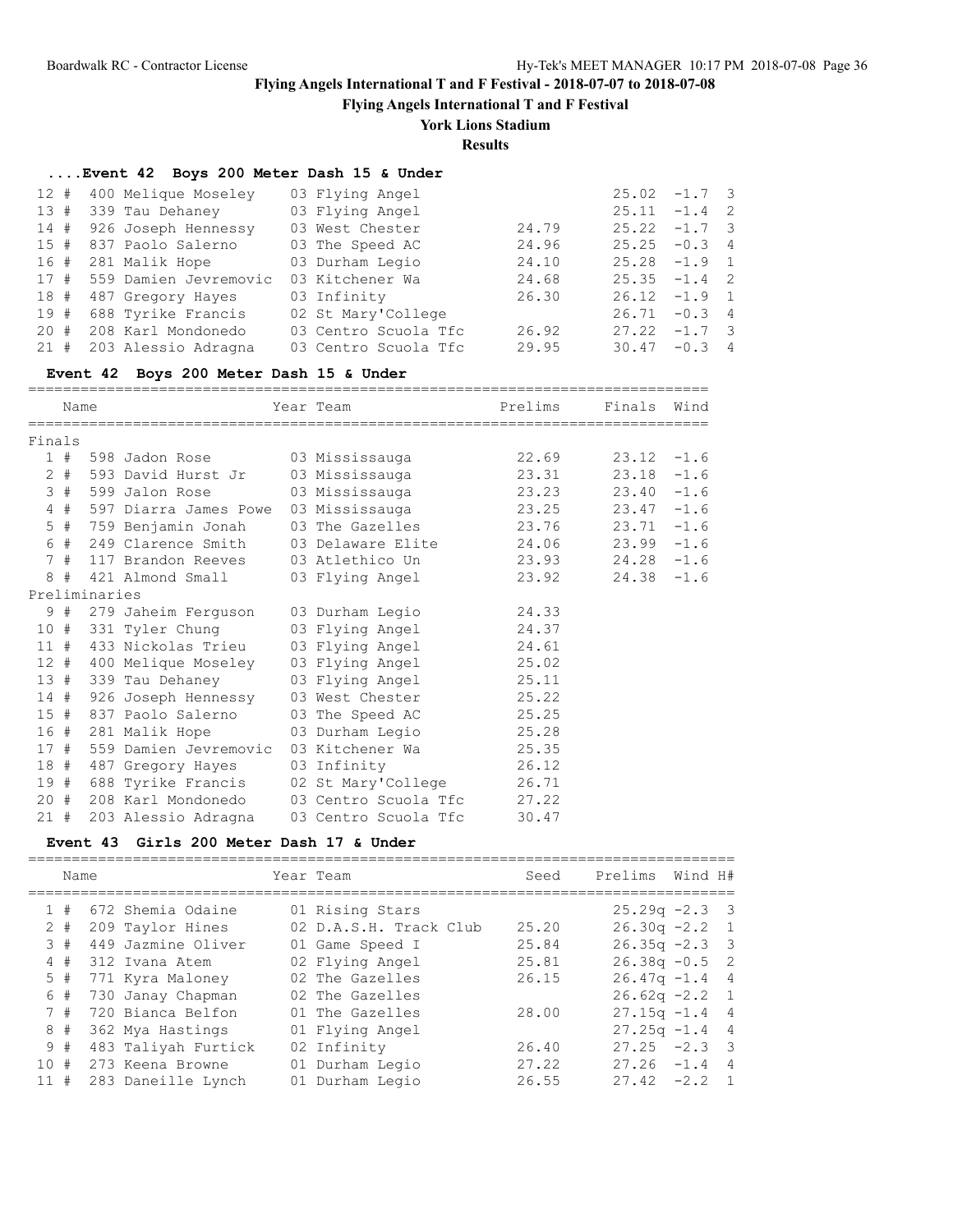**Flying Angels International T and F Festival**

## **York Lions Stadium**

**Results**

### **....Event 43 Girls 200 Meter Dash 17 & Under**

| 12#       |  | 438 Tihana Williams                 | 01 Flying Angel   | 27.80 | 27.43           | $-2.2$ 1 |  |
|-----------|--|-------------------------------------|-------------------|-------|-----------------|----------|--|
| 13#       |  | 390 Shaneil Lovell                  | 01 Flying Angel   |       | 27.60           | $-0.5$ 2 |  |
| 13#       |  | 218 Zowie Dahn                      | 01 Delaware Elite | 27.00 | 27.60           | $-2.3$ 3 |  |
| 15#       |  | 621 Tiffany Graves                  | 02 New York No    | 27.20 | 28.04           | $-1.4$ 4 |  |
| 16#       |  | 634 Deana Lynch                     | 02 New York No    | 27.25 | 28.22           | $-2.3$ 3 |  |
| 17#       |  | 418 Amaria Sackey                   | Flying Angel      |       | 28.37           | $-1.4$ 4 |  |
| 18#       |  | 445 Jadyn Heath                     | 01 Game Speed I   | 28.55 | $28.38 - 2.2$ 1 |          |  |
| 19#       |  | 836 Sahana Nandakumar               | The Speed AC      | 27.99 | 28.42           | $-0.5$ 2 |  |
| 20#       |  | 607 Alicia Bowens                   | New York No       | 29.60 | 28.57           | $-2.2$ 1 |  |
| 21#       |  | 794 Princess Parris 01 The Gazelles |                   | 28.30 | 28.73           | $-0.5$ 2 |  |
| $22 \neq$ |  | 639 Taleyiah Robinson               | 02 New York No    | 28.20 | 29.91           | $-2.3$ 3 |  |
| 23#       |  | 177 Mackenzie Campbel               | 02 Brantford Tfc  | 28.00 | 30.00           | $-2.3$ 3 |  |
| 24#       |  | 817 Deniz Tiri                      | 01 The Gazelles   | 31.00 | 32.73           | $-2.3$ 3 |  |

#### **Event 43 Girls 200 Meter Dash 17 & Under**

==============================================================================

|        | Name  |               |                                     | Year Team                                 | Prelims | Finals        | Wind   |
|--------|-------|---------------|-------------------------------------|-------------------------------------------|---------|---------------|--------|
| Finals |       |               |                                     |                                           |         |               |        |
|        | 1#    |               | 209 Taylor Hines                    | 02 D.A.S.H. Track Club                    | 26.30   | 25.89         | $-2.1$ |
|        | $2 +$ |               | 672 Shemia Odaine                   | 01 Rising Stars                           | 25.29   | 26.03         | $-2.1$ |
|        | 3#    |               | 449 Jazmine Oliver                  | 01 Game Speed I                           | 26.35   | 26.26         | $-2.1$ |
|        | 4#    |               | 312 Ivana Atem                      | 02 Flying Angel                           | 26.38   | 26.43         | $-2.1$ |
|        | $5$ # |               | 730 Janay Chapman                   | 02 The Gazelles                           | 26.62   | $27.06 - 2.1$ |        |
|        | 6 #   |               |                                     | 771 Kyra Maloney         02 The Gazelles  | 26.47   | $27.32 -2.1$  |        |
|        | 7#    |               |                                     | 362 Mya Hastings (01 Flying Angel         | 27.25   | $27.48 - 2.1$ |        |
|        |       |               |                                     | 8 # 720 Bianca Belfon 01 The Gazelles     | 27.15   | $27.82 - 2.1$ |        |
|        |       | Preliminaries |                                     |                                           |         |               |        |
|        |       |               | 9 # 483 Taliyah Furtick 02 Infinity |                                           | 27.25   |               |        |
|        | 10#   |               | 273 Keena Browne                    | 01 Durham Legio                           | 27.26   |               |        |
|        | 11#   |               | 283 Daneille Lynch                  | 01 Durham Legio                           | 27.42   |               |        |
|        |       |               | 12 # 438 Tihana Williams            | 01 Flying Angel                           | 27.43   |               |        |
|        | 13#   |               | 390 Shaneil Lovell                  | 01 Flying Angel                           | 27.60   |               |        |
|        | 13#   |               | 218 Zowie Dahn                      | 01 Delaware Elite                         | 27.60   |               |        |
|        |       |               |                                     | 15 # 621 Tiffany Graves 02 New York No    | 28.04   |               |        |
|        |       |               |                                     | 16 # 634 Deana Lynch      02 New York No  | 28.22   |               |        |
|        | 17#   |               | 418 Amaria Sackey                   | Flying Angel                              | 28.37   |               |        |
|        | 18 #  |               | 445 Jadyn Heath                     | 01 Game Speed I                           | 28.38   |               |        |
| 19#    |       |               | 836 Sahana Nandakumar               | The Speed AC                              | 28.42   |               |        |
|        | 20#   |               | 607 Alicia Bowens                   | New York No                               | 28.57   |               |        |
|        | 21#   |               |                                     | 794 Princess Parris 01 The Gazelles       | 28.73   |               |        |
|        |       |               |                                     | 22 # 639 Taleyiah Robinson 02 New York No | 29.91   |               |        |
|        | 23#   |               |                                     | 177 Mackenzie Campbel 02 Brantford Tfc    | 30.00   |               |        |
| 24#    |       |               | 817 Deniz Tiri                      | 01 The Gazelles                           | 32.73   |               |        |

## **Event 44 Boys 200 Meter Dash 17 & Under**

================================================================================= Name Team Year Team Seed Prelims Wind H# ================================================================================= 1 # 434 Oluchi Ugoh 02 Flying Angel 22.64q -1.6 3 2 # 835 Myles McPherson 01 The Speed AC 22.45 22.68q -2.7 4 3 # 838 Josh Trought 01 The Speed AC 22.65 23.14q -2.5 5 4 # 726 Zion Brookes 02 The Gazelles 22.30 23.16q -1.3 2 5 # 292 Javon Sheriff 01 Etobicoke TR 22.45 23.29q -2.5 5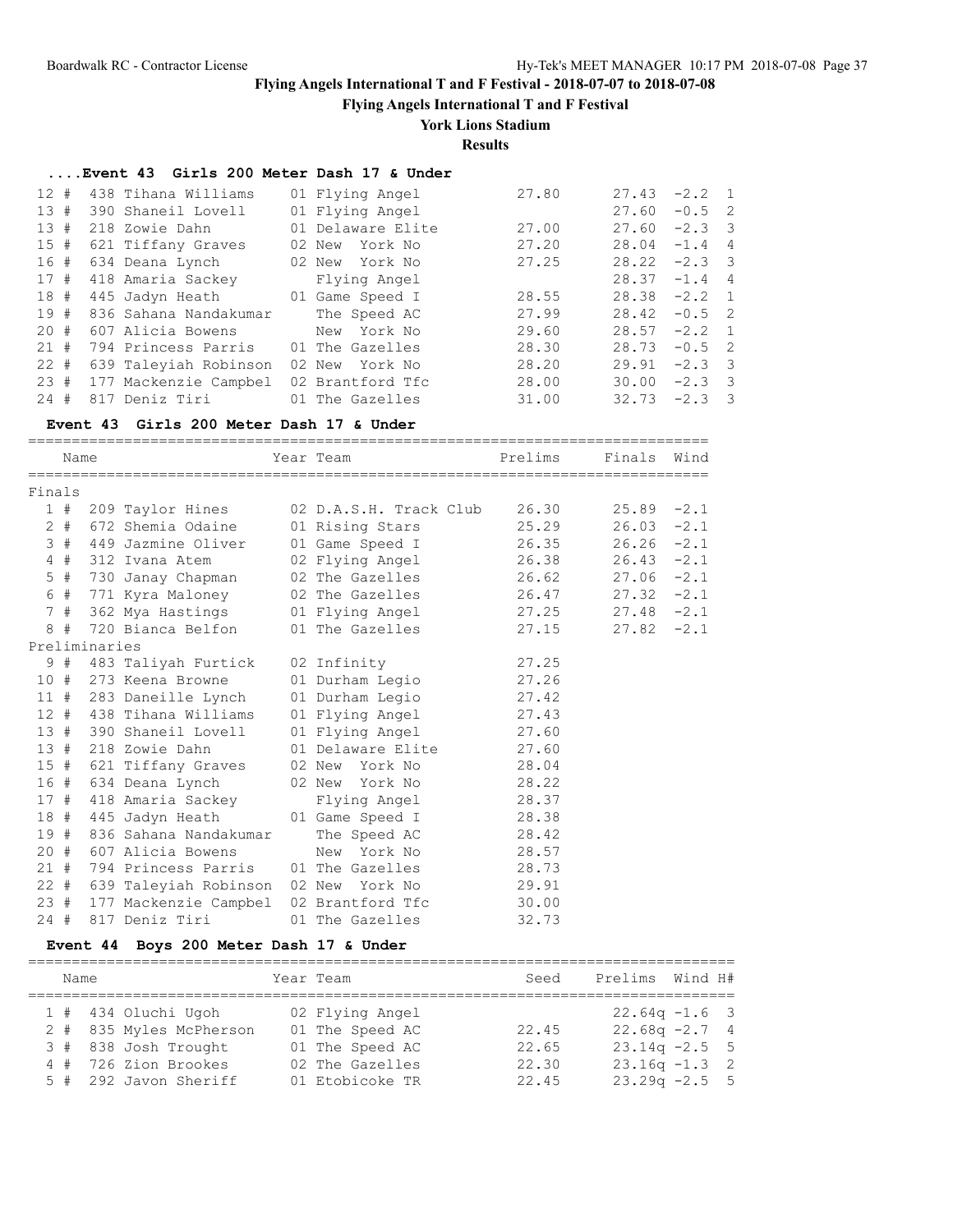**Flying Angels International T and F Festival**

## **York Lions Stadium**

**Results**

|        |       |               | Event 44 Boys 200 Meter Dash 17 & Under |                                      |                |               |        |                |
|--------|-------|---------------|-----------------------------------------|--------------------------------------|----------------|---------------|--------|----------------|
|        | 6#    |               | 242 Raymond Nyameke                     | 02 Delaware Elite                    | 22.76          | $23.29q -2.7$ |        | 4              |
|        | 7#    |               | 667 Ori Edwards                         | 02 Rising Stars                      |                | $23.47q -1.3$ |        | $\overline{c}$ |
|        | 8#    |               | 250 Devin Smith                         | 02 Delaware Elite                    | 22.43          | $23.64q -1.6$ |        | 3              |
| 9      | #     |               | 432 Kevin Tabatabaei                    | 01 Flying Angel                      | 23.97          | 23.71         | $-2.6$ | 1              |
| 10#    |       |               | 329 Joshua Chevannes                    | 01 Flying Angel                      |                | 23.85         | $-2.6$ | 1              |
| 11#    |       |               | 924 Cole Cooper                         | 01 West Chester                      | 23.83          | 23.86         | $-2.5$ | 5              |
| $12 +$ |       |               | 853 Jason Mannella                      | 01 Thorold Elit                      | 24.58          | 23.87         | $-1.6$ | 3              |
| 13#    |       |               | 227 Napoleon Hernande                   | 01 Delaware Elite                    | 23.65          | 23.90         | $-2.7$ | 4              |
| 14#    |       |               | 222 Mikhi Doss-Staten                   | 01 Delaware Elite                    | 23.19          | 24.30         | $-1.3$ | 2              |
| 15#    |       |               | 288 Solomon Arase                       | 02 Etobicoke TR                      | 23.50          | 24.35         | $-2.6$ | 1              |
| 16 #   |       |               | 210 Hezakiah Ali                        | 02 Delaware Elite                    | 23.76          | 24.38         | $-2.5$ | 5              |
| 17#    |       |               | 715 Abe Armstrong                       | 01 The Gazelles                      | 24.00          | 24.53         | $-2.6$ | $\mathbf{1}$   |
| 18#    |       |               | 217 Darien Clarke                       | 01 Delaware Elite                    | 24.71          | 24.56         | $-2.5$ | 5              |
| 19#    |       |               | 844 Tristan Christie                    | 01 Thorold Elit                      | 23.88          | 24.62         | $-1.6$ | 3              |
| 20 #   |       |               | 282 Asante Jackson                      | 01 Durham Legio                      | 23.53          | 24.71         | $-1.3$ | $\overline{c}$ |
| 21 #   |       |               | 601 Leikeze Cheruiyot                   | 02 Monte Cristo                      | 23.96          | 24.76         | $-1.3$ | $\overline{c}$ |
| $22 +$ |       |               | 401 Giovanni Myers                      | 02 Flying Angel                      |                | 24.85         | $-1.6$ | 3              |
| 23 #   |       |               | 834 David McPhaden                      | 02 The Speed AC                      | 23.59          | 24.91         | $-1.6$ | 3              |
| $24 +$ |       |               | 744 Daniel Giddings                     | 01 The Gazelles                      | 24.80          | 24.92         | $-2.5$ | 5              |
| 25#    |       |               | 374 Akanni Job                          | 02 Flying Angel                      |                | 25.27         | $-2.6$ | 1              |
| 26#    |       |               | 411 Xavier Phillips                     | 02 Flying Angel                      |                | 25.66         | $-2.7$ | 4              |
| 27 #   |       |               | 684 Jamall Burke                        | 02 St Mary'College                   |                | 25.83         | $-2.6$ | 1              |
| 28#    |       |               | 687 Kyle Duncan                         | 02 St Mary'College                   |                | 25.85         | $-2.6$ | 1              |
|        |       |               | 29 # 245 Terell Pitts                   | 01 Delaware Elite                    | 24.58          | $25.96 -2.7$  |        | $\overline{4}$ |
|        |       |               | 30 # 849 Dean Donato                    | 01 Thorold Elit                      | 25.50          | $26.89 -1.6$  |        | 3              |
| 31#    |       |               | 803 Quaid Reynolds                      | 02 The Gazelles                      | 25.92          | 27.07         | $-1.3$ | 2              |
| 32 #   |       |               | 689 De Jon Spence                       | 02 St Mary'College                   |                | 30.10         | $-2.5$ | 5              |
|        |       |               | Event 44 Boys 200 Meter Dash 17 & Under |                                      |                |               |        |                |
|        |       |               |                                         |                                      |                |               |        |                |
|        | Name  |               |                                         | Year Team                            | Prelims        | Finals        | Wind   |                |
|        |       |               |                                         |                                      |                |               |        |                |
| Finals |       |               |                                         |                                      |                |               |        |                |
|        |       |               | 1 # 434 Oluchi Ugoh                     | 02 Flying Angel                      | 22.64          | 21.90         | $-2.2$ |                |
|        | $2 +$ |               | 835 Myles McPherson                     | 01 The Speed AC                      | 22.68          | 22.20         | $-2.2$ |                |
|        | $2 +$ |               | 726 Zion Brookes                        | 02 The Gazelles                      | 23.16          | 22.20         | $-2.2$ |                |
|        | $4$ # |               | 838 Josh Trought                        | 01 The Speed AC                      | 23.14          | 22.70         | $-2.2$ |                |
|        | $5$ # |               | 242 Raymond Nyameke                     | 02 Delaware Elite                    | 23.29          | 22.90         | $-2.2$ |                |
|        | 6 #   |               | 667 Ori Edwards                         | 02 Rising Stars                      | 23.47          | 23.00         | $-2.2$ |                |
|        | 7#    |               | 250 Devin Smith                         | 02 Delaware Elite                    | 23.64          | 23.10         | $-2.2$ |                |
|        |       | Preliminaries |                                         |                                      |                |               |        |                |
|        | $5$ # |               | 292 Javon Sheriff                       | 01 Etobicoke TR                      | 23.29          |               |        |                |
|        | 9#    |               | 432 Kevin Tabatabaei                    | 01 Flying Angel                      | 23.71          |               |        |                |
| 10#    |       |               | 329 Joshua Chevannes                    | 01 Flying Angel                      | 23.85          |               |        |                |
| 11#    |       |               | 924 Cole Cooper                         | 01 West Chester                      | 23.86          |               |        |                |
| 12#    |       |               | 853 Jason Mannella                      | 01 Thorold Elit                      | 23.87          |               |        |                |
| 13#    |       |               | 227 Napoleon Hernande                   | 01 Delaware Elite                    | 23.90          |               |        |                |
| $14$ # |       |               | 222 Mikhi Doss-Staten                   | 01 Delaware Elite                    | 24.30          |               |        |                |
| $15$ # |       |               | 288 Solomon Arase                       | 02 Etobicoke TR                      | 24.35          |               |        |                |
| 16 #   |       |               | 210 Hezakiah Ali                        |                                      |                |               |        |                |
| 17#    |       |               | 715 Abe Armstrong                       | 02 Delaware Elite<br>01 The Gazelles | 24.38<br>24.53 |               |        |                |

 18 # 217 Darien Clarke 01 Delaware Elite 24.56 19 # 844 Tristan Christie 01 Thorold Elit 24.62 20 # 282 Asante Jackson 01 Durham Legio 24.71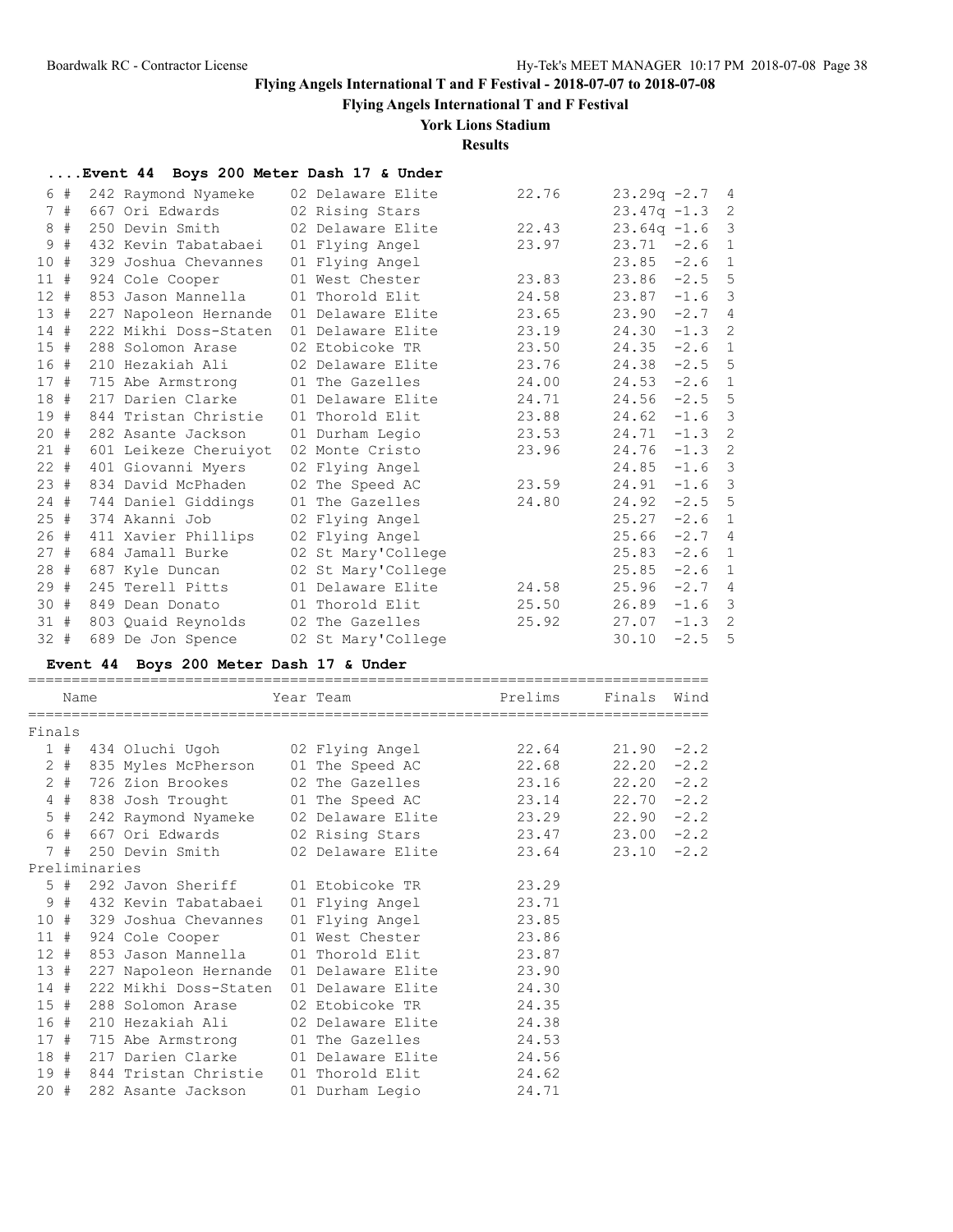**Flying Angels International T and F Festival**

# **York Lions Stadium**

**Results**

## **....Event 44 Boys 200 Meter Dash 17 & Under**

| 21#    | 601 Leikeze Cheruiyot | 02 Monte Cristo    | 24.76 |
|--------|-----------------------|--------------------|-------|
| $22 +$ | 401 Giovanni Myers    | 02 Flying Angel    | 24.85 |
| 23#    | 834 David McPhaden    | 02 The Speed AC    | 24.91 |
| 24#    | 744 Daniel Giddings   | 01 The Gazelles    | 24.92 |
| 25#    | 374 Akanni Job        | 02 Flying Angel    | 25.27 |
| 26#    | 411 Xavier Phillips   | 02 Flying Angel    | 25.66 |
| 27#    | 684 Jamall Burke      | 02 St Mary'College | 25.83 |
| 28#    | 687 Kyle Duncan       | 02 St Mary'College | 25.85 |
| 29#    | 245 Terell Pitts      | 01 Delaware Elite  | 25.96 |
| 30#    | 849 Dean Donato       | 01 Thorold Elit    | 26.89 |
| 31#    | 803 Ouaid Reynolds    | 02 The Gazelles    | 27.07 |
| $32 +$ | 689 De Jon Spence     | 02 St Mary'College | 30.10 |

## **Event 45 Women 200 Meter Dash Open**

| Name  |                       | Year Team       | Seed  | Prelims      | Wind |
|-------|-----------------------|-----------------|-------|--------------|------|
| 1#    | 887 Shennae Steele    | 89 Unattached   | 24.80 | $25.07q$ 0.5 |      |
| $2 +$ | 735 Skyy Diop         | 00 The Gazelles | 24.00 | $25.17q$ 0.5 |      |
| 3#    | 334 Jontaye Cunningha | Flying Angel    | 24.50 | $25.91q$ 0.5 |      |
| 4#    | 335 Keiara Cunningham | 99 Flying Angel | 26.65 | $26.62q$ 0.5 |      |
| 5#    | 840 Rebecca Williams  | 00 The Speed AC | 26.30 | $27.10q$ 0.5 |      |
| 6#    | 883 A'Asia Palmer     | 00 Unattached   | 28.00 | $29.05q$ 0.5 |      |
| 7#    | 511 Debbie King       | 75 Jamcan Inter | 28.80 | $29.53q$ 0.5 |      |

## **Event 45 Women 200 Meter Dash Open**

|        | Name |  |                       |     | Year Team       | Prelims | Finals | Wind |
|--------|------|--|-----------------------|-----|-----------------|---------|--------|------|
| Finals |      |  |                       |     |                 |         |        |      |
|        | #    |  | 887 Shennae Steele    |     | 89 Unattached   | 25.07   | 25.07  | 1.0  |
| 2      | #    |  | 735 Skyy Diop         | O O | The Gazelles    | 25.17   | 25.17  | 1.0  |
|        | 3#   |  | 334 Jontaye Cunningha |     | Flying Angel    | 25.91   | 25.91  | 1.0  |
| 4      | #    |  | 335 Keiara Cunningham |     | 99 Flying Angel | 26.62   | 26.62  | 1.0  |
|        | 5#   |  | 840 Rebecca Williams  |     | 00 The Speed AC | 27.10   | 27.10  | 1.0  |
| 6      | #    |  | 883 A'Asia Palmer     | n n | Unattached      | 29.05   | 29.05  | 1.0  |
|        | 7#   |  | 511 Debbie King       | 75  | Jamcan Inter    | 29.53   | 29.53  | 1.0  |

## **Event 46 Men 200 Meter Dash Open**

|     | Name  |               |                     | Year Team         | Seed     | Prelims          | Wind H# |                         |
|-----|-------|---------------|---------------------|-------------------|----------|------------------|---------|-------------------------|
|     |       | Preliminaries |                     |                   |          |                  |         |                         |
|     |       |               |                     |                   |          |                  |         |                         |
|     | #     |               | 398 Andel Miller    | Flying Angel      | 20.80    | $21.77q - 3.5$ 1 |         |                         |
|     | $2 +$ |               | 231 Lewis Kungu     | 00 Delaware Elite | 22.18    | $22.59q -2.1$ 3  |         |                         |
|     | 3#    |               | 693 Kejean Jackson  | 97 Strive Athle   | 21.96    | $22.61q - 2.9$ 4 |         |                         |
|     | 4#    |               | 876 Jordan Miller   | 99 Unattached     | 22.37    | $22.68q - 3.5$ 1 |         |                         |
|     | $5$ # |               | 234 Jakari Long     | 00 Delaware Elite | 22.08    | $22.98q - 2.9$   |         | $\overline{4}$          |
|     | 6#    |               | 479 Shawn Burrell   | 00 Infinity       | 22.80    | $22.99q -2.9$ 4  |         |                         |
|     | 7#    |               | 678 Calum Westbrook | 95 Runners Edge   | 22.50    | $23.17q - 2.1$ 3 |         |                         |
|     | 8#    |               | 695 Dan Kazumba     | 99 Strive Athle   | 22.20    | $23.29q -3.2$ 2  |         |                         |
|     | 9#    |               | 512 Malcolm King    | 96 Jamcan Inter   | 24:20.00 | 23.32            | $-2.1$  | $\overline{\mathbf{3}}$ |
| 10# |       |               | 772 Kyron Maloney   | 00 The Gazelles   | 22.60    | $23.45 -2.9$     |         | $\overline{4}$          |
| 11# |       |               | 950 Shamar Barnett  | Flying Angel      |          | 23.54            | $-2.1$  | $\overline{\mathbf{3}}$ |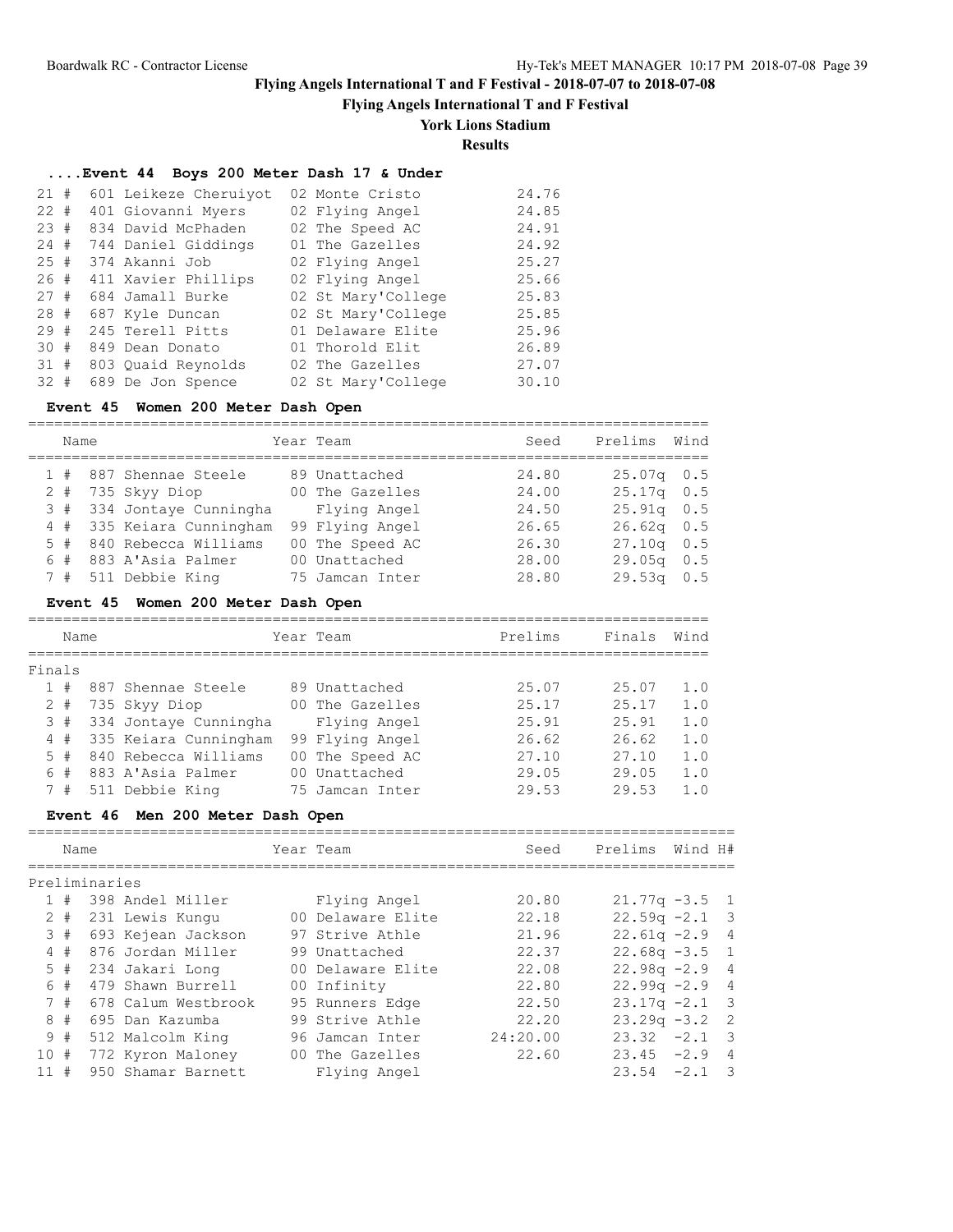**Flying Angels International T and F Festival**

### **York Lions Stadium**

**Results**

### **....Event 46 Men 200 Meter Dash Open**

| 12 # 748 Alvin Henry                  | 00 The Gazelles   | 23.96 | $23.58 - 2.1$ 3 |  |
|---------------------------------------|-------------------|-------|-----------------|--|
| 13 # 932 Daniel Demelo-Kna            | 00 Woodstock LE   | 22.90 | $23.64 -2.1$ 3  |  |
| 14 # 311 Matt Antoine                 | 00 Flying Angel   |       | $23.75 - 3.5$ 1 |  |
| 15 # 925 Myles Cooper 98 West Chester |                   | 23.80 | $23.85 - 3.5 1$ |  |
| 16 # 443 Shamar Wright-Wit            | Flying Angel      |       | $23.99 - 3.2$ 2 |  |
| 17 # 247 Connor Shahadi               | 00 Delaware Elite |       | $24.00 -2.9$ 4  |  |
| 18 # 223 Samuel Dowling               | 00 Delaware Elite | 23.91 | $24.30 -3.2$ 2  |  |
| 19 # 219 Alexander Davis              | 00 Delaware Elite | 23.13 | $24.93 - 3.2$ 2 |  |
| 20 # 313 Malik Ballentyne-            | 00 Flying Angel   |       | $25.38 - 3.2$ 2 |  |
| 21 # 510 Milton Ashmeade              | 85 Jamcan Inter   | 26.00 | $26.86 - 2.9$ 4 |  |

#### **Event 46 Men 200 Meter Dash Open**

============================================================================== Name Year Team Prelims Finals Wind ============================================================================== Finals 1 # 398 Andel Miller Flying Angel 21.77 21.60 -2.3 2 # 693 Kejean Jackson 97 Strive Athle 22.61 22.61 -2.3 3 # 231 Lewis Kungu 00 Delaware Elite 22.59 22.66 -2.3 4 # 876 Jordan Miller 99 Unattached 22.68 22.68 -2.3 5 # 234 Jakari Long 00 Delaware Elite 22.98 23.27 -2.3 6 # 479 Shawn Burrell 00 Infinity 22.99 23.29 -2.3 7 # 678 Calum Westbrook 95 Runners Edge 23.17 23.69 -2.3 Preliminaries 8 # 695 Dan Kazumba 99 Strive Athle 23.29 9 # 512 Malcolm King 96 Jamcan Inter 23.32 10 # 772 Kyron Maloney 00 The Gazelles 23.45 11 # 950 Shamar Barnett Flying Angel 23.54 12 # 748 Alvin Henry 00 The Gazelles 23.58 13 # 932 Daniel Demelo-Kna 00 Woodstock LE 23.64 14 # 311 Matt Antoine 00 Flying Angel 23.75 15 # 925 Myles Cooper 98 West Chester 23.85 16 # 443 Shamar Wright-Wit Flying Angel 23.99 17 # 247 Connor Shahadi 00 Delaware Elite 24.00 18 # 223 Samuel Dowling 00 Delaware Elite 24.30 19 # 219 Alexander Davis 00 Delaware Elite 24.93 20 # 313 Malik Ballentyne- 00 Flying Angel 25.38 21 # 510 Milton Ashmeade 85 Jamcan Inter 26.86

#### **Event 47 Girls 400 Meter Dash 8 & Under**

|        | Name   |                         | Year Team         | Seed    | Finals  |
|--------|--------|-------------------------|-------------------|---------|---------|
| Finals |        |                         |                   |         |         |
|        |        |                         |                   |         |         |
|        |        | 1 # 797 Kara Pratt      | 10 The Gazelles   | 1:16.00 | 1:20.70 |
| $2 \#$ |        | 251 Zoie Smith          | 10 Delaware Elite | 1:16.53 | 1:24.04 |
|        | $3 \#$ | 904 Lebisa Paranithar   | 10 United Tamil   |         | 1:25.13 |
|        | 4#     | 915 Newsha Sureshwara   | 11 United Tamil   |         | 1:39.05 |
|        |        | 5 # 823 Malaika Wolford | 11 The Gazelles   | 1:39.00 | 1:42.33 |
|        |        |                         |                   |         |         |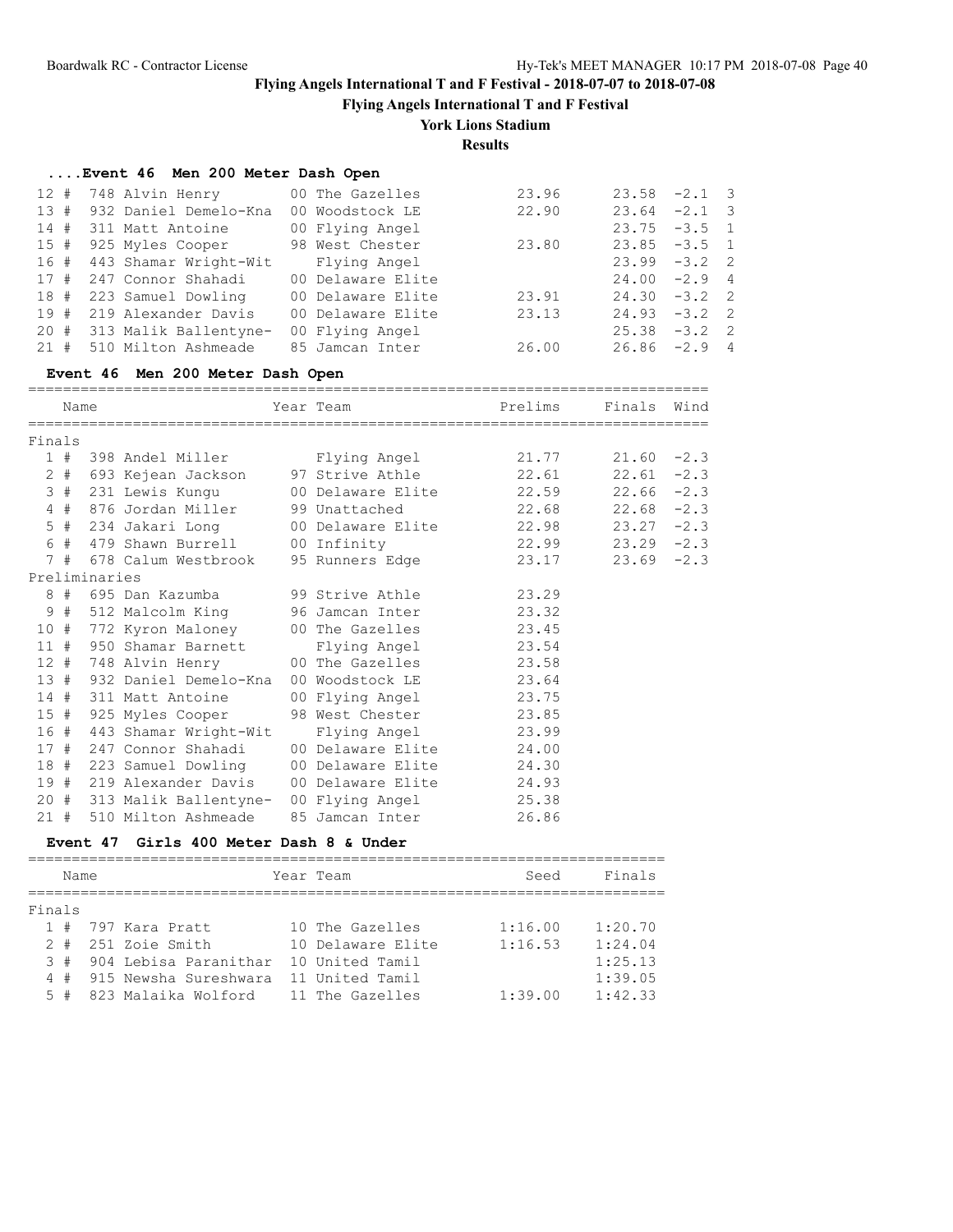**Flying Angels International T and F Festival**

# **York Lions Stadium**

# **Results**

## **Event 48 Boys 400 Meter Dash 8 & Under**

|              | Name  |                       |     | Year Team        | Seed    | Finals  | H#           |
|--------------|-------|-----------------------|-----|------------------|---------|---------|--------------|
|              |       |                       |     |                  |         |         |              |
| $\mathbf{1}$ | #     | 516 Jordan Blackman   |     | 10 JumpStart At  |         | 1:12.13 | $\mathbf{1}$ |
|              | $2 +$ | 543 Alec Simmons      | 10  | JumpStart At     |         | 1:17.85 | 2            |
|              | 3#    | 535 Che'kobi Moore    |     | 10 JumpStart At  |         | 1:19.25 | 2            |
| 4            | #     | 556 Jesaiah Williamso | 10  | JumpStart At     |         | 1:19.91 | 2            |
|              | 5#    | 542 Justin Sandiford  | 10  | JumpStart At     |         | 1:23.38 | $\mathbf{1}$ |
| 6            | #     | 728 Asher Cantwell    | 1 O | The Gazelles     | 1:18.00 | 1:24.18 | $\mathbf{1}$ |
|              | 7#    | 733 Mason Crawford    |     | 10 The Gazelles  | 1:29.00 | 1:24.31 | $\mathbf{1}$ |
| 8            | #     | 659 Kabir Chehal      |     | Puma Sports Club |         | 1:28.56 | $\mathbf{1}$ |
|              | 9#    | 863 Taeden Dawkins    |     | Unattached       |         | 1:31.07 | 2            |
| 10#          |       | 872 Dezmyn Hannivan   |     | 10 Unattached    |         | 1:31.46 | 2            |
| 11           | #     | 575 Rory Phinnemore   |     | 10 London Legio  | 1:34.06 | 1:36.09 | $\mathbf{1}$ |
| $--$ #       |       | 638 Jamel Rankine     | 10  | New York No      | 1:18.40 | DNF     | 1            |

### **Event 49 Girls 400 Meter Dash 9 & Under**

| Name |                           | Year Team        | Seed    | Finals  |
|------|---------------------------|------------------|---------|---------|
|      |                           |                  |         |         |
|      | 1 # 660 Thabitha Jegathee | Puma Sports Club |         | 1:14.12 |
|      | 2 # 172 Malia Williams    | 09 Brampton Rac  | 1:20.28 | 1:18.68 |
|      | 3 # 546 Kenisha Straughn  | 09 JumpStart At  |         | 1:22.32 |
|      | 4 # 898 Kirthiga Gumarath | 09 United Tamil  |         | 1:31.95 |

## **Event 50 Boys 400 Meter Dash 9 & Under**

|              |       | Name |                       |    | Year Team         | Seed    | Finals  | H#             |
|--------------|-------|------|-----------------------|----|-------------------|---------|---------|----------------|
| $\mathbf{1}$ | #     |      | 475 Isaiah Bland      |    | 09 Infinity       | 1:09.50 | 1:11.48 | 1              |
|              | $2 +$ |      | 220 Chase Davis       |    | 09 Delaware Elite | 1:08.45 | 1:11.93 | 1              |
|              | 3#    |      | 522 Nathan Cumberbatc | 09 | JumpStart At      |         | 1:15.78 | $\overline{2}$ |
|              | 4#    |      | 821 Brand Wolford     |    | 09 The Gazelles   | 1:15.00 | 1:17.74 | 1              |
|              | $5$ # |      | 517 Jaquon Blackman-G | 09 | JumpStart At      |         | 1:20.61 | 2              |
|              | 6#    |      | 526 Keandre Gibson    |    | 07 JumpStart At   |         | 1:21.29 | $\overline{2}$ |
|              | 7#    |      | 375 Masiah Johnson-Ch |    | Flying Angel      |         | 1:23.21 | $\mathbf{1}$   |
|              | 8#    |      | 525 Micah Francois    |    | 09 JumpStart At   |         | 1:27.77 | 1              |
|              | 9#    |      | 394 Micah McGuire-Dia |    | 09 Flying Angel   |         | 1:30.93 | $\mathbf{1}$   |
|              | 10#   |      | 921 Nithujan Vishnuka |    | 09 United Tamil   |         | 1:33.65 | $\overline{2}$ |
|              | 11#   |      | 392 Lucas Marlor      |    | Flying Angel      |         | 1:34.97 | $\mathcal{L}$  |

## **Event 51 Girls 400 Meter Dash 10 & Under**

| Name   |                        | Year Team       | Seed    | Finals  |
|--------|------------------------|-----------------|---------|---------|
|        | $1$ # $473$ Kalin Alli | 08 Infinity     | 1:10.30 | 1:09.51 |
| $2 +$  | 519 Sharissa Browne    | 08 JumpStart At |         | 1:11.32 |
| $3 \#$ | 119 Jaeda Grant        | 08 Bermuda Pace | 1:13.73 | 1:12.27 |
| 4#     | 492 Aarin McIntosh     | 08 Infinity     | 1:11.25 | 1:14.38 |
| 5#     | 338 Rebekah Davis      | 08 Flying Angel | 1:22.42 | 1:16.10 |
|        | 6 # 648 Kanayah Wright | 08 New York No  | 1:10.80 | 1:16.31 |
| 7#     | 471 Reigne Wilson      | 08 I Be Fast TC | 1:18.62 | 1:30.15 |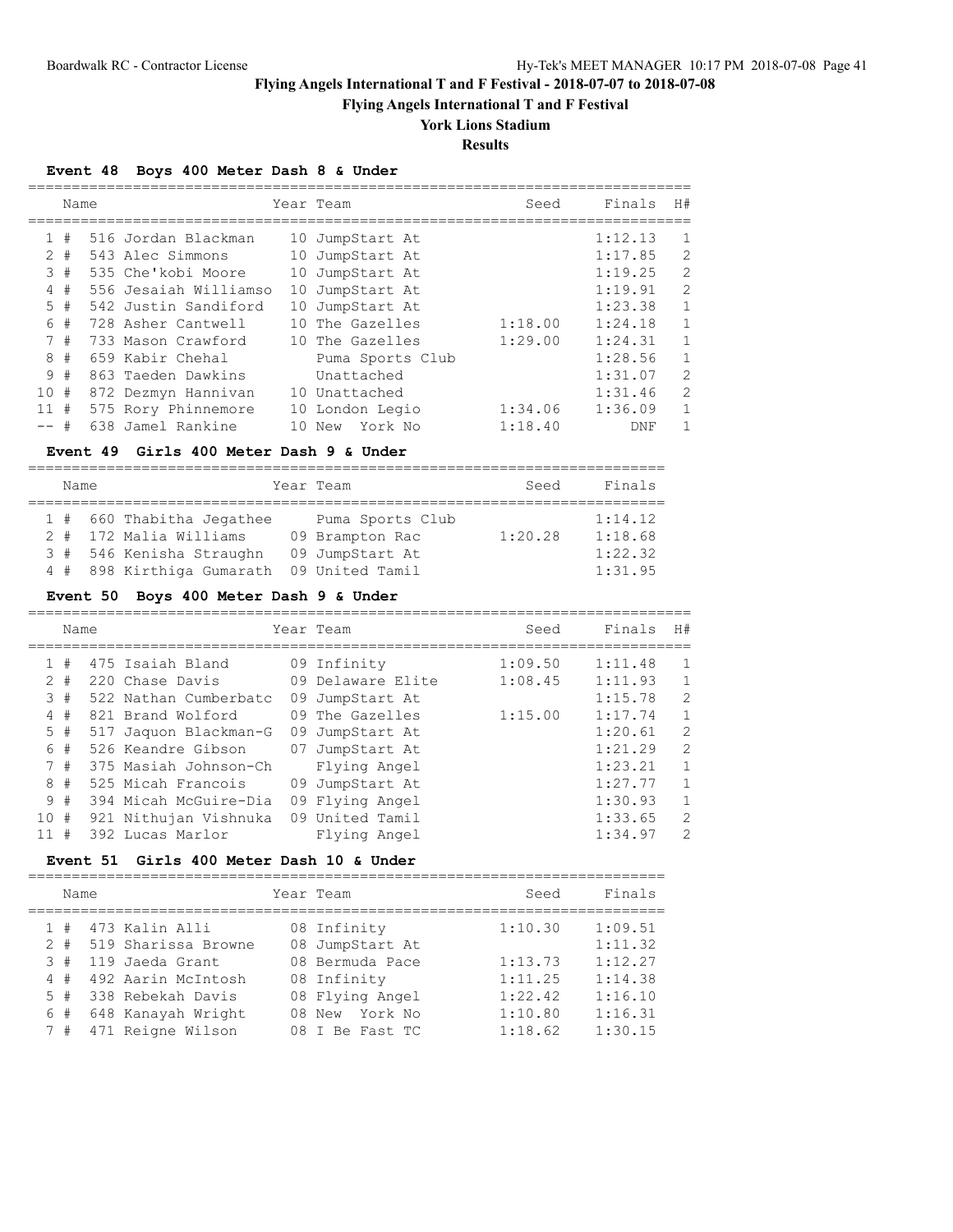**Flying Angels International T and F Festival**

# **York Lions Stadium**

**Results**

============================================================================

## **Event 52 Boys 400 Meter Dash 10 & Under**

|              | Name |  |                       |    | Year Team         | Seed    | Finals  | H#           |  |  |  |
|--------------|------|--|-----------------------|----|-------------------|---------|---------|--------------|--|--|--|
| $\mathbf{1}$ | #    |  | 789 Dylan Oliveira    |    | 08 The Gazelles   | 1:10.00 | 1:10.49 | $\mathbf{1}$ |  |  |  |
| $\mathbf{2}$ | #    |  | 213 Elijah Burke      |    | 08 Delaware Elite | 1:10.05 | 1:11.16 | $\mathbf{1}$ |  |  |  |
|              | 3#   |  | 118 Johan-Romaldo Smy |    | 08 Atlethico Un   |         | 1:13.32 | 3            |  |  |  |
|              | 4#   |  | 816 Kenny Sylvan      |    | 08 The Gazelles   | 1:15.00 | 1:13.76 | $\mathbf{1}$ |  |  |  |
|              | 5#   |  | 891 Dabiye Wallace    |    | 08 Unattached     |         | 1:15.09 | 3            |  |  |  |
| 6            | #    |  | 116 Kebar Cunningtham |    | 08 Atlethico Un   |         | 1:15.41 | 3            |  |  |  |
|              | 7#   |  | 134 James Yates       |    | 08 Boardwalk RC   | 1:13.80 | 1:15.45 | $\mathbf{1}$ |  |  |  |
| 8            | #    |  | 661 Danushan Uthayaku |    | Puma Sports Club  |         | 1:17.65 | 2            |  |  |  |
|              | 9#   |  | 152 Darnell Green     |    | 08 Brampton Rac   | 1:09.27 | 1:19.59 | $\mathbf{1}$ |  |  |  |
| 10           | #    |  | 632 Alijah Lindsay    | 08 | New York No       | 1:16.40 | 1:19.64 | 2            |  |  |  |
| 11           | #    |  | 790 Jaiden Ormsby     |    | 08 The Gazelles   | 1:15.30 | 1:19.83 | $\mathbf{1}$ |  |  |  |
| 12#          |      |  | 388 Joshua Lopez      |    | Flying Angel      |         | 1:26.11 | 3            |  |  |  |
| 13#          |      |  | 645 Kobe Swift        |    | York No<br>08 New | 1:14.60 | 1:27.87 | $\mathbf{1}$ |  |  |  |
| 14#          |      |  | 646 Zion Taveras      | 08 | New<br>York No    | 1:18.80 | 1:40.76 | 2            |  |  |  |

## **Event 53 Girls 400 Meter Dash 11 & Under**

|              | Name  |  |                       |    | Year Team         | Seed    | Finals  | H#             |
|--------------|-------|--|-----------------------|----|-------------------|---------|---------|----------------|
| $\mathbf{1}$ | #     |  | 630 Brianna Lindo     |    | 07 New York No    | 59.87   | 1:01.88 | $\mathbf{1}$   |
|              | $2 +$ |  | 309 Jennielle Alleyne |    | 07 Flying Angel   |         | 1:05.15 | $\overline{2}$ |
|              | 3#    |  | 539 Kadia Rock        | 07 | JumpStart At      | 1:07.27 | 1:06.16 | $\mathbf{1}$   |
|              | 4#    |  | 544 Ashlyn Simmons    | 07 | JumpStart At      | 1:02.62 | 1:06.38 | $\mathbf{1}$   |
|              | 5#    |  | 629 Deneen Leslie     |    | 07 New York No    | 1:06.40 | 1:07.75 | $\mathbf{1}$   |
| 6            | #     |  | 558 Suriyah Young     | 07 | JumpStart At      | 1:07.45 | 1:08.04 | $\mathbf{1}$   |
|              | 7#    |  | 270 Shadae Thompson   |    | 04 Durham Dragons |         | 1:08.12 | $\overline{2}$ |
|              | 8#    |  | 531 Alika Harewood    | 07 | JumpStart At      | 1:08.12 | 1:13.82 | $\mathbf{1}$   |
|              | 9#    |  | 478 Mackenzie Burrell | 07 | Infinity          | 1:12.80 | 1:14.71 | $\mathbf{1}$   |
| 10#          |       |  | 550 Jakayla Waterman  | 07 | JumpStart At      |         | 1:14.91 | $\overline{2}$ |
| 11           | #     |  | 353 Allyanna Glen     |    | 07 Flying Angel   | 1:17.68 | 1:15.41 | $\overline{2}$ |
| $12 +$       |       |  | 623 Briyana Hart      |    | 07 New York No    | 1:16.40 | 1:28.22 | $\overline{2}$ |
| -- #         |       |  | 428 Ashley Stoisor    |    | 07 Flying Angel   | 1:14.18 | DNF     | 2              |

### **Event 54 Boys 400 Meter Dash 11 & Under**

| Name  |  |                       |  | Year Team         | Seed    | Finals  | H#             |  |
|-------|--|-----------------------|--|-------------------|---------|---------|----------------|--|
| 1#    |  | 341 Malachi Edwards   |  | 07 Flying Angel   | 1:09.46 | 1:07.81 | $\overline{1}$ |  |
| $2 +$ |  | 880 Joshua Morgan     |  | 07 Unattached     | 1:12.00 | 1:09.67 | $\overline{1}$ |  |
| 3#    |  | 532 Kieron Haynes     |  | 07 JumpStart At   |         | 1:11.04 | $\overline{2}$ |  |
| 4#    |  | 663 Tayshaun Forbes-R |  | 07 Ouest          | 56.40   | 1:11.05 | $\overline{1}$ |  |
| 5#    |  | 228 Conner Jackson    |  | 07 Delaware Elite | 1:07.78 | 1:11.48 | $\mathbf{1}$   |  |
| 6#    |  | 244 Jordan Pierce     |  | 08 Delaware Elite | 1:15.00 | 1:14.66 | 2              |  |
| 7#    |  | 538 Kaden Rock        |  | 07 JumpStart At   |         | 1:16.39 | 2              |  |
| 8#    |  | 909 Karthikan Sangara |  | 07 United Tamil   |         | 1:20.65 | 2              |  |

#### **Event 55 Girls 400 Meter Dash 12 & Under**

| Name |  |                         | Year Team       | Seed    | Finals H# |  |
|------|--|-------------------------|-----------------|---------|-----------|--|
|      |  | 1 # 505 Ouin Stovall    | 06 Infinity     | 1:02.50 | 1:01.18   |  |
|      |  | $2$ # $751$ Ella Inglis | 06 The Gazelles | 1:00.00 | 1:02.37   |  |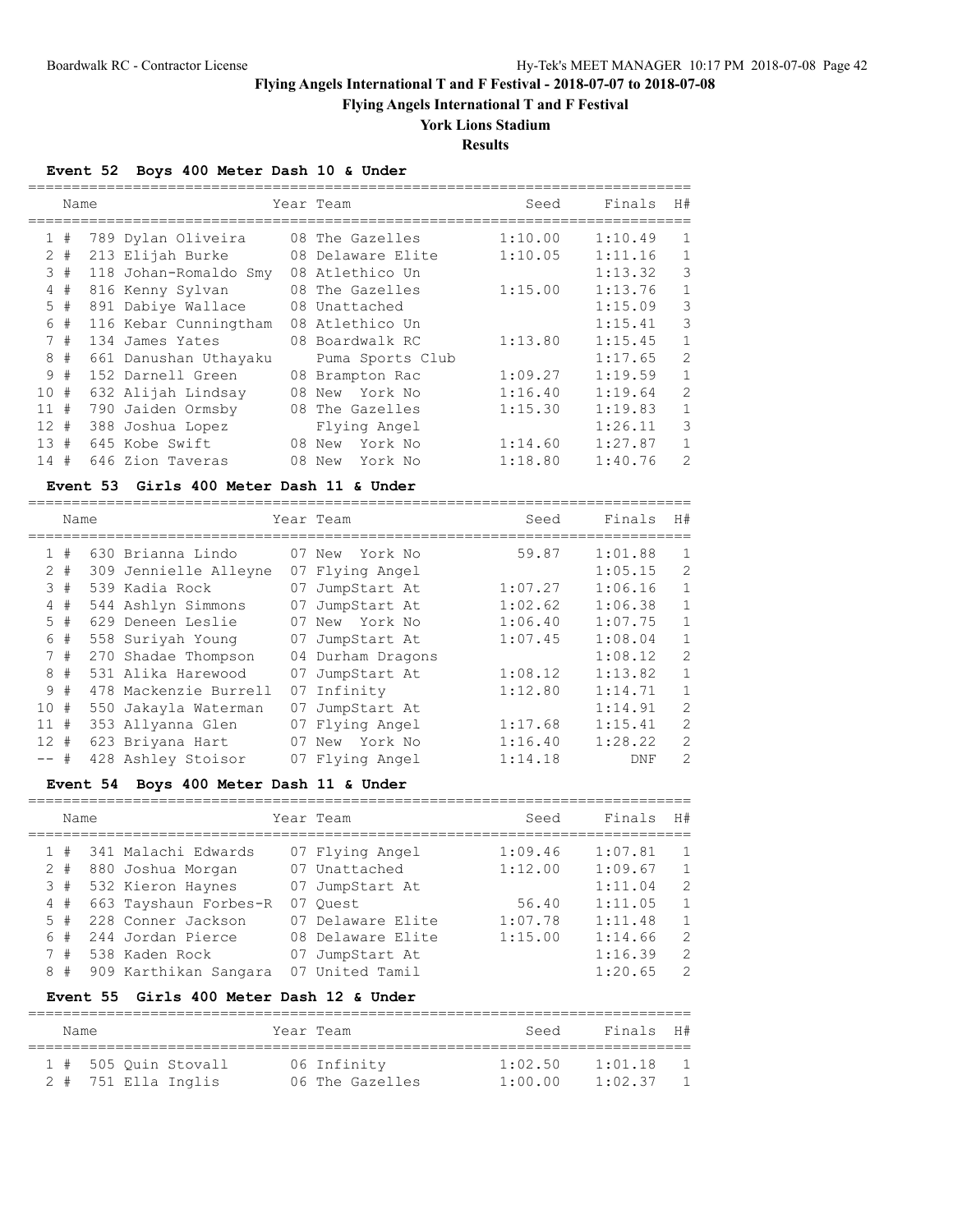**Flying Angels International T and F Festival**

# **York Lions Stadium**

**Results**

### **....Event 55 Girls 400 Meter Dash 12 & Under**

|  | 3 # 753 Kaliyah James   |  | 06 The Gazelles | 59.00   | 1:03.44 | $\overline{1}$ |
|--|-------------------------|--|-----------------|---------|---------|----------------|
|  | 4 # 171 Kiara Webb      |  | 06 Brampton Rac | 1:08.00 | 1:03.60 | $\overline{1}$ |
|  | 5 # 640 Brianna Rucker  |  | 06 New York No  | 1:04.80 | 1:08.01 | $\overline{1}$ |
|  | 6 # 121 Natalie Burrows |  | 06 Boardwalk RC | 1:09.11 | 1:09.86 | $\overline{1}$ |
|  | 7 # 610 Trovel Dailey   |  | 07 New York No  | 1:11.40 | 1:11.43 | $\overline{1}$ |
|  | 8 # 890 Bethan Wallace  |  | 06 Unattached   |         | 1:11.63 | $\overline{2}$ |
|  | 9 # 812 Daylah Sookram  |  | 06 The Gazelles | 1:26.00 | 1:25.13 | $\overline{2}$ |
|  | 10 # 933 Sophie Douglas |  | 05 York Region  |         | 1:25.79 | $\overline{2}$ |
|  |                         |  |                 |         |         |                |

#### **Event 56 Boys 400 Meter Dash 12 & Under**

============================================================================ Name  $Year$  Team Seed Finals H# ============================================================================ 1 # 120 Jaelyn Grant 06 Bermuda Pace 1:03.01 1:02.60 1 2 # 299 Tolu Adebajo 06 Flying Angel 1:04.74 2 3 # 236 Messa'i Maynor 06 Delaware Elite 1:01.34 1:04.80 1 4 # 636 Jasir Muwwakkil 06 New York No 1:02.40 1:05.81 1

|  |  | 5 # 373 David Jiang                  | Flying Angel      |         | $1:06.01$ 2 |                          |
|--|--|--------------------------------------|-------------------|---------|-------------|--------------------------|
|  |  | 6 # 221 Seth Davis                   | 06 Delaware Elite | 1:04.42 | 1:06.38     | $\overline{\phantom{0}}$ |
|  |  | 7 # 298 Anan Adam                    | 06 Flying Angel   |         | 1:11.42     | $\overline{2}$           |
|  |  | 8 # 655 Febbiam Mathanara 06 Ontario |                   |         | 1:16.13     | $\overline{2}$           |
|  |  | 9 # 871 Dante Hannivan 06 Unattached |                   |         | 1:17.11     | $\overline{2}$           |
|  |  | 10 # 822 Carl Wolford                | 06 The Gazelles   | 1:12.55 | 1:19.30     | $\overline{2}$           |
|  |  | 11 # 704 Liam McGregor               | 06 Sundown Athl   | 1:12.50 | $1:23.46$ 1 |                          |

#### **Event 57 Girls 400 Meter Dash 13 & Under**

|     | Name  |  |                       |  | Year Team         | Seed    | Finals  | H#             |  |  |
|-----|-------|--|-----------------------|--|-------------------|---------|---------|----------------|--|--|
|     | 1#    |  | 265 Elle Riley        |  | 05 Durham Dragons | 1:00.50 | 59.08   | 1              |  |  |
|     | $2 +$ |  | 402 Emmanuela Odukoya |  | 05 Flying Angel   | 1:02.58 | 1:01.63 | $\mathbf{1}$   |  |  |
|     | 3#    |  | 604 Kendall Archer    |  | 05 New York No    | 1:02.80 | 1:03.02 | $\mathbf{1}$   |  |  |
|     | 4#    |  | 574 Lorelai Phinnemor |  | 05 London Legio   | 1:02.70 | 1:03.22 | $\mathbf 1$    |  |  |
|     | $5$ # |  | 315 Alba Bonilla      |  | 05 Flying Angel   |         | 1:03.68 | $\overline{c}$ |  |  |
|     | 6 #   |  | 548 Shania Thomas     |  | 05 JumpStart At   |         | 1:04.86 | $\overline{c}$ |  |  |
|     | 7#    |  | 320 Mya Buchanan      |  | 05 Flying Angel   |         | 1:06.72 | $\overline{c}$ |  |  |
|     | 8#    |  | 414 Imani Reid        |  | Flying Angel      |         | 1:06.79 | $\overline{2}$ |  |  |
|     | 9#    |  | 662 Kethusha Uthayaku |  | Puma Sports Club  |         | 1:07.62 | $\overline{c}$ |  |  |
| 10# |       |  | 135 Nyla Cuffy        |  | 05 Boost Athlet   |         | 1:07.93 | $\overline{c}$ |  |  |
| 11# |       |  | 257 Ania David        |  | 05 Durham Dragons | 1:10.64 | 1:09.61 | $\mathbf{1}$   |  |  |
| 12# |       |  | 765 Anastasia Laidlaw |  | 05 The Gazelles   | 1:03.00 | 1:11.89 | $\mathbf{1}$   |  |  |
| 13# |       |  | 616 Skye Flores       |  | 05 New<br>York No | 1:11.40 | 1:15.70 | $\mathbf 1$    |  |  |
| 14# |       |  | 933 Sophie Douglas    |  | 05 York Region    |         | 1:18.48 | $\overline{2}$ |  |  |

### **Event 58 Boys 400 Meter Dash 13 & Under**

| Name |                           | Year Team         | Seed    | Finals  | H#             |
|------|---------------------------|-------------------|---------|---------|----------------|
|      | 1 # 825 Hayden Wonnacott  | 05 The Gazelles   | 59.50   | 57.48   | $\overline{1}$ |
|      | 2 # 240 Kwame Miller      | 05 Delaware Elite | 59.43   | 1:00.08 | $\overline{1}$ |
|      | 3 # 148 Lamoy Christie -  | 05 Brampton Rac   | 1:01.27 | 1:00.73 | $\overline{1}$ |
|      | 4 # 212 Amari Burke       | 05 Delaware Elite | 59.70   | 1:00.79 | $\overline{1}$ |
|      | 5 # 644 Kaiel Swift       | 05 New York No    | 59.90   | 1:00.83 | $\overline{1}$ |
|      | 6 # 255 Kenton Woolbright | 05 Delaware Elite | 1:03.26 | 1:01.25 | $\overline{1}$ |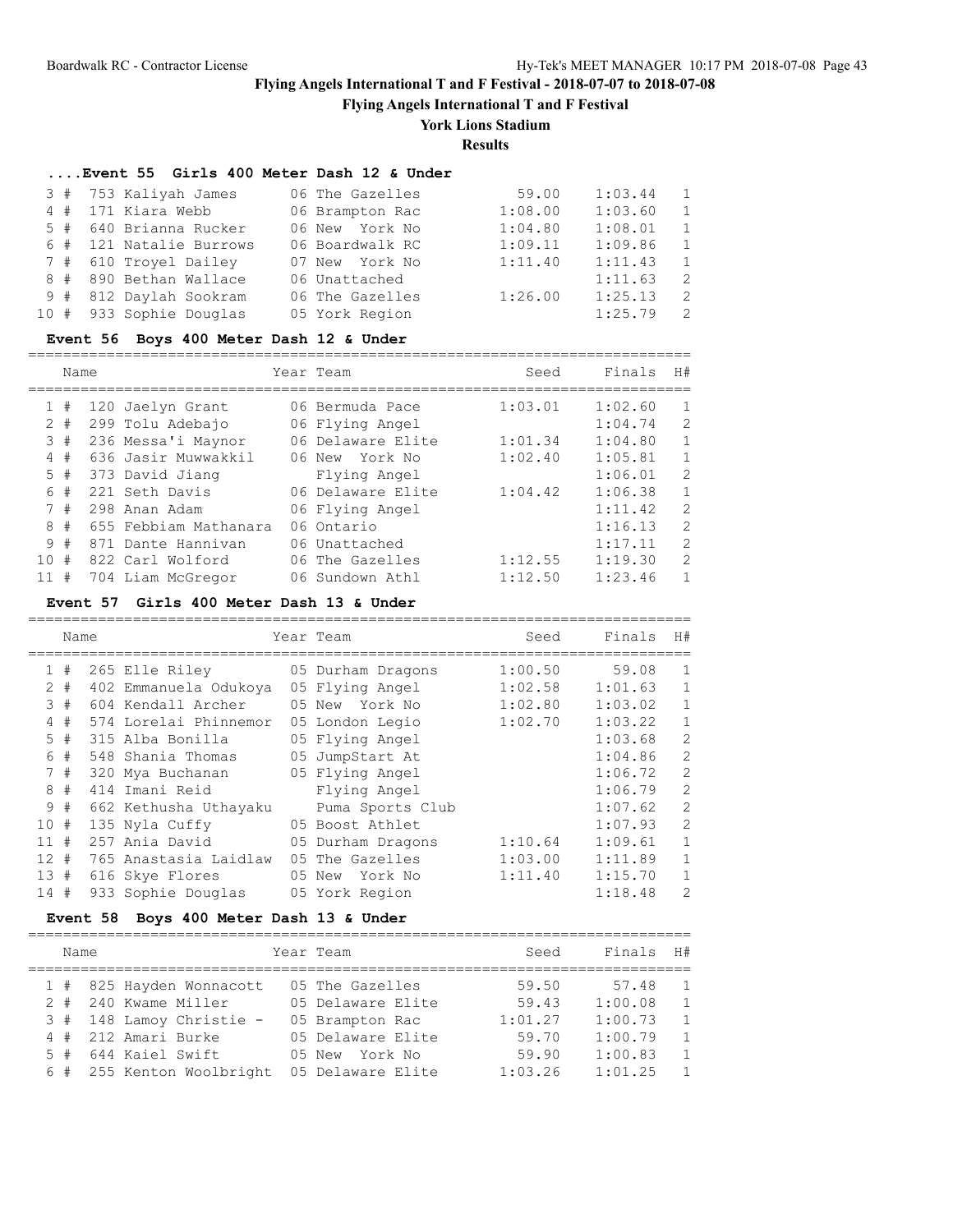**Flying Angels International T and F Festival**

# **York Lions Stadium**

**Results**

| Event 58 Boys 400 Meter Dash 13 & Under |                                           |                   |         |         |                |  |  |  |  |  |
|-----------------------------------------|-------------------------------------------|-------------------|---------|---------|----------------|--|--|--|--|--|
|                                         | 7 # 385 Jvan Laville-Hill 05 Flying Angel |                   |         | 1:02.02 | $\overline{2}$ |  |  |  |  |  |
|                                         | 8 # 480 Damian Coles                      | 05 Infinity       | 1:02.10 | 1:03.37 | $\overline{1}$ |  |  |  |  |  |
|                                         | 9 # 384 Moses Larmond                     | 05 Flying Angel   | 1:05.28 | 1:04.30 | $\overline{2}$ |  |  |  |  |  |
|                                         | 10 # 470 Orion Wilsom                     | 05 I Be Fast TC   | 1:01.54 | 1:06.15 | $\overline{1}$ |  |  |  |  |  |
|                                         | 11 # 326 Maleek Campbell                  | 05 Flying Angel   | 1:11.52 | 1:07.41 | $\overline{2}$ |  |  |  |  |  |
|                                         | 12 # 195 Ayden Mendonca                   | 05 Bullets Track  |         | 1:14.47 | $\overline{2}$ |  |  |  |  |  |
|                                         | -- # 243 Bostwick Patten                  | 05 Delaware Elite | 1:04.35 | DO.     | -2             |  |  |  |  |  |

### **Event 59 Girls 400 Meter Dash 14 & Under**

============================================================================

|                 | Name |                       | Year Team       | Seed    | Finals  | H#             |
|-----------------|------|-----------------------|-----------------|---------|---------|----------------|
|                 | 1#   | 474 Kanai Bey-English | 06 Infinity     | 57.40   | 58.16   | $\mathbf{1}$   |
| 2               | #    | 506 Micah Trusty      | 04 Infinity     | 57.40   | 58.49   | $\mathbf{1}$   |
|                 | 3#   | 284 Reyne Rodriques   | 04 Durham Legio | 58.90   | 59.84   | $\mathbf{1}$   |
| 4               | #    | 347 Mckayla Francis   | 04 Flying Angel | 59.63   | 1:01.24 | $\mathbf{1}$   |
| 5.              | #    | 286 Daniella Wilmot   | 04 Durham Legio | 1:06.90 | 1:04.72 | 2              |
| 6               | #    | 318 Ellyssa Brown     | 04 Flying Angel | 1:03.20 | 1:04.82 | $\mathbf{1}$   |
|                 | 7#   | 386 Arianna Lee       | 04 Flying Angel | 1:03.87 | 1:05.23 | $\mathbf{1}$   |
|                 | 8#   | 707 Maya Robinson     | 04 Sundown Athl | 1:04.24 | 1:05.59 | $\mathbf{1}$   |
| 9               | #    | 354 Trishanna Glen    | 04 Flying Angel | 1:04.03 | 1:06.07 | $\mathbf{1}$   |
| 10 <sup>°</sup> | #    | 708 Nicole Simmons    | 04 Sundown Athl | 1:05.25 | 1:06.84 | $\overline{2}$ |
| 11              | #    | 570 Imani Vangaalen   | 04 Kitchener Wa | 1:05.84 | 1:07.10 | $\overline{2}$ |
| 12 <sup>°</sup> | #    | 703 Kennedy McGregor  | 04 Sundown Athl | 1:08.33 | 1:08.65 | $\overline{2}$ |
| 13#             |      | 709 Payton Swan       | 04 Sundown Athl | 1:09.35 | 1:09.59 | 3              |
| 14              | #    | 781 Mikaela Molyneaux | 04 The Gazelles | 1:13.50 | 1:10.78 | 3              |

### **Event 60 Boys 400 Meter Dash 14 & Under**

============================================================================

| Name  |  |                      | Year Team         | Seed    | Finals  | H#           |
|-------|--|----------------------|-------------------|---------|---------|--------------|
| 1#    |  | 215 Demitri Carter   | 04 Delaware Elite | 52.06   | 53.56   | -1           |
| $2 +$ |  | 157 Aiden Johnson    | 04 Brampton Rac   |         | 53.75   | -2           |
| 3#    |  | 239 Daymien Mickle   | 04 Delaware Elite | 54.21   | 53.99   | 1            |
| 4#    |  | 316 Zane Boucher     | 04 Flying Angel   | 57.71   | 54.34   | $\mathbf{1}$ |
| $5$ # |  | 923 Bryce Cooper     | 04 West Chester   | 54.17   | 54.38   | 1            |
| 6#    |  | 614 Mathew Faria     | 04 New York No    | 55.60   | 54.51   | $\mathbf{1}$ |
| 7#    |  | 791 Colin Parks      | 04 The Gazelles   | 58.00   | 56.06   | 1            |
| 8#    |  | 567 Alex Nicolescu   | 04 Kitchener Wa   | 58.74   | 58.88   | 1            |
| 9#    |  | 346 Jordan Forrester | 04 Flying Angel   | 1:01.59 | 1:00.89 | 2            |

### **Event 61 Girls 400 Meter Dash 15 & Under**

| Name  |                       | Year Team         | Seed    | Finals  | H#             |
|-------|-----------------------|-------------------|---------|---------|----------------|
| #     | 110 Jenna James       | 03 Athletiques    | 56.50   | 57.85   | $\mathbf{1}$   |
| $2 +$ | 712 Hannah Adderley J | 03 The Gazelles   | 58.95   | 1:00.86 | $\mathbf{1}$   |
| 3#    | 488 Sabrina Imes      | 03 Infinity       | 1:00.20 | 1:01.52 | $\mathbf{1}$   |
| 4#    | 211 Kayla Bess        | 03 Delaware Elite | 1:02.99 | 1:02.54 | $\overline{2}$ |
| 5#    | 446 Jasmine Heath     | 03 Game Speed I   | 1:02.01 | 1:03.23 | $\mathbf{1}$   |
| 6 #   | 237 Judy McLaughlin   | 03 Delaware Elite | 1:01.14 | 1:03.32 | $\mathbf{1}$   |
| 7#    | 202 Sarah Medcalf     | 03 Central Onta   | 1:02.11 | 1:03.48 | $\mathbf{1}$   |
| 8#    | 423 Khalis Somerville | 03 Flying Angel   |         | 1:07.17 | 3              |
| 9#    | 115 Kalise Tyrell     | 03 Athletiques    | 1:03.76 | 1:07.27 | $\mathcal{P}$  |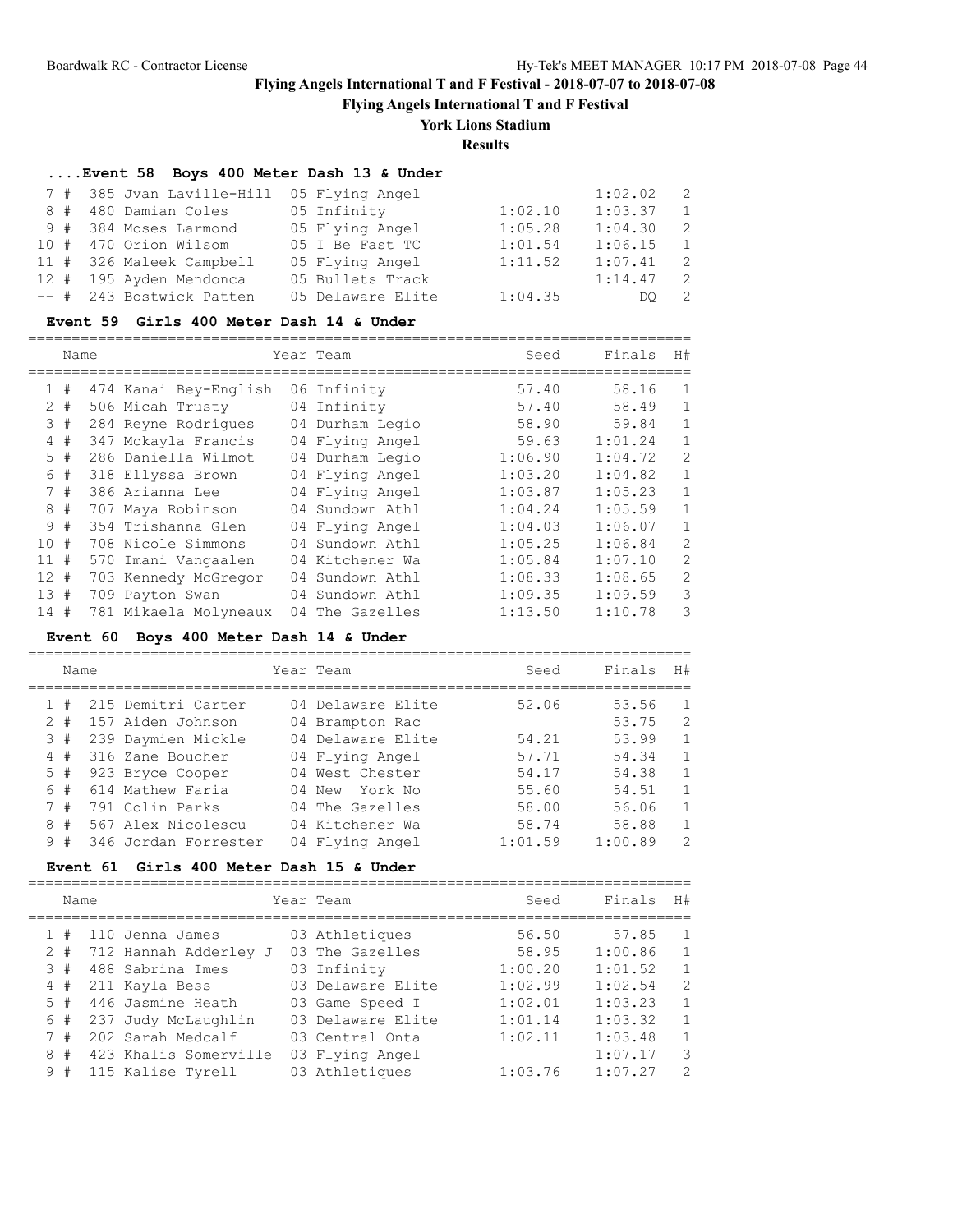**Flying Angels International T and F Festival**

# **York Lions Stadium**

## **Results**

## **....Event 61 Girls 400 Meter Dash 15 & Under**

| 10 # 151 Emma Farell     | 03 Brampton Rac                                  |         | $1:09.06$ 3 |  |
|--------------------------|--------------------------------------------------|---------|-------------|--|
| 11 # 241 Tatiana Miller  | 03 Delaware Elite                                | 1:06.84 | $1:10.62$ 2 |  |
| 12 # 571 Alexis Williams | 03 Kitchener Wa                                  | 1:07.52 | $1:11.01$ 3 |  |
|                          | 13 # 584 Chloe Schmiduber 03 Maximus Performance |         | $1:12.01$ 3 |  |

## **Event 62 Boys 400 Meter Dash 15 & Under**

|                 | Name  |                       | Year Team         | Seed     | Finals  | H#           |
|-----------------|-------|-----------------------|-------------------|----------|---------|--------------|
|                 | 1#    | 117 Brandon Reeves    | 03 Atlethico Un   |          | 52.46   | 2            |
|                 | $2 +$ | 734 Caden Deery       | 03 The Gazelles   | 52.00    | 52.49   | $\mathbf 1$  |
|                 | 3#    | 249 Clarence Smith    | 03 Delaware Elite | 51.52    | 53.13   | $\mathbf{1}$ |
| 4               | #     | 827 Diago Anthony     | 03 The Speed AC   | 55.00    | 54.71   | $\mathbf{1}$ |
|                 | $5$ # | 433 Nickolas Trieu    | 03 Flying Angel   |          | 54.96   | 3            |
| 6               | #     | 421 Almond Small      | 03 Flying Angel   | 1:03.56  | 55.26   | 2            |
|                 | 7#    | 281 Malik Hope        | 03 Durham Legio   | 54.55    | 55.33   | $\mathbf{1}$ |
|                 | 8#    | 926 Joseph Hennessy   | 03 West Chester   | 55.11    | 56.31   | 2            |
| 9               | #     | 692 Quadri Aytah      | 03 Strive Athle   | 51.99    | 56.56   | $\mathbf{1}$ |
| 10 <sup>°</sup> | #     | 565 Jonathan McGrath  | 03 Kitchener Wa   | 56.28    | 57.59   | 2            |
| 11#             |       | 594 Justin Joseph     | 03 Mississauga    | 55:00.00 | 58.29   | 2            |
| $12 +$          |       | 559 Damien Jevremovic | 03 Kitchener Wa   | 58.73    | 58.76   | 2            |
| 13#             |       | 696 Peter Obeng       | 03 Strive Athle   | 55.00    | 59.16   | $\mathbf{1}$ |
| 14#             |       | 698 Christian Ranger  | 03 Strive Athle   | 54.99    | 59.73   | $\mathbf{1}$ |
| 15#             |       | 642 Leandre Simpson   | 03 New York No    | 59.80    | 1:01.29 | 2            |
| 16#             |       | 420 Jimmy Singh       | Flying Angel      |          | 1:02.40 | 3            |
| 17#             |       | 873 Tayden Hannivan   | 03 Unattached     |          | 1:08.56 | 3            |
|                 |       |                       |                   |          |         |              |

#### **Event 63 Girls 400 Meter Dash 17 & Under**

============================================================================

|       | Name |                       | Year Team              | Seed    | Finals  | H#            |
|-------|------|-----------------------|------------------------|---------|---------|---------------|
|       | #    | 209 Taylor Hines      | 02 D.A.S.H. Track Club | 57.12   | 58.70   | $\mathbf{1}$  |
| $2 +$ |      | 831 Holly Gibson      | 01 The Speed AC        | 59.95   | 59.94   | 1             |
| 3#    |      | 294 Sophie Sun        | Etobicoke TR           | 1:00.05 | 1:00.20 | $\mathbf{1}$  |
| 4#    |      | 447 Sadie Morris      | 01 Game Speed I        | 59.00   | 1:00.47 | $\mathbf{1}$  |
| 5#    |      | 362 Mya Hastings      | 01 Flying Angel        |         | 1:01.44 | 2             |
|       | 6#   | 609 Olivia Cruickshan | 02 New York No         | 59.80   | 1:04.25 | $\mathbf{1}$  |
| 7#    |      | 445 Jadyn Heath       | 01 Game Speed I        | 1:06.00 | 1:04.39 | 1             |
| 8#    |      | 448 Stacie Morris     | 02 Game Speed I        | 1:08.00 | 1:04.99 | $\mathcal{L}$ |
| 9#    |      | 390 Shaneil Lovell    | 01 Flying Angel        |         | 1:06.02 | 2             |
| 10#   |      | 102 Rachel Lawal      | African Canadian       |         | 1:19.32 | $\mathcal{L}$ |
|       |      |                       |                        |         |         |               |

## **Event 64 Boys 400 Meter Dash 17 & Under**

|       | Name |                         | Year Team            | Seed  | Finals | H #           |
|-------|------|-------------------------|----------------------|-------|--------|---------------|
|       |      | 1 # 835 Myles McPherson | 01 The Speed AC      | 50.21 | 49.84  | $\mathbf{1}$  |
| $2 +$ |      | 227 Napoleon Hernande   | 01 Delaware Elite    | 49.65 | 49.97  | $\mathbf{1}$  |
| 3#    |      | 601 Leikeze Cheruiyot   | 02 Monte Cristo      | 52.13 | 51.92  | $\mathbf{1}$  |
| 4#    |      | 282 Asante Jackson      | 01 Durham Legio      | 52.61 | 52.36  | $\mathbf{1}$  |
| 5#    |      | 924 Cole Cooper         | 01 West Chester      | 52.97 | 52.37  | $\mathcal{L}$ |
| 6#    |      | 667 Ori Edwards         | 02 Rising Stars      |       | 52.73  | 3             |
| 7#    |      | 222 Mikhi Doss-Staten   | 01 Delaware Elite    | 52.45 | 53.37  | $\mathbf{1}$  |
| 8#    |      | 951 Alexander Diflori   | 01 Centro Scuola Tfc | 54.13 | 53.85  | $\mathcal{L}$ |
|       |      |                         |                      |       |        |               |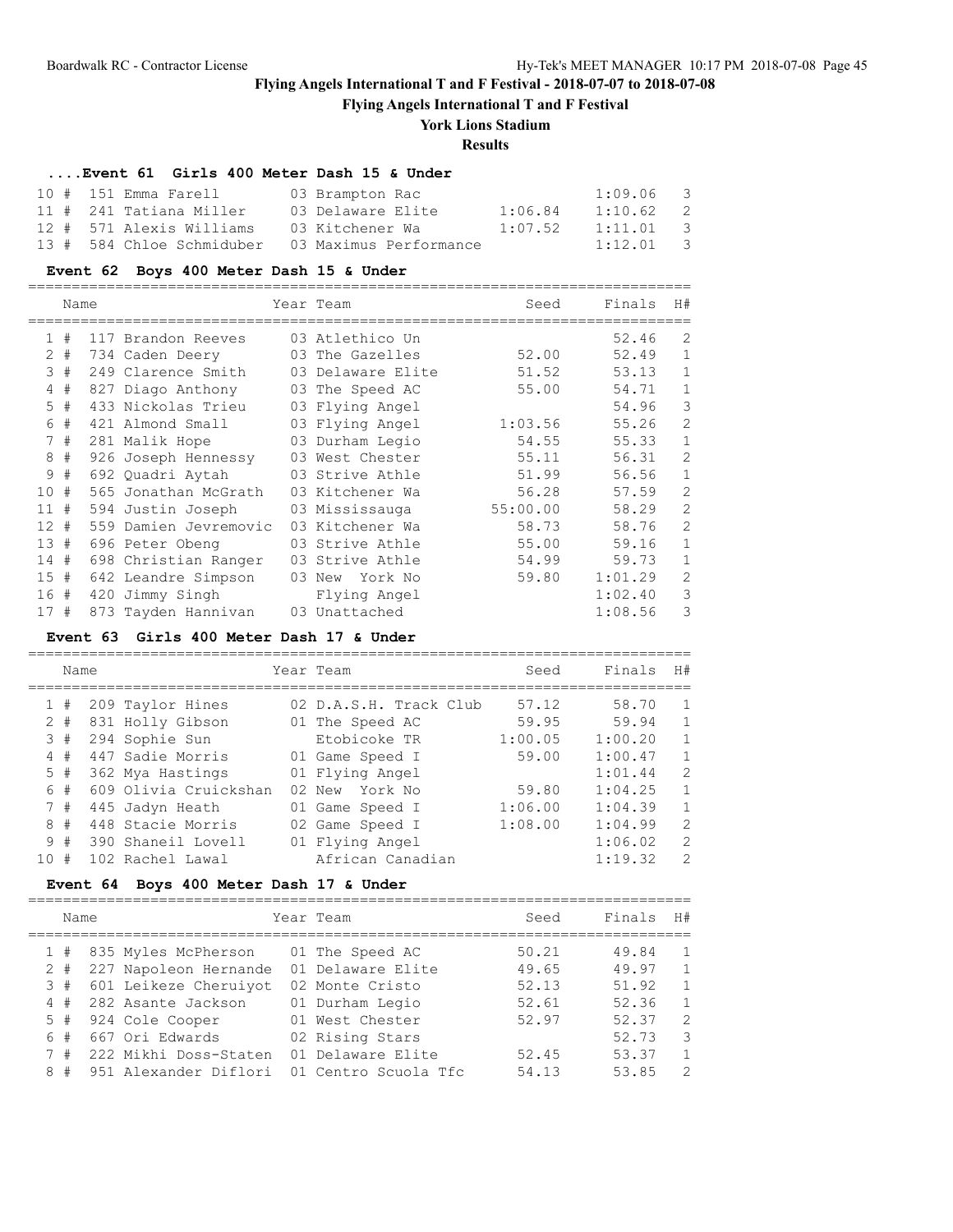**Flying Angels International T and F Festival**

## **York Lions Stadium**

**Results**

## **....Event 64 Boys 400 Meter Dash 17 & Under**

| 9 # 235 Demetrius Lyn   | 02 Delaware Elite  | 54.03 | 54.00 2         |                         |
|-------------------------|--------------------|-------|-----------------|-------------------------|
| 10 # 210 Hezakiah Ali   | 02 Delaware Elite  | 52.84 | 54.42           | $\overline{2}$          |
| 11 # 853 Jason Mannella | 01 Thorold Elit    |       | 55.76 3         |                         |
| 12 # 245 Terell Pitts   | 01 Delaware Elite  | 54.00 | $57.11$ 2       |                         |
| 13 # 401 Giovanni Myers | 02 Flying Angel    |       | $57.51$ 3       |                         |
| 14 # 705 Zach McPhee    | 02 Sundown Athl    | 56.75 | 58.75           | $\overline{\mathbf{3}}$ |
| 15 # 684 Jamall Burke   | 02 St Mary'College |       | $59.42 \quad 3$ |                         |

## **Event 65 Women 400 Meter Dash Open**

=========================================================================

| Name |  | Year Team                 | Seed              | Finals  |         |
|------|--|---------------------------|-------------------|---------|---------|
|      |  | $1$ # 735 Skyy Diop       | 00 The Gazelles   | 54.95   | 57.71   |
|      |  | 2 # 832 Adrianna Letros   | 98 The Speed AC   |         | 1:01.48 |
|      |  | 3 # 246 Alexandria Robins | 00 Delaware Elite | 1:00.56 | 1:03.86 |
|      |  | 4 # 883 A'Asia Palmer     | 00 Unattached     | 1:03.00 | 1:05.81 |
|      |  | 5 # 224 Nadiyah Fisher    | 00 Delaware Elite |         | 1:09.96 |
|      |  | 6 # 773 Shanice Martin    | 00 The Gazelles   | 1:18.00 | 1:13.91 |

## **Event 66 Men 400 Meter Dash Open**

|                | Name  |                       | Year Team          | Seed     | Finals | H#           |
|----------------|-------|-----------------------|--------------------|----------|--------|--------------|
| $\mathbf{1}$   | #     | 231 Lewis Kungu       | 00 Delaware Elite  | 49.84    | 48.97  | 1            |
|                | $2 +$ | 772 Kyron Maloney     | 00 The Gazelles    | 49.90    | 50.21  | $\mathbf{1}$ |
|                | 3#    | 319 Mellard Brown     | Flying Angel       | 50.00    | 50.91  | $\mathbf{1}$ |
| $\overline{4}$ | #     | 479 Shawn Burrell     | 00 Infinity        | 50.02    | 51.17  | $\mathbf{1}$ |
|                | 5#    | 665 Ondre Callender   | 00 Rising Stars    |          | 51.29  | 3            |
|                | 6#    | 443 Shamar Wright-Wit | Flying Angel       |          | 51.48  | 3            |
|                | 7#    | 247 Connor Shahadi    | 00 Delaware Elite  |          | 51.54  | 2            |
| 8              | #     | 311 Matt Antoine      | 00 Flying Angel    | 55:13.00 | 51.63  | 2            |
|                | 9#    | 695 Dan Kazumba       | 99 Strive Athle    | 49.99    | 51.69  | $\mathbf{1}$ |
| 10             | #     | 223 Samuel Dowling    | 00 Delaware Elite  | 53.45    | 54.29  | 2            |
| $11 \pm$       |       | 219 Alexander Davis   | 00 Delaware Elite  | 53.00    | 55.08  | 2            |
| $12 +$         |       | 477 Taj Bland         | 98 Infinity        | 51.80    | 57.24  | 1            |
| 13#            |       | 230 Jared Keaton      | 00 Delaware Elite  |          | 57.36  | 2            |
| 14#            |       | 686 Malik Deeble      | 99 St Mary'College |          | 57.90  | 3            |

## **Event 67 Girls 800 Meter Run 8 & Under**

| Name |  |                           |  | Year Team       | Seed    | Finals  |  |  |  |  |
|------|--|---------------------------|--|-----------------|---------|---------|--|--|--|--|
|      |  |                           |  |                 |         |         |  |  |  |  |
|      |  | 1 # 460 Freja Kulakowsky  |  | 10 Georgian Bay | 3:03.98 | 2:53.36 |  |  |  |  |
|      |  | 2 # 797 Kara Pratt        |  | 10 The Gazelles | 2:51.00 | 2:59.92 |  |  |  |  |
| 3#   |  | 450 Micah Abbott          |  | 10 Georgian Bay | 3:43.00 | 3:11.28 |  |  |  |  |
|      |  | 4 # 915 Newsha Sureshwara |  | 11 United Tamil |         | 3:38.77 |  |  |  |  |

## **Event 68 Boys 800 Meter Run 8 & Under**

|  | Name |                        | Year Team       | Seed    | Finals  |
|--|------|------------------------|-----------------|---------|---------|
|  |      | 1 # 543 Alec Simmons   | 10 JumpStart At |         | 3:00.92 |
|  |      | 2 # 728 Asher Cantwell | 10 The Gazelles | 3:12.72 | 3:04.18 |
|  |      | 3 # 464 Nathan Leary   | 11 Georgian Bay | 3:22.74 | 3:25.00 |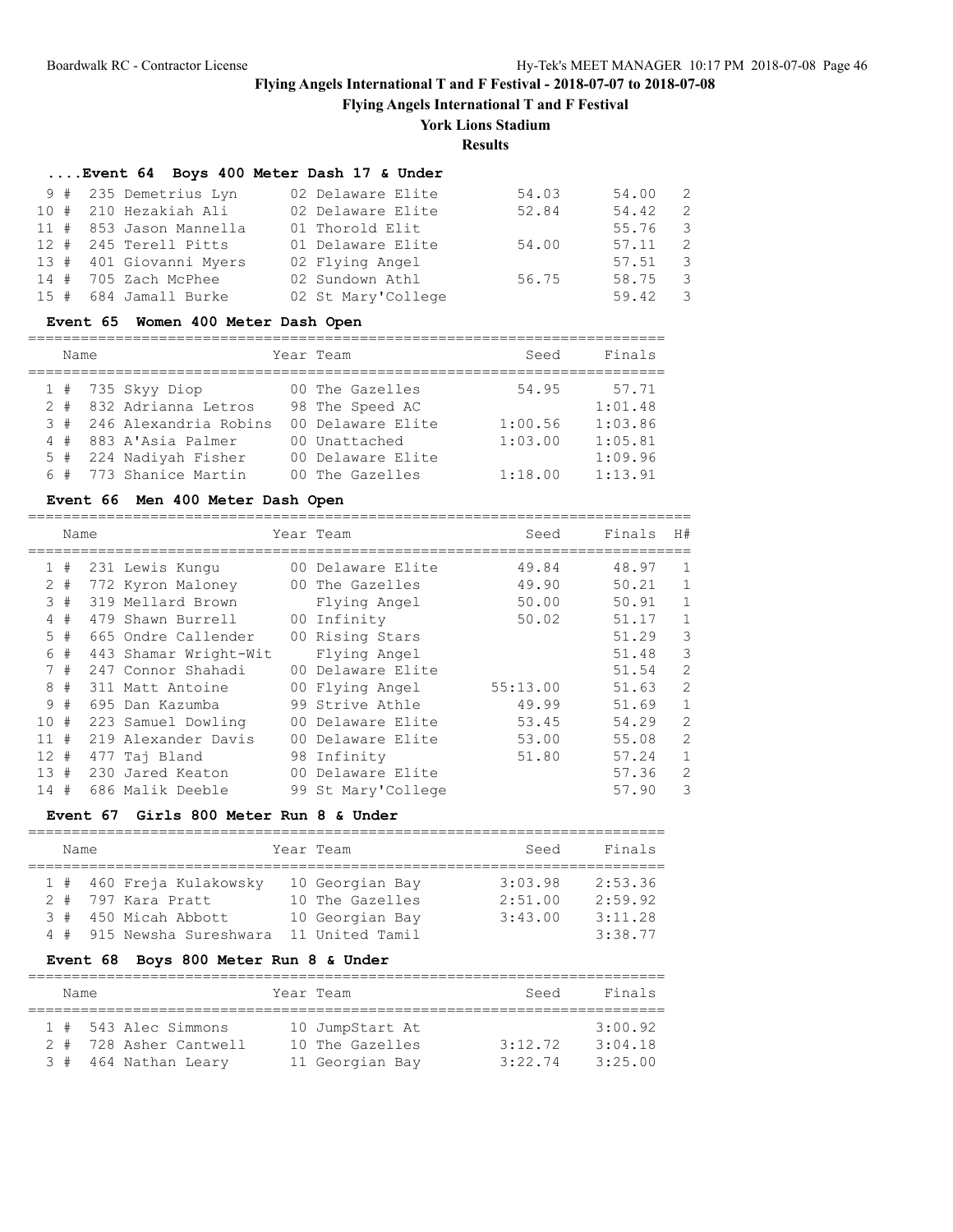**Flying Angels International T and F Festival**

## **York Lions Stadium**

**Results**

## **....Event 68 Boys 800 Meter Run 8 & Under**

4 # 575 Rory Phinnemore 10 London Legio 3:41.48 3:25.18

## **Event 69 Girls 800 Meter Run 9 & Under**

| Name |  |                           |  | Year Team       | Seed    | Finals  |  |  |  |  |
|------|--|---------------------------|--|-----------------|---------|---------|--|--|--|--|
|      |  |                           |  |                 |         |         |  |  |  |  |
|      |  | 1 # 507 Neenah Trusty     |  | 09 Infinity     | 2:45.00 | 2:43.77 |  |  |  |  |
|      |  | 2 # 503 Annabelle Steckel |  | 09 Infinity     | 2:55.20 | 2:53.14 |  |  |  |  |
|      |  | 3 # 456 Rimyelle Grady    |  | 09 Georgian Bay | 3:00.30 | 3:02.17 |  |  |  |  |
|      |  | 4 # 898 Kirthiga Gumarath |  | 09 United Tamil |         | 3:42.24 |  |  |  |  |

#### **Event 70 Boys 800 Meter Run 9 & Under**

=========================================================================

| Name |  |                                                                                                   | Year Team                                                            | Seed               | Finals                                   |
|------|--|---------------------------------------------------------------------------------------------------|----------------------------------------------------------------------|--------------------|------------------------------------------|
|      |  | 1 # 508 Kaleb Young<br>2 # 463 Emmett Leary<br>3 # 921 Nithujan Vishnuka<br>4 # 133 Henry Thomson | 09 Infinity<br>09 Georgian Bay<br>09 United Tamil<br>09 Boardwalk RC | 2:30.50<br>2:51.81 | 2:46.16<br>2:51.85<br>3:10.57<br>3:22.20 |

## **Event 71 Girls 800 Meter Run 10 & Under**

| Name |  |                         | Year Team       | Seed    | Finals  |
|------|--|-------------------------|-----------------|---------|---------|
|      |  | $1$ # 796 Kaley Pratt   | 08 The Gazelles | 2:50.00 | 2:38.30 |
|      |  | 2 # 119 Jaeda Grant     | 08 Bermuda Pace | 2:45.01 | 2:39.42 |
|      |  | 3 # 124 Alexandra Mills | 08 Boardwalk RC | 2:41.64 | 2:42.63 |
|      |  | $4$ # 128 Chloe Pilz    | 08 Boardwalk RC | 2:45.00 | 2:49.95 |
|      |  | 5 # 338 Rebekah Davis   | 08 Flying Angel | 3:05.56 | 2:50.66 |
|      |  | 6 # 648 Kanayah Wright  | 08 New York No  | 2:48.40 | 3:01.31 |
|      |  | 7 # 471 Reigne Wilson   | 08 I Be Fast TC | 3:02.54 | 3:26.58 |

=========================================================================

## **Event 72 Boys 800 Meter Run 10 & Under**

| Name |  |                           | Year Team       | Seed    | Finals  |
|------|--|---------------------------|-----------------|---------|---------|
|      |  | $1$ # 134 James Yates     | 08 Boardwalk RC | 2:40.00 | 2:42.21 |
|      |  | 2 # 461 Kaj Kulakowsky    | 08 Georgian Bay | 2:48.09 | 2:47.89 |
|      |  | 3 # 891 Dabiye Wallace    | 08 Unattached   |         | 2:51.51 |
|      |  | 4 # 118 Johan-Romaldo Smy | 08 Atlethico Un |         | 2:55.79 |
|      |  | 5 # 455 Jack Farmus       | 08 Georgian Bay | 3:02.29 | 3:01.18 |
|      |  | 6 # 116 Kebar Cunningtham | 08 Atlethico Un |         | 3:06.19 |

## **Event 73 Girls 800 Meter Run 11 & Under**

| Name  |  |                        | Year Team       | Seed    | Finals  |
|-------|--|------------------------|-----------------|---------|---------|
|       |  | 1 # 544 Ashlyn Simmons | 07 JumpStart At |         | 2:32.14 |
| $2 +$ |  | 465 Taryn Lee          | 07 Georgian Bay | 2:41.03 | 2:38.49 |
| 3#    |  | 550 Jakayla Waterman   | 07 JumpStart At |         | 2:45.73 |
| 4#    |  | 478 Mackenzie Burrell  | 07 Infinity     | 2:47.20 | 2:48.29 |
| 5#    |  | 453 Skyler Carefoot    | 07 Georgian Bay | 2:54.30 | 2:56.46 |
| 6#    |  | 940 Shea Seits         | 07 York Region  | 2:58.00 | 2:57.93 |
| 7#    |  | 454 Megan Cowan        | 07 Georgian Bay | 3:10.00 | 2:59.35 |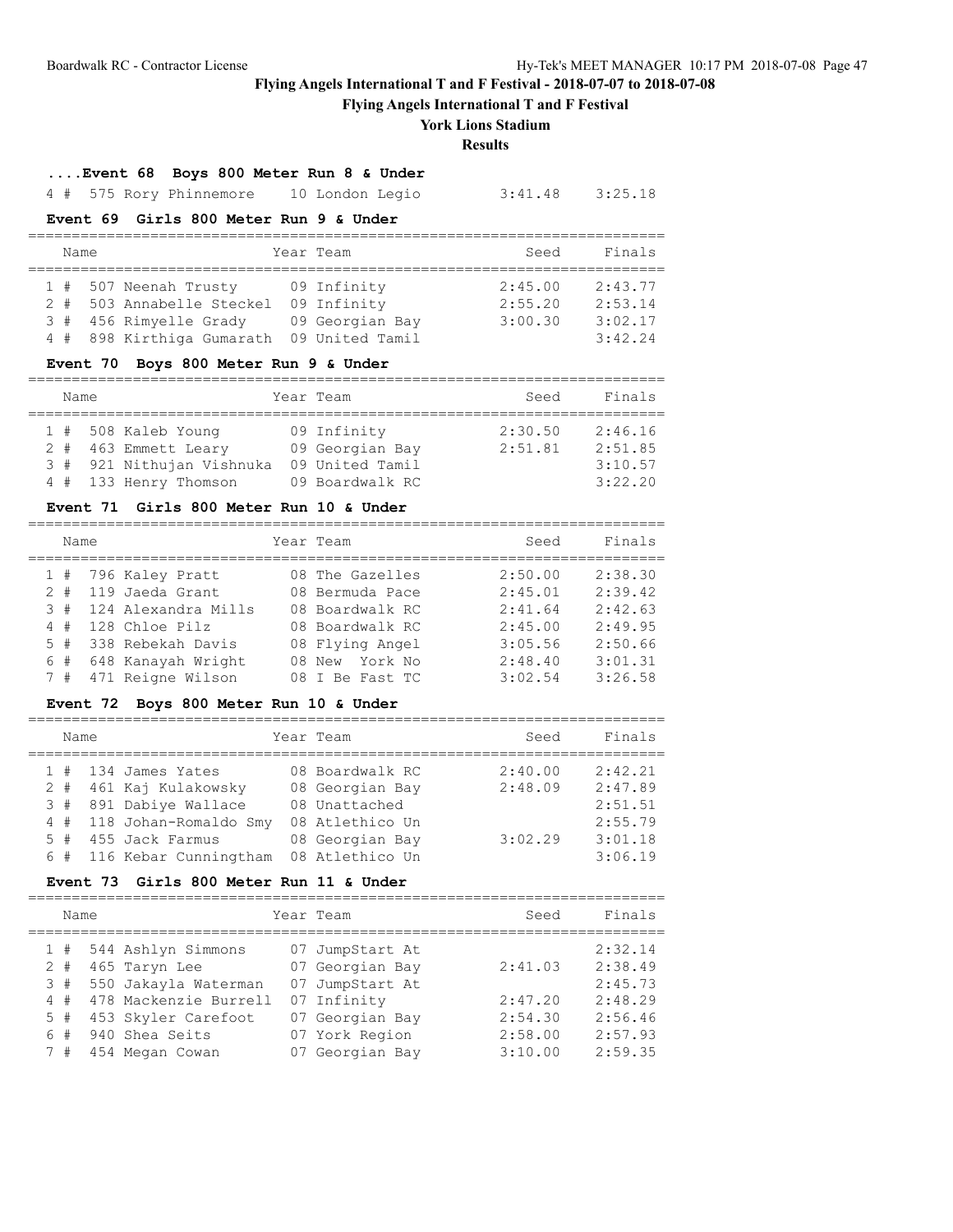**Flying Angels International T and F Festival**

## **York Lions Stadium**

### **Results**

=========================================================================

=========================================================================

## **....Event 73 Girls 800 Meter Run 11 & Under**

| 8 # 310 Mikayla Alleyne-J 07 Flying Angel |                 | $3:05.97$ $3:01.27$ |  |
|-------------------------------------------|-----------------|---------------------|--|
| 9 #  353 Allyanna Glen                    | 07 Flying Angel | $3:13.58$ $3:02.91$ |  |

## **Event 74 Boys 800 Meter Run 11 & Under**

| Name |  |                           | Year Team         | Seed    | Finals  |
|------|--|---------------------------|-------------------|---------|---------|
|      |  |                           |                   |         |         |
|      |  | $1$ # 651 Connor May      | 07 Niagara Regi   | 2:43.00 | 2:41.47 |
|      |  | 2 # 228 Conner Jackson    | 07 Delaware Elite | 2:35.69 | 2:47.74 |
|      |  | 3 # 566 Griffen Myska     | 07 Kitchener Wa   | 3:01.00 | 2:55.74 |
|      |  | 4 # 909 Karthikan Sangara | 07 United Tamil   |         | 3:00.27 |

### **Event 75 Girls 800 Meter Run 12 & Under**

| Name |  |                           | Year Team |                 | Seed    | Finals  |
|------|--|---------------------------|-----------|-----------------|---------|---------|
|      |  |                           |           |                 |         |         |
|      |  | 1 # 505 Quin Stovall      |           | 06 Infinity     | 2:26.00 | 2:27.20 |
|      |  | 2 # 747 Cora Henderson    |           | 06 The Gazelles | 2:39.00 | 2:33.91 |
|      |  | 3 # 380 Madison Kerr-Wong |           | 06 Flying Angel | 2:39.47 | 2:41.77 |
|      |  | 4 # 640 Brianna Rucker    |           | 06 New York No  |         | 2:43.67 |
|      |  | 5 # 890 Bethan Wallace    |           | 06 Unattached   |         | 2:49.01 |

## **Event 76 Boys 800 Meter Run 12 & Under**

| Name |  |                           | Year Team         | Seed    | Finals  |
|------|--|---------------------------|-------------------|---------|---------|
|      |  | 1 # 120 Jaelyn Grant      | 06 Bermuda Pace   | 2:29.00 | 2:26.77 |
|      |  | 2 # 373 David Jiang       | Flying Angel      |         | 2:27.95 |
|      |  | 3 # 299 Tolu Adebajo      | 06 Flying Angel   |         | 2:40.06 |
|      |  | 4 # 221 Seth Davis        | 06 Delaware Elite | 2:36.03 | 2:40.99 |
|      |  | 5 # 655 Febbiam Mathanara | 06 Ontario        |         | 2:52.82 |

## **Event 77 Girls 800 Meter Run 13 & Under**

| Name |  |                        | Year Team       | Seed    | Finals  |
|------|--|------------------------|-----------------|---------|---------|
|      |  | 1 # 498 Zahara Simmons | 05 Infinity     | 2:45.00 | 2:43.04 |
|      |  | 2 # 457 Mckenna Karn   | 05 Georgian Bay | 2:52.78 | 2:50.28 |
|      |  | 3 # 938 Olivia Salvo   | 05 York Region  | 2:59.00 | 2:51.51 |
|      |  | 4 # 616 Skye Flores    | 05 New York No  | 2:48.40 | 2:59.48 |

## **Event 78 Boys 800 Meter Run 13 & Under**

|             | Name |  |                       | Year Team         | Seed    | Finals  |
|-------------|------|--|-----------------------|-------------------|---------|---------|
|             | #    |  | 261 Ethan Girard      | 05 Durham Dragons | 2:18.00 | 2:18.48 |
| 2           | #    |  | 818 Erik Unger        | 05 The Gazelles   | 2:21.50 | 2:19.63 |
| 3           | #    |  | 470 Orion Wilsom      | 05 I Be Fast TC   | 2:25.34 | 2:23.80 |
| 4           | #    |  | 480 Damian Coles      | 05 Infinity       | 2:24.50 | 2:23.96 |
| $5^{\circ}$ | #    |  | 125 Charlie Mills     | 05 Boardwalk RC   | 2:26.40 | 2:25.31 |
| 6           | #    |  | 255 Kenton Woolbright | 05 Delaware Elite | 2:25.61 | 2:27.09 |
| 7           | #    |  | 754 Jeyacabisan Jathu | 05 The Gazelles   | 2:40.00 | 2:27.40 |
| 8           | #    |  | 127 Charlie Pilz      | 05 Boardwalk RC   | 2:22.94 | 2:27.44 |
| 9           | #    |  | 644 Kaiel Swift       | 05 New York No    | 2:29.80 | 2:28.18 |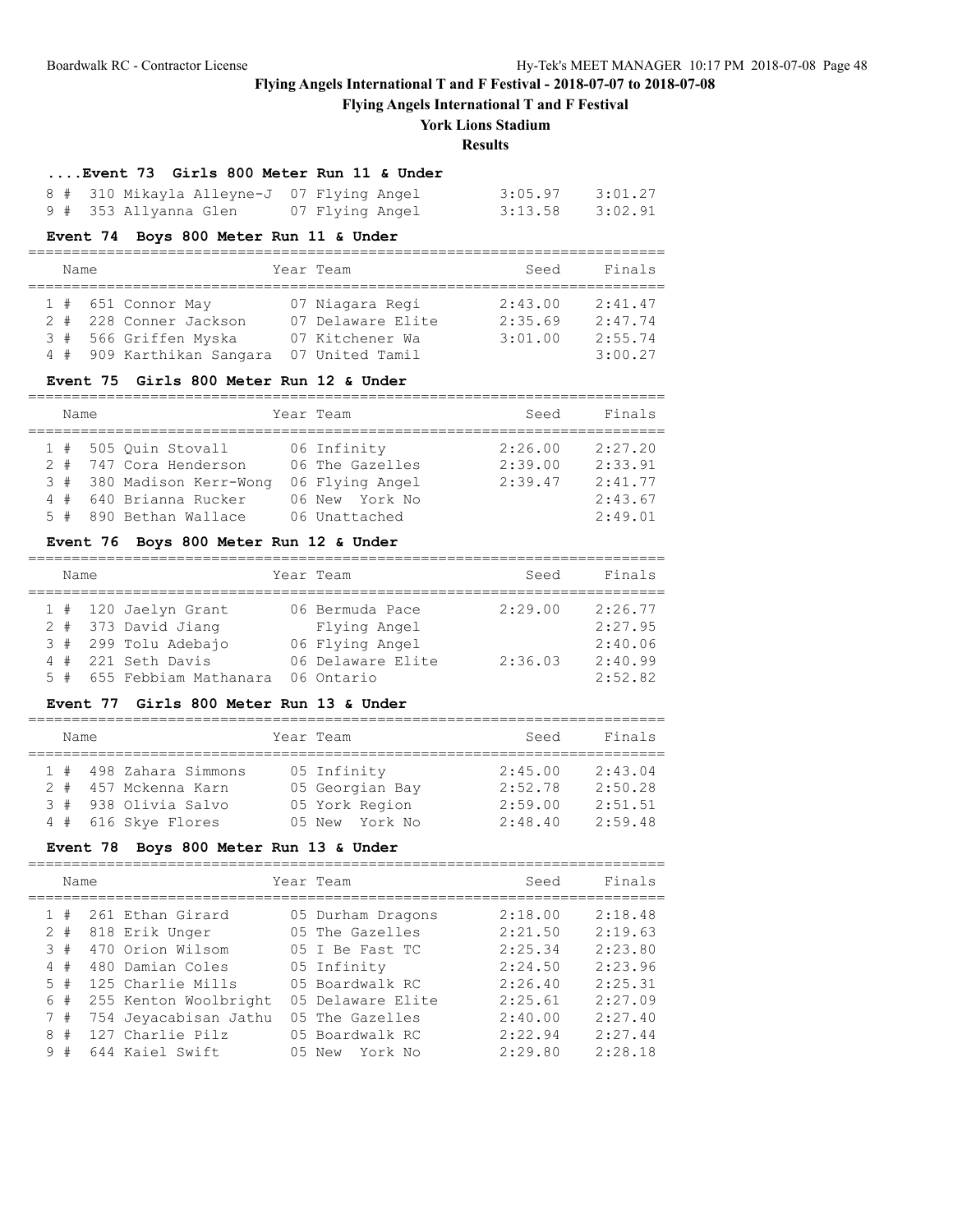**Flying Angels International T and F Festival**

# **York Lions Stadium**

**Results**

## **Event 79 Girls 800 Meter Run 14 & Under**

|   | Name  |  |                       | Year Team       | Seed    | Finals  |
|---|-------|--|-----------------------|-----------------|---------|---------|
|   | 1#    |  | 506 Micah Trusty      | 04 Infinity     | 2:15.50 | 2:16.01 |
|   | $2 +$ |  | 493 Miracle Price     | 04 Infinity     | 2:22.10 | 2:18.54 |
|   | 3#    |  | 573 Hannah McIntyre   | 05 London Legio | 2:20.74 | 2:19.76 |
|   | 4#    |  | 574 Lorelai Phinnemor | 05 London Legio | 2:24.30 | 2:22.32 |
|   | 5#    |  | 807 Maria Sandor      | 04 The Gazelles | 2:27.50 | 2:23.82 |
|   | 6#    |  | 820 Michaela Wilson   | 04 The Gazelles | 2:26.00 | 2:33.16 |
|   | 7#    |  | 781 Mikaela Molyneaux | 04 The Gazelles | 2:50.00 | 2:47.76 |
|   | 8#    |  | 354 Trishanna Glen    | 04 Flying Angel |         | 2:52.65 |
| 9 | #     |  | 937 Daniella Salvo    | 04 York Region  |         | 3:01.87 |

## **Event 80 Boys 800 Meter Run 14 & Under**

| Name |                          | Year Team       | Seed    | Finals  |
|------|--------------------------|-----------------|---------|---------|
|      |                          |                 |         |         |
|      | 1 # 346 Jordan Forrester | 04 Flying Angel | 2:24.91 | 2:19.05 |
|      | 2 # 930 Max White        | 04 West Chester | 2:24.00 | 2:21.46 |
|      | 3 # 899 Julian Joseph    | United Tamil    |         | 2:23.24 |

### **Event 81 Girls 800 Meter Run 15 & Under**

| Name |  |                         | Year Team |                   | Seed    | Finals  |
|------|--|-------------------------|-----------|-------------------|---------|---------|
|      |  |                         |           |                   |         |         |
|      |  | 1 # 458 Olivia Karn     |           | 03 Georgian Bay   | 2:27.60 | 2:28.09 |
|      |  | 2 # 202 Sarah Medcalf   |           | 03 Central Onta   | 2:24.89 | 2:29.02 |
|      |  | 3 # 446 Jasmine Heath   |           | 03 Game Speed I   | 2:26.00 | 2:31.51 |
|      |  | 4 # 237 Judy McLaughlin |           | 03 Delaware Elite | 2:22.00 | 2:44.41 |
|      |  | 5 # 701 Emma Bernier    |           | 03 Sundown Athl   |         | 2:59.52 |

### **Event 82 Boys 800 Meter Run 15 & Under**

=========================================================================

|                | Name |                       | Year Team       | Seed    | Finals  |
|----------------|------|-----------------------|-----------------|---------|---------|
|                |      |                       |                 |         |         |
|                | #    | 494 Alfred Sanford    | 03 Infinity     | 2:03.80 | 2:04.52 |
| $\mathcal{L}$  | #    | 117 Brandon Reeves    | 03 Atlethico Un |         | 2:08.98 |
| 3              | #    | 716 Ajandan Arulanant | 03 The Gazelles |         | 2:10.00 |
| $\overline{4}$ | #    | 842 Jeremiah Bondoc   | 03 Thorold Elit | 2:15.00 | 2:15.86 |
|                | 5#   | 565 Jonathan McGrath  | 03 Kitchener Wa | 2:10.88 | 2:16.45 |
|                | 6#   | 642 Leandre Simpson   | 03 New York No  | 2:19.80 | 2:27.66 |
| 7              | #    | 420 Jimmy Singh       | Flying Angel    |         | 2:28.92 |
| 8              | #    | 852 Nathan Lefebvre   | 03 Thorold Elit |         | 2:33.08 |

#### **Event 83 Girls 800 Meter Run 17 & Under**

=========================================================================

| Name  |                       | Year Team       | Seed    | Finals  |
|-------|-----------------------|-----------------|---------|---------|
| 1#    | 447 Sadie Morris      | 01 Game Speed I | 2:14.00 | 2:17.43 |
| $2 +$ | 491 Isabel Macfarlane | 01 Infinity     | 2:17.00 | 2:17.89 |
| 3#    | 635 Tyler Mustafa     | 02 New York No  | 2:25.40 | 2:26.65 |
| 4#    | 831 Holly Gibson      | 01 The Speed AC | 2:26.00 | 2:28.79 |
| 5#    | 592 Sandra Guga       | 01 Mississauga  | 2:50.00 | 2:30.39 |
| 6#    | 448 Stacie Morris     | 02 Game Speed I | 2:30.00 | 2:40.87 |
| 7#    | 600 Austine Wang      | 01 Mississauga  | 3:05.00 | 2:43.57 |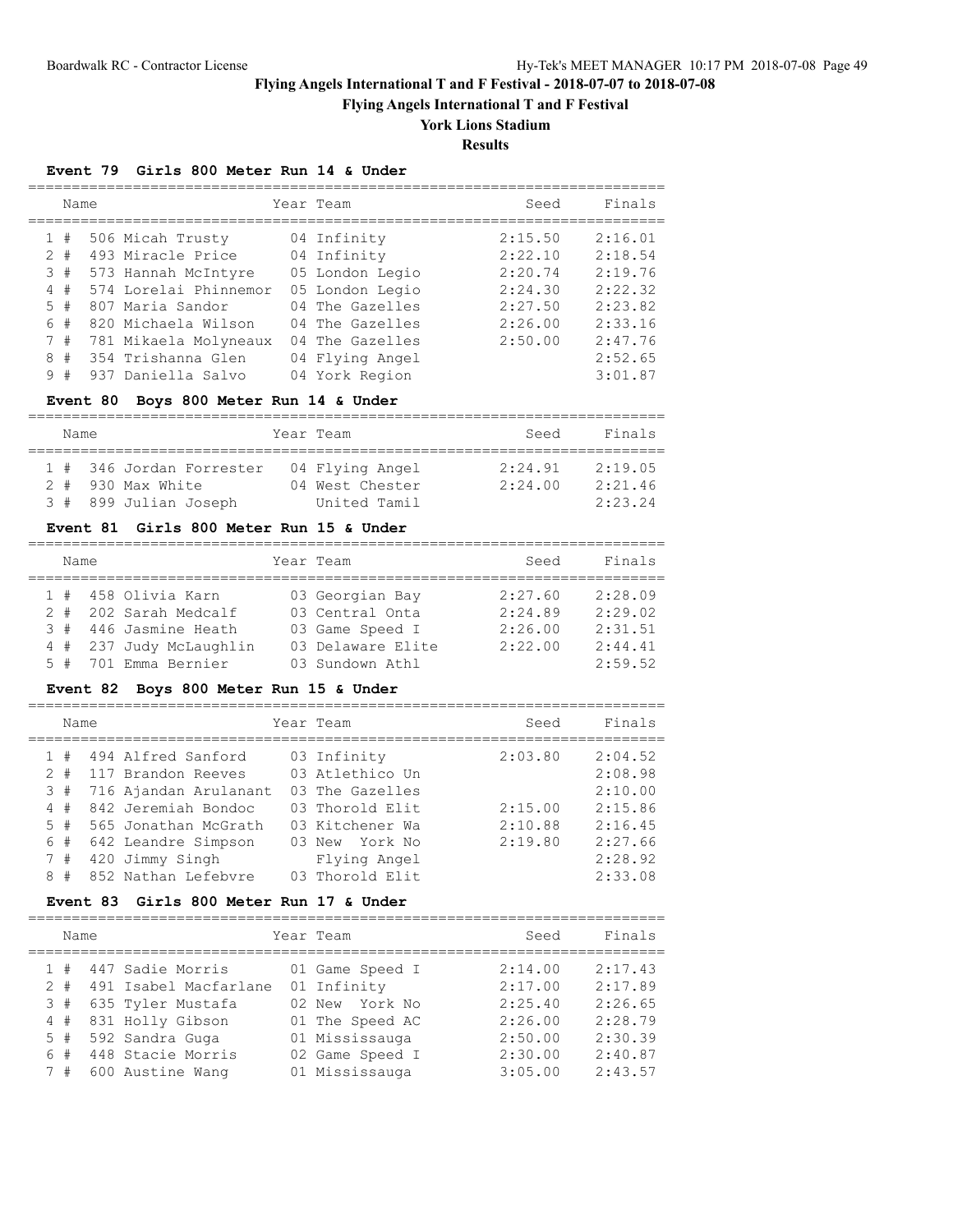**Flying Angels International T and F Festival**

# **York Lions Stadium**

**Results**

## **Event 84 Boys 800 Meter Run 17 & Under**

| Name  |                           | Year Team          | Seed    | Finals  |
|-------|---------------------------|--------------------|---------|---------|
|       | 1 # 227 Napoleon Hernande | 01 Delaware Elite  | 1:54.30 | 1:58.47 |
|       | 2 # 451 Spencer Book      | 02 Georgian Bay    | 2:00.37 | 1:59.77 |
|       | 3 # 466 Ethan Pentland    | 03 Georgian Bay    | 2:01.35 | 2:00.10 |
|       | 4 # 766 Nikhil Lew        | 01 The Gazelles    | 2:08.50 | 2:11.21 |
| $5 +$ | 777 Nathan Meraw          | 01 The Gazelles    | 2:07.00 | 2:13.02 |
|       | 6 # 684 Jamall Burke      | 02 St Mary'College |         | 2:20.56 |

### **Event 85 Women 800 Meter Run Open**

| Name |  |  |                           | Year Team |                   |         | Finals  |
|------|--|--|---------------------------|-----------|-------------------|---------|---------|
|      |  |  |                           |           |                   |         |         |
|      |  |  | 1 # 941 Sonia Gaskin      |           | 94 York Univers   | 2:04.33 | 2:09.40 |
|      |  |  | 2 # 468 Elecktra Laxdal   |           | Green and Gold    | 2:11.02 | 2:11.24 |
|      |  |  | 3 # 246 Alexandria Robins |           | 00 Delaware Elite | 2:25.00 | 2:24.55 |

## **Event 86 Men 800 Meter Run Open**

| Name |                        | Year Team         | Seed    | Finals  |
|------|------------------------|-------------------|---------|---------|
|      |                        |                   |         |         |
|      | 1 # 476 Khalil Bland   | 00 Infinity       | 2:03.00 | 2:04.25 |
|      | 2 # 247 Connor Shahadi | 00 Delaware Elite | 2:00.00 | 2:07.29 |
|      | $3$ # $477$ Taj Bland  | 98 Infinity       | 2:01.90 | 2:09.39 |
|      | $--$ # 129 Jimmy Semes | 78 Boardwalk RC   | 2:19.97 | DNF     |

### **Event 87 Girls 1200 Meter Run 9 & Under**

| Name  |                        | Year Team       | Seed    | Finals  |
|-------|------------------------|-----------------|---------|---------|
|       | 1 # 507 Neenah Trusty  | 09 Infinity     | 4:40.00 | 4:14.12 |
| $2 +$ | 503 Annabelle Steckel  | 09 Infinity     | 4:50.02 | 4:30.46 |
| 3#    | 460 Freja Kulakowsky   | 10 Georgian Bay | 4:41.07 | 4:43.22 |
|       | 4 # 456 Rimyelle Grady | 09 Georgian Bay | 4:58.65 | 4:44.81 |
|       | 5 # 467 Taryn Weppler  | 09 Georgian Bay | 4:58.36 | 5:00.23 |

## **Event 88 Boys 1200 Meter Run 9 & Under**

| Name |                                                                                                                          | Year Team |                                                                                       | Seed                          | Finals                                              |
|------|--------------------------------------------------------------------------------------------------------------------------|-----------|---------------------------------------------------------------------------------------|-------------------------------|-----------------------------------------------------|
|      | 1 # 508 Kaleb Young<br>2 # 463 Emmett Leary<br>3 # 551 Amarii Wickham<br>4 # 872 Dezmyn Hannivan<br>5 # 464 Nathan Leary |           | 09 Infinity<br>09 Georgian Bay<br>10 JumpStart At<br>10 Unattached<br>11 Georgian Bay | 4:00.15<br>4:24.89<br>5:16.89 | 4:03.86<br>4:28.27<br>4:40.53<br>5:03.45<br>5:21.46 |

### **Event 89 Girls 1200 Meter Run 10 & Under**

| Name   |                         | Year Team |                 | Seed    | Finals  |
|--------|-------------------------|-----------|-----------------|---------|---------|
|        |                         |           |                 |         |         |
|        | 1 # 124 Alexandra Mills |           | 08 Boardwalk RC | 4:24.56 | 4:17.30 |
| $2 +$  | 119 Jaeda Grant         |           | 08 Bermuda Pace |         | 4:24.12 |
|        | 3 # 796 Kaley Pratt     |           | 08 The Gazelles | 4:29.00 | 4:25.47 |
| $4 \#$ | 462 Olivia Latham       |           | 08 Georgian Bay | 4:30.09 | 4:26.27 |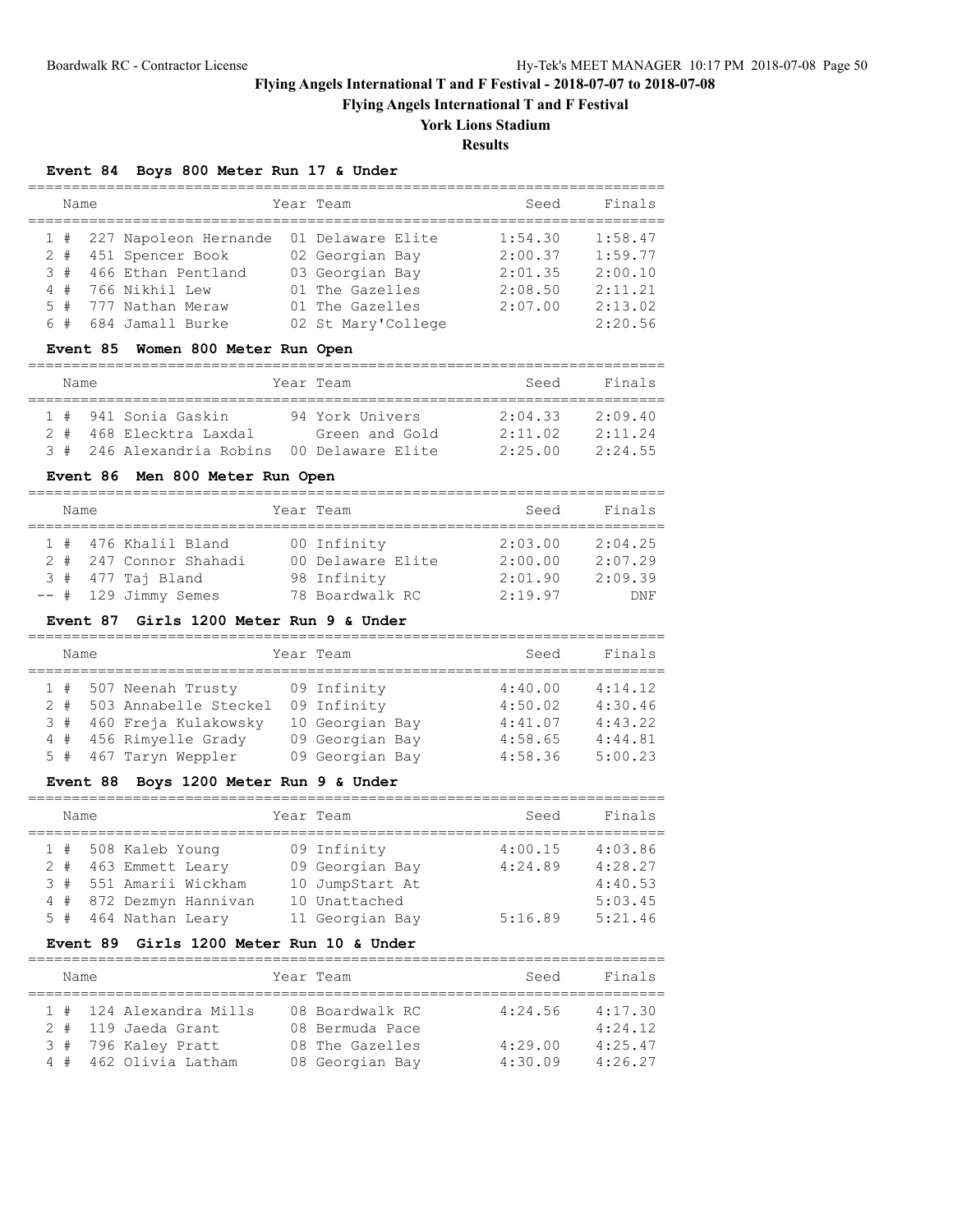**Flying Angels International T and F Festival**

# **York Lions Stadium**

**Results**

=========================================================================

# **Event 90 Boys 1200 Meter Run 10 & Under**

| Name |                        | Year Team       | Seed    | Finals  |
|------|------------------------|-----------------|---------|---------|
|      | 1 # 461 Kaj Kulakowsky | 08 Georgian Bay | 4:19.24 | 4:15.71 |
|      | 2 # 134 James Yates    | 08 Boardwalk RC | 4:18.67 | 4:18.61 |

## **Event 91 Girls 1500 Meter Run 11 & Under**

| Name |  |                         | Year Team       | Seed    | Finals  |
|------|--|-------------------------|-----------------|---------|---------|
|      |  |                         |                 |         |         |
|      |  | 1 # 544 Ashlyn Simmons  | 07 JumpStart At |         | 5:29.45 |
|      |  | $2$ # 465 Taryn Lee     | 07 Georgian Bay | 5:30.10 | 5:58.23 |
|      |  | 3 # 453 Skyler Carefoot | 07 Georgian Bay | 6:02.47 | 6:09.22 |

## **Event 92 Boys 1500 Meter Run 11 & Under**

| Name |  |                   | Year Team       |  | Seed | Finals              |  |
|------|--|-------------------|-----------------|--|------|---------------------|--|
|      |  |                   |                 |  |      |                     |  |
|      |  | 1 # 452 Wes Brown | 07 Georgian Bay |  |      | $5:53.23$ $6:11.92$ |  |

### **Event 93 Girls 1500 Meter Run 12 & Under**

| Name |  |                           |  | Year Team       | Seed    | Finals  |
|------|--|---------------------------|--|-----------------|---------|---------|
|      |  | 1 # 747 Cora Henderson    |  | 06 The Gazelles | 5:14.00 | 5:22.46 |
|      |  | 2 # 380 Madison Kerr-Wong |  | 06 Flying Angel | 5:28.55 | 5:24.48 |
|      |  | 3 # 890 Bethan Wallace    |  | 06 Unattached   |         | 5:37.42 |
|      |  | 4 # 640 Brianna Rucker    |  | 06 New York No  | 5:34.00 | 6:00.56 |

### **Event 94 Boys 1500 Meter Run 12 & Under**

|  | Name |                        | Year Team |                 | Seed    | Finals  |
|--|------|------------------------|-----------|-----------------|---------|---------|
|  |      |                        |           |                 |         |         |
|  |      | $1$ # 299 Tolu Adebajo |           | 06 Flying Angel |         | 5:01.78 |
|  |      | 2 # 871 Dante Hannivan |           | 06 Unattached   | 5:15.00 | 5:01.98 |
|  |      | 3 # 704 Liam McGregor  |           | 06 Sundown Athl | 5:55.00 | 6:30.43 |

### **Event 95 Girls 1500 Meter Run 13 & Under**

|  | Name                    | Year Team       | Seed    | Finals  |
|--|-------------------------|-----------------|---------|---------|
|  |                         |                 |         |         |
|  | $1$ # $126$ Emma Molloy | 05 Boardwalk RC | 5:08.58 | 5:11.98 |
|  | 2 # 457 Mckenna Karn    | 05 Georgian Bay | 6:07.63 | 6:04.00 |
|  | 3 # 616 Skye Flores     | 05 New York No  | 5:42.40 | 6:24.55 |

### **Event 96 Boys 1500 Meter Run 13 & Under**

| Name |  |  |                          | Year Team       | Seed    | Finals  |
|------|--|--|--------------------------|-----------------|---------|---------|
|      |  |  |                          |                 |         |         |
|      |  |  | $1$ # 818 Erik Unger     | 05 The Gazelles | 4:43.00 | 4:42.00 |
|      |  |  | 2 # 125 Charlie Mills    | 05 Boardwalk RC | 4:54.05 | 4:56.15 |
|      |  |  | 3 # 702 Christian Dejong | 05 Sundown Athl | 5:27.00 | 5:04.12 |

4 # 754 Jeyacabisan Jathu 05 The Gazelles 5:33.00 5:17.49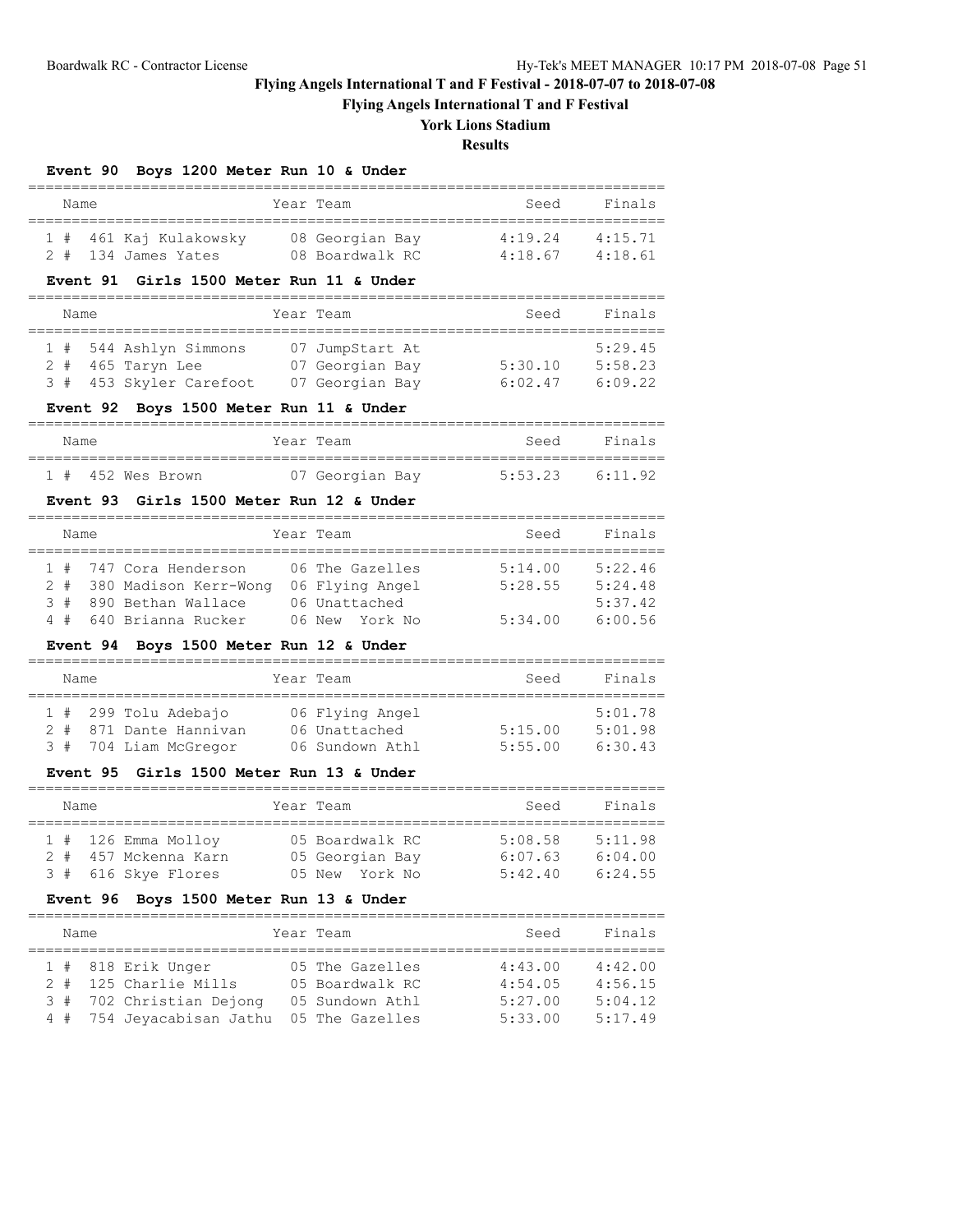**Flying Angels International T and F Festival**

# **York Lions Stadium**

**Results**

## **Event 97 Girls 1500 Meter Run 14 & Under**

|   | Name |  |                       | Year Team       | Seed    | Finals  |
|---|------|--|-----------------------|-----------------|---------|---------|
|   | 1#   |  | 493 Miracle Price     | 04 Infinity     | 5:02.01 | 4:50.48 |
|   | 2#   |  | 573 Hannah McIntyre   | 05 London Legio | 4:51.37 | 4:51.62 |
|   | 3#   |  | 807 Maria Sandor      | 04 The Gazelles | 5:02.00 | 4:55.05 |
|   | 4#   |  | 574 Lorelai Phinnemor | 05 London Legio | 5:02.02 | 4:58.81 |
|   | 5#   |  | 707 Maya Robinson     | 04 Sundown Athl | 5:24.38 | 5:11.98 |
|   | 6#   |  | 703 Kennedy McGregor  | 04 Sundown Athl | 5:28.10 | 5:21.87 |
|   | 7#   |  | 709 Payton Swan       | 04 Sundown Athl | 5:35.00 | 5:35.63 |
| 8 | #    |  | 820 Michaela Wilson   | 04 The Gazelles | 5:27.00 | 5:50.65 |

## **Event 98 Boys 1500 Meter Run 14 & Under**

| Name |                       | Year Team       | Seed    | Finals  |
|------|-----------------------|-----------------|---------|---------|
|      |                       |                 |         |         |
|      | 1 # 923 Bryce Cooper  | 04 West Chester |         | 4:47.84 |
|      | 2 # 899 Julian Joseph | United Tamil    |         | 4:53.12 |
|      | 3 # 930 Max White     | 04 West Chester | 4:50.86 | 4:56.99 |

## **Event 99 Girls 1500 Meter Run 15 & Under**

| Name    |                 | Year Team       | Seed    | Finals  |
|---------|-----------------|-----------------|---------|---------|
| $1 \pm$ | 458 Olivia Karn | 03 Georgian Bay | 5:10.00 | 5:13.78 |
| 2#      | 109 Youna Aboud | 03 Athletiques  | 6:30.00 | 6:53.13 |

## **Event 100 Boys 1500 Meter Run 15 & Under**

| Name |                           | Year Team       | Seed    | Finals  |
|------|---------------------------|-----------------|---------|---------|
|      | 1 # 494 Alfred Sanford    | 03 Infinity     | 4:30.20 | 4:26.42 |
|      | 2 # 716 Ajandan Arulanant | 03 The Gazelles | 4:42.00 | 4:33.84 |
|      | 3 # 117 Brandon Reeves    | 03 Atlethico Un |         | 4:40.03 |
|      | 4 # 123 Duncan Lamont     | 03 Boardwalk RC | 4:45.00 | 4:53.12 |
|      | 5 # 642 Leandre Simpson   | 03 New York No  | 5:00.40 | 4:59.85 |

### **Event 101 Girls 1500 Meter Run 17 & Under**

| Name |                       |  | Year Team       |  | Seed    | Finals  |
|------|-----------------------|--|-----------------|--|---------|---------|
|      | 1 # 459 Hannah Knight |  | 02 Georgian Bay |  | 5:39.35 | 5:34.49 |

## **Event 102 Boys 1500 Meter Run 17 & Under**

| Name  |                         | Year Team       | Seed    | Finals  |
|-------|-------------------------|-----------------|---------|---------|
| 1#    | 466 Ethan Pentland      | 03 Georgian Bay | 4:16.13 | 4:16.67 |
| $2 +$ | 705 Zach McPhee         | 02 Sundown Athl | 4:21.20 | 4:25.48 |
|       | 3 # 451 Spencer Book    | 02 Georgian Bay | 4:15.15 | 4:31.12 |
|       | 4 # 777 Nathan Meraw    | 01 The Gazelles | 4:32.00 | 4:35.92 |
|       | 5 # 873 Tayden Hannivan | 03 Unattached   | 4:45.00 | 4:56.62 |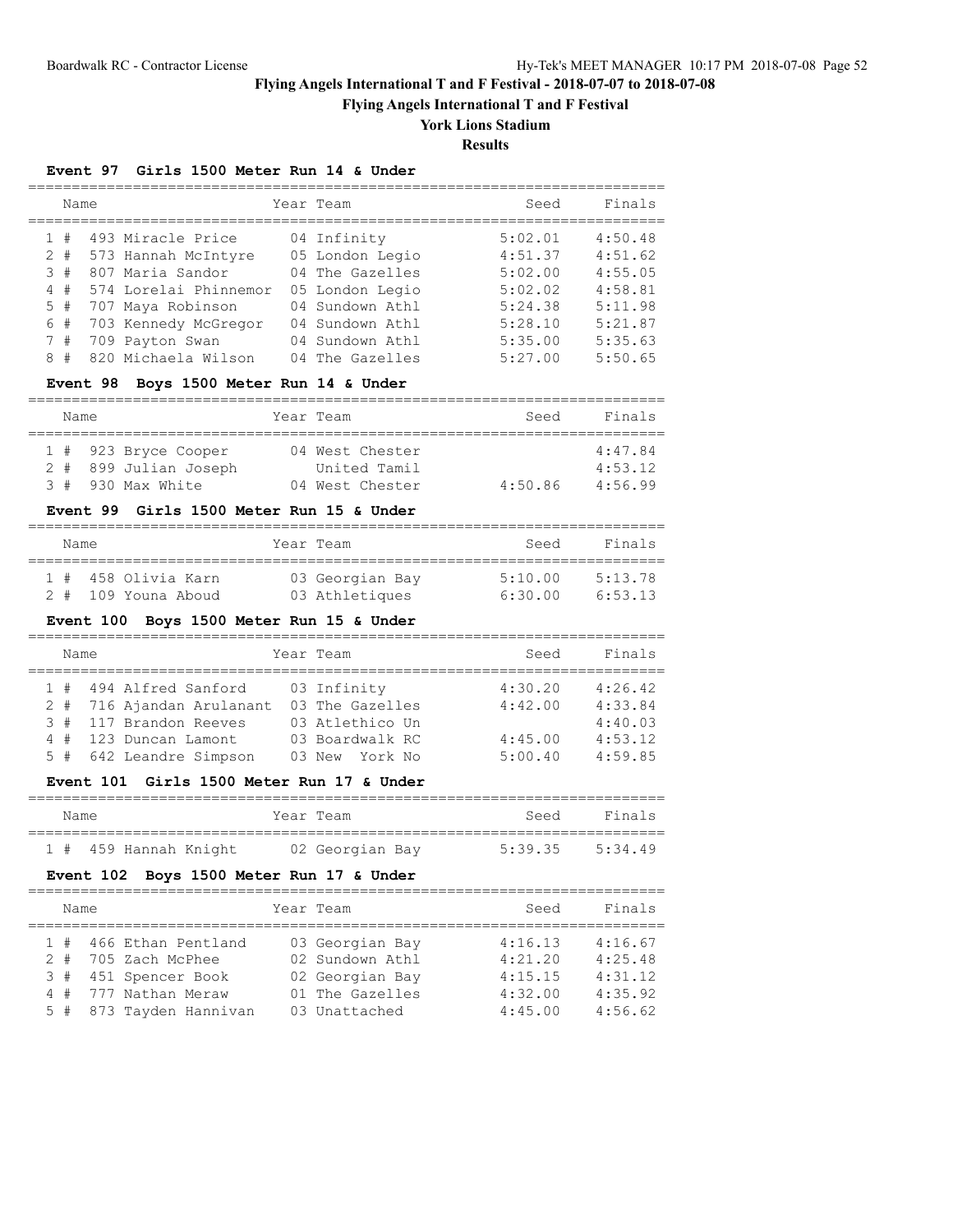**Flying Angels International T and F Festival**

## **York Lions Stadium**

**Results**

## **Event 104 Men 1500 Meter Run Open**

| Name |    |  |                       | Year Team       | Seed    | Finals  |
|------|----|--|-----------------------|-----------------|---------|---------|
|      |    |  |                       |                 |         |         |
|      |    |  | 1 # 476 Khalil Bland  | 00 Infinity     | 4:25.80 | 4:27.33 |
|      |    |  | $2$ # $477$ Taj Bland | 98 Infinity     | 4:19.00 | 4:38.47 |
|      | 3# |  | 130 Sam Shi           | 93 Boardwalk RC | 4:50.00 | 4:46.30 |
|      |    |  | 4 # 129 Jimmy Semes   | 78 Boardwalk RC | 4:52.00 | 5:06.22 |

## **Event 105 Girls 80 Meter Hurdles 12 & Under**

| Name  |                       | Year Team         | Seed     | Finals        | Wind |
|-------|-----------------------|-------------------|----------|---------------|------|
| 1#    | 603 Kamilah Alabi     | 07 New York No    | 13.40    | $13.77 - 2.1$ |      |
| $2 +$ | 630 Brianna Lindo     | 07 New York No    | 13.40    | $14.70 - 2.1$ |      |
| 3#    | 395 Sara McKee        | 06 Flying Angel   |          | $14.78 - 2.1$ |      |
|       | 4 # 252 Alexis Tarlue | 06 Delaware Elite |          | $14.91 - 2.1$ |      |
|       | $5$ # 146 Nya Blades  | 06 Brampton Rac   | 13:31.00 | $15.09 - 2.1$ |      |
| 6#    | 174 Samantha Williams | 06 Brampton Rac   | 13:42.00 | $16.36 -2.1$  |      |
| 7#    | 200 Devisha Souden    | 06 Bullets Track  |          | $23.71 -2.1$  |      |

## **Event 106 Boys 80 Meter Hurdles 12 & Under**

| Name  |                           | Year Team       | Seed     | Finals        | Wind |
|-------|---------------------------|-----------------|----------|---------------|------|
|       | 1 # 169 Judah Walker      | 06 Brampton Rac | 14:09.00 | $13.81 - 0.2$ |      |
| $2 +$ | 606 Walter Barrows        | 06 New York No  | 14.80    | $13.81 - 0.2$ |      |
|       | 3 # 901 Banujan Kulainthi | 06 United Tamil | 14:00.00 | $14.06 - 0.2$ |      |
| 4#    | 636 Jasir Muwwakkil       | 06 New York No  | 14,40    | $15.81 - 0.2$ |      |
| $5 +$ | 783 Owen Moore            | 06 The Gazelles |          | $15.86 - 0.2$ |      |
| 6#    | 894 Ashvin Balaramana     | 06 United Tamil |          | $18.28 - 0.2$ |      |

### **Event 107 Girls 80 Meter Hurdles 13 & Under**

|  | Name |                           | Year Team         | Seed  | Finals Wind |      |
|--|------|---------------------------|-------------------|-------|-------------|------|
|  |      |                           |                   |       |             |      |
|  |      | $1$ # 267 Jodie Rose      | 05 Durham Dragons |       | 13.74       | NWI  |
|  |      | 2 # 308 Kayesha Alleyne-A | 05 Flying Angel   |       | 15.14       | NWI  |
|  |      | 3 # 142 Lilly Vatcher     | 05 Boost Athlet   | 14.61 | 15.17       | NW T |
|  |      | 4 # 158 Shyann Johnson    | 05 Brampton Rac   |       | 17.58       | NW T |

### **Event 108 Boys 80 Meter Hurdles 13 & Under**

| Name |  |                                           |  | Year Team        | Seed | Finals Wind   |  |  |  |  |  |  |
|------|--|-------------------------------------------|--|------------------|------|---------------|--|--|--|--|--|--|
|      |  | 1 # 182 Reshawn Brown                     |  | 05 Bullets Track |      | $15.08 + 0.0$ |  |  |  |  |  |  |
|      |  | 2 # 913 Nithilan Sriranja 05 United Tamil |  |                  |      | $15.67 + 0.0$ |  |  |  |  |  |  |

### **Event 109 Girls 80 Meter Hurdles 14 & Under**

| Name |                           | Year Team       | Seed  | Finals Wind   |  |
|------|---------------------------|-----------------|-------|---------------|--|
|      | 1 # 306 Tolu Akinduro     | 04 Flying Angel | 13.20 | $13.12 -2.4$  |  |
|      | 2 # 602 Hailey Reid       | 04 Monte Cristo | 13.25 | $13.13 -2.4$  |  |
|      | 3 # 617 Antoinette Gallow | 04 New York No  | 12.70 | $13.46 - 2.4$ |  |
|      | 4 # 657 Calli Hogarth     | 04 Peak Velocit |       | $14.16 - 2.4$ |  |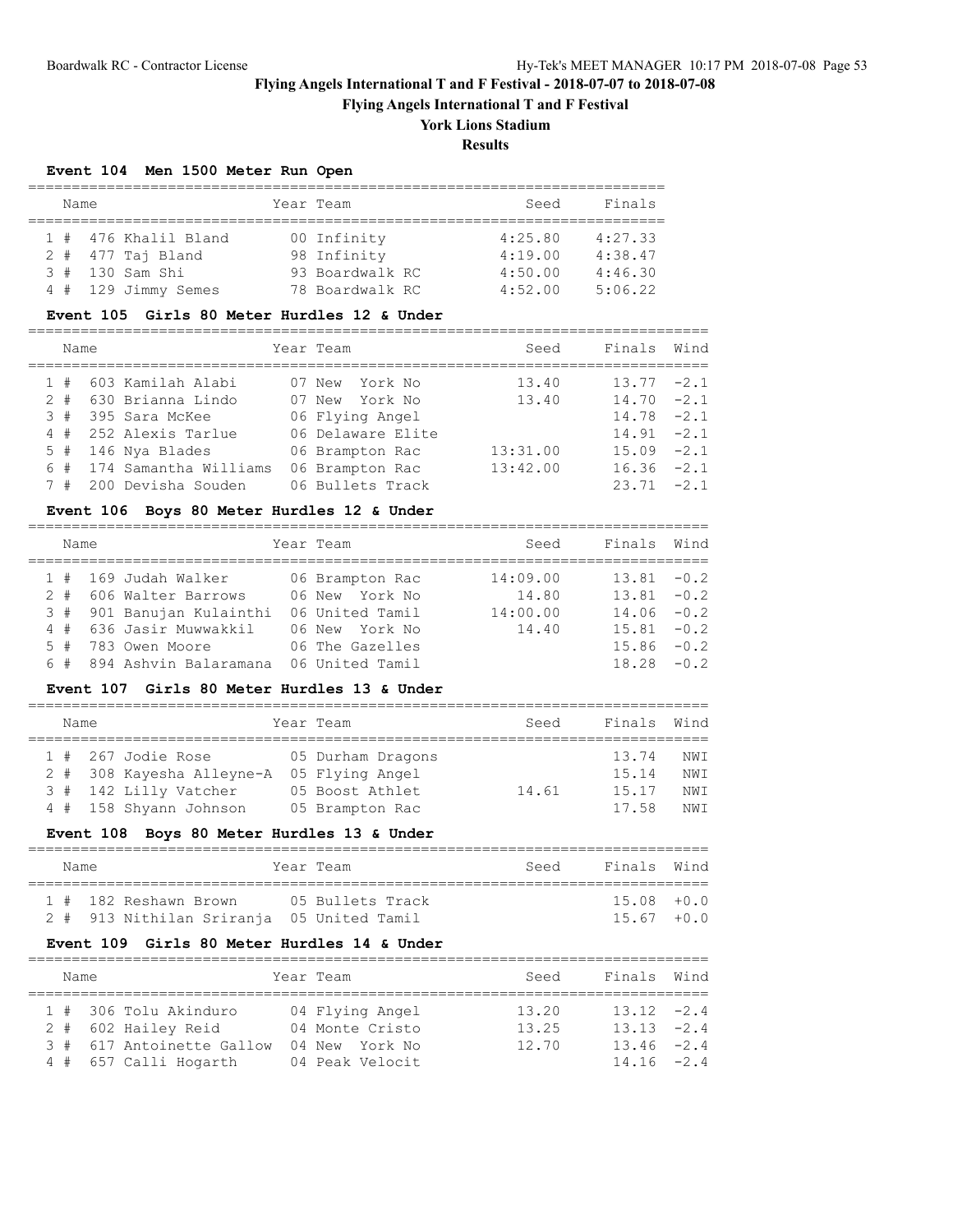**Flying Angels International T and F Festival**

# **York Lions Stadium**

### **Results**

### **....Event 109 Girls 80 Meter Hurdles 14 & Under**

| 5 # 572 Maya Alexander | 04 London Legio | 14.23 | $14.33 - 2.4$ |
|------------------------|-----------------|-------|---------------|
| 6 # 699 Jaimie Badley  | 04 Sundown Athl | 14.50 | 14.59 -2.4    |
| 7 # 624 Taylor Haskins | 04 New York No  | 13.30 | $15.31 -2.4$  |

#### **Event 110 Girls 80 Meter Hurdles 15 & Under**

| Name |                         |  | Year Team       | Seed  | Finals Wind   |  |
|------|-------------------------|--|-----------------|-------|---------------|--|
|      | 1 # 870 Izzy Goudros    |  | 03 Unattached   | 11.51 | $11.97 - 0.7$ |  |
|      | 2 # 864 Alika Elliott   |  | 03 Unattached   | 12.44 | $12.76 - 0.7$ |  |
|      | 3 # 141 Kaycee Martin   |  | 03 Boost Athlet | 12.79 | $12.88 - 0.7$ |  |
|      | 4 # 293 Sage Stoyka Kay |  | 03 Etobicoke TR |       | $13.80 - 0.7$ |  |
|      | 5 # 701 Emma Bernier    |  | 03 Sundown Athl | 13.31 | $13.82 - 0.7$ |  |

6 # 631 Deana Lindo 03 New York No 12.80 14.36 -0.7

==============================================================================

### **Event 111 Boys 100 Meter Hurdles 14 & Under**

| Name |  |                          |  | Year Team       | Seed  | Finals Wind   |  |  |  |  |  |  |
|------|--|--------------------------|--|-----------------|-------|---------------|--|--|--|--|--|--|
|      |  |                          |  |                 |       |               |  |  |  |  |  |  |
|      |  | 1 # 666 Brandon Downes   |  | 04 Rising Stars |       | $14.26 - 1.2$ |  |  |  |  |  |  |
|      |  | 2 # 673 Jadon Pearce     |  | 04 Rising Stars |       | $14.50 - 1.2$ |  |  |  |  |  |  |
|      |  | 3 # 931 Sam White        |  | 04 West Chester | 16.60 | $17.76 - 1.2$ |  |  |  |  |  |  |
|      |  | 4 # 893 Saujan Arulharan |  | United Tamil    |       | $18.77 - 1.2$ |  |  |  |  |  |  |

## **Event 112 Boys 100 Meter Hurdles 15 & Under**

| Name |  |  |                        |  | Year Team       | Seed  | Finals Wind |               |  |  |  |  |  |
|------|--|--|------------------------|--|-----------------|-------|-------------|---------------|--|--|--|--|--|
|      |  |  |                        |  |                 |       |             |               |  |  |  |  |  |
|      |  |  | 1 # 860 Denis Tzvetkov |  | 03 Thorold Elit | 15.00 |             | $15.27 - 4.9$ |  |  |  |  |  |
|      |  |  | 2 # 843 Noah Carl      |  | 03 Thorold Elit | 15.00 |             | $15.79 - 4.9$ |  |  |  |  |  |
|      |  |  | 3 # 680 Jacob Zalesak  |  | 03 Sarnia Athle |       |             | $16.97 - 4.9$ |  |  |  |  |  |

## **Event 113 Girls 100 Meter Hurdles 17 & Under**

|     | Name  |                       | Year Team         | Seed  | Finals | Wind H#                              |  |
|-----|-------|-----------------------|-------------------|-------|--------|--------------------------------------|--|
|     | 1#    | 870 Izzy Goudros      | 03 Unattached     | 14.00 | 14.50  | $-2.6$ 1                             |  |
|     | $2 +$ | 499 Brianna Smith     | 02 Infinity       | 14.80 | 15.12  | $-2.6$ 1                             |  |
|     | 3#    | 620 Stephanie Graves  | 02 New York No    | 15.40 | 15.42  | $-2.6$ 1                             |  |
|     | 4#    | 283 Daneille Lynch    | 01 Durham Legio   | 15.19 | 15.70  | $-2.6$ 1                             |  |
|     | $5$ # | 621 Tiffany Graves    | 02 New York No    | 15.90 | 15.82  | $-2.6$ 1                             |  |
|     | 6 #   | 248 Arianna Smith     | 01 Delaware Elite | 14.84 | 16.18  | $-2.6$ 1                             |  |
|     | 7#    | 489 Sasha Lee         | 03 Infinity       | 15.55 | 17.04  | $-2.6$ 1                             |  |
|     | 8#    | 674 Acacia Small      | 02 Rising Stars   |       | 17.28  | $-2.0$ 2                             |  |
|     | 9#    | 609 Olivia Cruickshan | 02 New York No    | 17.20 | 17.37  | $-2.0$ 2                             |  |
| 10# |       | 254 Lindsey Wong      | 02 Delaware Elite | 16.94 | 18.20  | $-2.0$ 2                             |  |
| 11# |       | 619 Kuhdearah Graves  | 01 New York No    | 17.60 | 18.23  | $\overline{\phantom{0}}^2$<br>$-2.0$ |  |
| 12# |       | 495 Alexis Sapnas     | 03 Infinity       | 16.80 | 18.79  | $-2.6$ 1                             |  |
| 13# |       | 817 Deniz Tiri        | 01 The Gazelles   | 18.00 | 20.08  | $-2.0$<br>$\overline{2}$             |  |
|     |       |                       |                   |       |        |                                      |  |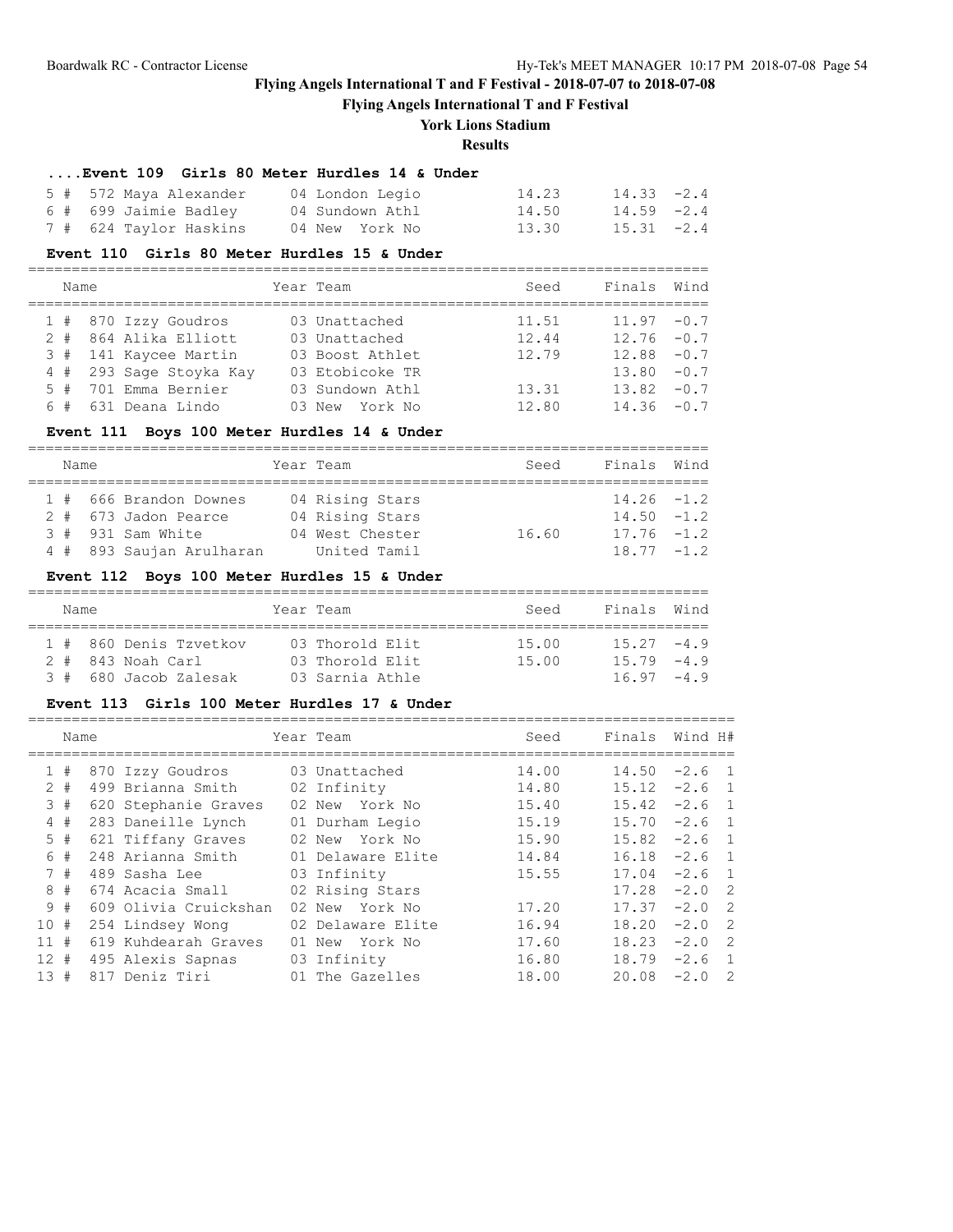**Flying Angels International T and F Festival**

# **York Lions Stadium**

**Results**

## **Event 114 Boys 110 Meter Hurdles 17 & Under**

| Name |  |                         | Year Team         |  | Seed  | Finals Wind |  |
|------|--|-------------------------|-------------------|--|-------|-------------|--|
|      |  | $1$ # 229 Ja' Kai Jones | 02 Delaware Elite |  | 17.32 | 17.77 0.1   |  |

### **Event 115 Girls 200 Meter Hurdles 12 & Under**

|    | Name  |                       |    | Year Team |                 | Seed     | Finals | Wind H#  |  |
|----|-------|-----------------------|----|-----------|-----------------|----------|--------|----------|--|
|    | 1#    | 630 Brianna Lindo     |    |           | 07 New York No  | 30.80    | 31.75  | $-1.5$ 1 |  |
|    | $2 +$ | 146 Nya Blades        |    |           | 06 Brampton Rac | 32:16.00 | 32.06  | $-0.5$ 2 |  |
|    | 3#    | 531 Alika Harewood    | 07 |           | JumpStart At    |          | 32.46  | $-0.5$ 2 |  |
|    | 4#    | 643 Kaela Swift       |    | 07 New    | York No         | 34.80    | 33.17  | $-1.5$ 1 |  |
|    | 5#    | 603 Kamilah Alabi     |    |           | 07 New York No  | 31.80    | 33.24  | $-1.5$ 1 |  |
|    | 6 #   | 558 Suriyah Young     |    |           | 07 JumpStart At |          | 33.46  | $-0.5$ 2 |  |
|    | 7#    | 637 Sierra Passee     |    |           | New York No     | 34.10    | 33.51  | $-1.5$ 1 |  |
|    | $8 +$ | 174 Samantha Williams |    |           | 06 Brampton Rac | 32:41.00 | 33.81  | $-0.5$ 2 |  |
|    | 9#    | 622 Amela Gullap      |    |           | 06 New York No  | 33.70    | 34.91  | $-1.5$ 1 |  |
| 10 | #     | 114 Caitlyn Thompson  |    |           | 06 Athletiques  | 35.00    | 35.17  | $-1.5$ 1 |  |
| 11 | #     | 812 Daylah Sookram    |    |           | 06 The Gazelles | 40.00    | 40.31  | $-1.5$ 1 |  |
|    |       |                       |    |           |                 |          |        |          |  |

## **Event 116 Boys 200 Meter Hurdles 12 & Under**

| Name |                                           | Year Team         | Seed     | Finals Wind   |  |
|------|-------------------------------------------|-------------------|----------|---------------|--|
|      | 1 # 269 Joshua Streeter                   | 06 Durham Dragons | 30.88    | $31.66 - 1.5$ |  |
|      | 2 # 606 Walter Barrows                    | 06 New York No    | 34.20    | $32.10 - 1.5$ |  |
|      | 3 # 901 Banujan Kulainthi 06 United Tamil |                   | 32:00.00 | $32.37 - 1.5$ |  |
|      | 4 # 894 Ashvin Balaramana                 | 06 United Tamil   |          | $35.24 -1.5$  |  |
|      | 5 # 636 Jasir Muwwakkil 06 New York No    |                   | 33.20    | $35.86 - 1.5$ |  |

### **Event 117 Girls 200 Meter Hurdles 13 & Under**

| Name |                                           | Year Team         | Seed  | Finals Wind   |  |
|------|-------------------------------------------|-------------------|-------|---------------|--|
|      | $1$ # 265 Elle Riley                      | 05 Durham Dragons | 28.59 | $28.86 + 0.0$ |  |
|      | $2$ # $257$ Ania David                    | 05 Durham Dragons |       | $32.29 + 0.0$ |  |
|      | 3 # 308 Kayesha Alleyne-A 05 Flying Angel |                   |       | $33.40 + 0.0$ |  |
|      | 4 # 927 Giovanna Jennings                 | 05 West Chester   |       | $34.31 + 0.0$ |  |
|      | 5 # 142 Lilly Vatcher                     | 05 Boost Athlet   | 35.51 | $35.23 + 0.0$ |  |

## **Event 118 Boys 200 Meter Hurdles 13 & Under**

| Name |  |                                           |  | Year Team         | Seed  | Finals Wind   |  |  |  |  |  |  |
|------|--|-------------------------------------------|--|-------------------|-------|---------------|--|--|--|--|--|--|
|      |  | 1 # 261 Ethan Girard                      |  | 05 Durham Dragons | 34.00 | $29.81 - 1.3$ |  |  |  |  |  |  |
|      |  | 2 # 644 Kaiel Swift                       |  | 05 New York No    | 32.85 | $33.46 - 1.3$ |  |  |  |  |  |  |
|      |  | 3 # 913 Nithilan Sriranja 05 United Tamil |  |                   |       | $33.71 - 1.3$ |  |  |  |  |  |  |

## **Event 119 Girls 200 Meter Hurdles 14 & Under**

| Name |                                          | Year Team         | Seed | Finals Wind   |  |
|------|------------------------------------------|-------------------|------|---------------|--|
|      | 1 # 262 Maiya Gurbin                     | 04 Durham Dragons |      | $30.03 - 0.5$ |  |
|      | 2 # 617 Antoinette Gallow 04 New York No |                   | 3010 | $30.69 - 0.5$ |  |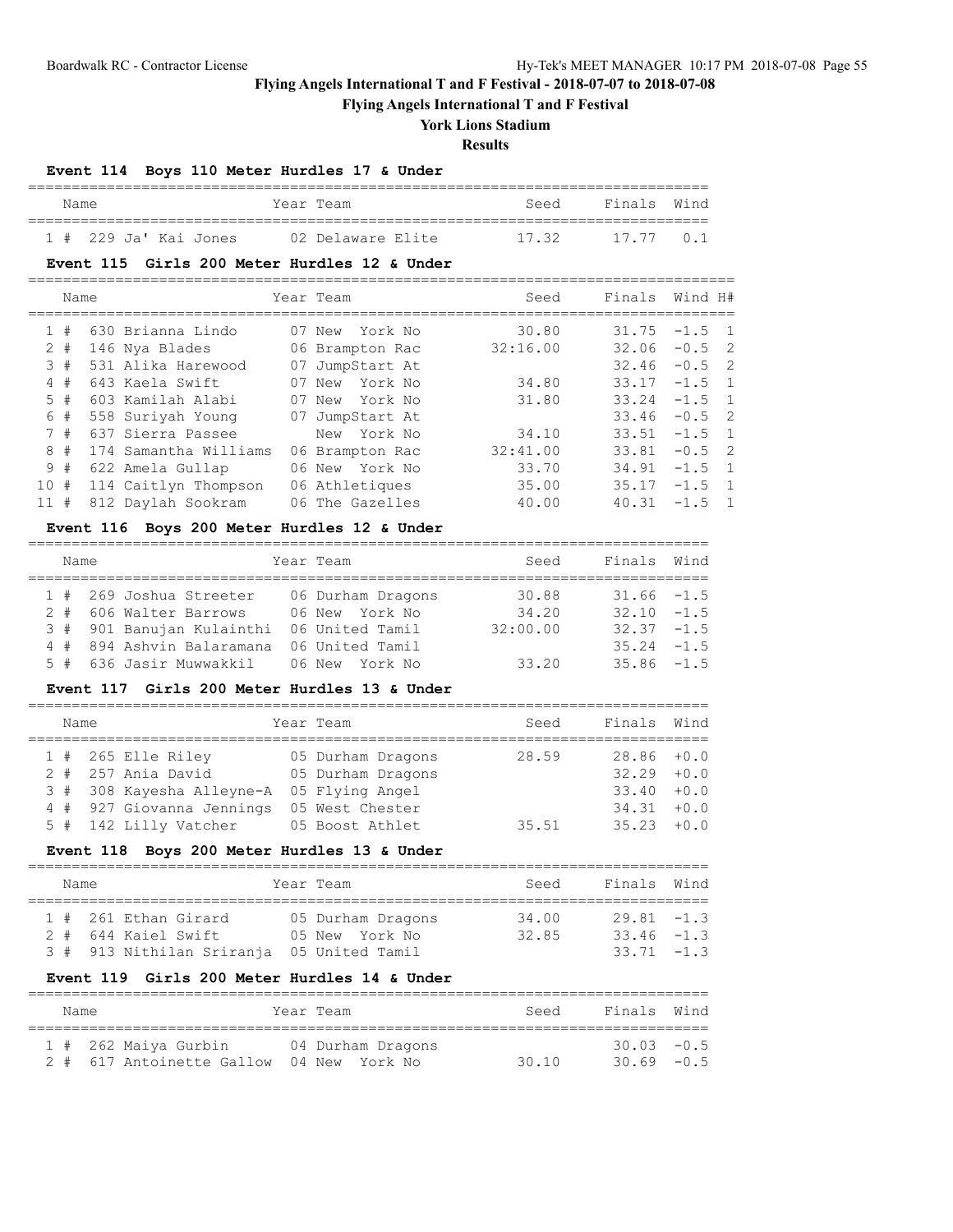**Flying Angels International T and F Festival**

## **York Lions Stadium**

**Results**

### **....Event 119 Girls 200 Meter Hurdles 14 & Under**

| 3 # 112 Ashleigh Manning 04 Athletiques |                 | 30.92    | $31.89 - 0.5$ |
|-----------------------------------------|-----------------|----------|---------------|
| 4 # 624 Taylor Haskins 04 New York No   |                 | 32.20    | $32.36 - 0.5$ |
| 5 # 650 Charlize Knott                  | 04 Niagara Regi | 39:00.00 | $37.24 -0.5$  |

### **Event 120 Boys 200 Meter Hurdles 14 & Under**

| Name |                          | Year Team       | Seed  | Finals Wind   |  |
|------|--------------------------|-----------------|-------|---------------|--|
|      | $1$ # $673$ Jadon Pearce | 04 Rising Stars |       | $26.21 -2.3$  |  |
|      | 2 # 923 Bryce Cooper     | 04 West Chester | 26.87 | $26.68 - 2.3$ |  |
|      | $3 * 931$ Sam White      | 04 West Chester |       | $30.74 -2.3$  |  |

### **Event 121 Girls 200 Meter Hurdles 15 & Under**

|       | Name |                           | Year Team         | Seed  | Finals        | Wind |
|-------|------|---------------------------|-------------------|-------|---------------|------|
| 1#    |      | 864 Alika Elliott         | 03 Unattached     | 30.42 | $30.12 - 1.7$ |      |
| $2 +$ |      | 256 Samantha Bartlett     | 03 Durham Dragons | 30.52 | $30.56 -1.7$  |      |
| 3#    |      | 253 Denise Turpin         | 03 Delaware Elite |       | $31.11 - 1.7$ |      |
| 4#    |      | 110 Jenna James           | 03 Athletiques    | 30.24 | $31.35 - 1.7$ |      |
|       |      | 5 # 916 Shaqika Sureshwar | 03 United Tamil   | 29.43 | $31.68 - 1.7$ |      |
| 6#    |      | 631 Deana Lindo           | 03 New York No    | 30.70 | $33.18 - 1.7$ |      |
| 7#    |      | 113 Breagha Sharpe        | 03 Athletiques    | 35.00 | $33.35 - 1.7$ |      |
| 8#    |      | 293 Sage Stoyka Kay       | 03 Etobicoke TR   |       | $33.69 - 1.7$ |      |
|       |      |                           |                   |       |               |      |

## **Event 122 Boys 200 Meter Hurdles 15 & Under**

| Name |                         | Year Team       | Seed  | Finals Wind   |  |
|------|-------------------------|-----------------|-------|---------------|--|
|      | $1$ # 734 Caden Deery   | 03 The Gazelles | 26.20 | $26.89 - 1.4$ |  |
|      | 2 # 843 Noah Carl       | 03 Thorold Elit | 27.90 | $27.38 - 1.4$ |  |
|      | 3 # 421 Almond Small    | 03 Flying Angel |       | $27.97 - 1.4$ |  |
|      | 4 # 852 Nathan Lefebyre | 03 Thorold Elit |       | $29.77 - 1.4$ |  |
|      | 5 # 642 Leandre Simpson | 03 New York No  | 29.10 | $30.20 - 1.4$ |  |
|      |                         |                 |       |               |  |

## **Event 123 Girls 400 Meter Hurdles 17 & Under**

|                | Name |                       |    | Year Team         | Seed    | Finals  |
|----------------|------|-----------------------|----|-------------------|---------|---------|
|                | #    | 248 Arianna Smith     |    | 01 Delaware Elite | 1:02.76 | 1:05.35 |
| 2              | #    | 621 Tiffany Graves    |    | York No<br>02 New | 1:06.80 | 1:08.28 |
| 3              | #    | 647 Joanne Woolward   |    | 02 New York No    | 1:11.80 | 1:08.88 |
| $\overline{4}$ | #    | 620 Stephanie Graves  |    | 02 New York No    | 1:07.40 | 1:10.23 |
|                | 5#   | 609 Olivia Cruickshan |    | 02 New York No    | 1:09.40 | 1:11.11 |
|                | 6#   | 730 Janay Chapman     |    | 02 The Gazelles   | 1:08.00 | 1:14.35 |
|                | 7#   | 619 Kuhdearah Graves  | 01 | New York No       | 1:09.80 | 1:18.46 |

## **Event 124 Boys 400 Meter Hurdles 17 & Under**

| Name |  |  | Year Team                 |  | Seed              | Finals  |         |  |  |  |  |  |  |
|------|--|--|---------------------------|--|-------------------|---------|---------|--|--|--|--|--|--|
|      |  |  |                           |  |                   |         |         |  |  |  |  |  |  |
|      |  |  | 1 # 601 Leikeze Cheruiyot |  | 02 Monte Cristo   | 58.89   | 57.80   |  |  |  |  |  |  |
|      |  |  | 2 # 677 Shem Williams     |  | 02 Rising Stars   |         | 59.87   |  |  |  |  |  |  |
|      |  |  | 3 # 210 Hezakiah Ali      |  | 02 Delaware Elite | 1:00.02 | 1:00.71 |  |  |  |  |  |  |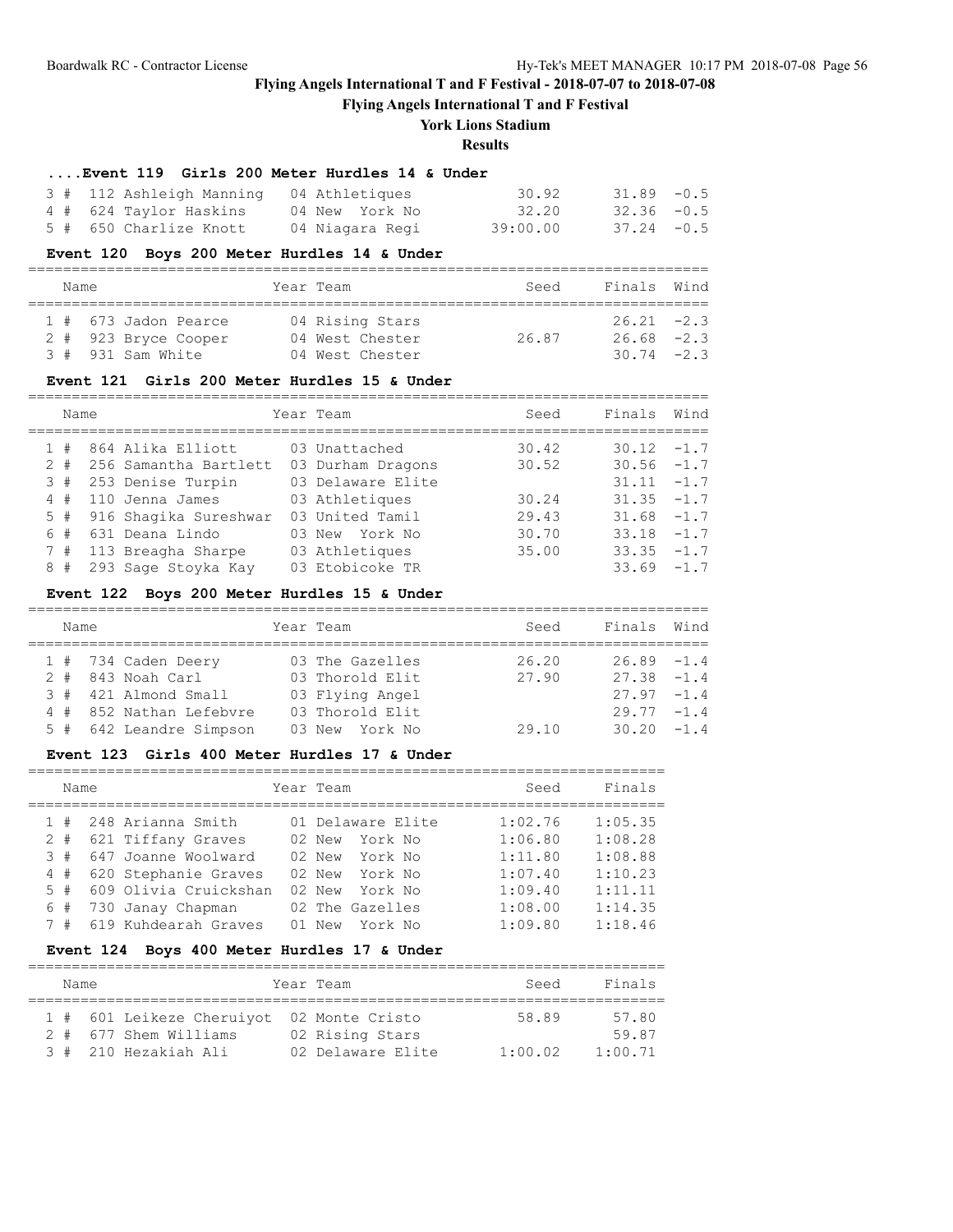**Flying Angels International T and F Festival**

# **York Lions Stadium**

## **Results**

## **....Event 124 Boys 400 Meter Hurdles 17 & Under**

| 4 # 229 Ja' Kai Jones | 02 Delaware Elite | 1:03.16 | 1:01.80 |
|-----------------------|-------------------|---------|---------|
| 5 # 245 Terell Pitts  | 01 Delaware Elite | 1:03.14 | 1:01.99 |
| 6 # 858 Loqan Toldi   | 01 Thorold Elit   | 1:03.00 | 1:02.13 |

#### **Event 125 Girls Long Jump 8 & Under**

==============================================================================

|        | Name  |                                  | Year Team       | Seed  | Finals    | Wind |
|--------|-------|----------------------------------|-----------------|-------|-----------|------|
|        | 1#    | 814 Summer Sookram               | 09 The Gazelles |       | 3.63m     | NWI  |
|        | $2 +$ | 170 Kalea Webb                   | 10 Brampton Rac | 3.74m | 3.39m     | NWI  |
|        | 3#    | 904 Lebisa Paranithar            | 10 United Tamil |       | 3.27m     | NWI  |
|        | 4#    | 908 Arthana Sangarath            | 10 United Tamil |       | 3.24m     | NWI  |
|        | $5$ # | 722 Azaria Benjamin              | 10 The Gazelles |       | 2.95m     | NWI  |
|        | 5#    | 797 Kara Pratt                   | 10 The Gazelles |       | 2.95m     | NWI  |
|        | 7#    | 192 Gabby Jones 10 Bullets Track |                 |       | 2.91m     | NWI  |
|        | 8#    | 920 Maqishaa Vishnuka            | 10 United Tamil |       | 2.88m     | NWI  |
|        | 8#    | 549 Savannah Thorne              | 10 JumpStart At |       | 2.88m     | NWI  |
| 10#    |       | 903 Jabisha Paranitha            | 11 United Tamil |       | 2.74m     | NWI  |
| 11#    |       | 915 Newsha Sureshwara            | 11 United Tamil |       | 2.36m     | NWI  |
| 12#    |       | 799 Kyla Pratt                   | 11 The Gazelles |       | 2.15m     | NWI  |
| -- #   |       | 824 Malaika Wolford              | 11 The Gazelles |       | ND        | NWI  |
| $--$ # |       | 345 Regine Ferguson              | 10 Flying Angel |       | <b>ND</b> | NWI  |

#### **Event 126 Boys Long Jump 8 & Under**

==============================================================================

|                                     | Name  |  |                                 |  | Year Team              | Seed  | Finals | Wind |  |  |
|-------------------------------------|-------|--|---------------------------------|--|------------------------|-------|--------|------|--|--|
|                                     | 1#    |  | 542 Justin Sandiford            |  | 10 JumpStart At        |       | 3.61m  | NWI  |  |  |
| $\overline{2}$                      | #     |  | 516 Jordan Blackman             |  | 10 JumpStart At        |       | 3.44m  | NWI  |  |  |
| 3                                   | #     |  | 305 Tobi Akinduro               |  | 11 Flying Angel        | 3.35m | 3.35m  | NWI  |  |  |
|                                     | $4$ # |  | 556 Jesaiah Williamso           |  | 10 JumpStart At        |       | 3.30m  | NWI  |  |  |
| 5                                   | #     |  | 369 David Isado                 |  | 10 Flying Angel        |       | 3.13m  | NWI  |  |  |
| 6                                   | #     |  | 731 Zion Chapman                |  | 10 The Gazelles        | 2.94m | 3.12m  | NWI  |  |  |
|                                     | 7#    |  | 547 Naeem Thomas                |  | 10 JumpStart At        |       | 3.07m  | NWI  |  |  |
| 8                                   | #     |  | 649 Jermain Stevens,            |  | 11 New York Sta        | 3.15m | 2.81m  | NWI  |  |  |
| 9                                   | #     |  | 144 Nemar Garwood               |  | 11 Brampton Elite TC   | 3.56m | 2.78m  | NWI  |  |  |
| 10#                                 |       |  | 659 Kabir Chehal                |  | Puma Sports Club       |       | 2.77m  | NWI  |  |  |
| 11#                                 |       |  | 805 Sam Rosnik                  |  | 10 The Gazelles        | 2.65m | 2.63m  | NWI  |  |  |
| 12#                                 |       |  | 540 Jadon Rouse 09 JumpStart At |  |                        |       | 2.55m  | NWI  |  |  |
| 13#                                 |       |  | 589 Dietrich Tomlin             |  | 12 Maximus Performance |       | 2.52m  | NWI  |  |  |
| 14#                                 |       |  | 727 Chase Buchanan              |  | 11 The Gazelles        |       | 2.49m  | NWI  |  |  |
| 15#                                 |       |  | 811 Caleb Sookram               |  | 11 The Gazelles        | 2.75m | 2.30m  | NWI  |  |  |
| 16#                                 |       |  | 638 Jamel Rankine               |  | 10 New York No         |       | 2.04m  | NWI  |  |  |
| 17#                                 |       |  | 551 Amarii Wickham              |  | 10 JumpStart At        |       | 1.77m  | NWI  |  |  |
| 17#                                 |       |  | 199 Uday Sharma                 |  | Bullets Track          |       | 1.77m  | NWI  |  |  |
| $--$ #                              |       |  | 523 Franklain Durant            |  | 11 JumpStart At        |       | ND.    | NWI  |  |  |
| $--$ #                              |       |  | 317 Prince Brock Bapt           |  | 11 Flying Angel        |       | ND.    | NWI  |  |  |
| $--$ #                              |       |  | 422 Joel Smith                  |  | 11 Flying Angel        |       | ND.    | NWI  |  |  |
| Event 127 Girls Long Jump 9 & Under |       |  |                                 |  |                        |       |        |      |  |  |

## ============================================================================== Name **Seed** Finals Mind ============================================================================== 1 # 471 Reigne Wilson 08 I Be Fast TC 3.79m NWI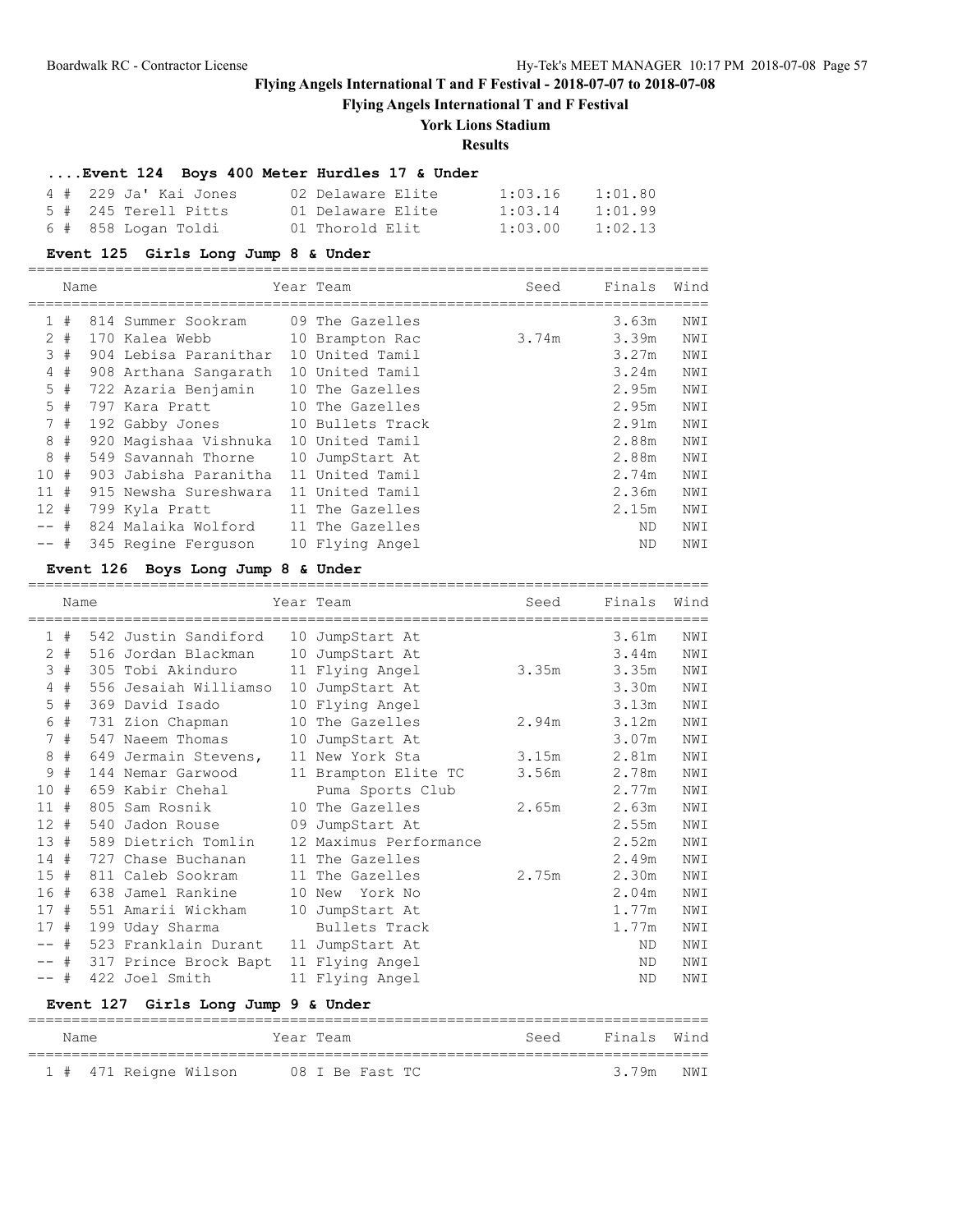**Flying Angels International T and F Festival**

# **York Lions Stadium**

**Results**

## **....Event 127 Girls Long Jump 9 & Under**

| 2       | #  | 191 Alexia Jones      | 09 Bullets Track  |       | 3.78m | NWI |
|---------|----|-----------------------|-------------------|-------|-------|-----|
|         | 3# | 814 Summer Sookram    | 09 The Gazelles   | 3.64m | 3.63m | NWI |
|         | 4# | 322 Saige Burbick     | 09 Flying Angel   | 2.76m | 3.22m | NWI |
|         | 5# | 387 Ayumi Leung       | 09 Flying Angel   |       | 3.11m | NWI |
|         | 6# | 898 Kirthiga Gumarath | 09 United Tamil   |       | 3.07m | NWI |
|         | 7# | 166 Nevaeh Singh      | 08 Brampton Rac   |       | 3.02m | NWI |
|         | 8# | 761 Madisen Kangudie  | 09 The Gazelles   |       | 2.97m | NWI |
|         | 9# | 796 Kaley Pratt       | 08 The Gazelles   |       | 2.93m | NWI |
| 10#     |    | 784 Shayla Moore      | 08 The Gazelles   |       | 2.70m | NWI |
| 11#     |    | 608 Abigail Brown     | York No<br>09 New |       | 1.97m | NWI |
| $---$ # |    | 878 Esther Morgan     | 09 Unattached     | 2.50m | ND    | NWI |

## **Event 128 Boys Long Jump 9 & Under**

|              | Name |                       | Year Team              | Seed  | Finals | Wind |
|--------------|------|-----------------------|------------------------|-------|--------|------|
| $\mathbf{1}$ | #    | 522 Nathan Cumberbatc | 09 JumpStart At        |       | 4.31m  | NWI  |
| $\mathbf{2}$ | #    | 164 Anthony Phinn     | 18 Brampton Rac        |       | 4.15m  | NWI  |
| 3            | #    | 475 Isaiah Bland      | 09 Infinity            | 4.05m | 3.98m  | NWI  |
| 4            | #    | 914 Vithuran Sriranja | 09 United Tamil        |       | 3.48m  | NWI  |
| 5            | #    | 717 Arisuthan Arulana | 09 The Gazelles        | 3.70m | 3.47m  | NWI  |
| 6            | #    | 910 Anees Satheeskuma | 09 United Tamil        |       | 3.35m  | NWI  |
| 7            | #    | 813 Isaiah Sookram    | 08 The Gazelles        |       | 3.31m  | NWI  |
| 8            | #    | 585 Zion Shadd        | 09 Maximus Performance |       | 3.25m  | NWI  |
| 9            | #    | 220 Chase Davis       | 09 Delaware Elite      |       | 3.12m  | NWI  |
| 10           | #    | 921 Nithujan Vishnuka | 09 United Tamil        |       | 3.06m  | NWI  |
| 11           | #    | 587 David Tomlin      | 09 Maximus Performance |       | 3.00m  | NWI  |
| 12           | #    | 197 Yuvraj Randhawa   | Bullets Track          |       | 2.94m  | NWI  |
| 13           | #    | 216 Donald Carter     | 09 Delaware Elite      |       | 2.35m  | NWI  |
| 14#          |      | 906 Nirushan Rajadura | 09 United Tamil        |       | 2.13m  | NWI  |
|              | $+$  | 540 Jadon Rouse       | 09 JumpStart At        |       | ND.    | NWI  |
| -- #         |      | 874 David Heath       | 09 Unattached          | 3.00m | ND.    | NWI  |

## **Event 129 Girls Long Jump 10 & Under**

|   | Name |                       | Year Team              | Seed  | Finals | Wind |
|---|------|-----------------------|------------------------|-------|--------|------|
|   | #    | 492 Aarin McIntosh    | 08 Infinity            | 4.00m | 4.17m  | NWI  |
|   | #    | 471 Reigne Wilson     | 08 I Be Fast TC        |       | 4.01m  | NWI  |
| 3 | #    | 814 Summer Sookram    | 09 The Gazelles        |       | 3.81m  | NWI  |
|   | 4#   | 583 Hanna Schmidhuber | 08 Maximus Performance |       | 3.75m  | NWI  |
|   | 5#   | 796 Kaley Pratt       | 08 The Gazelles        | 3.35m | 3.47m  | NWI  |
| 6 | #    | 166 Nevaeh Singh      | 08 Brampton Rac        | 3.88m | 3.18m  | NWI  |
|   | 7#   | 338 Rebekah Davis     | 08 Flying Angel        | 2.72m | 3.14m  | NWI  |
| 8 | #    | 545 Jakayla Small     | 08 JumpStart At        |       | 2.79m  | NWI  |

## **Event 130 Boys Long Jump 10 & Under**

|  | Name |                           | Year Team         | Seed | Finals Wind |      |
|--|------|---------------------------|-------------------|------|-------------|------|
|  |      |                           |                   |      |             |      |
|  |      | 1 # 789 Dylan Oliveira    | 08 The Gazelles   |      | 4.17m       | NW T |
|  |      | 2 # 118 Johan-Romaldo Smy | 08 Atlethico Un   |      | 4.06m       | NW T |
|  |      | 3 # 484 Terrence Furtick  | 08 Infinity       |      | 3.96m       | NW T |
|  |      | 3 # 244 Jordan Pierce     | 08 Delaware Elite |      | 3.96m       | NW T |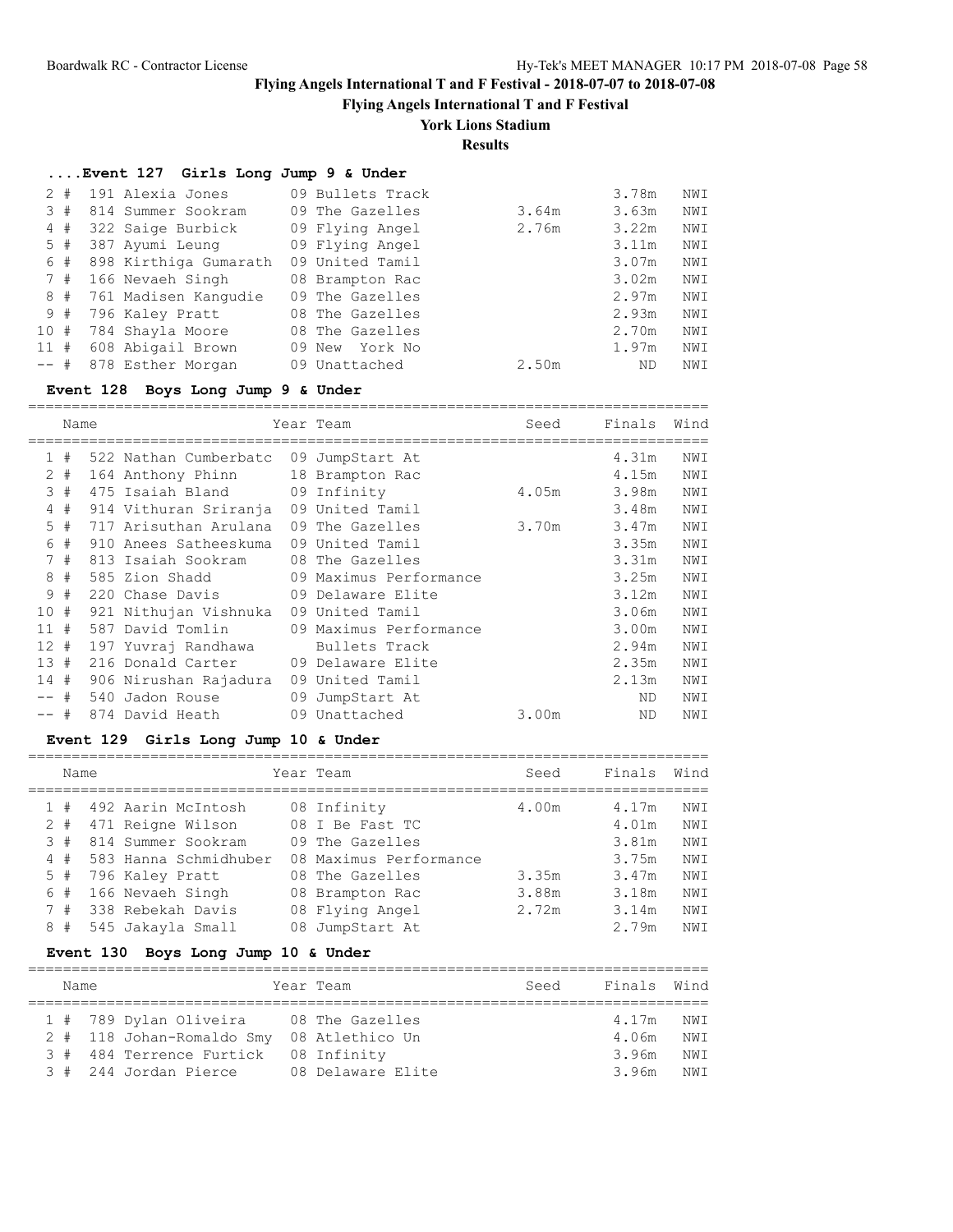**Flying Angels International T and F Festival**

## **York Lions Stadium**

**Results**

|        | Event 130 Boys Long Jump 10 & Under |                   |       |       |     |
|--------|-------------------------------------|-------------------|-------|-------|-----|
| 5#     | 263 Braeden Hou                     | 08 Durham Dragons |       | 3.87m | NWI |
| 6 #    | 895 Birenavan Balaram               | 08 United Tamil   |       | 3.79m | NWI |
| 7#     | 152 Darnell Green                   | 08 Brampton Rac   | 4.29m | 3.76m | NWI |
| 7#     | 557 Torres Worrell                  | 08 JumpStart At   |       | 3.76m | NWI |
| 9#     | 746 Dominic Harrison                | 08 The Gazelles   |       | 3.36m | NWI |
| 10#    | 378 Imarjae Jones                   | 08 Flying Angel   | 3.26m | 3.30m | NWI |
| 11#    | 905 Aakaash Prabu                   | 08 United Tamil   |       | 3.24m | NWI |
| 12#    | 116 Kebar Cunningtham               | 08 Atlethico Un   |       | 3.23m | NWI |
| 13#    | 554 Raphael Williams                | 08 JumpStart At   |       | 3.11m | NWI |
| $--$ # | 813 Isaiah Sookram                  | 08 The Gazelles   | 3.29m | ND.   | NWI |
| $--$ # | 632 Alijah Lindsay                  | 08 New York No    |       | FOUL  |     |
| $--$ # | 891 Dabiye Wallace                  | 08 Unattached     |       | FOUL  |     |
| $--$ # | 646 Zion Taveras                    | 08 New<br>York No |       | FOUL  |     |
| $--$ # | 645 Kobe Swift                      | 08 New<br>York No |       | FOUL  |     |

### **Event 131 Girls Long Jump 11 & Under**

============================================================================== Name Year Team Seed Finals Wind ============================================================================== 1 # 309 Jennielle Alleyne 07 Flying Angel 4.88m 4.52m NWI 2 # 497 Tirzah Simmons 07 Infinity 4.25m 4.31m NWI 3 # 270 Shadae Thompson 04 Durham Dragons 4.02m NWI 4 # 427 Andrea Stoisor 07 Flying Angel 4.56m 3.84m NWI 5 # 428 Ashley Stoisor 07 Flying Angel 3.77m 3.76m NWI 6 # 629 Deneen Leslie 07 New York No 3.40m NWI 7 # 643 Kaela Swift 07 New York No 3.18m NWI 8 # 611 Saphire Davis 07 New York No 3.07m NWI 9 # 603 Kamilah Alabi 07 New York No 3.05m NWI 10 # 406 Phoebe Onapano 07 Flying Angel 3.02m NWI 11 # 618 Tyreesa Garnes 07 New York No 2.78m NWI 12 # 718 Kavenaya Arulanan 07 The Gazelles 2.75m NWI 13 # 623 Briyana Hart 07 New York No 2.64m NWI 14 # 198 Ishvani Sharma Bullets Track 2.54m NWI

### **Event 132 Boys Long Jump 11 & Under**

|              | Name  |                       |    | Year Team              | Seed  | Finals | Wind |
|--------------|-------|-----------------------|----|------------------------|-------|--------|------|
| $\mathbf{1}$ | #     | 377 Elijah Jones      |    | 07 Flying Angel        |       | 4.10m  | NWI  |
|              | $2 +$ | 880 Joshua Morgan     |    | 07 Unattached          | 3.55m | 3.95m  | NWI  |
|              | 3#    | 588 Deinma Tomlin     |    | 07 Maximus Performance |       | 3.73m  | NWI  |
|              | 4#    | 897 Sakeeran Ganesham |    | 07 United Tamil        | 3.70m | 3.72m  | NWI  |
|              | 5#    | 361 Nahshon Hall      |    | 07 Flying Angel        | 4.15m | 3.63m  | NWI  |
| 6            | #     | 909 Karthikan Sangara |    | 07 United Tamil        |       | 3.42m  | NWI  |
|              | 7#    | 538 Kaden Rock        |    | 07 JumpStart At        |       | 3.41m  | NWI  |
| 8            | #     | 521 Jakierri Coppin-B |    | 07 JumpStart At        |       | 3.00m  | NWI  |
| $--$ #       |       | 371 Ryder Jackson     |    | 07 Flying Angel        |       | ND.    | NWI  |
| $--$ #       |       | 553 Josiah Williams   | 07 | JumpStart At           |       | ND.    | NWI  |
| $--$ #       |       | 526 Keandre Gibson    |    | 07 JumpStart At        |       | ND.    | NWI  |
| $--$ #       |       | 669 Ephraim Gill      |    | 07 Rising Stars        |       | ND.    | NWI  |
| $--$ #       |       | 515 Shamari Addison   | 07 | JumpStart At           |       | ND     | NWI  |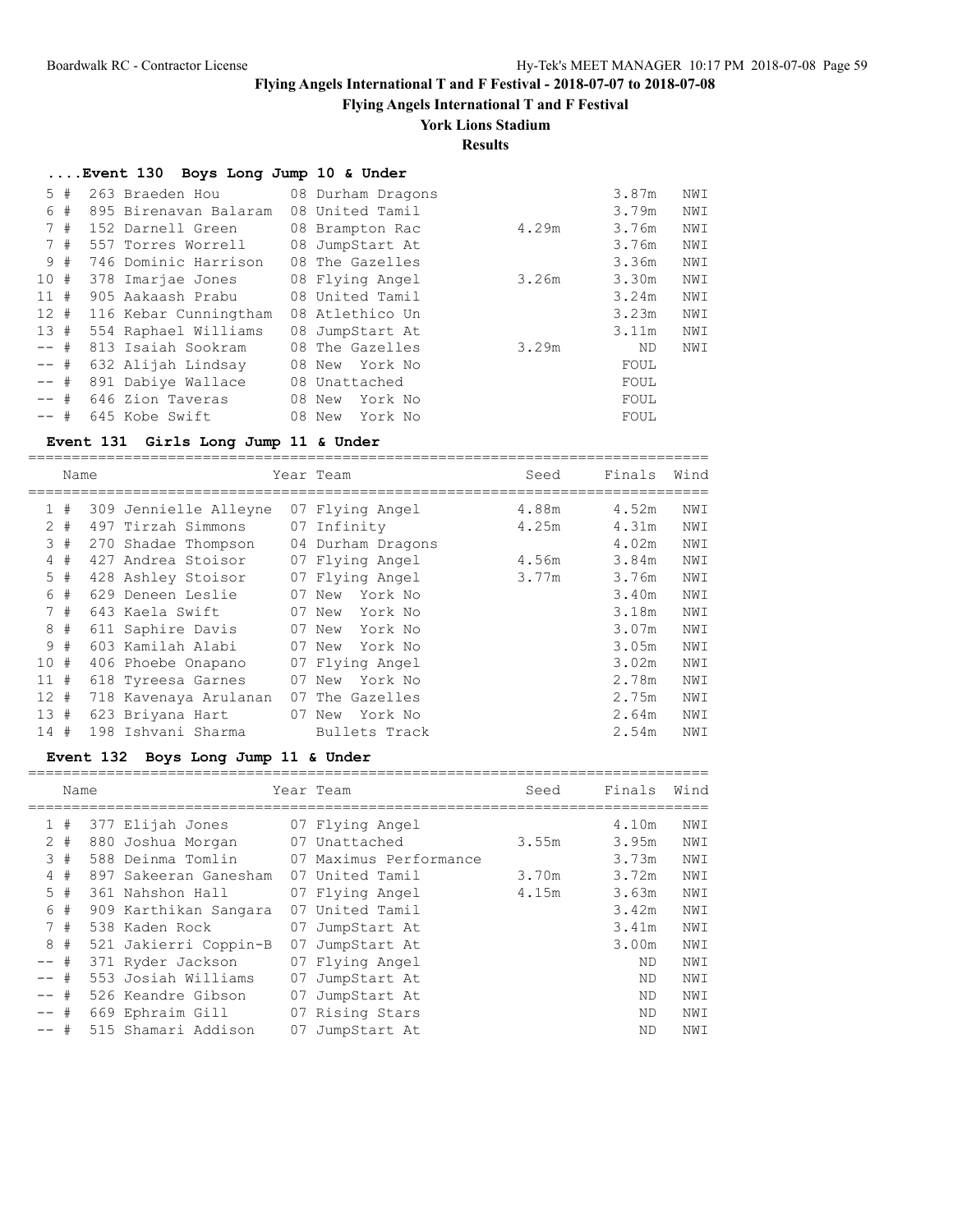**Flying Angels International T and F Festival**

# **York Lions Stadium**

**Results**

## **Event 133 Girls Long Jump 12 & Under**

|        | Name  |           |                                         | Year Team            | Seed   | Finals | Wind           |
|--------|-------|-----------|-----------------------------------------|----------------------|--------|--------|----------------|
|        |       |           |                                         |                      |        |        |                |
|        | 1#    |           | 410 Asia Phillips                       | 06 Flying Angel      | 4.61m  | 4.84m  | NWI            |
| 2      | #     |           | 252 Alexis Tarlue                       | 06 Delaware Elite    | 4.87m  | J4.84m | NWI            |
| 3      | #     |           | 278 Janae Dawes                         | 06 Durham Legio      | 4.80m  | 4.57m  | NWI            |
|        | $4$ # |           | 900 Elakkiyah Krisnag                   | 06 United Tamil      |        | J4.57m | NWI            |
| 5      | #     |           | 165 Nira Roberts                        | 06 Brampton Rac      | 4.95m  | 4.31m  | NWI            |
| 6      | #     |           | 395 Sara McKee                          | 06 Flying Angel      |        | 4.28m  | NWI            |
|        | 7#    |           | 196 Guneet Randhawa                     | Bullets Track        |        | 4.15m  | NWI            |
| 8      | #     |           | 171 Kiara Webb                          | 06 Brampton Rac      | 4.23m  | 3.96m  | NWI            |
| 9      | #     |           | 637 Sierra Passee                       | New York No          |        | 3.91m  | NWI            |
| 10     | #     |           | 613 Ella Faria                          | 06 New<br>York No    |        | 3.63m  | NWI            |
| $11$ # |       |           | 812 Daylah Sookram                      | 06 The Gazelles      |        | 3.58m  | NWI            |
| 12#    |       |           | 628 Salyna Jackson                      | 06 New<br>York No    |        | 3.54m  | NWI            |
| 13#    |       |           | 633 Amirah Lindsay                      | 06 New<br>York No    |        | 3.28m  | NWI            |
| 14#    |       |           | 610 Troyel Dailey                       | 07 New<br>York No    |        | 2.68m  | NWI            |
|        |       |           | Event 134 Boys Long Jump 12 & Under     |                      |        |        |                |
|        |       |           |                                         |                      |        |        |                |
|        | Name  |           |                                         | Year Team            | Seed   | Finals | Wind           |
|        | 1#    |           | 269 Joshua Streeter                     | 06 Durham Dragons    | 4.63m  | 4.98m  | NWI            |
|        | $2$ # |           | 851 Tyrese Gibson                       | 06 Thorold Elit      | 4.82m  | 4.82m  | NWI            |
|        | 3#    |           | 606 Walter Barrows                      | 06 New York No       |        | 4.76m  | NWI            |
|        | 4#    |           | 783 Owen Moore                          | 06 The Gazelles      | 4.50m  | 4.71m  | NWI            |
| 5      | #     |           | 901 Banujan Kulainthi                   | 06 United Tamil      | 4.54m  | 4.65m  | NWI            |
| 6      | #     |           | 729 Trey Caracciolo                     | 06 The Gazelles      | 4.01m  | 4.36m  | NWI            |
|        | 7#    |           | 169 Judah Walker                        | 06 Brampton Rac      | 4.41m  | 4.21m  | NWI            |
| 8      | $\#$  |           | 221 Seth Davis                          | 06 Delaware Elite    |        | 4.03m  | NWI            |
| 9      | #     |           | 298 Anan Adam                           | 06 Flying Angel      |        | 3.95m  | NWI            |
| 10     | #     |           | 655 Febbiam Mathanara                   | 06 Ontario           |        | 3.78m  | NWI            |
| $11$ # |       |           |                                         |                      |        | 3.29m  | NWI            |
|        | #     |           | 641 Tariq Shallow<br>590 Chairo Ogbebor | 06 New York No       | 5.27m  |        |                |
|        |       |           |                                         | 06 Milton Leap Squad |        | FOUL   |                |
|        |       | Event 135 | Girls Long Jump 13 & Under              |                      |        |        |                |
|        | Name  |           |                                         | Year Team            | Seed   | Finals | Wind           |
|        |       |           |                                         |                      |        |        |                |
|        | 1#    |           | 490 Avery Lewis                         | 05 Infinity          |        | 5.23m  | NWI            |
|        | $2 +$ |           | 604 Kendall Archer                      | 05 New<br>York No    |        | 4.89m  | NWI            |
|        | 3#    |           | 356 Riana Green                         | 05 Flying Angel      |        | 4.82m  | NWI            |
|        | $4$ # |           | 187 Charlize Fraser                     | 05 Bullets Track     |        | 4.76m  | NWI            |
| 5      | #     |           | 865 Kalista Elliott                     | 05 Unattached        | 4.75m  | 4.64m  | NWI            |
| 6      | #     |           | 320 Mya Buchanan                        | 05 Flying Angel      | 18.95m | 4.28m  | NWI            |
|        | 7#    |           | 441 Aliciyah Wolseley                   | 05 Flying Angel      |        | 4.16m  | NWI            |
| 8      | #     |           | 769 Ciara London                        | 05 The Gazelles      |        | 4.01m  | NWI            |
| 9      | #     |           | 711 Chantel Vrolyk                      | 05 Sundown Athl      | 4.21m  | 3.98m  | NWI            |
| 10 #   |       |           | 529 Jael Griffith                       | 05 JumpStart At      |        | 3.92m  | NWI            |
| $11$ # |       |           | 168 Jenai Trenfield                     | 05 Brampton Rac      | 3.85m  | 3.91m  | NWI            |
| $12 +$ |       |           | 548 Shania Thomas                       | 05 JumpStart At      |        | 3.78m  | NWI            |
| 13 #   |       |           | 397 Rayshana Mendez                     | 05 Flying Angel      |        | 3.36m  | NWI            |
| 14 #   |       |           | 158 Shyann Johnson                      | 05 Brampton Rac      | 45.00m | 3.29m  | $\texttt{NWI}$ |
| $15$ # |       |           | 691 Zoe Visser Stumbo                   | 05 Stoney Creek      |        | 3.12m  | NWI            |
| 16 #   |       |           | 700 Alexis Bernier                      | 05 Sundown Athl      |        | 2.73m  | NWI            |
|        |       |           |                                         |                      |        |        |                |

==============================================================================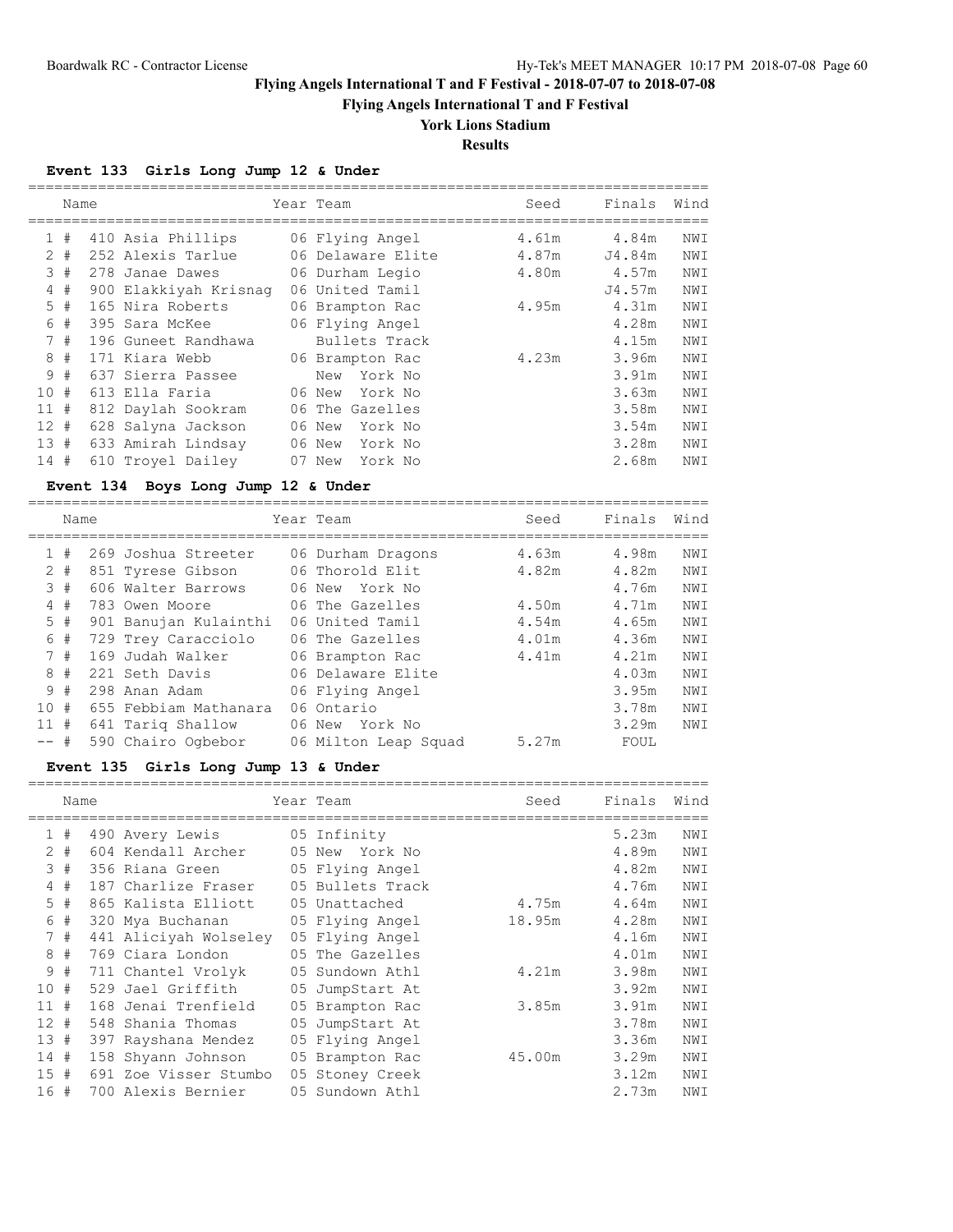**Flying Angels International T and F Festival**

## **York Lions Stadium**

**Results**

==============================================================================

## **Event 136 Boys Long Jump 13 & Under**

|   | Name  |                       |     | Year Team         | Seed  | Finals | Wind |
|---|-------|-----------------------|-----|-------------------|-------|--------|------|
|   | #     | 809 Keon Smith        |     | 05 The Gazelles   | 4.62m | 5.12m  | NWI  |
|   | $2 +$ | 825 Hayden Wonnacott  |     | 05 The Gazelles   | 4.67m | 5.05m  | NWI  |
|   | 3#    | 243 Bostwick Patten   |     | 05 Delaware Elite | 4.65m | 4.51m  | NWI  |
| 4 | #     | 913 Nithilan Sriranja |     | 05 United Tamil   |       | 4.50m  | NWI  |
|   | 5#    | 470 Orion Wilsom      |     | 05 I Be Fast TC   |       | 4.47m  | NWI  |
|   | 6#    | 148 Lamoy Christie -  |     | 05 Brampton Rac   |       | 4.37m  | NWI  |
|   | 7#    | 184 Ayden Fortune     |     | 05 Bullets Track  |       | 3.88m  | NWI  |
| 8 | #     | 552 Caleb Williams    |     | 05 JumpStart At   |       | 3.35m  | NWI  |
|   | 9#    | 195 Ayden Mendonca    | 0.5 | Bullets Track     |       | 3.13m  | NWI  |

## **Event 137 Girls Long Jump 14 & Under**

|                 | Name  |                       |    | Year Team         | Seed  | Finals | Wind |
|-----------------|-------|-----------------------|----|-------------------|-------|--------|------|
| 1               | #     | 262 Maiya Gurbin      |    | 04 Durham Dragons |       | 4.97m  | NWI  |
| 2               | #     | 201 Shana Van Elderen |    | Bullets Track     |       | 4.94m  | NWI  |
|                 | 3#    | 404 Peace Omonzane    |    | 04 Flying Angel   |       | 4.83m  | NWI  |
| 4               | #     | 602 Hailey Reid       |    | 04 Monte Cristo   |       | 4.67m  | NWI  |
|                 | $5$ # | 112 Ashleigh Manning  |    | 04 Athletiques    |       | 4.62m  | NWI  |
| 6               | #     | 324 Jada Campbell     |    | 04 Flying Angel   |       | 4.46m  | NWI  |
|                 | 7#    | 572 Maya Alexander    |    | 04 London Legio   | 4.46m | 4.27m  | NWI  |
|                 | 8#    | 902 Abinaya Muraleeth |    | United Tamil      |       | 4.03m  | NWI  |
| 8               | #     | 626 Kamilah Hermitt   |    | York No<br>04 New |       | 4.03m  | NWI  |
| 10              | #     | 617 Antoinette Gallow |    | 04 New<br>York No |       | 3.65m  | NWI  |
| 11              | #     | 877 Abigail Morgan    |    | 04 Unattached     | 3.89m | 3.59m  | NWI  |
| 12 <sup>2</sup> | #     | 801 Venesha Raffingto | 04 | The Gazelles      |       | 3.52m  | NWI  |

## **Event 138 Boys Long Jump 14 & Under**

|                                           |      |                                                                                                                                                              | Seed                                                                                                                                              | Finals | Wind |
|-------------------------------------------|------|--------------------------------------------------------------------------------------------------------------------------------------------------------------|---------------------------------------------------------------------------------------------------------------------------------------------------|--------|------|
|                                           |      |                                                                                                                                                              |                                                                                                                                                   | 5.98m  | NWI  |
|                                           |      |                                                                                                                                                              |                                                                                                                                                   | 5.90m  | NWI  |
|                                           |      |                                                                                                                                                              |                                                                                                                                                   | 5.76m  | NWI  |
|                                           |      |                                                                                                                                                              | 5.15m                                                                                                                                             | 5.32m  | NWI  |
|                                           |      |                                                                                                                                                              |                                                                                                                                                   | 5.29m  | NWI  |
|                                           |      |                                                                                                                                                              |                                                                                                                                                   | 5.17m  | NWI  |
|                                           |      |                                                                                                                                                              |                                                                                                                                                   | 4.13m  | NWI  |
| 1#<br>$2 +$<br>3#<br>4#<br>5#<br>6#<br>7# | Name | 238 Jacob McNatt-Dodd<br>188 Desmond Fraser<br>325 Jahki Campbell<br>316 Zane Boucher<br>389 Isiah Loraine Ba<br>346 Jordan Forrester<br>555 Rashad Williams | Year Team<br>04 Delaware Elite<br>04 Bullets Track<br>04 Flying Angel<br>04 Flying Angel<br>04 Flying Angel<br>04 Flying Angel<br>04 JumpStart At |        |      |

## **Event 139 Girls Long Jump 15 & Under**

|       | Name |                       | Year Team              | Seed  | Finals        | Wind |
|-------|------|-----------------------|------------------------|-------|---------------|------|
|       | #    | 175 Jillian Catton    | 03 Brampton Tra        | 5.18m | 5.19m         | 1.1  |
| $2 +$ |      | 489 Sasha Lee         | 03 Infinity            | 5.60m | $5.15m - 1.2$ |      |
| 3#    |      | 916 Shaqika Sureshwar | 03 United Tamil        | 5.20m | $4.79m - 1.1$ |      |
| 4#    |      | 912 Shankari Siyachan | 03 United Tamil        | 4.76m | $4.73m - 1.6$ |      |
| 5#    |      | 712 Hannah Adderley J | 03 The Gazelles        | 5.13m | $4.69m - 1.2$ |      |
| 6#    |      | 584 Chloe Schmiduber  | 03 Maximus Performance |       | $4.45m - 1.4$ |      |
| 7#    |      | 256 Samantha Bartlett | 03 Durham Dragons      | 4.87m | $4.38m - 1.1$ |      |
| 8     | #    | 293 Sage Stoyka Kay   | 03 Etobicoke TR        | 5.20m | $4.20m - 0.1$ |      |
| 9#    |      | 701 Emma Bernier      | 03 Sundown Athl        | 4.56m | $4.04m - 1.5$ |      |
|       |      |                       |                        |       |               |      |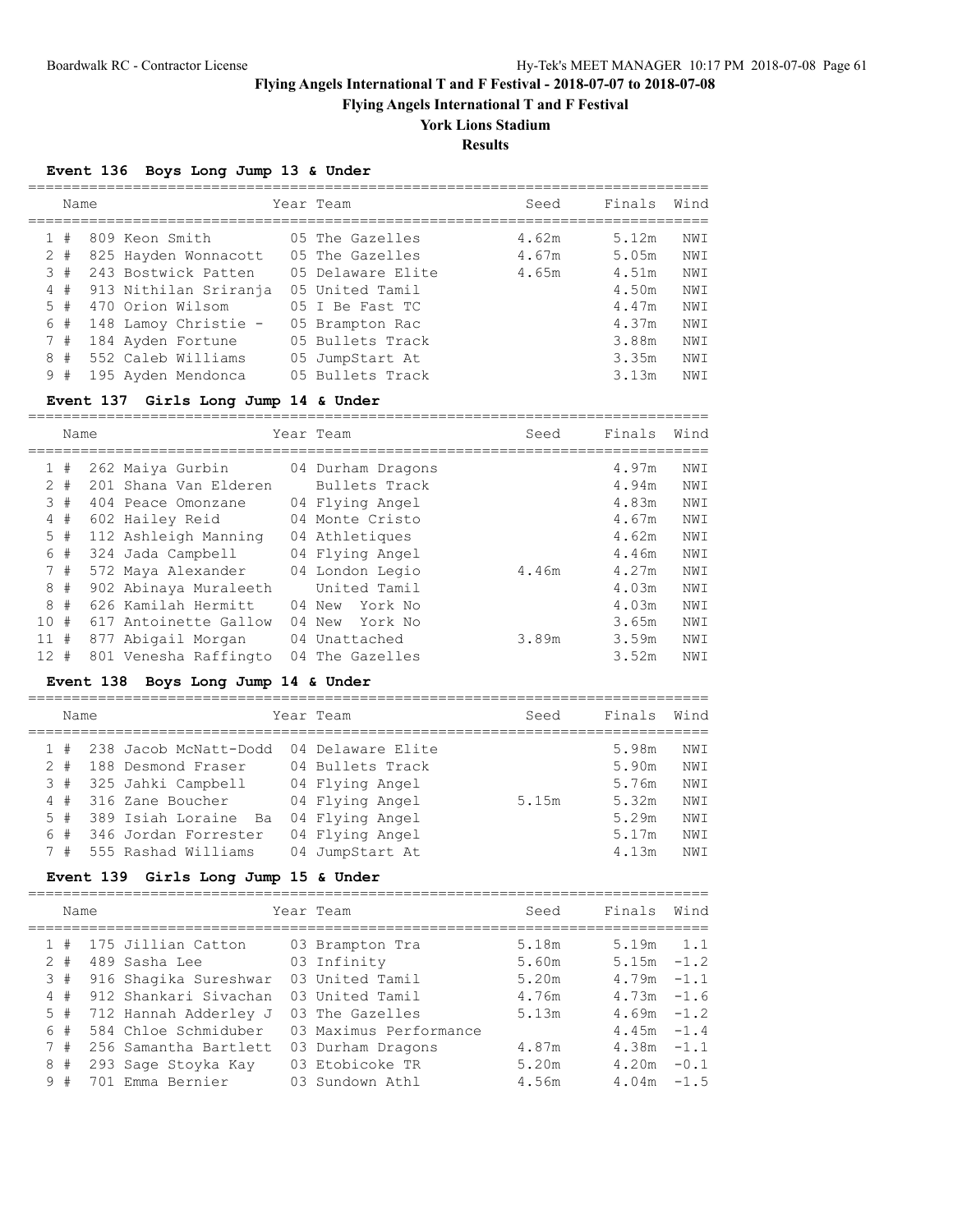**Flying Angels International T and F Festival**

## **York Lions Stadium**

## **Results**

==============================================================================

### **....Event 139 Girls Long Jump 15 & Under**

| 10 # 214 Ayanna Campbell 03 Delaware Elite |                | $3.97m - 1.5$ |
|--------------------------------------------|----------------|---------------|
| 11 # 109 Youna Aboud                       | 03 Athletiques | $3.13m - 1.4$ |

#### **Event 140 Boys Long Jump 15 & Under**

| Name |                         | Year Team          | Seed  | Finals Wind   |  |
|------|-------------------------|--------------------|-------|---------------|--|
|      | 1 # 469 Domenic Barresi | 03 Hamilton Oly    |       | $6.16m - 1.5$ |  |
| 2#   | 421 Almond Small        | 03 Flying Angel    | 5.40m | $5.96m - 1.1$ |  |
|      | 3 # 741 Matthew Fox     | 03 The Gazelles    | 5.48m | 5.78m NWI     |  |
|      | 4 # 860 Denis Tzvetkov  | 03 Thorold Elit    | 5.69m | $5.74m - 1.1$ |  |
|      | 5 # 688 Tyrike Francis  | 02 St Mary'College |       | $5.34m - 1.3$ |  |
|      | 6 # 830 Isaiah Gardner  | 03 The Speed AC    | 5.78m | $4.18m - 1.4$ |  |

#### **Event 141 Girls Long Jump 17 & Under**

============================================================================== Name Seed Finals Wind ============================================================================== 1 # 672 Shemia Odaine 01 Rising Stars 5.38m NWI 2 # 304 Busola Akinduro 02 Flying Angel 4.90m 5.20m NWI 3 # 483 Taliyah Furtick 02 Infinity 5.55m 5.16m NWI 4 # 679 Paige Vrolyk 01 Sarnia Athle 5.10m NWI 5 # 582 Isabelle Lyn 01 Maximus Performance 4.87m NWI 6 # 922 Morgan Alston 01 West Chester 4.76m 4.65m NWI 7 # 390 Shaneil Lovell 01 Flying Angel 4.64m NWI 8 # 444 Agathe Yabit-Tita 02 Flying Angel 4.59m NWI 9 # 226 Sophia Gulotti 01 Delaware Elite 4.54m NWI 10 # 177 Mackenzie Campbel 02 Brantford Tfc 4.69m 4.36m NWI 11 # 619 Kuhdearah Graves 01 New York No 4.28m NWI 12 # 409 Aleeta Phillip 01 Flying Angel 4.74m 4.17m NWI 13 # 382 Chantea King 02 Flying Angel 3.55m 3.98m NWI 14 # 607 Alicia Bowens New York No 3.65m NWI 15 # 685 Jodian Daley 02 St Mary'College 3.54m NWI 16 # 639 Taleyiah Robinson 02 New York No 2.93m NWI

### **Event 142 Boys Long Jump 17 & Under**

|     | Name  |                     | Year Team         | Seed  | Finals | Wind |
|-----|-------|---------------------|-------------------|-------|--------|------|
|     | #     | 242 Raymond Nyameke | 02 Delaware Elite |       | 6.29m  | NWI  |
|     | $2 +$ | 924 Cole Cooper     | 01 West Chester   | 6.05m | 6.20m  | NWI  |
| 3.  | #     | 217 Darien Clarke   | 01 Delaware Elite |       | 6.06m  | NWI  |
| 4   | #     | 762 Remi Khoury     | 01 The Gazelles   |       | 6.00m  | NWI  |
| 5.  | #     | 288 Solomon Arase   | 02 Etobicoke TR   | 6.01m | 5.84m  | NWI  |
| 6   | #     | 235 Demetrius Lyn   | 02 Delaware Elite |       | 5.64m  | NWI  |
|     | 7#    | 845 Nelson Collee   | 01 Thorold Elit   | 5.60m | 5.46m  | NWI  |
| 8   | #     | 481 Justin Collins  | 01 Infinity       | 5.75m | 5.30m  | NWI  |
|     | 9#    | 677 Shem Williams   | 02 Rising Stars   |       | 5.00m  | NWI  |
| 1 O | #     | 834 David McPhaden  | 02 The Speed AC   | 5.45m | 4.90m  | NWI  |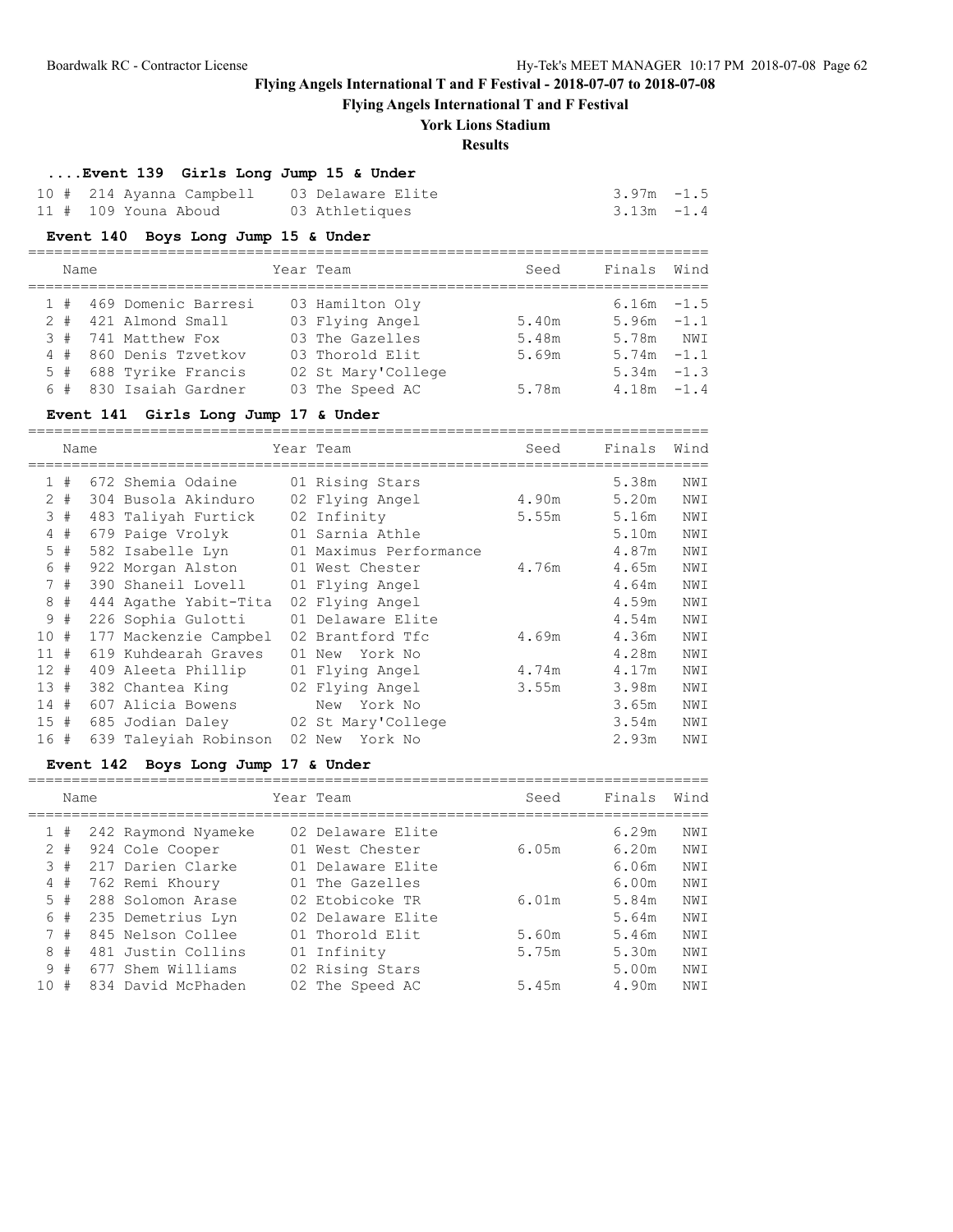**Flying Angels International T and F Festival**

## **York Lions Stadium**

**Results**

## **Event 143 Women Long Jump Open**

| Name |  |                          |  | Year Team            | Seed  | Finals Wind |      |  |  |  |
|------|--|--------------------------|--|----------------------|-------|-------------|------|--|--|--|
|      |  |                          |  |                      |       |             |      |  |  |  |
|      |  | $1$ # 364 Tjai Henry     |  | 00 Flying Angel      |       | 4.67m       | NWI  |  |  |  |
|      |  | 1 # 773 Shanice Martin   |  | 00 The Gazelles      | 5.06m | 4.67m       | NW T |  |  |  |
|      |  | 3 # 861 Olivia Henry     |  | 99 Toronto Tornadoes |       | 4.63m       | NWI  |  |  |  |
|      |  | 4 # 840 Rebecca Williams |  | 00 The Speed AC      |       | 4.56m       | NW T |  |  |  |

## **Event 144 Men Long Jump Open**

|        | Name  |                       | Year Team              | Seed  | Finals | Wind |
|--------|-------|-----------------------|------------------------|-------|--------|------|
|        |       |                       |                        |       |        |      |
|        | #     | 675 Antonio Weekes    | 97 Rising Stars        |       | 7.35m  | NWI  |
|        | $2 +$ | 665 Ondre Callender   | 00 Rising Stars        |       | 6.95m  | NWI  |
|        | 3#    | 179 David Duong       | 99 Brantford Tfc       | 6.06m | 6.38m  | NWI  |
| 4      | #     | 671 Dario King        | 00 Rising Stars        |       | 6.26m  | NWI  |
|        | 5#    | 925 Myles Cooper      | 98 West Chester        |       | 6.04m  | NWI  |
|        | 6#    | 405 Jeffery Omorodion | 00 Flying Angel        |       | 5.95m  | NWI  |
|        | 7#    | 230 Jared Keaton      | 00 Delaware Elite      |       | 5.86m  | NWI  |
| $--$ # |       | 686 Malik Deeble      | 99 St Mary'College     |       | FOUL   |      |
| $--$ # |       | 681 Akeem Cooper      | 00 Sigma International | 6.70m | FOUL   |      |
| -- #   |       | 654 Sardar Makkar     | 43 Ontario             | 3.20m | FOUL   |      |

## **Event 145 Girls Triple Jump 12 & Under**

| Name   |                           | Year Team        | Seed  | Finals | Wind |
|--------|---------------------------|------------------|-------|--------|------|
|        |                           |                  |       |        |      |
|        | 1 # 410 Asia Phillips     | 06 Flying Angel  | 9.91m | 10.39m | NWI  |
|        | 2 # 900 Elakkiyah Krisnaq | 06 United Tamil  |       | 9.74m  | NWI  |
| 3#     | 200 Devisha Souden        | 06 Bullets Track |       | 8.63m  | NWI  |
|        | 4 # 114 Caitlyn Thompson  | 06 Athletiques   | 8.75m | 8.03m  | NWI  |
| $5 \#$ | 890 Bethan Wallace        | 06 Unattached    |       | 7 80m  | NW T |

## **Event 146 Boys Triple Jump 12 & Under**

| Name |  |                                           |  | Year Team       |  | Seed  | Finals Wind |     |  |  |
|------|--|-------------------------------------------|--|-----------------|--|-------|-------------|-----|--|--|
|      |  |                                           |  |                 |  |       |             |     |  |  |
|      |  | 1 # 901 Banujan Kulainthi 06 United Tamil |  |                 |  | 9.94m | 10.01m      | NWI |  |  |
|      |  | 2 # 894 Ashvin Balaramana 06 United Tamil |  |                 |  |       | 9.88m       | NWI |  |  |
|      |  | 3 # 917 Neelan Thayaoaran                 |  | United Tamil    |  |       | 8.33m       | NWI |  |  |
|      |  | -- # 370 Kyle Jackson                     |  | 06 Flying Angel |  |       | ND          | NWT |  |  |

## **Event 147 Girls Triple Jump 13 & Under**

| Name |                           | Year Team        | Seed   | Finals | Wind            |
|------|---------------------------|------------------|--------|--------|-----------------|
|      | 1 # 865 Kalista Elliott   | 05 Unattached    | 11.22m | 10.82m | NWI             |
|      | 2 # 652 Mikayla May       | 05 Niagara Regi  | 9.68m  | 9.54m  | NWI             |
|      | 3 # 181 Sophia Saldutto   | 05 Brantford Tfc |        | 9.38m  | NWI             |
|      | 4 # 896 Sajini Ganeshamur | 05 United Tamil  |        | 9.04m  | NW <sub>T</sub> |
| 5#   | 700 Alexis Bernier        | 05 Sundown Athl  |        | 7.43m  | NWI             |
|      | -- # 415 Sidieka Reid     | 05 Flying Angel  | 9.28m  | ND     | NW T            |
|      |                           |                  |        |        |                 |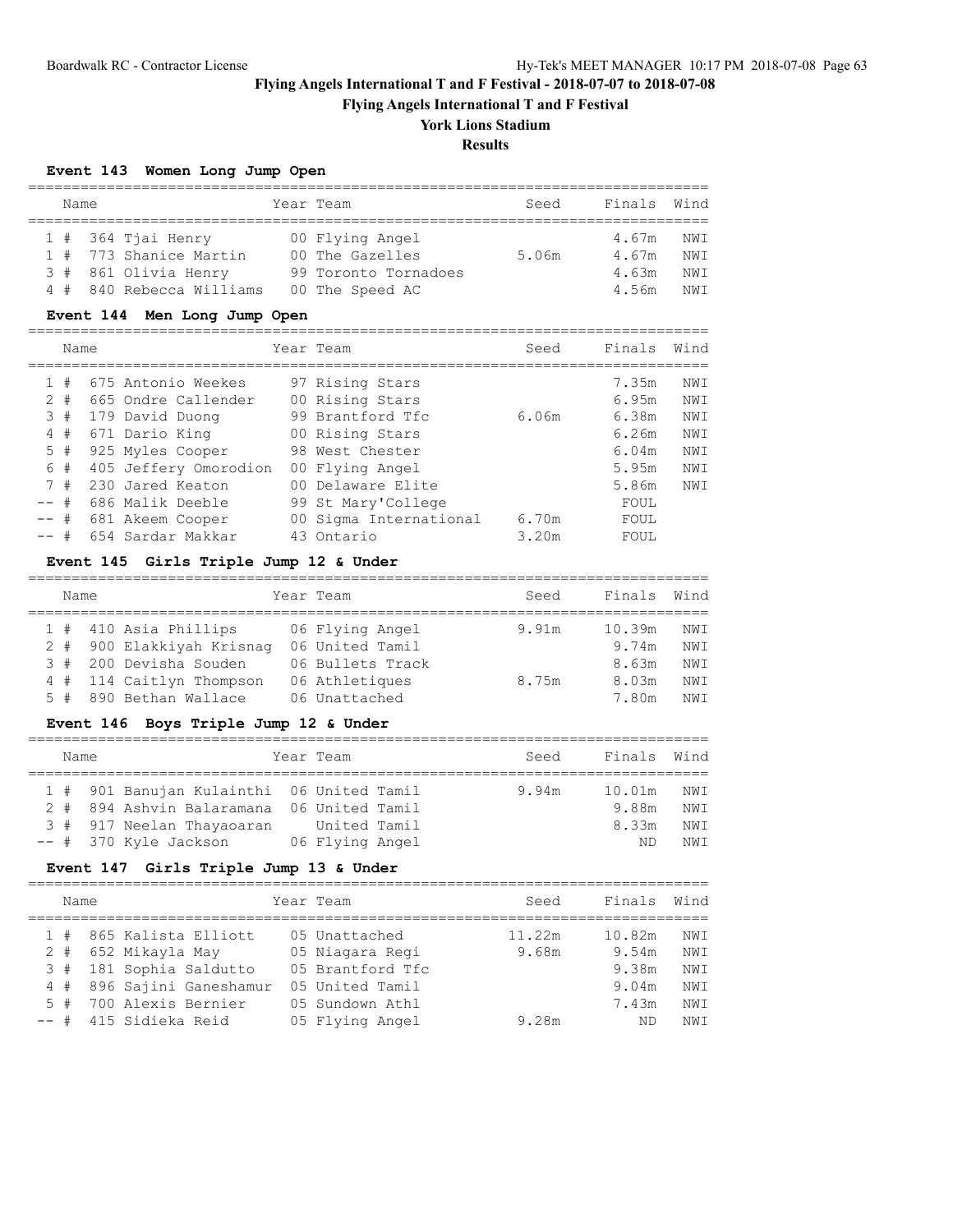**Flying Angels International T and F Festival**

## **York Lions Stadium**

**Results**

## **Event 148 Boys Triple Jump 13 & Under**

| Name |                                           | Year Team        |                   | Seed   | Finals | Wind            |
|------|-------------------------------------------|------------------|-------------------|--------|--------|-----------------|
|      | 1 # 321 Sean Bucknor John 05 Flying Angel |                  |                   | 10.84m | 10.50m | NWI             |
| 2#   | 350 Stephen Galloway                      | 05 Flying Angel  |                   | 9.83m  | 10.28m | NW T            |
|      | 3 # 913 Nithilan Sriranja                 | 05 United Tamil  |                   |        | 9.72m  | NW T            |
|      | 4 # 307 Ashton Allen                      | 05 Flying Angel  |                   |        | 9.68m  | NWI             |
| 5#   | 240 Kwame Miller                          |                  | 05 Delaware Elite |        | 9.33m  | NWI             |
| 6#   | 182 Reshawn Brown                         | 05 Bullets Track |                   |        | 8.78m  | NW T            |
|      | 7 # 195 Ayden Mendonca                    | 05 Bullets Track |                   |        | 7.28m  | NW <sub>T</sub> |
|      |                                           |                  |                   |        |        |                 |

## **Event 149 Girls Triple Jump 14 & Under**

| Name  |                                            | Year Team |                                    | Seed   | Finals Wind      |            |
|-------|--------------------------------------------|-----------|------------------------------------|--------|------------------|------------|
| $2 +$ | 1 # 306 Tolu Akinduro<br>324 Jada Campbell |           | 04 Flying Angel<br>04 Flying Angel | 9.99m  | 10.04m<br>10.02m | NWI<br>NWI |
|       | -- # 352 Genesis-Shakur Gh                 |           | 04 Flying Angel                    | 10.45m | ND               | NWT        |

## **Event 150 Boys Triple Jump 14 & Under**

| Name |  |                                          | Year Team |                  | Seed   | Finals Wind |      |  |  |  |
|------|--|------------------------------------------|-----------|------------------|--------|-------------|------|--|--|--|
|      |  |                                          |           |                  |        |             |      |  |  |  |
|      |  | 1 # 188 Desmond Fraser                   |           | 04 Bullets Track |        | 12.05m      | NWI  |  |  |  |
|      |  | 2 # 893 Saujan Arulharan                 |           | United Tamil     |        | 11.52m      | NW T |  |  |  |
|      |  | 3 # 389 Isiah Loraine Ba 04 Flying Angel |           |                  |        | 11.28m      | NW T |  |  |  |
|      |  | 4 # 857 Daniel Swayze                    |           | 04 Thorold Elit  | 10.00m | 10.50m      | NWT  |  |  |  |

## **Event 151 Girls Triple Jump 15 & Under**

| Name  |                            | Year Team       | Seed   | Finals | Wind |
|-------|----------------------------|-----------------|--------|--------|------|
|       | 1 # 870 Izzy Goudros       | 03 Unattached   | 11.07m | 11.30m | NWI  |
| $2 +$ | 496 Inara Shell            | 03 Infinity     | 11.89m | 10.90m | NWI  |
| 3#    | 488 Sabrina Imes           | 03 Infinity     | 10.89m | 10.65m | NWI  |
|       | -- # 916 Shaqika Sureshwar | 03 United Tamil | 11.31m | ND     | NWI  |
|       | $--$ # 113 Breagha Sharpe  | 03 Athletiques  |        | ND     | NWI  |

## **Event 152 Boys Triple Jump 15 & Under**

| Name |                        | Year Team       | Seed   | Finals  | Wind |
|------|------------------------|-----------------|--------|---------|------|
|      | 1 # 741 Matthew Fox    | 03 The Gazelles | 11.30m | 11.98m  | NWI  |
|      | 2 # 856 Tavon Pulema   | 03 Thorold Elit | 12.12m | J11.98m | NWI  |
|      | 3 # 596 Adam Magdziak  | 04 Mississauga  | 10.96m | 11.87m  | NW T |
|      | 4 # 433 Nickolas Trieu | 03 Flying Angel |        | 11.52m  | NWI  |
|      | 5 # 859 Blake Train    | 03 Thorold Elit |        | 10.66m  | NW T |
|      |                        |                 |        |         |      |

## **Event 153 Girls Triple Jump 17 & Under**

|  | Name |                         | Year Team       | Seed   | Finals Wind |      |
|--|------|-------------------------|-----------------|--------|-------------|------|
|  |      |                         |                 |        |             |      |
|  |      | 1 # 304 Busola Akinduro | 02 Flying Angel | 12.19m | 11.46m      | NWI  |
|  |      | 2 # 409 Aleeta Phillip  | 01 Flying Angel |        | 10.78m      | NWI  |
|  |      | 3 # 679 Paige Vrolyk    | 01 Sarnia Athle |        | 10.71m      | NW T |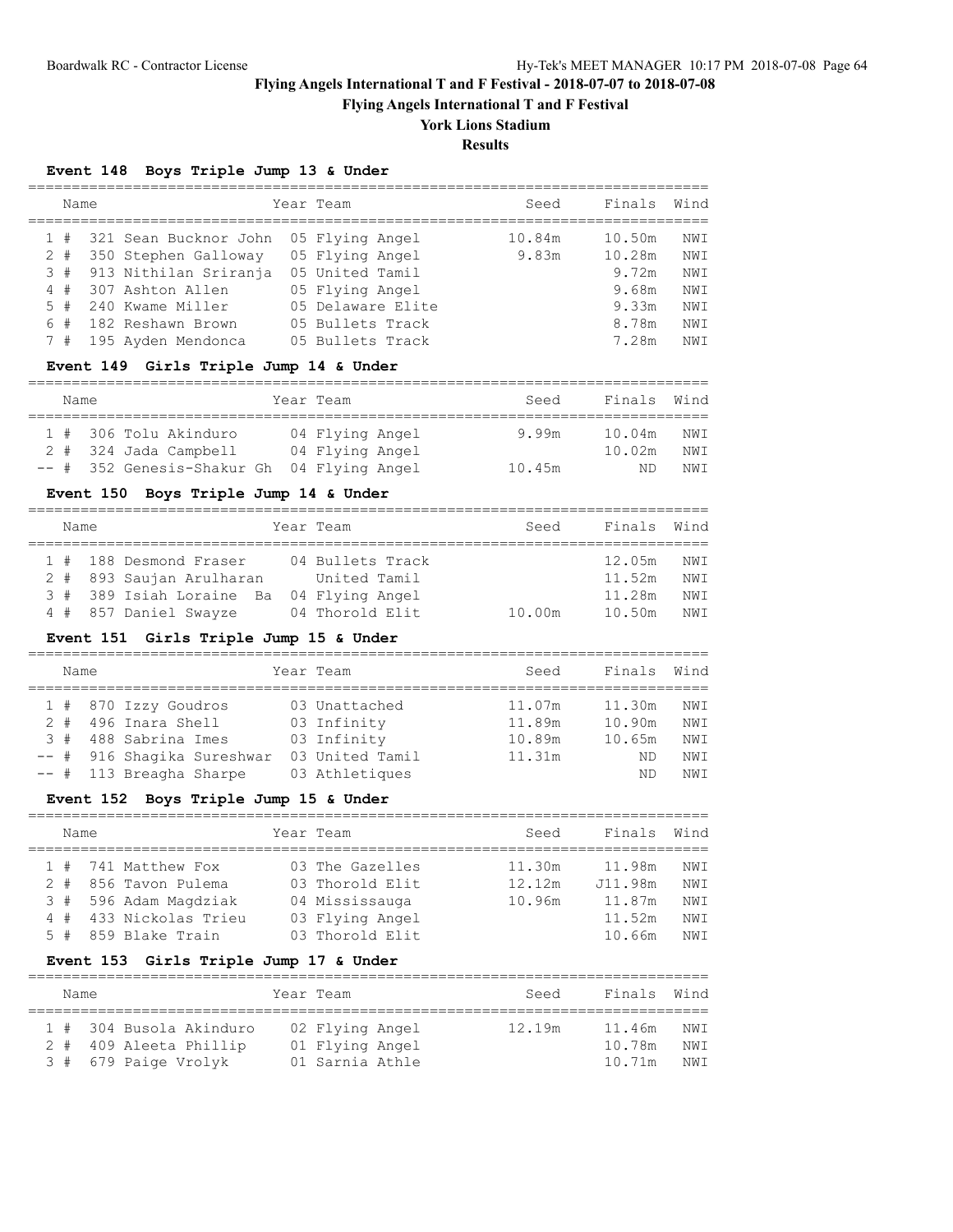**Flying Angels International T and F Festival**

## **York Lions Stadium**

## **Results**

==============================================================================

## **....Event 153 Girls Triple Jump 17 & Under**

| 4 # 922 Morgan Alston                     | 01 West Chester   | 10.95m | 10.60m | NWI |
|-------------------------------------------|-------------------|--------|--------|-----|
| 5 # 254 Lindsey Wong                      | 02 Delaware Elite |        | 9.80m  | NWI |
| 6 # 382 Chantea King                      | 02 Flying Angel   | 8.98m  | 9.69m  | NWI |
| 7 # 444 Agathe Yabit-Tita 02 Flying Angel |                   |        | 9.38m  | NWI |
| 8 # 418 Amaria Sackey                     | Flying Angel      |        | 8.96m  | NWI |

## **Event 154 Boys Triple Jump 17 & Under**

|        | Name |                      | Year Team         | Seed   | Finals | Wind   |
|--------|------|----------------------|-------------------|--------|--------|--------|
| $_{+}$ |      | 848 Noah Dommasch    | 02 Thorold Elit   | 13.49m | 13.83m | 1.5    |
| $2 +$  |      | 850 Deandre Fournier | 01 Thorold Elit   | 13.30m | 12.86m | $+0.0$ |
| 3#     |      | 869 Philip George    | 02 Unattached     | 12.20m | 12.71m | 1.2    |
| 4#     |      | 434 Oluchi Ugoh      | 02 Flying Angel   | 13.01m | 12.59m | 1.5    |
| 5#     |      | 229 Ja' Kai Jones    | 02 Delaware Elite |        | 12.11m | 1.4    |
| 6#     |      | 845 Nelson Collee    | 01 Thorold Elit   | 11.75m | 12.00m | 1.0    |
| 7#     |      | 762 Remi Khoury      | 01 The Gazelles   |        | 11.79m | 1.4    |
| 8#     |      | 411 Xavier Phillips  | 02 Flying Angel   |        | 11.76m | 1.1    |

### **Event 155 Women Triple Jump Open**

## ============================================================================== Name **Seed** Finals Mind ==============================================================================

|  | 1 # 364 Tjai Henry | 00 Flying Angel | 10.46m NWI |
|--|--------------------|-----------------|------------|
|--|--------------------|-----------------|------------|

### **Event 156 Men Triple Jump Open**

|       | Name |                        | Year Team              | Seed   | Finals Wind |     |
|-------|------|------------------------|------------------------|--------|-------------|-----|
|       |      | 1 # 675 Antonio Weekes | 97 Rising Stars        |        | 14.49m      | 1.5 |
| $2 +$ |      | 950 Shamar Barnett     | Flying Angel           |        | 13.18m      | 1.5 |
| 3#    |      | 819 Jalen Williams     | 00 The Gazelles        |        | 12.73m      | 1.4 |
| 4#    |      | 405 Jeffery Omorodion  | 00 Flying Angel        |        | 12.67m      | 1.2 |
|       |      | 5 # 179 David Duong    | 99 Brantford Tfc       | 12.95m | 12.03m      | 1.5 |
|       |      | -- # 681 Akeem Cooper  | 00 Sigma International | 14.75m | ND          | NWI |

## **Event 157 Girls High Jump 9 & Under**

|  | Name |                           |  | Year Team                                 | Seed | Finals |
|--|------|---------------------------|--|-------------------------------------------|------|--------|
|  |      |                           |  |                                           |      |        |
|  |      | 1 # 660 Thabitha Jegathee |  | Puma Sports Club                          |      | 1.05m  |
|  |      |                           |  | 2 # 898 Kirthiga Gumarath 09 United Tamil |      | 1.00m  |

### **Event 158 Boys High Jump 9 & Under**

| Name | Year Team                                 | Finals<br>Seed |
|------|-------------------------------------------|----------------|
|      | 1 # 921 Nithujan Vishnuka 09 United Tamil | 1.10m          |
|      | Event 159 Girls High Jump 10 & Under      |                |

| Name |  |                       | Year Team |  |                 |  | Seed |  | Finals |
|------|--|-----------------------|-----------|--|-----------------|--|------|--|--------|
|      |  |                       |           |  |                 |  |      |  |        |
|      |  | 1 # 471 Reigne Wilson |           |  | 08 I Be Fast TC |  |      |  | 1.25m  |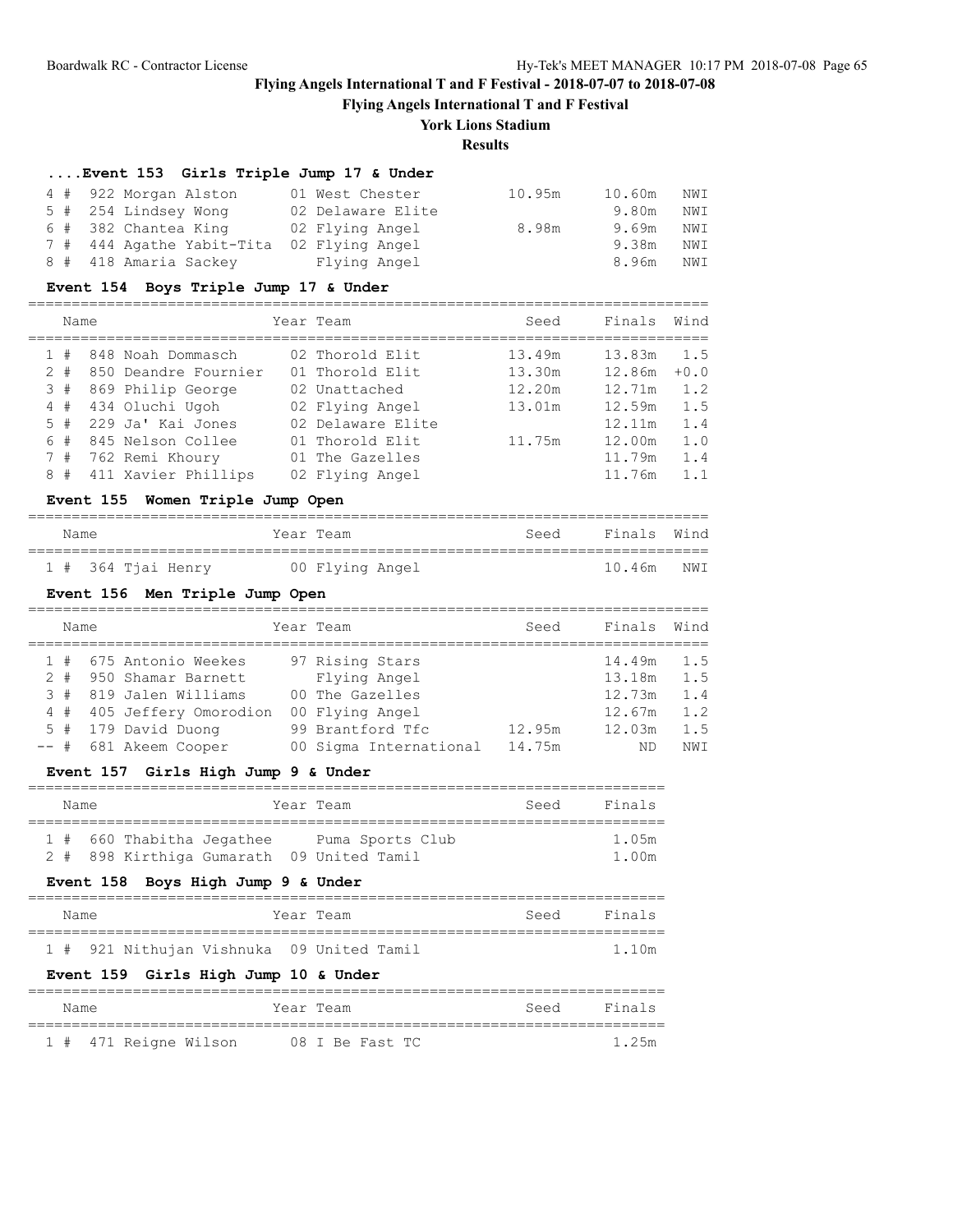**Flying Angels International T and F Festival**

## **York Lions Stadium**

**Results**

## **Event 160 Boys High Jump 10 & Under**

|  | Name |                                           |  | Year Team         | Seed  | Finals |  |  |  |  |  |
|--|------|-------------------------------------------|--|-------------------|-------|--------|--|--|--|--|--|
|  |      |                                           |  |                   |       |        |  |  |  |  |  |
|  |      | 1 # 895 Birenavan Balaram 08 United Tamil |  |                   |       | 1.24m  |  |  |  |  |  |
|  |      | 2 # 213 Elijah Burke                      |  | 08 Delaware Elite | 1.25m | 1.18m  |  |  |  |  |  |
|  |      | 3 # 661 Danushan Uthayaku                 |  | Puma Sports Club  |       | 0.95m  |  |  |  |  |  |

## **Event 161 Girls High Jump 11 & Under**

| Name |  |                         |                                            | Year Team |                |  | Seed | Finals |
|------|--|-------------------------|--------------------------------------------|-----------|----------------|--|------|--------|
|      |  |                         |                                            |           |                |  |      |        |
|      |  | -- # 630 Brianna Lindo  |                                            |           | 07 New York No |  |      | NΗ     |
|      |  | -- # 603 Kamilah Alabi  |                                            |           | 07 New York No |  |      | NΗ     |
|      |  |                         | -- # 310 Mikayla Alleyne-J 07 Flying Angel |           |                |  |      | ΝH     |
|      |  | -- # 618 Tyreesa Garnes |                                            |           | 07 New York No |  |      | ΝH     |

## **Event 162 Boys High Jump 11 & Under**

| Name |                                           | Year Team |  | Seed | Finals |
|------|-------------------------------------------|-----------|--|------|--------|
|      | 1 # 897 Sakeeran Ganesham 07 United Tamil |           |  |      | 1.18m  |
|      | 1 # 909 Karthikan Sangara 07 United Tamil |           |  |      | 1 1 Rm |

## **Event 163 Girls High Jump 12 & Under**

| Name |  |                           | Year Team              | Seed  | Finals |
|------|--|---------------------------|------------------------|-------|--------|
|      |  |                           |                        |       |        |
|      |  | 1 # 586 Trinity Shadd-Cer | 06 Maximus Performance |       | 1.38m  |
|      |  | 2 # 165 Nira Roberts      | 06 Brampton Rac        |       | 1.30m  |
|      |  | 2 # 252 Alexis Tarlue     | 06 Delaware Elite      |       | 1.30m  |
|      |  | $4$ # 146 Nya Blades      | 06 Brampton Rac        | 4.41m | 1.25m  |
|      |  | 5 # 900 Elakkiyah Krisnaq | 06 United Tamil        |       | 1.20m  |

## **Event 164 Boys High Jump 12 & Under**

| Name |  |                                           | Year Team |  | Seed | Finals |
|------|--|-------------------------------------------|-----------|--|------|--------|
|      |  |                                           |           |  |      |        |
|      |  | 1 # 894 Ashvin Balaramana 06 United Tamil |           |  |      | 1.30m  |

## **Event 165 Girls High Jump 13 & Under**

| Name |  |                           |  | Year Team         | Seed  | Finals |  |  |  |
|------|--|---------------------------|--|-------------------|-------|--------|--|--|--|
|      |  | 1 # 259 Stephanie Dundas  |  | 05 Durham Dragons | 1.51m | 1.48m  |  |  |  |
|      |  | 2 # 927 Giovanna Jennings |  | 05 West Chester   |       | 1.35m  |  |  |  |
|      |  | 3 # 933 Sophie Douglas    |  | 05 York Region    | 1.30m | 1.30m  |  |  |  |
|      |  | 3 # 498 Zahara Simmons    |  | 05 Infinity       | 1.35m | 1.30m  |  |  |  |
| 5#   |  | 548 Shania Thomas         |  | 05 JumpStart At   |       | 1.25m  |  |  |  |
| 6#   |  | 769 Ciara London          |  | 05 The Gazelles   |       | 1.15m  |  |  |  |

## **Event 166 Boys High Jump 13 & Under**

| Name |  |                      | Year Team |  |                 |  | Seed | Finals |
|------|--|----------------------|-----------|--|-----------------|--|------|--------|
|      |  | 1 # 470 Orion Wilsom |           |  | 05 I Be Fast TC |  |      | 1.35m  |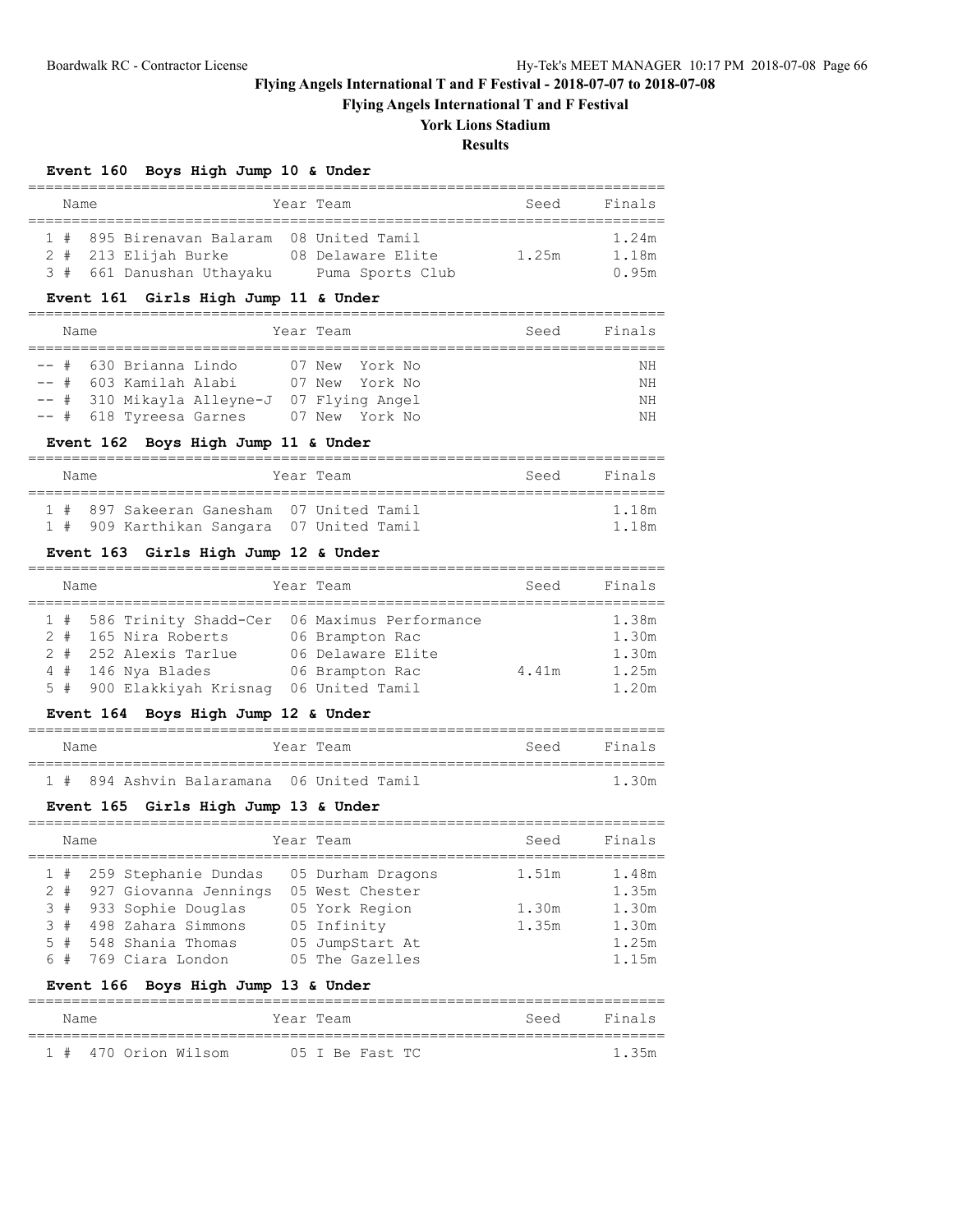**Flying Angels International T and F Festival**

## **York Lions Stadium**

**Results**

## **Event 167 Girls High Jump 14 & Under**

| Name |  |                           |  | Year Team            | Seed  | Finals |  |  |  |  |
|------|--|---------------------------|--|----------------------|-------|--------|--|--|--|--|
|      |  |                           |  |                      |       |        |  |  |  |  |
|      |  | 1 # 206 Precious Drub     |  | 04 Centro Scuola Tfc | 1.63m | 1.55m  |  |  |  |  |
|      |  | 2 # 657 Calli Hogarth     |  | 04 Peak Velocit      |       | 1.40m  |  |  |  |  |
|      |  | 3 # 617 Antoinette Gallow |  | 04 New York No       |       | 1.35m  |  |  |  |  |
|      |  | 4 # 572 Maya Alexander    |  | 04 London Legio      | 1.25m | 1.20m  |  |  |  |  |

## **Event 168 Boys High Jump 14 & Under**

|  | Name |                          |  | Year Team       | Seed  | Finals |  |  |  |  |
|--|------|--------------------------|--|-----------------|-------|--------|--|--|--|--|
|  |      |                          |  |                 |       |        |  |  |  |  |
|  |      | 1 # 893 Saujan Arulharan |  | United Tamil    |       | 1.63m  |  |  |  |  |
|  |      | 2 # 568 Quincy Patterson |  | 04 Kitchener Wa | 1.67m | J1.63m |  |  |  |  |
|  |      | 3 # 857 Daniel Swayze    |  | 04 Thorold Elit | 1.59m | 1.55m  |  |  |  |  |
|  |      | 4 # 923 Bryce Cooper     |  | 04 West Chester |       | 1.45m  |  |  |  |  |

## **Event 169 Girls High Jump 15 & Under**

|  | Name |                          |  | Year Team            |  | Seed  | Finals |  |  |  |  |
|--|------|--------------------------|--|----------------------|--|-------|--------|--|--|--|--|
|  |      |                          |  |                      |  |       |        |  |  |  |  |
|  |      | 1 # 207 Zaria Gomes-John |  | 03 Centro Scuola Tfc |  | 1.55m | 1.55m  |  |  |  |  |
|  |      | 2 # 870 Izzy Goudros     |  | 03 Unattached        |  | 1.54m | J1.55m |  |  |  |  |
|  |      | 3 # 701 Emma Bernier     |  | 03 Sundown Athl      |  | 1.56m | 1.45m  |  |  |  |  |

### **Event 170 Boys High Jump 15 & Under**

|  | Name |                      |                        |  | Year Team         | Seed  | Finals |  |  |  |  |
|--|------|----------------------|------------------------|--|-------------------|-------|--------|--|--|--|--|
|  |      | $1$ # 260 Ethan Ford |                        |  | 03 Durham Dragons | 1.76m | 1.70m  |  |  |  |  |
|  |      |                      | 2 # 860 Denis Tzvetkov |  | 03 Thorold Elit   | 1.60m | 1.50m  |  |  |  |  |
|  |      |                      | 3 # 680 Jacob Zalesak  |  | 03 Sarnia Athle   |       | 1.47m  |  |  |  |  |

=========================================================================

### **Event 171 Girls High Jump 17 & Under**

|      | Name                          |  |                                                                                                |     | Year Team                                                                                   | Seed           | Finals                                      |
|------|-------------------------------|--|------------------------------------------------------------------------------------------------|-----|---------------------------------------------------------------------------------------------|----------------|---------------------------------------------|
|      | 1#<br>$2 +$<br>3#<br>4#<br>5# |  | 499 Brianna Smith<br>296 Emma Lemieux<br>297 Emily Roest<br>218 Zowie Dahn<br>254 Lindsey Wong |     | 02 Infinity<br>02 First Attemp<br>02 First Attemp<br>01 Delaware Elite<br>02 Delaware Elite | 1.75m<br>1.72m | 1.69m<br>1.60m<br>1.55m<br>J1.55m<br>J1.55m |
| -- # | 6#<br>7#<br>8#                |  | 620 Stephanie Graves<br>609 Olivia Cruickshan<br>621 Tiffany Graves<br>224 Nadiyah Fisher      | OO. | 02 New York No<br>02 New York No<br>02 New York No<br>Delaware Elite                        |                | 1.50m<br>1.45m<br>1.40m<br>ΝH               |

## **Event 172 Boys High Jump 17 & Under**

| Name |                       | Year Team       | Seed  | Finals |
|------|-----------------------|-----------------|-------|--------|
|      |                       |                 |       |        |
|      | 1 # 848 Noah Dommasch | 02 Thorold Elit | 1.85m | 1.86m  |
|      | 2 # 677 Shem Williams | 02 Rising Stars |       | 1.78m  |
|      | 3 # 888 Tony Taunu    | 01 Unattached   | 1.80m | 1.75m  |
|      | 4 # 845 Nelson Collee | 01 Thorold Elit | 1.65m | 1.65m  |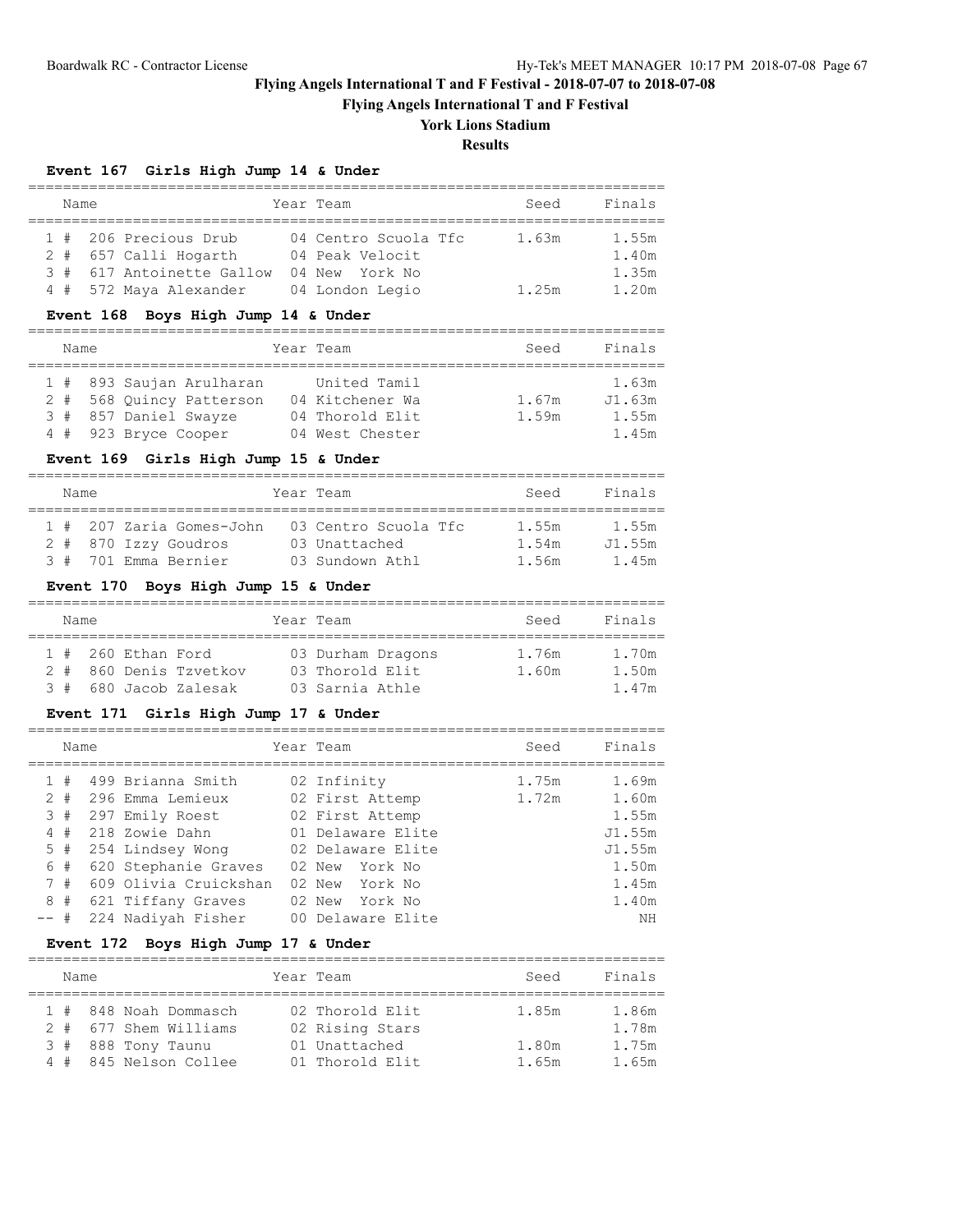**Flying Angels International T and F Festival**

# **York Lions Stadium**

## **Results**

## **Event 174 Men High Jump Open**

| Name |  |                      | Year Team         |  | Seed | Finals |
|------|--|----------------------|-------------------|--|------|--------|
|      |  |                      |                   |  |      |        |
|      |  | 1 # 230 Jared Keaton | 00 Delaware Elite |  |      | 1.52m  |

#### **Event 175 Girls Shot Put 8 & Under**

|  | Name |  |                                                                                     |  | Year Team |  | Seed | Finals         |  |  |
|--|------|--|-------------------------------------------------------------------------------------|--|-----------|--|------|----------------|--|--|
|  |      |  | 1 # 908 Arthana Sangarath 10 United Tamil<br>2 # 919 Kisana Uruthirara United Tamil |  |           |  |      | 4.78m<br>3.45m |  |  |
|  |      |  | 3 # 920 Magishaa Vishnuka 10 United Tamil                                           |  |           |  |      | 3.31m          |  |  |

## **Event 176 Boys Shot Put 8 & Under**

| Name |  |                        |  | Year Team        | Seed | Finals |
|------|--|------------------------|--|------------------|------|--------|
|      |  | 1 # 543 Alec Simmons   |  | 10 JumpStart At  |      | 6.02m  |
|      |  | 2 # 659 Kabir Chehal   |  | Puma Sports Club |      | 4.05m  |
|      |  | 3 # 863 Taeden Dawkins |  | Unattached       |      | 3.92m  |
|      |  | 4 # 811 Caleb Sookram  |  | 11 The Gazelles  |      | 3.82m  |
|      |  | 5 # 530 Chedair Grimes |  | 11 JumpStart At  |      | 3.01m  |

## **Event 177 Girls Shot Put 9 & Under**

| Name |  |                           | Year Team       | Seed  | Finals |
|------|--|---------------------------|-----------------|-------|--------|
|      |  | $1$ # $612$ Ava Faria     | 09 New York No  |       | 6.28m  |
|      |  | 2 # 898 Kirthiga Gumarath | 09 United Tamil |       | 5.22m  |
|      |  | 3 # 878 Esther Morgan     | 09 Unattached   | 2.50m | 4.68m  |
|      |  | 4 # 322 Saige Burbick     | 09 Flying Angel | 4.01m | 4.66m  |
|      |  | 5 # 608 Abigail Brown     | 09 New York No  |       | 3.27m  |
|      |  | -- # 393 Chenai McGann    | 09 Flying Angel |       | FOUL   |

## **Event 178 Boys Shot Put 9 & Under**

| Name |                                                                          | Year Team                                                    | Seed | Finals                  |
|------|--------------------------------------------------------------------------|--------------------------------------------------------------|------|-------------------------|
|      | $1$ # 585 Zion Shadd<br>2 # 795 Kaden Pratt<br>3 # 914 Vithuran Sriranja | 09 Maximus Performance<br>09 The Gazelles<br>09 United Tamil |      | 6.03m<br>5.56m<br>4.49m |
|      | 4 # 910 Anees Satheeskuma<br>5 # 906 Nirushan Rajadura 09 United Tamil   | 09 United Tamil                                              |      | 4.00m<br>3.86m          |

### **Event 179 Girls Shot Put 10 & Under**

| Name |                                                                        | Year Team                                                | Seed  | Finals                  |
|------|------------------------------------------------------------------------|----------------------------------------------------------|-------|-------------------------|
|      | $1$ # 295 Emma Negri<br>2 # 533 Arielle Headley<br>3 # 524 Faith Forde | 08 Excel Athletics<br>08 JumpStart At<br>07 JumpStart At | 6.75m | 7.63m<br>5.60m<br>4.91m |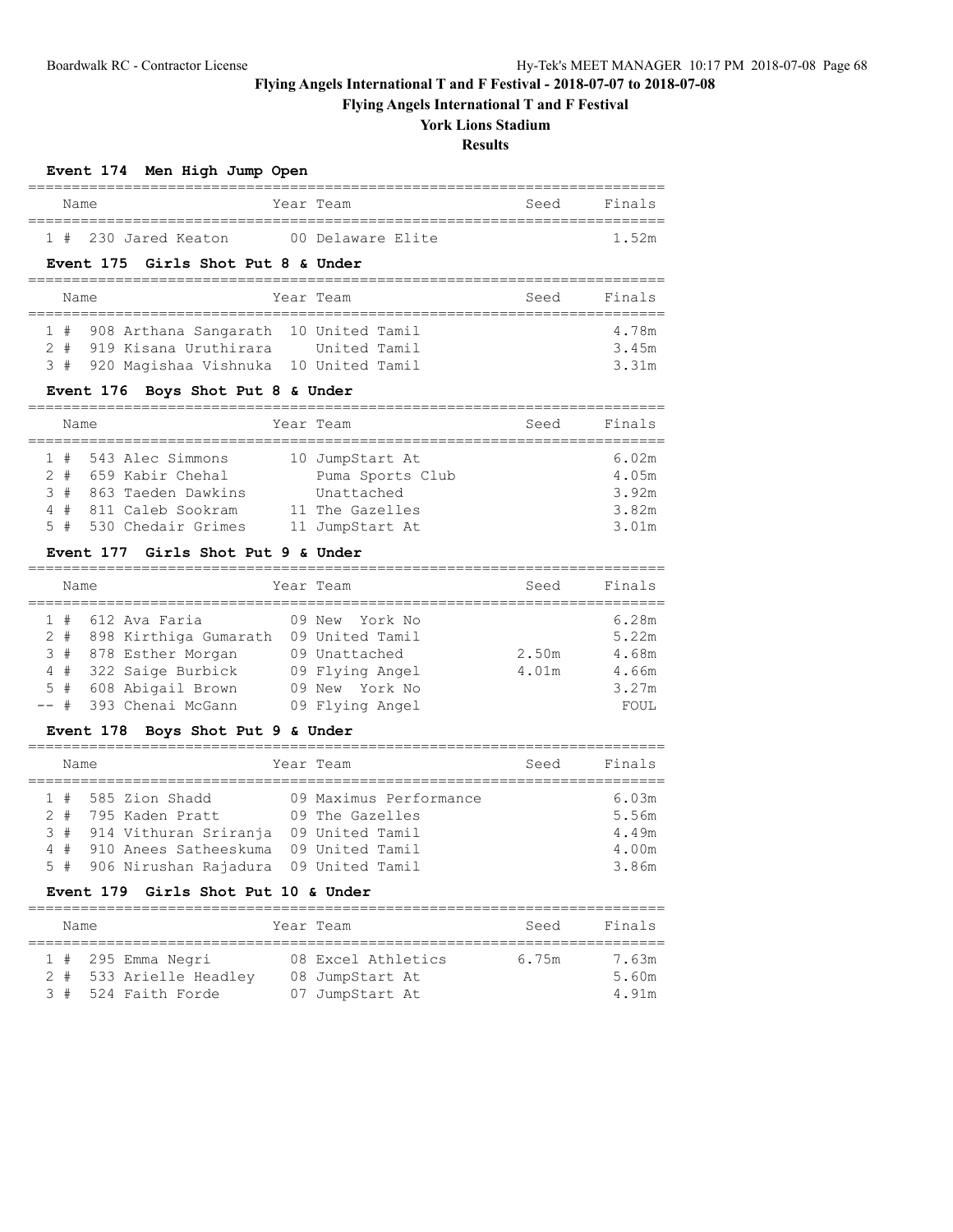**Flying Angels International T and F Festival**

## **York Lions Stadium**

**Results**

=========================================================================

## **Event 180 Boys Shot Put 10 & Under**

| Name |                           | Year Team         | Seed  | Finals |
|------|---------------------------|-------------------|-------|--------|
|      |                           |                   |       |        |
|      | $1$ # 213 Elijah Burke    | 08 Delaware Elite | 8.39m | 10.00m |
|      | 2 # 905 Aakaash Prabu     | 08 United Tamil   |       | 8.70m  |
|      | 3 # 895 Birenavan Balaram | 08 United Tamil   |       | 8.20m  |
|      | 4 # 378 Imarjae Jones     | 08 Flying Angel   |       | 5.80m  |
|      | 5 # 752 Kaleel James      | 08 The Gazelles   | 4.67m | 4.63m  |

### **Event 181 Girls Shot Put 11 & Under**

| Name                                      |  | Year Team |       | Seed Finals |
|-------------------------------------------|--|-----------|-------|-------------|
| 1 # 310 Mikayla Alleyne-J 07 Flying Angel |  |           | 6.74m | 8.37m       |

|  |                                                                       |                                                                                                                                         | 7.22m                                                      |
|--|-----------------------------------------------------------------------|-----------------------------------------------------------------------------------------------------------------------------------------|------------------------------------------------------------|
|  |                                                                       | 5.63m                                                                                                                                   | 6.62m                                                      |
|  |                                                                       | 7.00m                                                                                                                                   | 6.15m                                                      |
|  |                                                                       |                                                                                                                                         | 5.23m                                                      |
|  |                                                                       |                                                                                                                                         | 5.13m                                                      |
|  | 2 # 186 Kahail Fortune<br>3 # 327 Ariel Cephas<br>4 # 486 Sani Hamlin | 07 Bullets Track<br>07 Flying Angel<br>07 Infinity<br>5 # 500 Brooke Lynn Smith 07 Infinity<br>6 # 198 Ishvani Sharma     Bullets Track | T & SIG WIVGYLG UTTEVILE OF AN ETATING UNICT<br>∪ . 7 ∃III |

## **Event 182 Boys Shot Put 11 & Under**

| Name |                                          | Year Team |                 |  | Seed | Finals  |
|------|------------------------------------------|-----------|-----------------|--|------|---------|
|      | 1 # 518 Tre'shad Blenman 07 JumpStart At |           |                 |  |      | 6.74m   |
|      | 2 # 526 Keandre Gibson                   |           | 07 JumpStart At |  |      | 4 1 3 m |

#### **Event 183 Girls Shot Put 12 & Under**

| Name |  |                                           |  | Year Team        | Seed  | Finals |  |  |  |  |
|------|--|-------------------------------------------|--|------------------|-------|--------|--|--|--|--|
|      |  |                                           |  |                  |       |        |  |  |  |  |
|      |  | 1 # 900 Elakkiyah Krisnaq 06 United Tamil |  |                  |       | 9.46m  |  |  |  |  |
|      |  | 2 # 200 Devisha Souden                    |  | 06 Bullets Track |       | 7.99m  |  |  |  |  |
|      |  | 3 # 165 Nira Roberts                      |  | 06 Brampton Rac  | 8.95m | 7.63m  |  |  |  |  |
|      |  | 4 # 196 Guneet Randhawa                   |  | Bullets Track    |       | 7.22m  |  |  |  |  |

## **Event 184 Boys Shot Put 12 & Under**

| Name |  |                                           | Year Team |  | Seed | Finals |
|------|--|-------------------------------------------|-----------|--|------|--------|
|      |  |                                           |           |  |      |        |
|      |  | 1 # 907 Arven Ravichandra 06 United Tamil |           |  |      | 9 22m  |

### **Event 185 Girls Shot Put 13 & Under**

| Name |                                                                                                           | Year Team                                                                 | Seed | Finals                           |
|------|-----------------------------------------------------------------------------------------------------------|---------------------------------------------------------------------------|------|----------------------------------|
|      | 1 # 187 Charlize Fraser<br>2 # 896 Sajini Ganeshamur<br>3 # 397 Rayshana Mendez<br>4 # 368 Lola Irelewuyi | 05 Bullets Track<br>05 United Tamil<br>05 Flying Angel<br>05 Flying Angel |      | 8.72m<br>8.38m<br>7.85m<br>7.54m |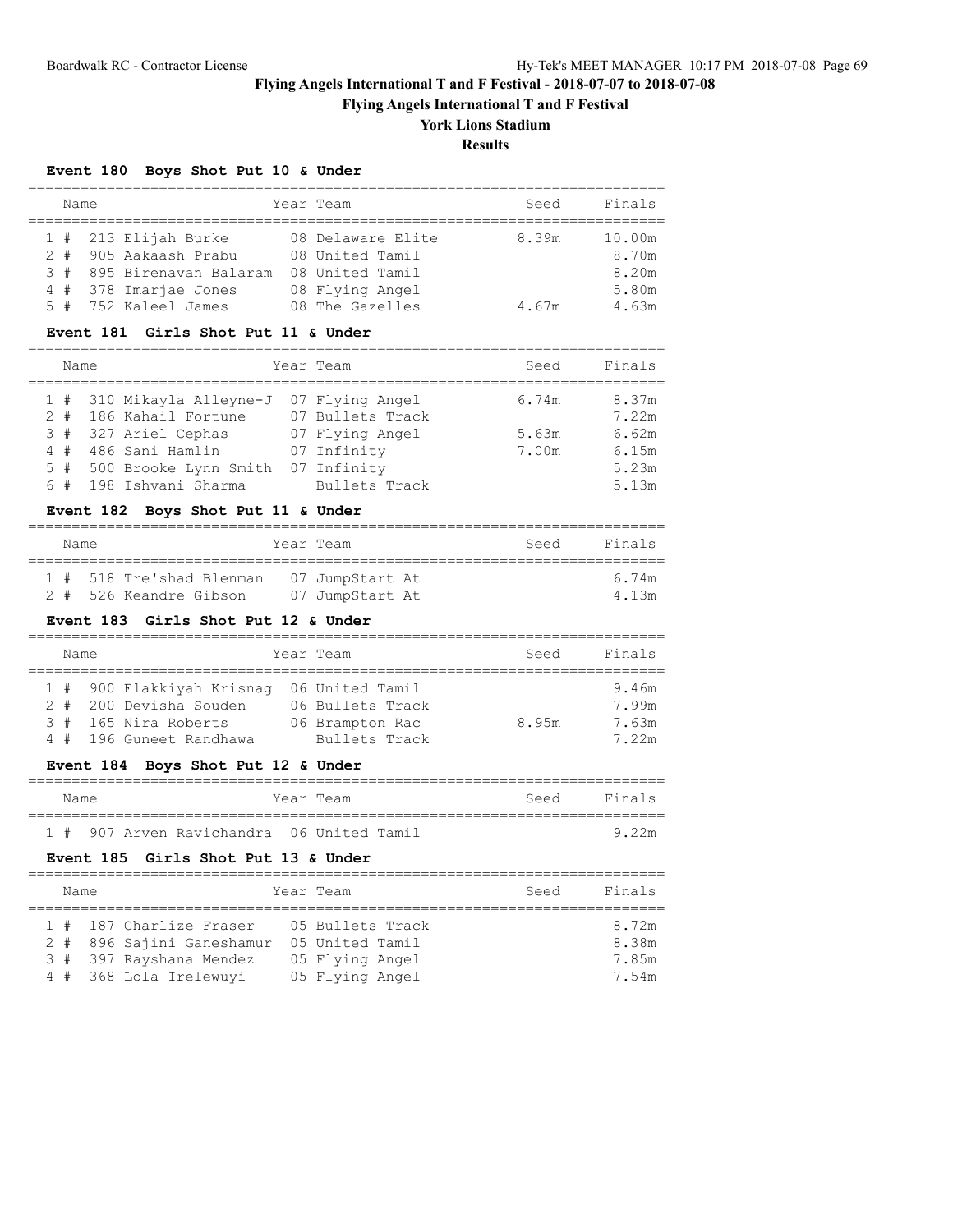**Flying Angels International T and F Festival**

# **York Lions Stadium**

**Results**

## **Event 186 Boys Shot Put 13 & Under**

| Name |                         | Year Team         | Seed | Finals |
|------|-------------------------|-------------------|------|--------|
|      |                         |                   |      |        |
|      | 1 # 194 Harley Medeiros | 04 Bullets Track  |      | 13.67m |
|      | 2 # 184 Ayden Fortune   | 05 Bullets Track  |      | 9.91m  |
|      | 3 # 240 Kwame Miller    | 05 Delaware Elite |      | 9.56m  |
|      | 4 # 212 Amari Burke     | 05 Delaware Elite |      | 8.49m  |
|      | 5 # 243 Bostwick Patten | 05 Delaware Elite |      | 6.52m  |

### **Event 187 Girls Shot Put 14 & Under**

| Name |                           | Year Team       | Seed  | Finals |
|------|---------------------------|-----------------|-------|--------|
|      |                           |                 |       |        |
|      | 1 # 602 Hailey Reid       | 04 Monte Cristo |       | 10.01m |
|      | 2 # 683 Estela Victorine  | 04 St Gabriel's | 9.36m | 9.76m  |
|      | 3 # 801 Venesha Raffingto | 04 The Gazelles |       | 9.57m  |
|      | 4 # 111 Jada Johnson      | Athletiques     |       | 8.29m  |

## **Event 188 Boys Shot Put 14 & Under**

| Name  |                       | Year Team        | Seed   | Finals |
|-------|-----------------------|------------------|--------|--------|
|       | 1 # 157 Aiden Johnson | 04 Brampton Rac  | 13.67m | 13.14m |
| $2 +$ | 156 Cameron John - Du | 04 Brampton Rac  | 12.13m | 12.94m |
| 3#    | 857 Daniel Swayze     | 04 Thorold Elit  | 10.50m | 12.57m |
| 4#    | 682 Morgan Rose-Kelly | 04 St Christy a  | 10.80m | 11.94m |
| 5#    | 178 Alex Deane        | 04 Brantford Tfc | 9.81m  | 11.05m |
| 6#    | 108 Divine Ugoh       | African Canadian |        | 10.21m |
| #     | 627 Jordan Jackson    | 04 New York No   |        | 9.87m  |

## **Event 189 Girls Shot Put 15 & Under**

| Name |  |                           |  | Year Team       | Seed   | Finals |  |  |  |  |
|------|--|---------------------------|--|-----------------|--------|--------|--|--|--|--|
|      |  |                           |  |                 |        |        |  |  |  |  |
|      |  | 1 # 732 Destinee Cowell   |  | 03 The Gazelles | 11.98m | 11.52m |  |  |  |  |
|      |  | 2 # 349 Zayna Fray-Samuel |  | 03 Flying Angel |        | 9.89m  |  |  |  |  |
|      |  | 3 # 579 Allison Terrio    |  | 03 London Weste |        | 9.48m  |  |  |  |  |
|      |  | 4 # 109 Youna Aboud       |  | 03 Athletiques  |        | 7.95m  |  |  |  |  |
|      |  | 5 # 701 Emma Bernier      |  | 03 Sundown Athl |        | 7.90m  |  |  |  |  |

### **Event 190 Boys Shot Put 15 & Under**

| Name |  |                       | Year Team |                 | Seed  | Finals |  |  |  |  |
|------|--|-----------------------|-----------|-----------------|-------|--------|--|--|--|--|
|      |  |                       |           |                 |       |        |  |  |  |  |
|      |  | 1 # 577 Samuel Morrow |           | 03 London Weste |       | 13.76m |  |  |  |  |
| 2#   |  | 860 Denis Tzvetkov    |           | 03 Thorold Elit | 9.00m | 10.00m |  |  |  |  |

## **Event 191 Girls Shot Put 17 & Under**

| Name |  |  |                                                  | Year Team |                                     | Seed  | Finals          |  |  |  |  |
|------|--|--|--------------------------------------------------|-----------|-------------------------------------|-------|-----------------|--|--|--|--|
|      |  |  | 1 # 578 Makayla Roy<br>2 # 177 Mackenzie Campbel |           | 02 London Weste<br>02 Brantford Tfc | 8.83m | 11.86m<br>9.85m |  |  |  |  |
|      |  |  | 3 # 102 Rachel Lawal                             |           | African Canadian                    |       | 7.47m           |  |  |  |  |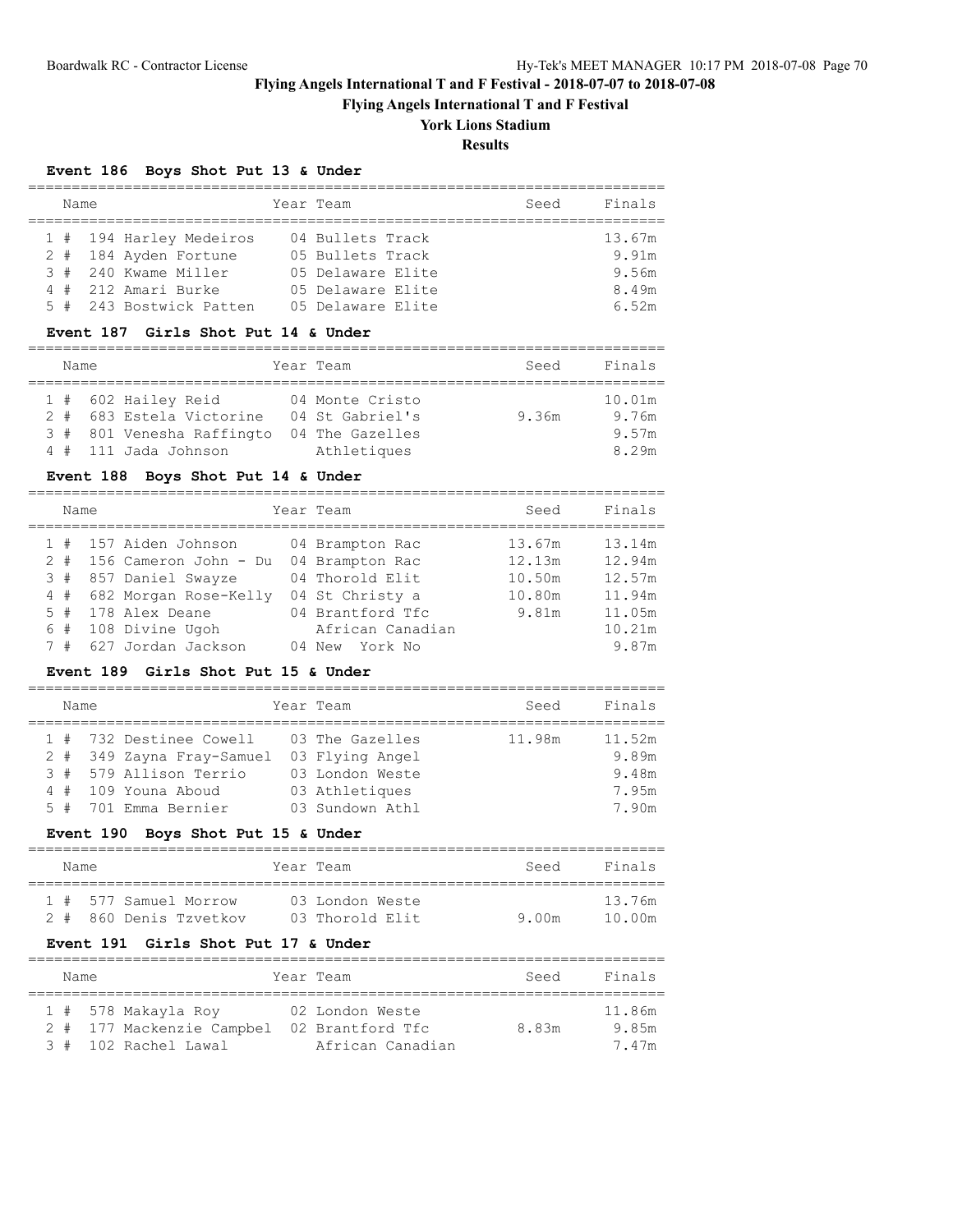**Flying Angels International T and F Festival**

## **York Lions Stadium**

## **Results**

## **Event 192 Boys Shot Put 17 & Under**

| Name |  |  | Year Team              | Seed            | Finals |        |
|------|--|--|------------------------|-----------------|--------|--------|
|      |  |  | 1 # 758 Daniel Johnson | 01 The Gazelles | 14.98m | 14 27m |

### **Event 195 Girls Discus Throw 12 & Under**

| Name |  |  |  |                                                                                                                 |  | Year Team      | Seed   | Finals                 |  |  |
|------|--|--|--|-----------------------------------------------------------------------------------------------------------------|--|----------------|--------|------------------------|--|--|
|      |  |  |  | 1 # 114 Caitlyn Thompson 06 Athletiques<br>2 # 900 Elakkiyah Krisnaq 06 United Tamil<br>-- # 615 Samantha Faria |  | 07 New York No | 20.72m | 19.99m<br>15.31m<br>ND |  |  |

## **Event 196 Boys Discus Throw 12 & Under**

| Name |  |                                           |  | Year Team       | Seed | Finals |  |  |  |  |
|------|--|-------------------------------------------|--|-----------------|------|--------|--|--|--|--|
|      |  |                                           |  |                 |      |        |  |  |  |  |
|      |  | 1 # 917 Neelan Thayaoaran                 |  | United Tamil    |      | 20.58m |  |  |  |  |
|      |  | 2 # 907 Arven Ravichandra 06 United Tamil |  |                 |      | 19.60m |  |  |  |  |
|      |  | 3 # 905 Aakaash Prabu                     |  | 08 United Tamil |      | 16.87m |  |  |  |  |
|      |  | 4 # 655 Febbiam Mathanara 06 Ontario      |  |                 |      | 12.32m |  |  |  |  |

### **Event 197 Girls Discus Throw 13 & Under**

| Name |  |  |                         |  | Year Team                                 | Seed   | Finals |  |  |  |
|------|--|--|-------------------------|--|-------------------------------------------|--------|--------|--|--|--|
|      |  |  | 1 # 181 Sophia Saldutto |  | 05 Brantford Tfc                          | 30.32m | 25.60m |  |  |  |
|      |  |  |                         |  | 2 # 896 Sajini Ganeshamur 05 United Tamil |        | 15.70m |  |  |  |

### **Event 198 Boys Discus Throw 13 & Under**

| Name |  |                                           | Year Team |  | Seed | Finals |
|------|--|-------------------------------------------|-----------|--|------|--------|
|      |  |                                           |           |  |      |        |
|      |  | 1 # 913 Nithilan Sriranja 05 United Tamil |           |  |      | 21.09m |

### **Event 200 Boys Discus Throw 14 & Under**

|  | Name |                           |  | Year Team        | Seed   | Finals |  |  |  |  |
|--|------|---------------------------|--|------------------|--------|--------|--|--|--|--|
|  |      |                           |  |                  |        |        |  |  |  |  |
|  |      | 1 # 857 Daniel Swayze     |  | 04 Thorold Elit  | 40.00m | 38.70m |  |  |  |  |
|  |      | 2 # 178 Alex Deane        |  | 04 Brantford Tfc | 27.32m | 22.12m |  |  |  |  |
|  |      | 3 # 656 Kriston Mathanara |  | 04 Ontario       |        | 17.89m |  |  |  |  |

## **Event 201 Girls Discus Throw 15 & Under**

| Name |                        |  | Year Team      | Seed | Finals        |
|------|------------------------|--|----------------|------|---------------|
|      |                        |  |                |      |               |
|      | 1 # 113 Breagha Sharpe |  | 03 Athletiques |      | 15.07m 17.17m |

## **Event 202 Boys Discus Throw 15 & Under**

| Name |  |                         |  | Year Team       | Seed   | Finals |  |  |  |
|------|--|-------------------------|--|-----------------|--------|--------|--|--|--|
|      |  | 1 # 577 Samuel Morrow   |  | 03 London Weste |        | 28.12m |  |  |  |
|      |  | 2 # 842 Jeremiah Bondoc |  | 03 Thorold Elit | 22.00m | 18.79m |  |  |  |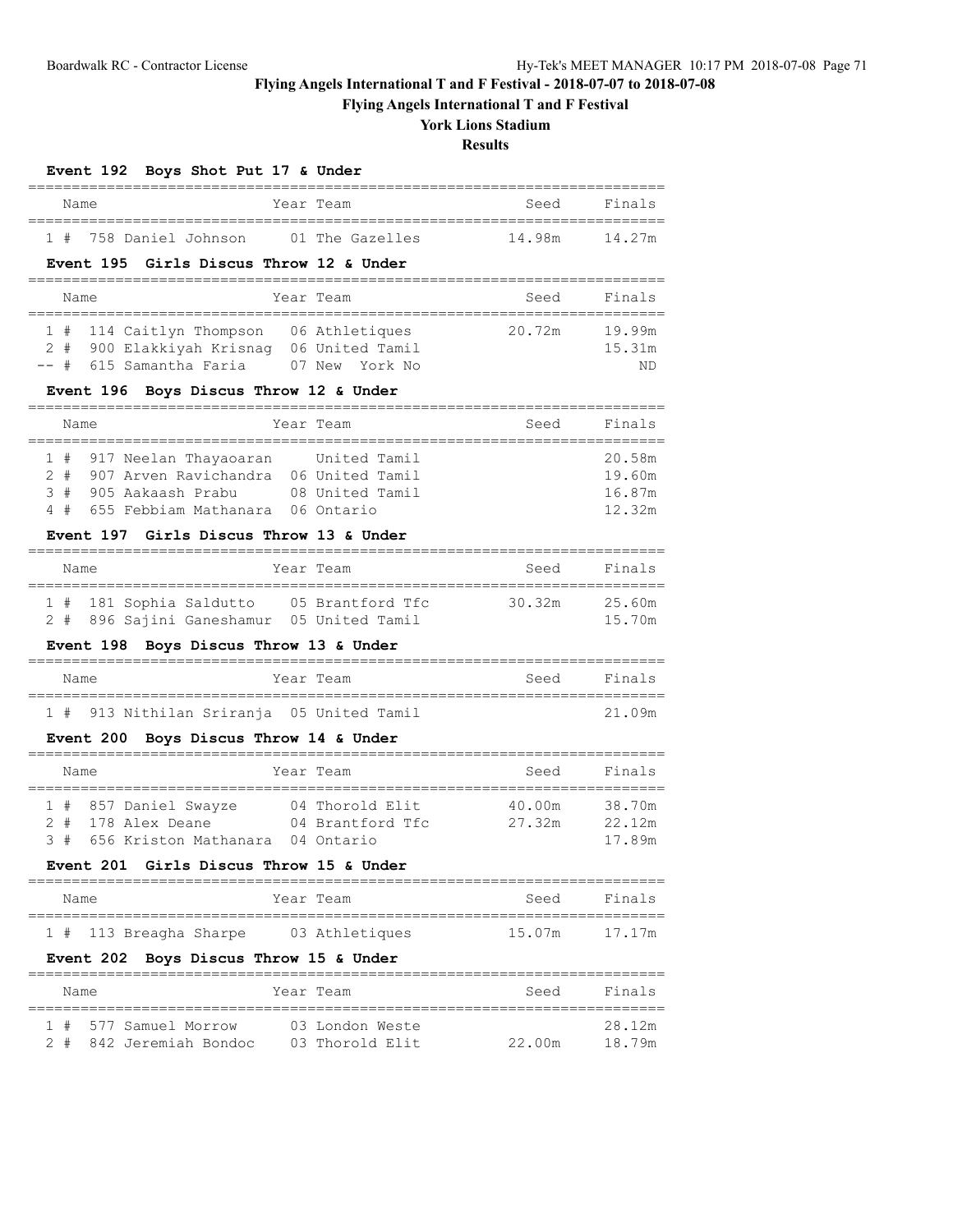**Flying Angels International T and F Festival**

# **York Lions Stadium**

# **Results**

## **Event 203 Girls Discus Throw 17 & Under**

| Name |                     | Year Team       | Seed | Finals |
|------|---------------------|-----------------|------|--------|
|      | 1 # 578 Makayla Roy | 02 London Weste |      | 26.78m |

## **Event 204 Boys Discus Throw 17 & Under**

|  | Name   |  |                         | Year Team |                  | Seed   | Finals  |  |  |
|--|--------|--|-------------------------|-----------|------------------|--------|---------|--|--|
|  |        |  |                         |           |                  |        |         |  |  |
|  |        |  | 1 # 180 Callan Saldutto |           | 02 Brantford Tfc | 50.24m | 47.49m  |  |  |
|  |        |  | 2 # 758 Daniel Johnson  |           | 01 The Gazelles  | 40.12m | 41.17m  |  |  |
|  |        |  |                         |           |                  |        |         |  |  |
|  |        |  | 3 # 176 Toren Burr      |           | 02 Brantford Tfc | 42.50m | 37.83m  |  |  |
|  | $4 \#$ |  | 847 Nathan D'Costa      |           | 02 Thorold Elit  | 35.00m | 31.63m  |  |  |
|  |        |  |                         |           |                  |        |         |  |  |
|  |        |  | -- # 942 Jordan Gluck   |           | 02 York Univers  |        | X45.05m |  |  |

## **Event 207 Girls Javelin Throw 12 & Under**

| Name |  |  |  |                                       |  | Year Team        | Seed   | Finals |  |
|------|--|--|--|---------------------------------------|--|------------------|--------|--------|--|
|      |  |  |  |                                       |  |                  |        |        |  |
|      |  |  |  | 1 # 200 Devisha Souden                |  | 06 Bullets Track |        | 22.72m |  |
|      |  |  |  | 2 # 114 Caitlyn Thompson              |  | 06 Athletiques   | 20.13m | 22.01m |  |
|      |  |  |  | 3 # 500 Brooke Lynn Smith 07 Infinity |  |                  |        | 17.78m |  |

4 # 486 Sani Hamlin 07 Infinity 16.51m

### **Event 208 Boys Javelin Throw 12 & Under**

|  | Name |  |                                                                                                                                                            |  | Year Team    | Seed | Finals                               |  |  |
|--|------|--|------------------------------------------------------------------------------------------------------------------------------------------------------------|--|--------------|------|--------------------------------------|--|--|
|  |      |  | 1 # 907 Arven Ravichandra 06 United Tamil<br>2 # 518 Tre'shad Blenman 07 JumpStart At<br>3 # 917 Neelan Thayaoaran<br>4 # 655 Febbiam Mathanara 06 Ontario |  | United Tamil |      | 22.36m<br>17.33m<br>16.18m<br>14.81m |  |  |

#### **Event 209 Girls Javelin Throw 13 & Under**

| Name |  |  |                           |  | Year Team        | Seed   | Finals |  |  |
|------|--|--|---------------------------|--|------------------|--------|--------|--|--|
|      |  |  |                           |  |                  |        |        |  |  |
|      |  |  | 1 # 181 Sophia Saldutto   |  | 05 Brantford Tfc | 26.79m | 29.59m |  |  |
|      |  |  | 2 # 896 Sajini Ganeshamur |  | 05 United Tamil  |        | 21.37m |  |  |
|      |  |  | 3 # 135 Nyla Cuffy        |  | 05 Boost Athlet  |        | 17.59m |  |  |

### **Event 210 Boys Javelin Throw 13 & Under**

|  | Name |  |                                                                          |  | Year Team                                                 | Seed | Finals                 |  |  |
|--|------|--|--------------------------------------------------------------------------|--|-----------------------------------------------------------|------|------------------------|--|--|
|  |      |  | 1 # 184 Ayden Fortune<br>2 # 182 Reshawn Brown<br>$--$ # 212 Amari Burke |  | 05 Bullets Track<br>05 Bullets Track<br>05 Delaware Elite |      | 24.23m<br>19.15m<br>ND |  |  |

### **Event 211 Girls Javelin Throw 14 & Under**

| Name |                     |  | Year Team |                 | Seed | Finals |
|------|---------------------|--|-----------|-----------------|------|--------|
|      | 1 # 602 Hailey Reid |  |           | 04 Monte Cristo |      | 24.11m |

=========================================================================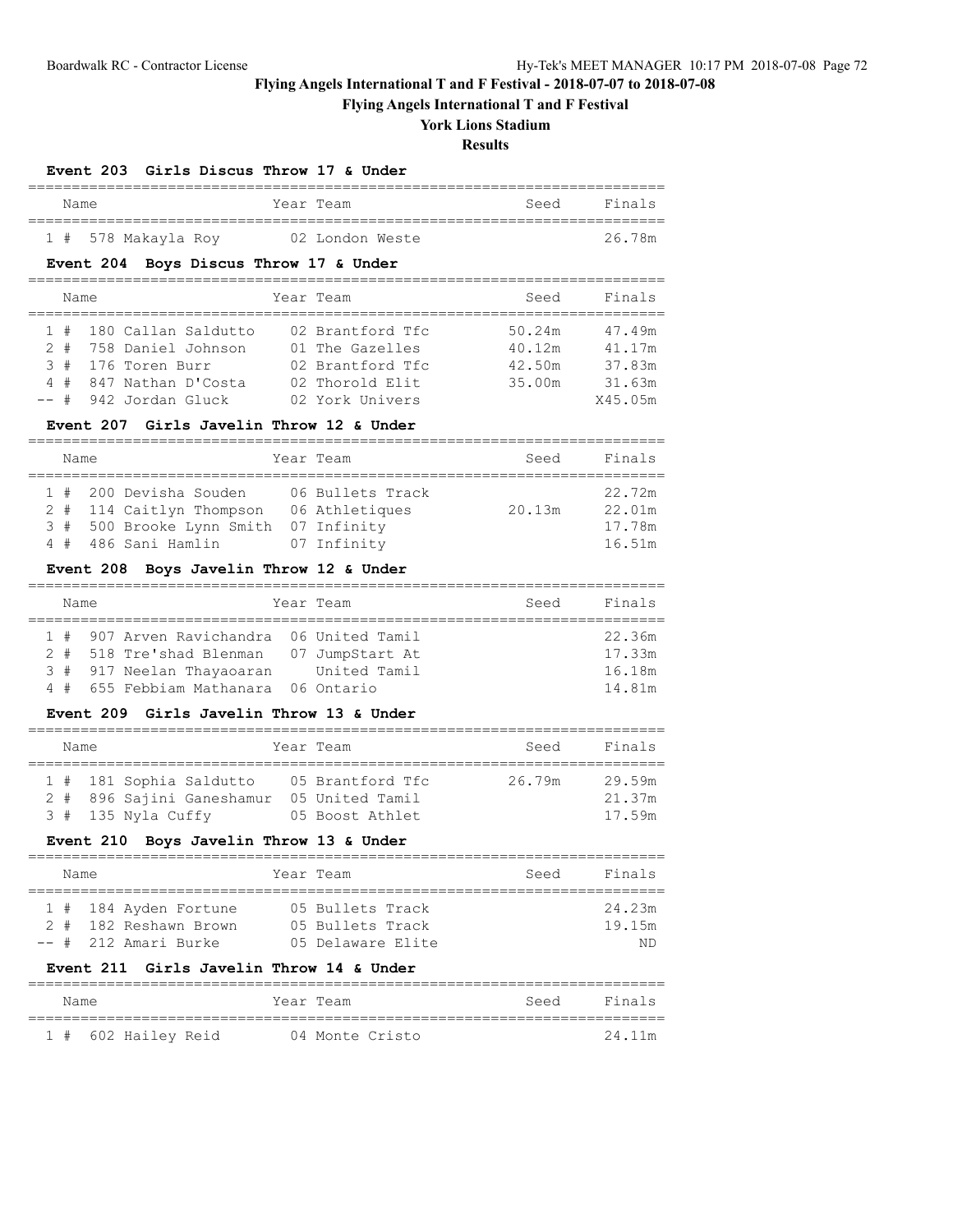**Flying Angels International T and F Festival**

# **York Lions Stadium**

## **Results**

## **Event 212 Boys Javelin Throw 14 & Under**

| Name |                                      | Year Team       | Seed   | Finals |
|------|--------------------------------------|-----------------|--------|--------|
|      | 1 # 804 Alex Rosnik                  | 04 The Gazelles | 26.06m | 30 32m |
|      | 2 # 656 Kriston Mathanara 04 Ontario |                 |        | 17.15m |

#### **Event 213 Girls Javelin Throw 15 & Under**

| Name |                         | Year Team       | Seed   | Finals |
|------|-------------------------|-----------------|--------|--------|
|      | 1 # 732 Destinee Cowell | 03 The Gazelles | 33.83m | 34.31m |
|      | $2$ # 136 Shai Cuffy    | 03 Boost Athlet | 30.20m | 33.80m |
|      | 3 # 113 Breagha Sharpe  | 03 Athletiques  | 23.13m | 25.37m |
|      | -- # 485 Maya Garrett   | 03 Infinity     | 25.10m | ND     |

### **Event 214 Boys Javelin Throw 15 & Under**

| Name |                       | Year Team |                 |  | Seed   | Finals |
|------|-----------------------|-----------|-----------------|--|--------|--------|
|      | 1 # 857 Daniel Swayze |           | 04 Thorold Elit |  | 36.00m | 40.80m |

### **Event 215 Girls Javelin Throw 17 & Under**

|  | Name |                                            | Year Team       | Seed   | Finals |
|--|------|--------------------------------------------|-----------------|--------|--------|
|  |      |                                            |                 |        |        |
|  |      | 1 # 578 Makayla Roy                        | 02 London Weste |        | 38.83m |
|  |      | 2 # 438 Tihana Williams                    | 01 Flying Angel |        | 27.61m |
|  |      | 3 # 177 Mackenzie Campbel 02 Brantford Tfc |                 | 28.50m | 27.00m |

### **Event 216 Boys Javelin Throw 17 & Under**

| Name  |                       | Year Team          | Seed   | Finals |
|-------|-----------------------|--------------------|--------|--------|
| 1#    | 847 Nathan D'Costa    | 02 Thorold Elit    | 50.91m | 50.55m |
| $2 +$ | 180 Callan Saldutto   | 02 Brantford Tfc   | 53.71m | 49.08m |
| 3#    | 176 Toren Burr        | 02 Brantford Tfc   | 49.97m | 46.37m |
| 4#    | 576 Matthew Greidanus | 01 London Weste    |        | 44.40m |
| $5 +$ | 844 Tristan Christie  | 01 Thorold Elit    | 38.00m | 36.67m |
| 6#    | 845 Nelson Collee     | 01 Thorold Elit    |        | 32.00m |
| 7#    | 689 De Jon Spence     | 02 St Mary'College |        | 26.89m |
|       |                       |                    |        |        |

#### **Event 219 Girls 4x100 Meter Relay 8 & Under**

| Team                         |  | Seed Finals |
|------------------------------|--|-------------|
| -- Flying Angels Academy 'A' |  | NΤ          |

### **Event 220 Boys 4x100 Meter Relay 8 & Under**

| Team                                     |               | Seed | Finals  |
|------------------------------------------|---------------|------|---------|
|                                          |               |      |         |
| 1 JumpStart Athletic Programme           | "B"           |      | 1:02.52 |
| 2 JumpStart Athletic Programme           | ' A'          |      | 1:06.83 |
| 3 JumpStart Athletic Programme           | $\mathsf{TC}$ |      | 1:10.34 |
| -- Flying Angels Academy<br>$\mathsf{A}$ |               |      | NΤ      |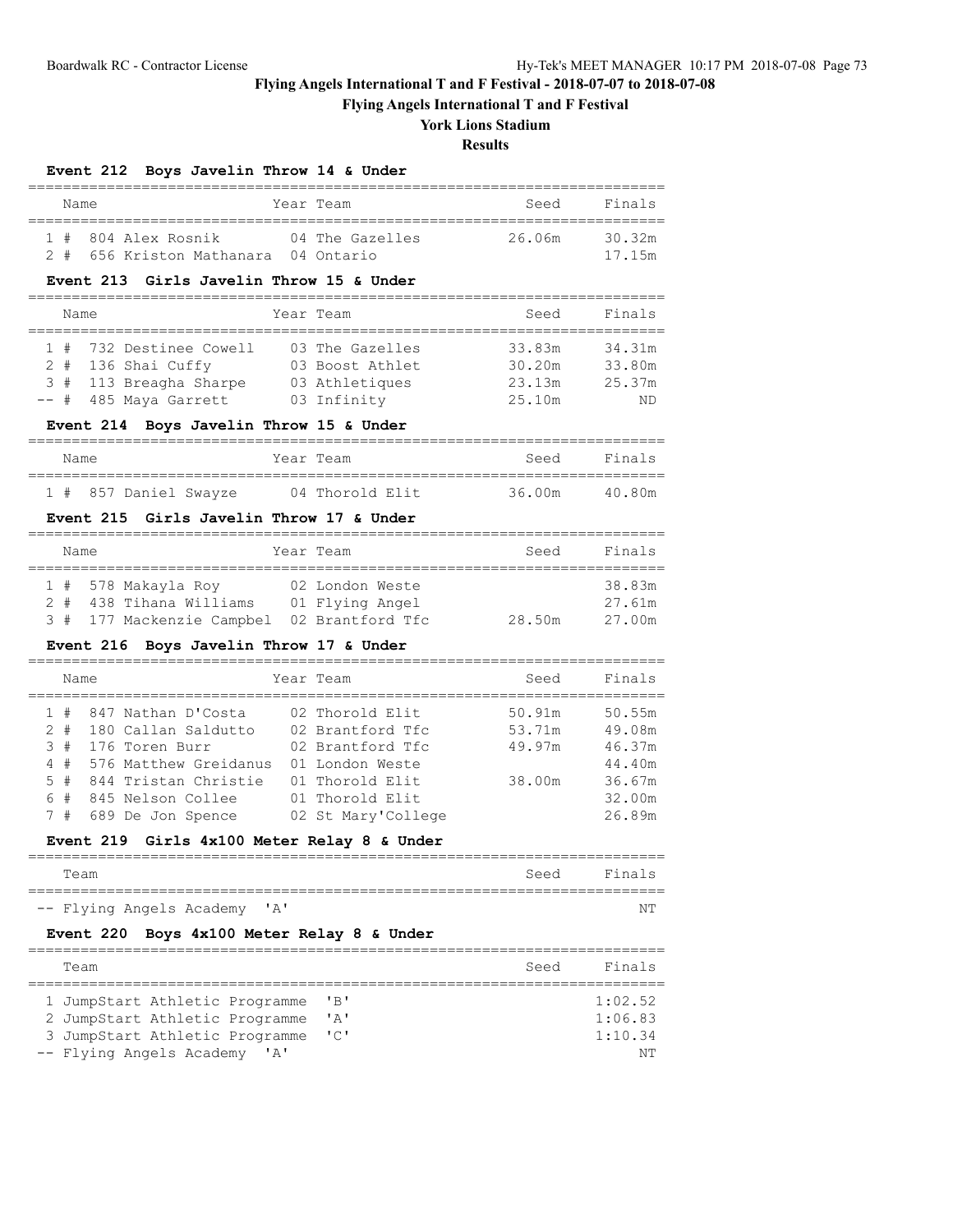### **Flying Angels International T and F Festival**

## **York Lions Stadium**

#### **Results**

### **Event 221 Girls 4x100 Meter Relay 10 & Under**

| Team                           | Finals<br>Seed                     |
|--------------------------------|------------------------------------|
|                                |                                    |
| 1 JumpStart Athletic Programme | 58.05<br>$^{\prime}$ A $^{\prime}$ |
| 2 JumpStart Athletic Programme | 58.74<br>$'$ B $'$                 |
| 3 Flying Angels Academy 'A'    | 1:03.12                            |

### **Event 222 Boys 4x100 Meter Relay 10 & Under**

| Team                                                         | Seed  | Finals  |
|--------------------------------------------------------------|-------|---------|
| 1 Brampton Racers Track & Field 'A'                          |       | 58.11   |
| 2 Delaware Elite Track Club 'A'                              | 59.36 | 59.61   |
| 3 JumpStart Athletic Programme<br>$^{\prime}$ R <sup>1</sup> |       | 1:01.21 |
| 4 Flying Angels Academy 'A'                                  |       | 1:01.46 |

#### **Event 223 Girls 4x100 Meter Relay 12 & Under**

========================================================================= Team Seed Finals ========================================================================= 1 Flying Angels Academy 'A' 53.60<br>
2 New York Novas Track Club 'A' 53.10 53.64<br>
54.43 2 New York Novas Track Club 'A' 53.10 53.64 3 Brampton Racers Track & Field 'A' 54.43 4 New York Novas Track Club 'B' 53.20 56.17 4 New York Novas Track Club 'B' 53.20 56.17<br>5 New York Novas Track Club 'C' 56.40 59.03

#### **Event 224 Boys 4x100 Meter Relay 12 & Under**

| Team                            |                                              | Seed  | Finals  |
|---------------------------------|----------------------------------------------|-------|---------|
| 1 Flying Angels Academy 'A'     |                                              |       | 58.43   |
| 2 Delaware Elite Track Club 'A' |                                              |       | 58.88   |
| 3 New York Novas Track Club 'A' |                                              | 56.20 | 1:01.48 |
| 4 JumpStart Athletic Programme  | $^{\prime}$ B <sup><math>\prime</math></sup> |       | 1:03.01 |
| 5 JumpStart Athletic Programme  | ' A'                                         |       | 1:05.50 |

### **Event 225 Girls 4x100 Meter Relay 14 & Under**

| Team                                                             | Seed    | Finals |
|------------------------------------------------------------------|---------|--------|
| 1 Flying Angels Academy<br>$\mathsf{A}$                          |         | 50.94  |
| 2 Durham Dragons<br>$^{\prime}$ B <sup><math>\prime</math></sup> | 53.00   | 51.99  |
| 3 Durham Dragons 'A'                                             | 1:00.00 | 51.99  |
| 4 Durham Legion Athletics 'A'                                    | 52.32   | 51.99  |
| 5 Sundown Athletics Club<br>$\mathsf{I} \wedge \mathsf{I}$       |         | 57.34  |
| 6 New York Novas Track Club 'A'                                  | 52.80   | 58.55  |

#### **Event 226 Boys 4x100 Meter Relay 14 & Under**

| Team                                                          | Seed  | Finals |
|---------------------------------------------------------------|-------|--------|
| 1 Delaware Elite Track Club 'A'                               | 46.72 | 46.68  |
| 2 Bullets Track 'A'                                           |       | 48.22  |
| 3 Flying Angels Academy 'A'                                   |       | 49 79  |
| 4 New York Novas Track Club<br>$\mathsf{I} \wedge \mathsf{I}$ | 50.10 | 50.24  |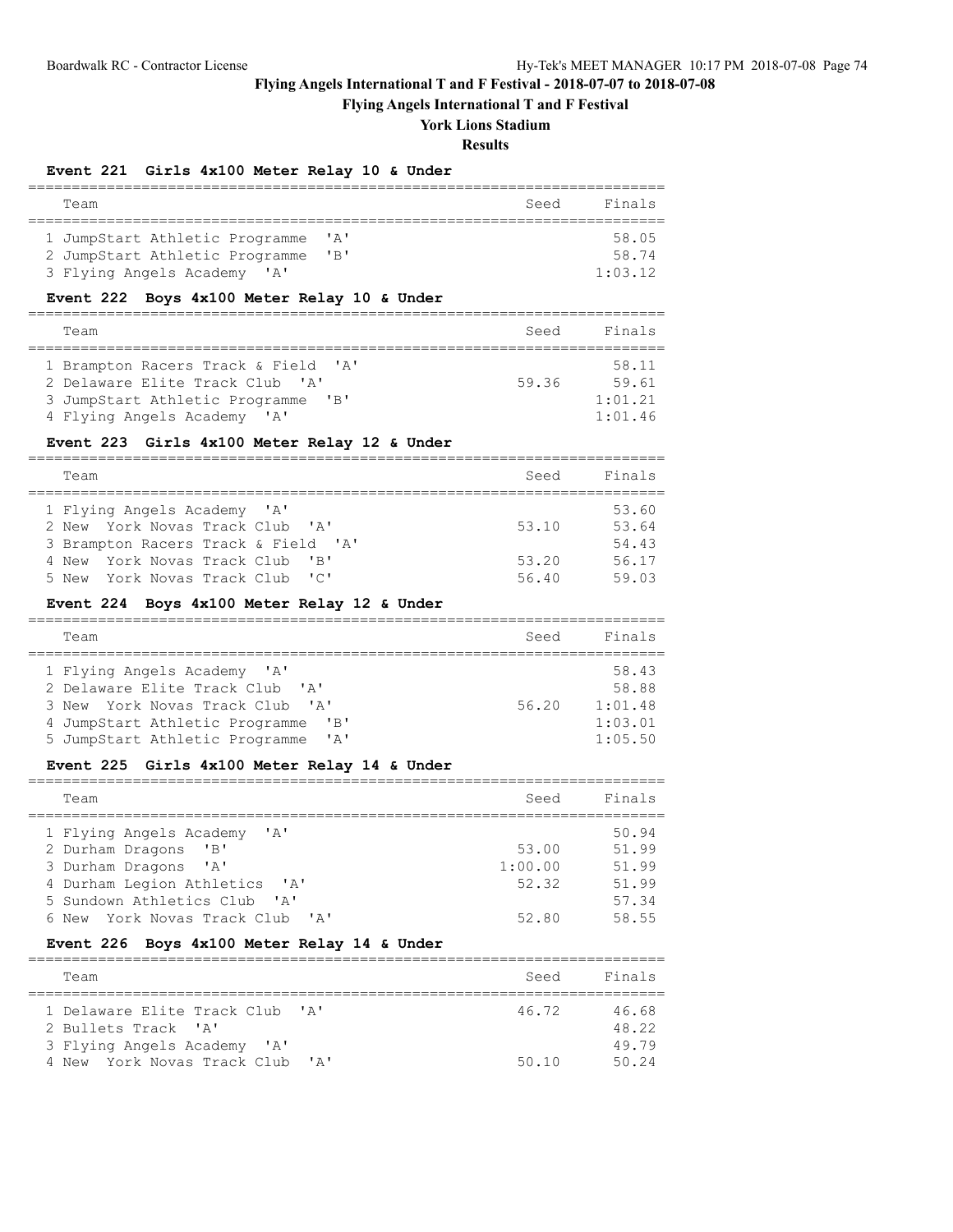## **Flying Angels International T and F Festival**

## **York Lions Stadium**

#### **Results**

### **....Event 226 Boys 4x100 Meter Relay 14 & Under**

| 5 Delaware Elite Track Club 'B'    | 50.90 | 51.43 |
|------------------------------------|-------|-------|
| 6 JumpStart Athletic Programme 'A' |       | 57.76 |

## **Event 227 Girls 4x100 Meter Relay 17 & Under**

| Team                                                                     | Seed  | Finals | H#             |
|--------------------------------------------------------------------------|-------|--------|----------------|
| 1 Infinity<br>$^{\prime}$ A $^{\prime}$                                  | 48.70 | 49.56  | 1.             |
| 2 Infinity<br>"B"                                                        | 50.20 | 49.64  | $\mathbf{1}$   |
| 3 Delaware Elite Track Club 'A'                                          | 49.06 | 50.06  | 1              |
| 4 Durham Legion Athletics 'A'                                            | 50.50 | 51.02  | 1              |
| $\mathsf{I}$ $\mathsf{A}$ $\mathsf{I}$<br>York Novas Track Club<br>5 New | 50.40 | 51.63  | 1              |
| $'$ B $'$<br>6 New York Novas Track Club                                 | 51.40 | 52.18  | 1              |
| $'$ B $'$<br>7 Delaware Elite Track Club                                 | 51.79 | 52.39  | 1              |
| $\mathsf{I} \wedge \mathsf{I}$<br>8 Athletiques International            |       | 52.90  | $\overline{2}$ |
| 9 Boost Athletics Club 'A'                                               |       | 53.69  | $\overline{2}$ |
| ا ن ا<br>10 Delaware Elite Track Club                                    | 52.00 | 54.13  | $\overline{2}$ |
| $\mathsf{A}$<br>-- Flying Angels Academy                                 | 47.25 | DNF    | 1.             |

# **Event 228 Boys 4x100 Meter Relay 17 & Under**

| Team                                                         | Seed  | Finals |
|--------------------------------------------------------------|-------|--------|
| 1 Delaware Elite Track Club 'A'                              | 44.55 | 44.06  |
| 2 Flying Angels Academy 'A'                                  | 43.25 | 44.18  |
| 3 Etobicoke Track & Field Club 'A'                           |       | 44.32  |
| $^{\prime}$ A $^{\prime}$<br>4 Brampton Racers Track & Field |       | 46.07  |
| 5 Delaware Elite Track Club 'B'                              | 45.76 | 46.89  |
| 6 Durham Legion Athletics 'A'                                | 48.50 | 48.15  |

## **Event 229 Women 4x100 Meter Relay Open**

| Team |                              |  |  | Seed Finals |
|------|------------------------------|--|--|-------------|
|      |                              |  |  |             |
|      | -- Flying Angels Academy 'A' |  |  | NΤ          |

## **Event 230 Men 4x100 Meter Relay Open**

|  | Team                                                        | Seed  | Finals |  |  |
|--|-------------------------------------------------------------|-------|--------|--|--|
|  |                                                             |       |        |  |  |
|  | 1 Jamcan International Athletics<br>$\mathsf{I} \mathsf{A}$ |       | 47 17  |  |  |
|  | 2 Delaware Elite Track Club<br>$\mathsf{R}$                 | 44.30 | 4732   |  |  |
|  | 3 Delaware Elite Track Club 'A'                             | 42 10 | 4839   |  |  |

### **Event 231 Women 4x100 Meter Relay Parents & Coaches**

| Team                            | Seed | Finals  |
|---------------------------------|------|---------|
|                                 |      |         |
| 1 New York Novas Track Club 'A' |      | 51.32   |
| 2 Bullets Track 'A'             |      | 1:04.89 |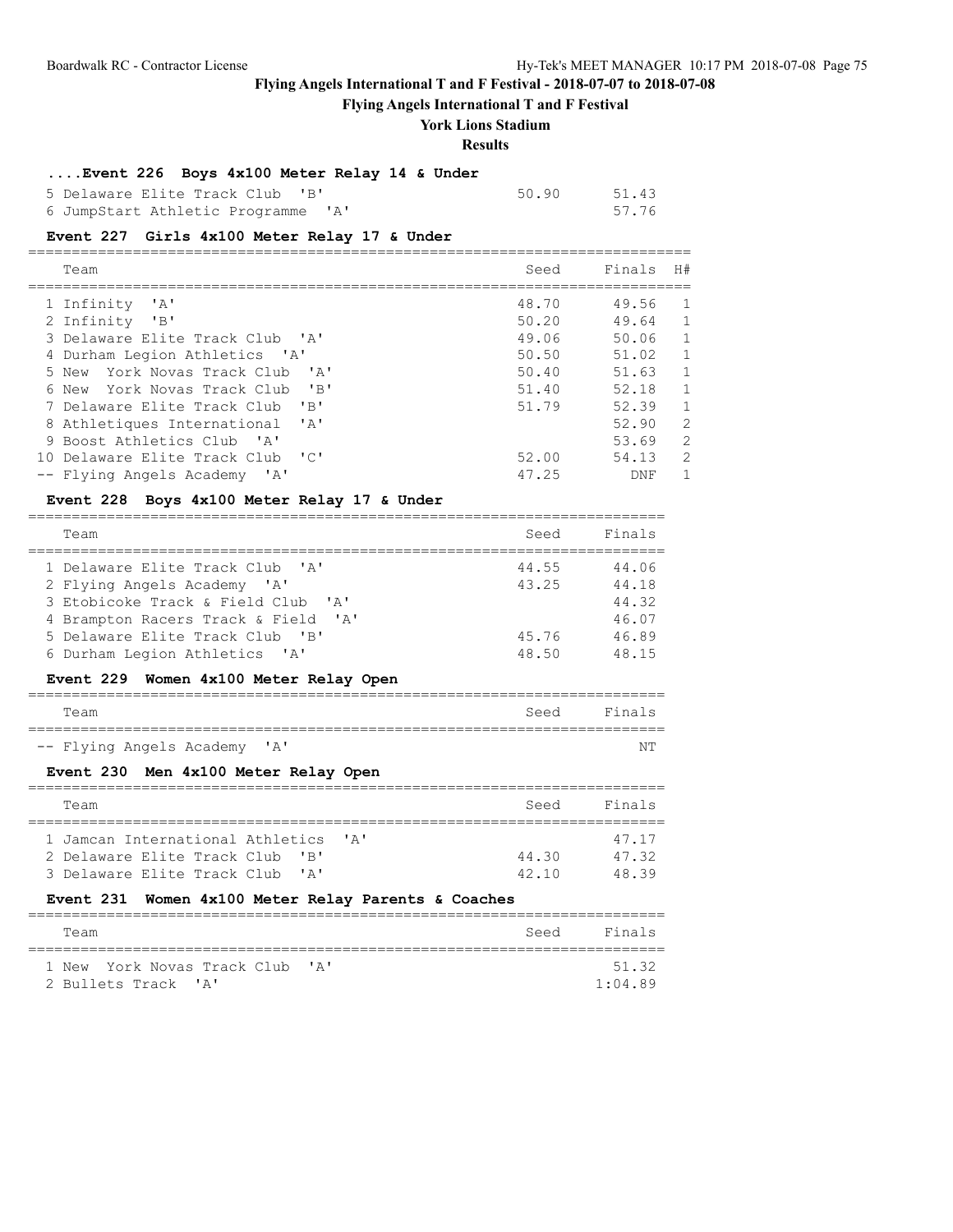3 Game Speed International 'A'

# **Flying Angels International T and F Festival - 2018-07-07 to 2018-07-08**

## **Flying Angels International T and F Festival**

### **York Lions Stadium**

#### **Results**

## **Event 232 Men 4x100 Meter Relay Parents & Coaches**

=========================================================================

| Team                                                                                                                                                            | Seed    | Finals               |
|-----------------------------------------------------------------------------------------------------------------------------------------------------------------|---------|----------------------|
| -- Delaware Elite Track Club<br>' A '<br>-- Flying Angels Academy 'A'<br>-- New York Novas Track Club<br>' A '<br>$^{\prime}$ A $^{\prime}$<br>-- Bullets Track |         | NΤ<br>NΤ<br>NΤ<br>NΤ |
| Girls $1600$ Sprint Medley $400-200-200-10$ & Under<br><b>Event 233</b>                                                                                         |         |                      |
| Team<br>:=========                                                                                                                                              | Seed    | Finals               |
| ' A '<br>1 Infinity                                                                                                                                             |         | 5:03.67              |
| <b>Event 234</b><br>Boys 1600 Sprint Medley 400-200-200- 10 & Under                                                                                             |         |                      |
| Team<br>---------                                                                                                                                               | Seed    | Finals<br>=========  |
| 1 Delaware Elite Track Club<br>' A'                                                                                                                             |         | 5:59.15              |
| Girls 1600 Sprint Medley $400-200-200-12$ & Under<br><b>Event 235</b>                                                                                           |         |                      |
| Team                                                                                                                                                            | Seed    | Finals               |
| 1 Flying Angels Academy<br>$^{\prime}$ A $^{\prime}$                                                                                                            |         | =========<br>4:58.56 |
| Event 236 Boys 1600 Sprint Medley 400-200-200- 12 & Under                                                                                                       |         |                      |
| Team                                                                                                                                                            | Seed    | Finals               |
| 1 Delaware Elite Track Club<br>'A'                                                                                                                              |         | 5:08.67              |
| Girls 1600 Sprint Medley 400-200-200- 14 & Under<br>Event 237                                                                                                   |         |                      |
| Team                                                                                                                                                            | Seed    | Finals               |
| ' A'<br>1 Flying Angels Academy                                                                                                                                 |         | 4:58.56              |
| "B"<br>2 Flying Angels Academy                                                                                                                                  |         | 5:51.61              |
| Event 238 Boys 1600 Sprint Medley 400-200-200- 14 & Under                                                                                                       |         |                      |
| Team                                                                                                                                                            | Seed    | Finals               |
| ' A'<br>1 Delaware Elite Track Club                                                                                                                             |         | 3:42.55              |
| 2 Delaware Elite Track Club<br>"B"<br>Thorold Elite Track Club<br>$\mathbf{A}$                                                                                  |         | 3:44.12<br>3:56.42   |
| Women 4x400 Meter Relay 4 x 400 Open<br><b>Event 240</b>                                                                                                        |         |                      |
| Team                                                                                                                                                            | Seed    | Finals               |
| ' A '<br>1 Infinity                                                                                                                                             | 3:53.20 | 3:57.04              |
| 2 Delaware Elite Track Club<br>' A'<br>3 Game Speed International<br>'A'                                                                                        | 4:07.00 | 4:04.40<br>4:07.10   |